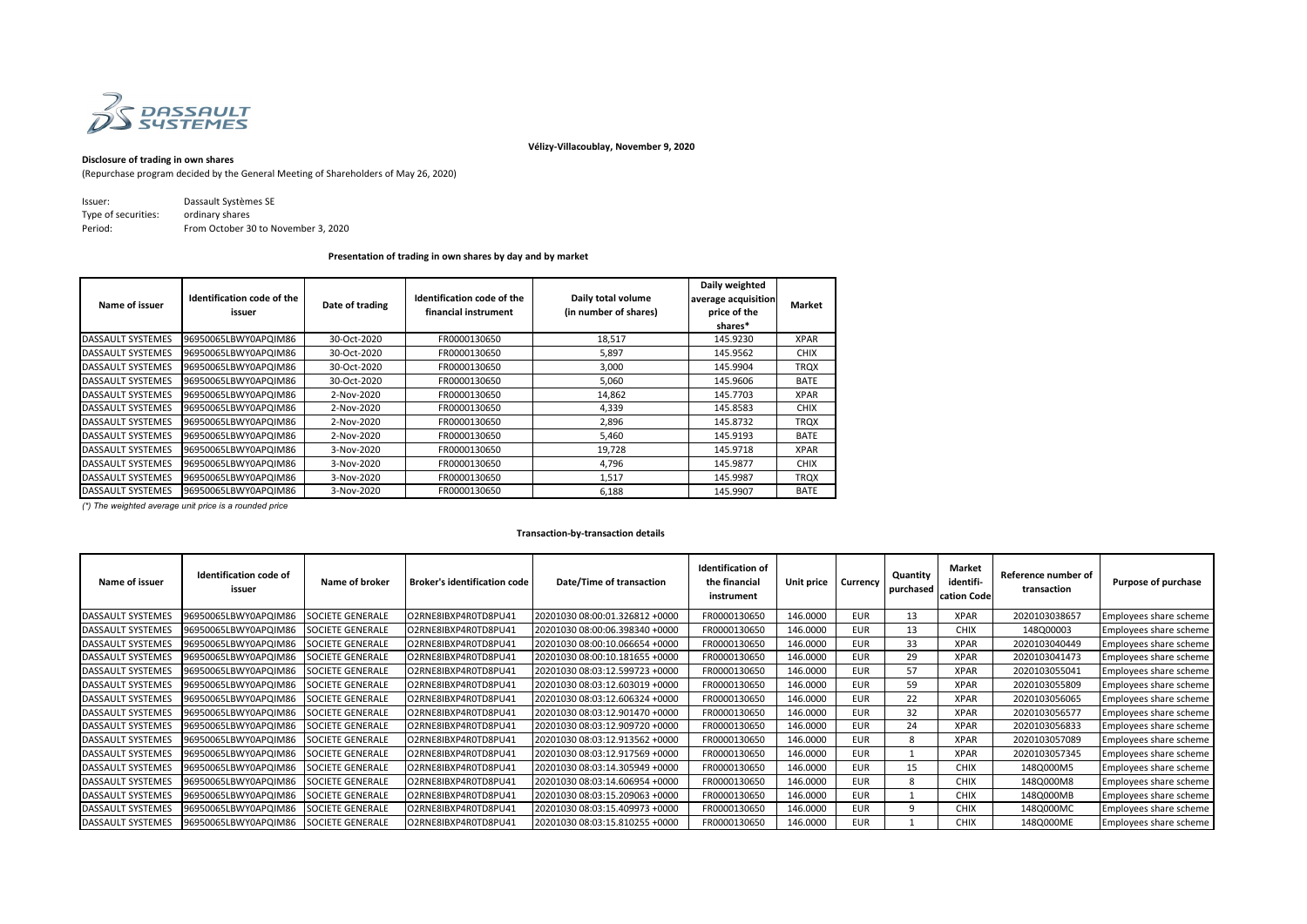| Name of issuer           | <b>Identification code of</b><br>issuer | Name of broker          | <b>Broker's identification code</b> | Date/Time of transaction       | <b>Identification of</b><br>the financial<br>instrument | Unit price | Currency   | Quantity<br>purchased | <b>Market</b><br>identifi-<br>cation Code | Reference number of<br>transaction | Purpose of purchase    |
|--------------------------|-----------------------------------------|-------------------------|-------------------------------------|--------------------------------|---------------------------------------------------------|------------|------------|-----------------------|-------------------------------------------|------------------------------------|------------------------|
| DASSAULT SYSTEMES        | 96950065LBWY0APQIM86                    | SOCIETE GENERALE        | O2RNE8IBXP4R0TD8PU41                | 20201030 08:03:16.212385 +0000 | FR0000130650                                            | 146.0000   | EUR        | 18                    | <b>CHIX</b>                               | 148Q000MF                          | Employees share scheme |
| DASSAULT SYSTEMES        | 96950065LBWY0APQIM86                    | SOCIETE GENERALE        | O2RNE8IBXP4R0TD8PU41                | 20201030 08:03:22.633320 +0000 | FR0000130650                                            | 145.8500   | <b>EUR</b> | 11                    | <b>CHIX</b>                               | 148Q000NB                          | Employees share scheme |
| DASSAULT SYSTEMES        | 96950065LBWY0APQIM86                    | SOCIETE GENERALE        | O2RNE8IBXP4R0TD8PU41                | 20201030 08:03:22.637994 +0000 | FR0000130650                                            | 145.8000   | <b>EUR</b> | 9                     | <b>BATE</b>                               | 048Q0008N                          | Employees share scheme |
| DASSAULT SYSTEMES        | 96950065LBWY0APQIM86                    | SOCIETE GENERALE        | O2RNE8IBXP4R0TD8PU41                | 20201030 08:04:31.805784 +0000 | FR0000130650                                            | 146.0000   | <b>EUR</b> | 14                    | <b>TRQX</b>                               | E03fo7jjRl2a                       | Employees share scheme |
| DASSAULT SYSTEMES        | 96950065LBWY0APQIM86                    | SOCIETE GENERALE        | O2RNE8IBXP4R0TD8PU41                | 20201030 08:04:31.812448 +0000 | FR0000130650                                            | 146.0000   | <b>EUR</b> | 81                    | <b>XPAR</b>                               | 2020103064257                      | Employees share scheme |
| DASSAULT SYSTEMES        | 96950065LBWY0APQIM86                    | SOCIETE GENERALE        | O2RNE8IBXP4R0TD8PU41                | 20201030 08:04:31.817614 +0000 | FR0000130650                                            | 146.0000   | <b>EUR</b> | 24                    | <b>CHIX</b>                               | 148Q000TL                          | Employees share scheme |
| <b>DASSAULT SYSTEMES</b> | 96950065LBWY0APQIM86                    | SOCIETE GENERALE        | O2RNE8IBXP4R0TD8PU41                | 20201030 08:04:31.823298 +0000 | FR0000130650                                            | 146.0000   | <b>EUR</b> | 24                    | <b>BATE</b>                               | 048Q000AJ                          | Employees share scheme |
| <b>DASSAULT SYSTEMES</b> | 96950065LBWY0APQIM86                    | SOCIETE GENERALE        | O2RNE8IBXP4R0TD8PU41                | 20201030 08:04:31.891947 +0000 | FR0000130650                                            | 146.0000   | <b>EUR</b> | 12                    | <b>TROX</b>                               | E03fo7jjRl3M                       | Employees share scheme |
| DASSAULT SYSTEMES        | 96950065LBWY0APQIM86                    | SOCIETE GENERALE        | O2RNE8IBXP4R0TD8PU41                | 20201030 08:06:07.226153 +0000 | FR0000130650                                            | 146.0000   | <b>EUR</b> | 87                    | <b>XPAR</b>                               | 2020103071425                      | Employees share scheme |
| DASSAULT SYSTEMES        | 96950065LBWY0APQIM86                    | SOCIETE GENERALE        | O2RNE8IBXP4R0TD8PU41                | 20201030 08:06:07.230343 +0000 | FR0000130650                                            | 146.0000   | <b>EUR</b> | 27                    | <b>CHIX</b>                               | 148Q0015C                          | Employees share scheme |
| DASSAULT SYSTEMES        | 96950065LBWY0APQIM86                    | SOCIETE GENERALE        | O2RNE8IBXP4R0TD8PU41                | 20201030 08:06:07.233990 +0000 | FR0000130650                                            | 146.0000   | <b>EUR</b> | 80                    | <b>XPAR</b>                               | 2020103072193                      | Employees share scheme |
| DASSAULT SYSTEMES        | 96950065LBWY0APQIM86                    | SOCIETE GENERALE        | O2RNE8IBXP4R0TD8PU41                | 20201030 08:06:07.237721 +0000 | FR0000130650                                            | 146.0000   | <b>EUR</b> | 52                    | <b>XPAR</b>                               | 2020103072449                      | Employees share scheme |
| DASSAULT SYSTEMES        | 96950065LBWY0APQIM86                    | SOCIETE GENERALE        | O2RNE8IBXP4R0TD8PU41                | 20201030 08:06:07.533327 +0000 | FR0000130650                                            | 146.0000   | <b>EUR</b> | 12                    | <b>CHIX</b>                               | 148Q0015D                          | Employees share scheme |
| DASSAULT SYSTEMES        | 96950065LBWY0APQIM86                    | SOCIETE GENERALE        | O2RNE8IBXP4R0TD8PU41                | 20201030 08:06:07.538964 +0000 | FR0000130650                                            | 146.0000   | <b>EUR</b> | $\overline{3}$        | <b>CHIX</b>                               | 148Q0015E                          | Employees share scheme |
| DASSAULT SYSTEMES        | 96950065LBWY0APQIM86                    | <b>SOCIETE GENERALE</b> | O2RNE8IBXP4R0TD8PU41                | 20201030 08:06:09.837077 +0000 | FR0000130650                                            | 146.0000   | <b>EUR</b> | 66                    | <b>CHIX</b>                               | 148Q0015N                          | Employees share scheme |
| DASSAULT SYSTEMES        | 96950065LBWY0APQIM86                    | SOCIETE GENERALE        | O2RNE8IBXP4R0TD8PU41                | 20201030 08:06:14.949189 +0000 | FR0000130650                                            | 146.0000   | <b>EUR</b> | 25                    | <b>XPAR</b>                               | 2020103075009                      | Employees share scheme |
| DASSAULT SYSTEMES        | 96950065LBWY0APQIM86                    | SOCIETE GENERALE        | O2RNE8IBXP4R0TD8PU41                | 20201030 08:06:19.556937 +0000 | FR0000130650                                            | 146.0000   | <b>EUR</b> | 71                    | <b>XPAR</b>                               | 2020103077057                      | Employees share scheme |
| DASSAULT SYSTEMES        | 96950065LBWY0APQIM86                    | SOCIETE GENERALE        | O2RNE8IBXP4R0TD8PU41                | 20201030 08:06:25.372458 +0000 | FR0000130650                                            | 146.0000   | <b>EUR</b> | 13                    | <b>TRQX</b>                               | E03fo7jjRsHw                       | Employees share scheme |
| <b>DASSAULT SYSTEMES</b> | 96950065LBWY0APQIM86                    | SOCIETE GENERALE        | O2RNE8IBXP4R0TD8PU41                | 20201030 08:06:25.376003 +0000 | FR0000130650                                            | 146.0000   | <b>EUR</b> | 52                    | <b>XPAR</b>                               | 2020103077313                      | Employees share scheme |
| DASSAULT SYSTEMES        | 96950065LBWY0APQIM86                    | SOCIETE GENERALE        | O2RNE8IBXP4R0TD8PU41                | 20201030 08:06:25.379662 +0000 | FR0000130650                                            | 146.0000   | <b>EUR</b> | 36                    | <b>CHIX</b>                               | 148Q0018H                          | Employees share scheme |
| DASSAULT SYSTEMES        | 96950065LBWY0APQIM86                    | SOCIETE GENERALE        | O2RNE8IBXP4R0TD8PU41                | 20201030 08:06:39.716782 +0000 | FR0000130650                                            | 146.0000   | <b>EUR</b> | 6                     | <b>XPAR</b>                               | 2020103081665                      | Employees share scheme |
| <b>DASSAULT SYSTEMES</b> | 96950065LBWY0APQIM86                    | SOCIETE GENERALE        | O2RNE8IBXP4R0TD8PU41                | 20201030 08:06:39.720656 +0000 | FR0000130650                                            | 146.0000   | <b>EUR</b> | 76                    | <b>XPAR</b>                               | 2020103081921                      | Employees share scheme |
| DASSAULT SYSTEMES        | 96950065LBWY0APQIM86                    | SOCIETE GENERALE        | O2RNE8IBXP4R0TD8PU41                | 20201030 08:06:39.724555 +0000 | FR0000130650                                            | 146.0000   | <b>EUR</b> | 33                    | <b>CHIX</b>                               | 148Q001BC                          | Employees share scheme |
| <b>DASSAULT SYSTEMES</b> | 96950065LBWY0APQIM86                    | SOCIETE GENERALE        | O2RNE8IBXP4R0TD8PU41                | 20201030 08:06:39.728448 +0000 | FR0000130650                                            | 145.9500   | <b>EUR</b> | 10                    | <b>BATE</b>                               | 048Q000F5                          | Employees share scheme |
| <b>DASSAULT SYSTEMES</b> | 96950065LBWY0APQIM86                    | <b>SOCIETE GENERALE</b> | O2RNE8IBXP4R0TD8PU41                | 20201030 08:06:44.531985 +0000 | FR0000130650                                            | 145.9500   | <b>EUR</b> | 35                    | <b>XPAR</b>                               | 2020103082433                      | Employees share scheme |
| DASSAULT SYSTEMES        | 96950065LBWY0APQIM86                    | SOCIETE GENERALE        | O2RNE8IBXP4R0TD8PU41                | 20201030 08:06:44.536061 +0000 | FR0000130650                                            | 145.9500   | <b>EUR</b> | 14                    | CHIX                                      | 148Q001C7                          | Employees share scheme |
| DASSAULT SYSTEMES        | 96950065LBWY0APQIM86                    | SOCIETE GENERALE        | O2RNE8IBXP4R0TD8PU41                | 20201030 08:06:45.232508 +0000 | FR0000130650                                            | 145.9000   | <b>EUR</b> | 33                    | <b>XPAR</b>                               | 2020103083457                      | Employees share scheme |
| <b>DASSAULT SYSTEMES</b> | 96950065LBWY0APQIM86                    | SOCIETE GENERALE        | O2RNE8IBXP4R0TD8PU41                | 20201030 08:06:45.236844 +0000 | FR0000130650                                            | 145.9000   | <b>EUR</b> | 11                    | <b>XPAR</b>                               | 2020103083713                      | Employees share scheme |
| <b>DASSAULT SYSTEMES</b> | 96950065LBWY0APQIM86                    | SOCIETE GENERALE        | O2RNE8IBXP4R0TD8PU41                | 20201030 08:06:48.645835 +0000 | FR0000130650                                            | 145.8500   | <b>EUR</b> | 34                    | <b>XPAR</b>                               | 2020103084737                      | Employees share scheme |
| DASSAULT SYSTEMES        | 96950065LBWY0APQIM86                    | SOCIETE GENERALE        | O2RNE8IBXP4R0TD8PU41                | 20201030 08:06:48.651909 +0000 | FR0000130650                                            | 145.8500   | <b>EUR</b> | $\overline{4}$        | <b>BATE</b>                               | 048Q000FU                          | Employees share scheme |
| DASSAULT SYSTEMES        | 96950065LBWY0APQIM86                    | SOCIETE GENERALE        | O2RNE8IBXP4R0TD8PU41                | 20201030 08:06:48.663561 +0000 | FR0000130650                                            | 145.8500   | <b>EUR</b> | 24                    | <b>XPAR</b>                               | 2020103084993                      | Employees share scheme |
| DASSAULT SYSTEMES        | 96950065LBWY0APQIM86                    | SOCIETE GENERALE        | O2RNE8IBXP4R0TD8PU41                | 20201030 08:06:55.266194 +0000 | FR0000130650                                            | 145.7500   | <b>EUR</b> | 13                    | <b>CHIX</b>                               | 148Q001EO                          | Employees share scheme |
| DASSAULT SYSTEMES        | 96950065LBWY0APQIM86                    | SOCIETE GENERALE        | O2RNE8IBXP4R0TD8PU41                | 20201030 08:06:55.269652 +0000 | FR0000130650                                            | 145.7500   | <b>EUR</b> | 32                    | <b>XPAR</b>                               | 2020103087809                      | Employees share scheme |
| DASSAULT SYSTEMES        | 96950065LBWY0APQIM86                    | SOCIETE GENERALE        | O2RNE8IBXP4R0TD8PU41                | 20201030 08:07:12.414959 +0000 | FR0000130650                                            | 145.7000   | <b>EUR</b> | 12                    | <b>TRQX</b>                               | E03fo7jjRvrD                       | Employees share scheme |
| DASSAULT SYSTEMES        | 96950065LBWY0APQIM86                    | SOCIETE GENERALE        | O2RNE8IBXP4R0TD8PU41                | 20201030 08:07:12.419591 +0000 | FR0000130650                                            | 145.7000   | <b>EUR</b> | 5                     | CHIX                                      | 148Q001G6                          | Employees share scheme |
| <b>DASSAULT SYSTEMES</b> | 96950065LBWY0APQIM86                    | SOCIETE GENERALE        | O2RNE8IBXP4R0TD8PU41                | 20201030 08:07:12.424014 +0000 | FR0000130650                                            | 145.7500   | <b>EUR</b> | 30                    | <b>XPAR</b>                               | 2020103089089                      | Employees share scheme |
| <b>DASSAULT SYSTEMES</b> | 96950065LBWY0APQIM86                    | SOCIETE GENERALE        | O2RNE8IBXP4R0TD8PU41                | 20201030 08:07:13.818369 +0000 | FR0000130650                                            | 145.7000   | <b>EUR</b> | 11                    | <b>XPAR</b>                               | 2020103089857                      | Employees share scheme |
| <b>DASSAULT SYSTEMES</b> | 96950065LBWY0APQIM86                    | SOCIETE GENERALE        | O2RNE8IBXP4R0TD8PU41                | 20201030 08:07:13.823120 +0000 | FR0000130650                                            | 145.7000   | <b>EUR</b> | 14                    | <b>CHIX</b>                               | 148Q001GE                          | Employees share scheme |
| DASSAULT SYSTEMES        | 96950065LBWY0APQIM86                    | SOCIETE GENERALE        | O2RNE8IBXP4R0TD8PU41                | 20201030 08:07:13.828011 +0000 | FR0000130650                                            | 145.7000   | <b>EUR</b> | 19                    | <b>XPAR</b>                               | 2020103090113                      | Employees share scheme |
| DASSAULT SYSTEMES        | 96950065LBWY0APQIM86                    | SOCIETE GENERALE        | O2RNE8IBXP4R0TD8PU41                | 20201030 14:28:53.357877 +0000 | FR0000130650                                            | 146.0000   | <b>EUR</b> | 186                   | <b>XPAR</b>                               | 202010301125121                    | Employees share scheme |
| DASSAULT SYSTEMES        | 96950065LBWY0APQIM86                    | SOCIETE GENERALE        | O2RNE8IBXP4R0TD8PU41                | 20201030 14:29:09.809866 +0000 | FR0000130650                                            | 146.0000   | <b>EUR</b> | 50                    | <b>XPAR</b>                               | 202010301125377                    | Employees share scheme |
| DASSAULT SYSTEMES        | 96950065LBWY0APQIM86                    | SOCIETE GENERALE        | O2RNE8IBXP4R0TD8PU41                | 20201030 14:29:09.819158 +0000 | FR0000130650                                            | 146.0000   | <b>EUR</b> | 50                    | <b>XPAR</b>                               | 202010301125633                    | Employees share scheme |
| DASSAULT SYSTEMES        | 96950065LBWY0APQIM86                    | SOCIETE GENERALE        | O2RNE8IBXP4R0TD8PU41                | 20201030 14:29:11.011878 +0000 | FR0000130650                                            | 146.0000   | <b>EUR</b> | 99                    | <b>TRQX</b>                               | E03fo7jjjBxf                       | Employees share scheme |
| DASSAULT SYSTEMES        | 96950065LBWY0APQIM86                    | SOCIETE GENERALE        | O2RNE8IBXP4R0TD8PU41                | 20201030 14:29:11.017257 +0000 | FR0000130650                                            | 146.0000   | <b>EUR</b> | 113                   | <b>XPAR</b>                               | 202010301125889                    | Employees share scheme |
| DASSAULT SYSTEMES        | 96950065LBWY0APQIM86                    | SOCIETE GENERALE        | O2RNE8IBXP4R0TD8PU41                | 20201030 14:29:11.022711 +0000 | FR0000130650                                            | 146.0000   | <b>EUR</b> | 16                    | <b>TRQX</b>                               | E03fo7jjjBxh                       | Employees share scheme |
| DASSAULT SYSTEMES        | 96950065LBWY0APQIM86                    | SOCIETE GENERALE        | O2RNE8IBXP4R0TD8PU41                | 20201030 14:29:11.028476 +0000 | FR0000130650                                            | 146.0000   | <b>EUR</b> | 202                   | <b>XPAR</b>                               | 202010301127937                    | Employees share scheme |
| DASSAULT SYSTEMES        | 96950065LBWY0APQIM86                    | SOCIETE GENERALE        | O2RNE8IBXP4R0TD8PU41                | 20201030 14:29:11.035058 +0000 | FR0000130650                                            | 146.0000   | <b>EUR</b> | 26                    | <b>TROX</b>                               | E03fo7jjjBxm                       | Employees share scheme |
| <b>DASSAULT SYSTEMES</b> | 96950065LBWY0APQIM86                    | SOCIETE GENERALE        | O2RNE8IBXP4R0TD8PU41                | 20201030 14:29:11.041860 +0000 | FR0000130650                                            | 146.0000   | <b>EUR</b> | 104                   | <b>XPAR</b>                               | 202010301128193                    | Employees share scheme |
| DASSAULT SYSTEMES        | 96950065LBWY0APQIM86                    | SOCIETE GENERALE        | O2RNE8IBXP4R0TD8PU41                | 20201030 14:29:11.049330 +0000 | FR0000130650                                            | 146.0000   | <b>EUR</b> | 99                    | <b>TROX</b>                               | E03fo7jjjBxo                       | Employees share scheme |
|                          |                                         |                         |                                     | 20201030 14:29:11.056291 +0000 | FR0000130650                                            | 146.0000   | <b>EUR</b> | 295                   | <b>XPAR</b>                               |                                    |                        |
| <b>DASSAULT SYSTEMES</b> | 96950065LBWY0APQIM86                    | SOCIETE GENERALE        | O2RNE8IBXP4R0TD8PU41                |                                |                                                         |            |            |                       |                                           | 202010301128449                    | Employees share scheme |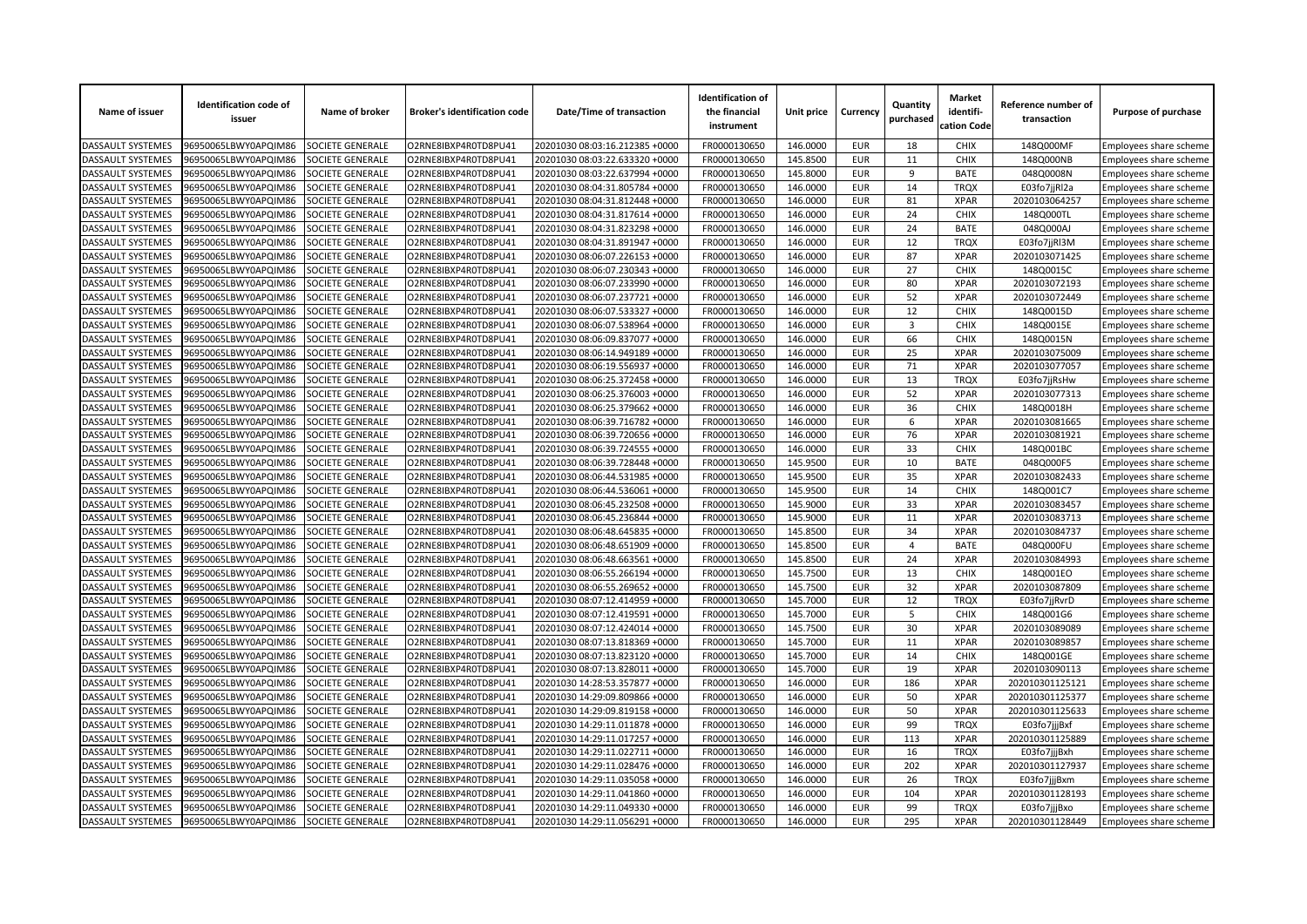| Name of issuer           | <b>Identification code of</b><br>issuer | Name of broker          | <b>Broker's identification code</b> | Date/Time of transaction       | <b>Identification of</b><br>the financial<br>instrument | Unit price | Currency   | Quantity<br>purchased   | <b>Market</b><br>identifi-<br>cation Code | Reference number of<br>transaction | Purpose of purchase    |
|--------------------------|-----------------------------------------|-------------------------|-------------------------------------|--------------------------------|---------------------------------------------------------|------------|------------|-------------------------|-------------------------------------------|------------------------------------|------------------------|
| <b>DASSAULT SYSTEMES</b> | 96950065LBWY0APQIM86                    | SOCIETE GENERALE        | O2RNE8IBXP4R0TD8PU41                | 20201030 14:29:11.062792 +0000 | FR0000130650                                            | 146.0000   | <b>EUR</b> | 243                     | <b>XPAR</b>                               | 202010301128705                    | Employees share scheme |
| <b>DASSAULT SYSTEMES</b> | 96950065LBWY0APQIM86                    | SOCIETE GENERALE        | O2RNE8IBXP4R0TD8PU41                | 20201030 14:29:11.072637 +0000 | FR0000130650                                            | 146.0000   | <b>EUR</b> | 16                      | <b>TROX</b>                               | E03fo7jjjBxq                       | Employees share scheme |
| DASSAULT SYSTEMES        | 96950065LBWY0APQIM86                    | SOCIETE GENERALE        | O2RNE8IBXP4R0TD8PU41                | 20201030 14:29:11.078488 +0000 | FR0000130650                                            | 146.0000   | <b>EUR</b> | 399                     | <b>XPAR</b>                               | 202010301128961                    | Employees share scheme |
| DASSAULT SYSTEMES        | 96950065LBWY0APQIM86                    | SOCIETE GENERALE        | O2RNE8IBXP4R0TD8PU41                | 20201030 14:29:11.083261 +0000 | FR0000130650                                            | 146.0000   | <b>EUR</b> | 139                     | <b>XPAR</b>                               | 202010301129217                    | Employees share scheme |
| <b>DASSAULT SYSTEMES</b> | 96950065LBWY0APQIM86                    | SOCIETE GENERALE        | O2RNE8IBXP4R0TD8PU41                | 20201030 14:29:11.088781 +0000 | FR0000130650                                            | 146.0000   | <b>EUR</b> | 99                      | <b>TRQX</b>                               | E03fo7jjjBxz                       | Employees share scheme |
| DASSAULT SYSTEMES        | 96950065LBWY0APQIM86                    | SOCIETE GENERALE        | O2RNE8IBXP4R0TD8PU41                | 20201030 14:29:11.095477 +0000 | FR0000130650                                            | 146.0000   | <b>EUR</b> | 99                      | <b>TRQX</b>                               | E03fo7jjjBy4                       | Employees share scheme |
| DASSAULT SYSTEMES        | 96950065LBWY0APQIM86                    | SOCIETE GENERALE        | O2RNE8IBXP4R0TD8PU41                | 20201030 14:29:11.100983 +0000 | FR0000130650                                            | 146.0000   | <b>EUR</b> | 20                      | <b>XPAR</b>                               | 202010301129473                    | Employees share scheme |
| DASSAULT SYSTEMES        | 96950065LBWY0APQIM86                    | SOCIETE GENERALE        | O2RNE8IBXP4R0TD8PU41                | 20201030 14:29:11.106178 +0000 | FR0000130650                                            | 146.0000   | <b>EUR</b> | 21                      | <b>XPAR</b>                               | 202010301129729                    | Employees share scheme |
| DASSAULT SYSTEMES        | 96950065LBWY0APQIM86                    | SOCIETE GENERALE        | O2RNE8IBXP4R0TD8PU41                | 20201030 14:29:11.110803 +0000 | FR0000130650                                            | 146.0000   | <b>EUR</b> | 127                     | <b>XPAR</b>                               | 202010301129985                    | Employees share scheme |
| DASSAULT SYSTEMES        | 96950065LBWY0APQIM86                    | SOCIETE GENERALE        | O2RNE8IBXP4R0TD8PU41                | 20201030 14:29:11.115211 +0000 | FR0000130650                                            | 146.0000   | <b>EUR</b> | 231                     | <b>XPAR</b>                               | 202010301130241                    | Employees share scheme |
| DASSAULT SYSTEMES        | 96950065LBWY0APQIM86                    | SOCIETE GENERALE        | O2RNE8IBXP4R0TD8PU41                | 20201030 14:29:11.120321 +0000 | FR0000130650                                            | 146.0000   | <b>EUR</b> | 22                      | <b>XPAR</b>                               | 202010301130497                    | Employees share scheme |
| <b>DASSAULT SYSTEMES</b> | 96950065LBWY0APQIM86                    | SOCIETE GENERALE        | O2RNE8IBXP4R0TD8PU41                | 20201030 14:29:11.125408 +0000 | FR0000130650                                            | 146.0000   | <b>EUR</b> | 22                      | <b>CHIX</b>                               | 148Q01KRM                          | Employees share scheme |
| DASSAULT SYSTEMES        | 96950065LBWY0APQIM86                    | SOCIETE GENERALE        | O2RNE8IBXP4R0TD8PU41                | 20201030 14:29:11.130890 +0000 | FR0000130650                                            | 146.0000   | <b>EUR</b> | 199                     | <b>BATE</b>                               | 048Q00SGG                          | Employees share scheme |
| DASSAULT SYSTEMES        | 96950065LBWY0APQIM86                    | SOCIETE GENERALE        | O2RNE8IBXP4R0TD8PU41                | 20201030 14:29:11.135421 +0000 | FR0000130650                                            | 146.0000   | <b>EUR</b> | 5                       | <b>CHIX</b>                               | 148Q01KRN                          | Employees share scheme |
| DASSAULT SYSTEMES        | 96950065LBWY0APQIM86                    | SOCIETE GENERALE        | O2RNE8IBXP4R0TD8PU41                | 20201030 14:29:11.139873 +0000 | FR0000130650                                            | 146.0000   | <b>EUR</b> | 65                      | <b>BATE</b>                               | 048Q00SGH                          | Employees share scheme |
| DASSAULT SYSTEMES        | 96950065LBWY0APQIM86                    | SOCIETE GENERALE        | O2RNE8IBXP4R0TD8PU41                | 20201030 14:29:11.144488 +0000 | FR0000130650                                            | 146.0000   | <b>EUR</b> | 72                      | <b>CHIX</b>                               | 148Q01KRO                          | Employees share scheme |
| DASSAULT SYSTEMES        | 96950065LBWY0APQIM86                    | SOCIETE GENERALE        | O2RNE8IBXP4R0TD8PU41                | 20201030 14:29:11.149393 +0000 | FR0000130650                                            | 146.0000   | <b>EUR</b> | 45                      | <b>TRQX</b>                               | E03fo7jjjByJ                       | Employees share scheme |
| DASSAULT SYSTEMES        | 96950065LBWY0APQIM86                    | SOCIETE GENERALE        | O2RNE8IBXP4R0TD8PU41                | 20201030 14:29:11.154180 +0000 | FR0000130650                                            | 146.0000   | <b>EUR</b> | 5                       | <b>TRQX</b>                               | E03fo7jjjByN                       | Employees share scheme |
| DASSAULT SYSTEMES        | 96950065LBWY0APQIM86                    | SOCIETE GENERALE        | O2RNE8IBXP4R0TD8PU41                | 20201030 14:29:11.158614 +0000 | FR0000130650                                            | 146.0000   | <b>EUR</b> | 49                      | <b>TRQX</b>                               | E03fo7jjjByR                       | Employees share scheme |
| DASSAULT SYSTEMES        | 96950065LBWY0APQIM86                    | SOCIETE GENERALE        | O2RNE8IBXP4R0TD8PU41                | 20201030 14:29:11.163178 +0000 | FR0000130650                                            | 146.0000   | <b>EUR</b> | 50                      | <b>TRQX</b>                               | E03fo7jjjByT                       | Employees share scheme |
| DASSAULT SYSTEMES        | 96950065LBWY0APQIM86                    | SOCIETE GENERALE        | O2RNE8IBXP4R0TD8PU41                | 20201030 14:29:11.167879 +0000 | FR0000130650                                            | 146.0000   | <b>EUR</b> | 29                      | <b>TRQX</b>                               | E03fo7jjjByi                       | Employees share scheme |
| <b>DASSAULT SYSTEMES</b> | 96950065LBWY0APQIM86                    | SOCIETE GENERALE        | O2RNE8IBXP4R0TD8PU41                | 20201030 14:29:11.172750 +0000 | FR0000130650                                            | 146.0000   | <b>EUR</b> | 70                      | <b>TRQX</b>                               | E03fo7jjjByk                       | Employees share scheme |
| DASSAULT SYSTEMES        | 96950065LBWY0APQIM86                    | SOCIETE GENERALE        | O2RNE8IBXP4R0TD8PU41                | 20201030 14:29:11.179310 +0000 | FR0000130650                                            | 146.0000   | <b>EUR</b> | 39                      | <b>TRQX</b>                               | E03fo7jjjBym                       | Employees share scheme |
| DASSAULT SYSTEMES        | 96950065LBWY0APQIM86                    | SOCIETE GENERALE        | O2RNE8IBXP4R0TD8PU41                | 20201030 14:29:11.187176 +0000 | FR0000130650                                            | 146.0000   | <b>EUR</b> | 51                      | <b>TRQX</b>                               | E03fo7jjjByr                       | Employees share scheme |
| DASSAULT SYSTEMES        | 96950065LBWY0APQIM86                    | SOCIETE GENERALE        | O2RNE8IBXP4R0TD8PU41                | 20201030 14:29:11.195407 +0000 | FR0000130650                                            | 146.0000   | <b>EUR</b> | 199                     | <b>BATE</b>                               | 048Q00SGI                          | Employees share scheme |
| DASSAULT SYSTEMES        | 96950065LBWY0APQIM86                    | SOCIETE GENERALE        | O2RNE8IBXP4R0TD8PU41                | 20201030 14:29:11.201998 +0000 | FR0000130650                                            | 146.0000   | <b>EUR</b> | 65                      | <b>BATE</b>                               | 048Q00SGJ                          | Employees share scheme |
| <b>DASSAULT SYSTEMES</b> | 96950065LBWY0APQIM86                    | SOCIETE GENERALE        | O2RNE8IBXP4R0TD8PU41                | 20201030 14:29:11.208817 +0000 | FR0000130650                                            | 146.0000   | <b>EUR</b> | 199                     | <b>BATE</b>                               | 048Q00SGK                          | Employees share scheme |
| DASSAULT SYSTEMES        | 96950065LBWY0APQIM86                    | <b>SOCIETE GENERALE</b> | O2RNE8IBXP4R0TD8PU41                | 20201030 14:29:11.213836 +0000 | FR0000130650                                            | 146.0000   | <b>EUR</b> | 44                      | CHIX                                      | 148Q01KRP                          | Employees share scheme |
| DASSAULT SYSTEMES        | 96950065LBWY0APQIM86                    | SOCIETE GENERALE        | O2RNE8IBXP4R0TD8PU41                | 20201030 14:29:11.219287 +0000 | FR0000130650                                            | 146.0000   | <b>EUR</b> | 199                     | <b>BATE</b>                               | 048Q00SGL                          | Employees share scheme |
| DASSAULT SYSTEMES        | 96950065LBWY0APQIM86                    | SOCIETE GENERALE        | O2RNE8IBXP4R0TD8PU41                | 20201030 14:29:11.225532 +0000 | FR0000130650                                            | 146.0000   | <b>EUR</b> | 27                      | <b>CHIX</b>                               | 148Q01KRQ                          | Employees share scheme |
| DASSAULT SYSTEMES        | 96950065LBWY0APQIM86                    | SOCIETE GENERALE        | O2RNE8IBXP4R0TD8PU41                | 20201030 14:29:11.230958 +0000 | FR0000130650                                            | 146.0000   | <b>EUR</b> | 99                      | <b>CHIX</b>                               | 148Q01KRR                          | Employees share scheme |
| <b>DASSAULT SYSTEMES</b> | 96950065LBWY0APQIM86                    | <b>SOCIETE GENERALE</b> | O2RNE8IBXP4R0TD8PU41                | 20201030 14:29:11.239747 +0000 | FR0000130650                                            | 146.0000   | <b>EUR</b> | 139                     | <b>BATE</b>                               | 048Q00SGM                          | Employees share scheme |
| DASSAULT SYSTEMES        | 96950065LBWY0APQIM86                    | SOCIETE GENERALE        | O2RNE8IBXP4R0TD8PU41                | 20201030 14:29:11.250936 +0000 | FR0000130650                                            | 146.0000   | <b>EUR</b> | 22                      | CHIX                                      | 148Q01KRS                          | Employees share scheme |
| DASSAULT SYSTEMES        | 96950065LBWY0APQIM86                    | SOCIETE GENERALE        | O2RNE8IBXP4R0TD8PU41                | 20201030 14:29:11.262521 +0000 | FR0000130650                                            | 146.0000   | <b>EUR</b> | 99                      | <b>CHIX</b>                               | 148Q01KRT                          | Employees share scheme |
| DASSAULT SYSTEMES        | 96950065LBWY0APQIM86                    | SOCIETE GENERALE        | O2RNE8IBXP4R0TD8PU41                | 20201030 14:29:11.270141 +0000 | FR0000130650                                            | 146.0000   | <b>EUR</b> | 99                      | CHIX                                      | 148Q01KRU                          | Employees share scheme |
| DASSAULT SYSTEMES        | 96950065LBWY0APQIM86                    | SOCIETE GENERALE        | O2RNE8IBXP4R0TD8PU41                | 20201030 14:29:11.278982 +0000 | FR0000130650                                            | 146.0000   | <b>EUR</b> | 99                      | <b>CHIX</b>                               | 148Q01KRV                          | Employees share scheme |
| <b>DASSAULT SYSTEMES</b> | 96950065LBWY0APQIM86                    | SOCIETE GENERALE        | O2RNE8IBXP4R0TD8PU41                | 20201030 14:29:11.289432 +0000 | FR0000130650                                            | 146.0000   | <b>EUR</b> | 99                      | <b>CHIX</b>                               | 148Q01KRW                          | Employees share scheme |
| DASSAULT SYSTEMES        | 96950065LBWY0APQIM86                    | SOCIETE GENERALE        | O2RNE8IBXP4R0TD8PU41                | 20201030 14:29:11.295846 +0000 | FR0000130650                                            | 146.0000   | <b>EUR</b> | 99                      | <b>CHIX</b>                               | 148Q01KRX                          | Employees share scheme |
| DASSAULT SYSTEMES        | 96950065LBWY0APQIM86                    | SOCIETE GENERALE        | O2RNE8IBXP4R0TD8PU41                | 20201030 14:29:11.301127 +0000 | FR0000130650                                            | 146.0000   | <b>EUR</b> | 99                      | <b>CHIX</b>                               | 148Q01KRY                          | Employees share scheme |
| DASSAULT SYSTEMES        | 96950065LBWY0APQIM86                    | SOCIETE GENERALE        | O2RNE8IBXP4R0TD8PU41                | 20201030 14:29:23.753436 +0000 | FR0000130650                                            | 146.0000   | <b>EUR</b> | 11                      | <b>CHIX</b>                               | 148Q01KTZ                          | Employees share scheme |
| <b>DASSAULT SYSTEMES</b> | 96950065LBWY0APQIM86                    | SOCIETE GENERALE        | O2RNE8IBXP4R0TD8PU41                | 20201030 14:29:23.761154 +0000 | FR0000130650                                            | 146.0000   | <b>EUR</b> | 25                      | <b>CHIX</b>                               | 148Q01KU0                          | Employees share scheme |
| DASSAULT SYSTEMES        | 96950065LBWY0APQIM86                    | SOCIETE GENERALE        | O2RNE8IBXP4R0TD8PU41                | 20201030 14:29:23.770860 +0000 | FR0000130650                                            | 146.0000   | <b>EUR</b> | 63                      | <b>CHIX</b>                               | 148Q01KU2                          | Employees share scheme |
| <b>DASSAULT SYSTEMES</b> | 96950065LBWY0APQIM86                    | SOCIETE GENERALE        | O2RNE8IBXP4R0TD8PU41                | 20201030 14:29:23.780028 +0000 | FR0000130650                                            | 146.0000   | <b>EUR</b> | $\overline{\mathbf{3}}$ | CHIX                                      | 148Q01KU5                          | Employees share scheme |
| DASSAULT SYSTEMES        | 96950065LBWY0APQIM86                    | SOCIETE GENERALE        | O2RNE8IBXP4R0TD8PU41                | 20201030 14:29:23.789718 +0000 | FR0000130650                                            | 146.0000   | <b>EUR</b> | 57                      | <b>CHIX</b>                               | 148Q01KU6                          | Employees share scheme |
| DASSAULT SYSTEMES        | 96950065LBWY0APQIM86                    | SOCIETE GENERALE        | O2RNE8IBXP4R0TD8PU41                | 20201030 14:34:09.851528 +0000 | FR0000130650                                            | 145.8500   | <b>EUR</b> | 19                      | <b>XPAR</b>                               | 202010301189121                    | Employees share scheme |
| DASSAULT SYSTEMES        | 96950065LBWY0APQIM86                    | SOCIETE GENERALE        | O2RNE8IBXP4R0TD8PU41                | 20201030 14:34:47.139009 +0000 | FR0000130650                                            | 145.8000   | <b>EUR</b> | 125                     | <b>XPAR</b>                               | 202010301189633                    |                        |
| DASSAULT SYSTEMES        | 96950065LBWY0APQIM86                    | SOCIETE GENERALE        | O2RNE8IBXP4R0TD8PU41                | 20201030 14:34:47.227039 +0000 | FR0000130650                                            |            | <b>EUR</b> | 35                      | <b>XPAR</b>                               | 202010301190145                    | Employees share scheme |
|                          |                                         |                         |                                     |                                |                                                         | 145.8000   | <b>EUR</b> |                         | <b>XPAR</b>                               |                                    | Employees share scheme |
| DASSAULT SYSTEMES        | 96950065LBWY0APQIM86                    | <b>SOCIETE GENERALE</b> | O2RNE8IBXP4R0TD8PU41                | 20201030 14:34:47.234789 +0000 | FR0000130650                                            | 145.8000   |            | 20                      |                                           | 202010301190401                    | Employees share scheme |
| DASSAULT SYSTEMES        | 96950065LBWY0APQIM86                    | SOCIETE GENERALE        | O2RNE8IBXP4R0TD8PU41                | 20201030 14:34:47.243060 +0000 | FR0000130650                                            | 145.8000   | <b>EUR</b> | 20                      | <b>XPAR</b>                               | 202010301190657                    | Employees share scheme |
| <b>DASSAULT SYSTEMES</b> | 96950065LBWY0APQIM86                    | <b>SOCIETE GENERALE</b> | O2RNE8IBXP4R0TD8PU41                | 20201030 14:34:47.250171 +0000 | FR0000130650                                            | 145.8000   | <b>EUR</b> | 35                      | <b>XPAR</b>                               | 202010301190913                    | Employees share scheme |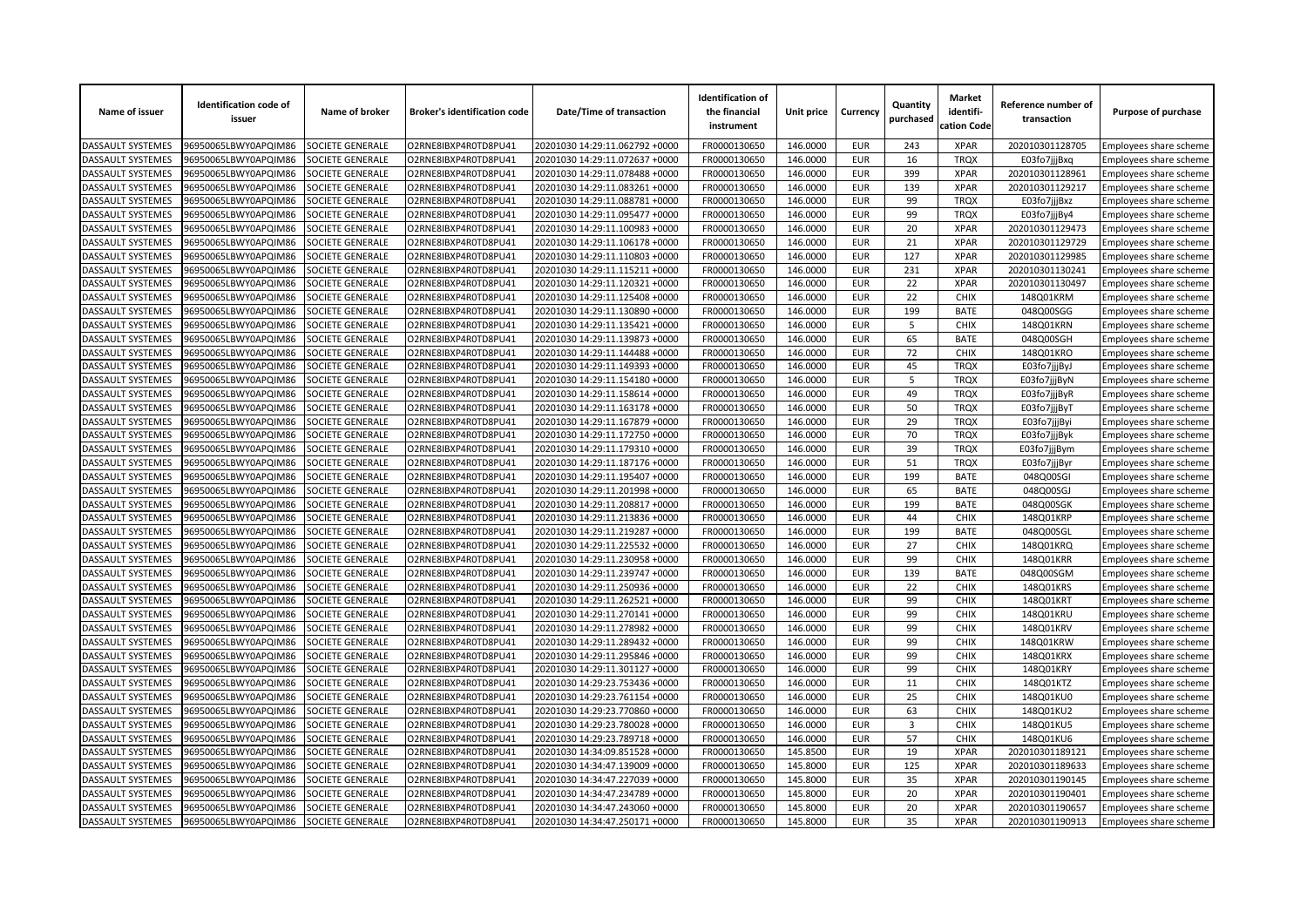| Name of issuer           | <b>Identification code of</b><br>issuer      | Name of broker                       | <b>Broker's identification code</b>          | Date/Time of transaction                                         | <b>Identification of</b><br>the financial<br>instrument | Unit price | Currency                 | Quantity<br>purchased | <b>Market</b><br>identifi-<br>cation Code | Reference number of<br>transaction | Purpose of purchase                              |
|--------------------------|----------------------------------------------|--------------------------------------|----------------------------------------------|------------------------------------------------------------------|---------------------------------------------------------|------------|--------------------------|-----------------------|-------------------------------------------|------------------------------------|--------------------------------------------------|
| <b>DASSAULT SYSTEMES</b> | 96950065LBWY0APQIM86                         | SOCIETE GENERALE                     | O2RNE8IBXP4R0TD8PU41                         | 20201030 14:34:47.427612 +0000                                   | FR0000130650                                            | 145.8000   | <b>EUR</b>               | 15                    | <b>XPAR</b>                               | 202010301191169                    | Employees share scheme                           |
| DASSAULT SYSTEMES        | 96950065LBWY0APQIM86                         | SOCIETE GENERALE                     | O2RNE8IBXP4R0TD8PU41                         | 20201030 14:34:51.241589 +0000                                   | FR0000130650                                            | 145.8500   | <b>EUR</b>               | 26                    | <b>XPAR</b>                               | 202010301193729                    | Employees share scheme                           |
| DASSAULT SYSTEMES        | 96950065LBWY0APQIM86                         | SOCIETE GENERALE                     | O2RNE8IBXP4R0TD8PU41                         | 20201030 14:34:54.568319 +0000                                   | FR0000130650                                            | 145.8000   | <b>EUR</b>               | 6                     | <b>XPAR</b>                               | 202010301194497                    | Employees share scheme                           |
| DASSAULT SYSTEMES        | 06950065LBWY0APQIM86                         | <b>SOCIETE GENERALE</b>              | O2RNE8IBXP4R0TD8PU41                         | 20201030 14:34:54.576037 +0000                                   | FR0000130650                                            | 145.8000   | <b>EUR</b>               | 11                    | <b>XPAR</b>                               | 202010301194753                    | Employees share scheme                           |
| DASSAULT SYSTEMES        | 96950065LBWY0APQIM86                         | SOCIETE GENERALE                     | O2RNE8IBXP4R0TD8PU41                         | 20201030 14:35:18.544526 +0000                                   | FR0000130650                                            | 145.8000   | <b>EUR</b>               | 3                     | <b>XPAR</b>                               | 202010301201153                    | Employees share scheme                           |
| DASSAULT SYSTEMES        | 96950065LBWY0APQIM86                         | SOCIETE GENERALE                     | O2RNE8IBXP4R0TD8PU41                         | 20201030 14:35:18.553782 +0000                                   | FR0000130650                                            | 145.8000   | <b>EUR</b>               | 105                   | <b>XPAR</b>                               | 202010301201409                    | Employees share scheme                           |
| DASSAULT SYSTEMES        | 96950065LBWY0APQIM86                         | SOCIETE GENERALE                     | O2RNE8IBXP4R0TD8PU41                         | 20201030 14:35:23.081187 +0000                                   | FR0000130650                                            | 145.8000   | <b>EUR</b>               | 48                    | <b>XPAR</b>                               | 202010301204737                    | Employees share scheme                           |
| DASSAULT SYSTEMES        | 96950065LBWY0APQIM86                         | <b>SOCIETE GENERALE</b>              | O2RNE8IBXP4R0TD8PU41                         | 20201030 14:35:23.866279 +0000                                   | FR0000130650                                            | 145.8000   | <b>EUR</b>               | 26                    | <b>XPAR</b>                               | 202010301205505                    | Employees share scheme                           |
| DASSAULT SYSTEMES        | 06950065LBWY0APQIM86                         | SOCIETE GENERALE                     | O2RNE8IBXP4R0TD8PU41                         | 20201030 14:36:20.945781 +0000                                   | FR0000130650                                            | 145.8000   | <b>EUR</b>               | 80                    | <b>XPAR</b>                               | 202010301208833                    | Employees share scheme                           |
| DASSAULT SYSTEMES        | 96950065LBWY0APQIM86                         | SOCIETE GENERALE                     | O2RNE8IBXP4R0TD8PU41                         | 20201030 14:36:21.845329 +0000                                   | FR0000130650                                            | 145.8000   | <b>EUR</b>               | 81                    | <b>XPAR</b>                               | 202010301209857                    | Employees share scheme                           |
| DASSAULT SYSTEMES        | 96950065LBWY0APQIM86                         | SOCIETE GENERALE                     | O2RNE8IBXP4R0TD8PU41                         | 20201030 14:36:31.667501 +0000                                   | FR0000130650                                            | 145.8000   | <b>EUR</b>               | 62                    | <b>XPAR</b>                               | 202010301210881                    | Employees share scheme                           |
| DASSAULT SYSTEMES        | 96950065LBWY0APQIM86                         | <b>SOCIETE GENERALE</b>              | O2RNE8IBXP4R0TD8PU41                         | 20201030 14:36:31.672695 +0000                                   | FR0000130650                                            | 145.8000   | <b>EUR</b>               | 14                    | <b>XPAR</b>                               | 202010301211137                    | Employees share scheme                           |
| DASSAULT SYSTEMES        | 96950065LBWY0APQIM86                         | SOCIETE GENERALE                     | O2RNE8IBXP4R0TD8PU41                         | 20201030 14:36:45.111713 +0000                                   | FR0000130650                                            | 145.8500   | <b>EUR</b>               | 49                    | <b>XPAR</b>                               | 202010301215745                    | Employees share scheme                           |
| DASSAULT SYSTEMES        | 96950065LBWY0APQIM86                         | SOCIETE GENERALE                     | O2RNE8IBXP4R0TD8PU41                         | 20201030 14:36:45.119317 +0000                                   | FR0000130650                                            | 145.8500   | <b>EUR</b>               | 20                    | <b>XPAR</b>                               | 202010301216001                    | Employees share scheme                           |
| DASSAULT SYSTEMES        | 96950065LBWY0APQIM86                         | SOCIETE GENERALE                     | O2RNE8IBXP4R0TD8PU41                         | 20201030 14:36:45.126751 +0000                                   | FR0000130650                                            | 145.8500   | <b>EUR</b>               | 28                    | <b>XPAR</b>                               | 202010301216257                    | Employees share scheme                           |
| DASSAULT SYSTEMES        | 06950065LBWY0APQIM86                         | SOCIETE GENERALE                     | O2RNE8IBXP4R0TD8PU41                         | 20201030 14:36:45.134421 +0000                                   | FR0000130650                                            | 145.8500   | <b>EUR</b>               | 15                    | <b>XPAR</b>                               | 202010301216513                    | Employees share scheme                           |
| <b>DASSAULT SYSTEMES</b> | 96950065LBWY0APQIM86                         | SOCIETE GENERALE                     | O2RNE8IBXP4R0TD8PU41                         | 20201030 14:36:57.151528 +0000                                   | FR0000130650                                            | 145.8500   | <b>EUR</b>               | 49                    | <b>XPAR</b>                               | 202010301217025                    | Employees share scheme                           |
| DASSAULT SYSTEMES        | 96950065LBWY0APQIM86                         | SOCIETE GENERALE                     | O2RNE8IBXP4R0TD8PU41                         | 20201030 14:37:45.814120 +0000                                   | FR0000130650                                            | 145.9000   | <b>EUR</b>               | 35                    | <b>XPAR</b>                               | 202010301219329                    | Employees share scheme                           |
| DASSAULT SYSTEMES        | 96950065LBWY0APQIM86                         | SOCIETE GENERALE                     | O2RNE8IBXP4R0TD8PU41                         | 20201030 14:37:45.818357 +0000                                   | FR0000130650                                            | 145.9000   | <b>EUR</b>               | 20                    | <b>XPAR</b>                               | 202010301219585                    | Employees share scheme                           |
| DASSAULT SYSTEMES        | 06950065LBWY0APQIM86                         | SOCIETE GENERALE                     | O2RNE8IBXP4R0TD8PU41                         | 20201030 14:37:46.113212 +0000                                   | FR0000130650                                            | 145.9000   | <b>EUR</b>               | $\overline{2}$        | <b>XPAR</b>                               | 202010301219841                    | Employees share scheme                           |
| <b>DASSAULT SYSTEMES</b> | 96950065LBWY0APQIM86                         | SOCIETE GENERALE                     | O2RNE8IBXP4R0TD8PU41                         | 20201030 14:37:53.845147 +0000                                   | FR0000130650                                            | 145.9500   | <b>EUR</b>               | 32                    | <b>XPAR</b>                               | 202010301220865                    | Employees share scheme                           |
| DASSAULT SYSTEMES        | 96950065LBWY0APQIM86                         | SOCIETE GENERALE                     | O2RNE8IBXP4R0TD8PU41                         | 20201030 14:37:53.849778 +0000                                   | FR0000130650                                            | 145.9500   | <b>EUR</b>               | 69                    | <b>XPAR</b>                               | 202010301221121                    | Employees share scheme                           |
| DASSAULT SYSTEMES        | 96950065LBWY0APQIM86                         | SOCIETE GENERALE                     | O2RNE8IBXP4R0TD8PU41                         | 20201030 14:37:53.854710 +0000                                   | FR0000130650                                            | 145.9500   | <b>EUR</b>               | 35                    | <b>XPAR</b>                               | 202010301221377                    | Employees share scheme                           |
| DASSAULT SYSTEMES        | 96950065LBWY0APQIM86                         | <b>SOCIETE GENERALE</b>              | O2RNE8IBXP4R0TD8PU41                         | 20201030 14:37:53.861071 +0000                                   | FR0000130650                                            | 145.9500   | <b>EUR</b>               | 20                    | <b>XPAR</b>                               | 202010301221633                    | Employees share scheme                           |
| DASSAULT SYSTEMES        | 96950065LBWY0APQIM86                         | SOCIETE GENERALE                     | O2RNE8IBXP4R0TD8PU41                         | 20201030 14:37:53.866996 +0000                                   | FR0000130650                                            | 145.9500   | <b>EUR</b>               | 20                    | <b>XPAR</b>                               | 202010301221889                    | Employees share scheme                           |
| DASSAULT SYSTEMES        | 96950065LBWY0APQIM86                         | SOCIETE GENERALE                     | O2RNE8IBXP4R0TD8PU41                         | 20201030 14:37:53.873796 +0000                                   | FR0000130650                                            | 145.9500   | <b>EUR</b>               | 33                    | <b>XPAR</b>                               | 202010301222145                    | Employees share scheme                           |
| DASSAULT SYSTEMES        | 96950065LBWY0APQIM86                         | SOCIETE GENERALE                     | O2RNE8IBXP4R0TD8PU41                         | 20201030 14:37:55.451739 +0000                                   | FR0000130650                                            | 145.9500   | <b>EUR</b>               | 90                    | <b>XPAR</b>                               | 202010301223169                    | Employees share scheme                           |
| DASSAULT SYSTEMES        | 96950065LBWY0APQIM86                         | <b>SOCIETE GENERALE</b>              | O2RNE8IBXP4R0TD8PU41                         | 20201030 14:37:55.461714 +0000                                   | FR0000130650                                            | 145.9500   | <b>EUR</b>               | 20                    | <b>XPAR</b>                               | 202010301223425                    | Employees share scheme                           |
| DASSAULT SYSTEMES        | 96950065LBWY0APQIM86                         | SOCIETE GENERALE                     | O2RNE8IBXP4R0TD8PU41                         | 20201030 14:37:55.471689 +0000                                   | FR0000130650                                            | 145.9500   | <b>EUR</b>               | 20                    | <b>XPAR</b>                               | 202010301223681                    | Employees share scheme                           |
| DASSAULT SYSTEMES        | 96950065LBWY0APQIM86                         | SOCIETE GENERALE                     | O2RNE8IBXP4R0TD8PU41                         | 20201030 14:37:55.480566 +0000                                   | FR0000130650                                            | 145.9500   | <b>EUR</b>               | 35                    | <b>XPAR</b>                               | 202010301223937                    | Employees share scheme                           |
| DASSAULT SYSTEMES        | 96950065LBWY0APQIM86                         | SOCIETE GENERALE                     | O2RNE8IBXP4R0TD8PU41                         | 20201030 14:37:55.488081 +0000                                   | FR0000130650                                            | 145.9500   | <b>EUR</b>               | 30                    | <b>XPAR</b>                               | 202010301224193                    | Employees share scheme                           |
| DASSAULT SYSTEMES        | 06950065LBWY0APQIM86                         | SOCIETE GENERALE                     | O2RNE8IBXP4R0TD8PU41                         | 20201030 14:38:04.881797 +0000                                   | FR0000130650                                            | 145.9000   | <b>EUR</b>               | 117                   | <b>XPAR</b>                               | 202010301224705                    | Employees share scheme                           |
| DASSAULT SYSTEMES        | 96950065LBWY0APQIM86                         | SOCIETE GENERALE                     | O2RNE8IBXP4R0TD8PU41                         | 20201030 14:38:50.798904 +0000                                   | FR0000130650                                            | 145.9000   | <b>EUR</b>               | 49                    | <b>XPAR</b>                               | 202010301227009                    |                                                  |
| DASSAULT SYSTEMES        | 96950065LBWY0APQIM86                         | SOCIETE GENERALE                     | O2RNE8IBXP4R0TD8PU41                         | 20201030 14:38:54.619916 +0000                                   | FR0000130650                                            | 145.9000   | <b>EUR</b>               | 35                    | <b>XPAR</b>                               | 202010301228033                    | Employees share scheme                           |
| DASSAULT SYSTEMES        | 96950065LBWY0APQIM86                         | SOCIETE GENERALE                     | O2RNE8IBXP4R0TD8PU41                         | 20201030 14:38:54.623627 +0000                                   | FR0000130650                                            | 145.9000   | <b>EUR</b>               | 20                    | <b>XPAR</b>                               | 202010301228289                    | Employees share scheme                           |
| DASSAULT SYSTEMES        | 06950065LBWY0APQIM86                         | SOCIETE GENERALE                     | O2RNE8IBXP4R0TD8PU41                         | 20201030 14:38:54.627334 +0000                                   | FR0000130650                                            | 145.9000   | <b>EUR</b>               | 20                    | <b>XPAR</b>                               | 202010301228545                    | Employees share scheme                           |
| <b>DASSAULT SYSTEMES</b> | 96950065LBWY0APQIM86                         | SOCIETE GENERALE                     | O2RNE8IBXP4R0TD8PU41                         | 20201030 14:38:57.631131 +0000                                   | FR0000130650                                            | 145.9000   | <b>EUR</b>               | 27                    | <b>XPAR</b>                               | 202010301228801                    | Employees share scheme<br>Employees share scheme |
| DASSAULT SYSTEMES        | 96950065LBWY0APQIM86                         | SOCIETE GENERALE                     | O2RNE8IBXP4R0TD8PU41                         | 20201030 14:39:10.487542 +0000                                   | FR0000130650                                            | 145.8500   | <b>EUR</b>               | 63                    | <b>XPAR</b>                               | 202010301229313                    |                                                  |
| DASSAULT SYSTEMES        | 96950065LBWY0APQIM86                         | SOCIETE GENERALE                     | O2RNE8IBXP4R0TD8PU41                         | 20201030 14:40:04.104982 +0000                                   | FR0000130650                                            | 145.8500   | <b>EUR</b>               | 133                   | <b>XPAR</b>                               | 202010301230849                    | Employees share scheme                           |
| DASSAULT SYSTEMES        | 06950065LBWY0APQIM86                         | <b>SOCIETE GENERALE</b>              | O2RNE8IBXP4R0TD8PU41                         | 20201030 14:40:04.126223 +0000                                   | FR0000130650                                            | 145.8500   | <b>EUR</b>               | 13                    | <b>BATE</b>                               | 048Q00TTW                          | Employees share scheme                           |
| DASSAULT SYSTEMES        | 96950065LBWY0APQIM86                         | SOCIETE GENERALE                     | O2RNE8IBXP4R0TD8PU41                         | 20201030 14:40:04.202505 +0000                                   | FR0000130650                                            | 145.8500   | <b>EUR</b>               | 34                    | <b>XPAR</b>                               | 202010301231361                    | Employees share scheme                           |
| DASSAULT SYSTEMES        |                                              |                                      |                                              |                                                                  | FR0000130650                                            | 145.8500   | <b>EUR</b>               | $\overline{4}$        | <b>XPAR</b>                               |                                    | Employees share scheme                           |
| DASSAULT SYSTEMES        | 96950065LBWY0APQIM86<br>96950065LBWY0APQIM86 | SOCIETE GENERALE<br>SOCIETE GENERALE | O2RNE8IBXP4R0TD8PU41<br>O2RNE8IBXP4R0TD8PU41 | 20201030 14:40:04.617397 +0000<br>20201030 14:40:04.628293 +0000 | FR0000130650                                            | 145.8500   |                          | 68                    | <b>XPAR</b>                               | 202010301232129<br>202010301232385 | Employees share scheme                           |
|                          |                                              |                                      |                                              |                                                                  |                                                         |            | <b>EUR</b><br><b>EUR</b> | 99                    | <b>XPAR</b>                               |                                    | Employees share scheme                           |
| DASSAULT SYSTEMES        | 06950065LBWY0APQIM86                         | <b>SOCIETE GENERALE</b>              | O2RNE8IBXP4R0TD8PU41                         | 20201030 14:40:10.331885 +0000                                   | FR0000130650                                            | 145.8500   | <b>EUR</b>               | 87                    | <b>XPAR</b>                               | 202010301233153                    | Employees share scheme                           |
| DASSAULT SYSTEMES        | 96950065LBWY0APQIM86                         | SOCIETE GENERALE                     | O2RNE8IBXP4R0TD8PU41                         | 20201030 14:40:11.332036 +0000                                   | FR0000130650                                            | 145.8500   |                          |                       |                                           | 202010301233665                    | Employees share scheme                           |
| DASSAULT SYSTEMES        | 96950065LBWY0APQIM86                         | SOCIETE GENERALE                     | O2RNE8IBXP4R0TD8PU41                         | 20201030 14:40:58.976395 +0000                                   | FR0000130650                                            | 145.9000   | <b>EUR</b>               | 87                    | <b>XPAR</b><br><b>XPAR</b>                | 202010301235713                    | Employees share scheme                           |
| DASSAULT SYSTEMES        | 96950065LBWY0APQIM86                         | SOCIETE GENERALE                     | O2RNE8IBXP4R0TD8PU41                         | 20201030 14:41:22.130276 +0000                                   | FR0000130650                                            | 145.8500   | <b>EUR</b>               | 17                    |                                           | 202010301236737                    | Employees share scheme                           |
| DASSAULT SYSTEMES        | 06950065LBWY0APQIM86                         | <b>OCIETE GENERALE</b>               | O2RNE8IBXP4R0TD8PU41                         | 20201030 14:41:22.136264 +0000                                   | FR0000130650                                            | 145.8500   | <b>EUR</b>               | 50                    | <b>XPAR</b>                               | 202010301236993                    | Employees share scheme                           |
| DASSAULT SYSTEMES        | 96950065LBWY0APQIM86                         | SOCIETE GENERALE                     | O2RNE8IBXP4R0TD8PU41                         | 20201030 14:41:22.141382 +0000                                   | FR0000130650                                            | 145.8500   | <b>EUR</b>               | 64                    | <b>XPAR</b>                               | 202010301237249                    | Employees share scheme                           |
| <b>DASSAULT SYSTEMES</b> | 96950065LBWY0APQIM86                         | SOCIETE GENERALE                     | O2RNE8IBXP4R0TD8PU41                         | 20201030 14:41:22.147440 +0000                                   | FR0000130650                                            | 145.8500   | <b>EUR</b>               | 33                    | <b>CHIX</b>                               | 148Q01OEY                          | Employees share scheme                           |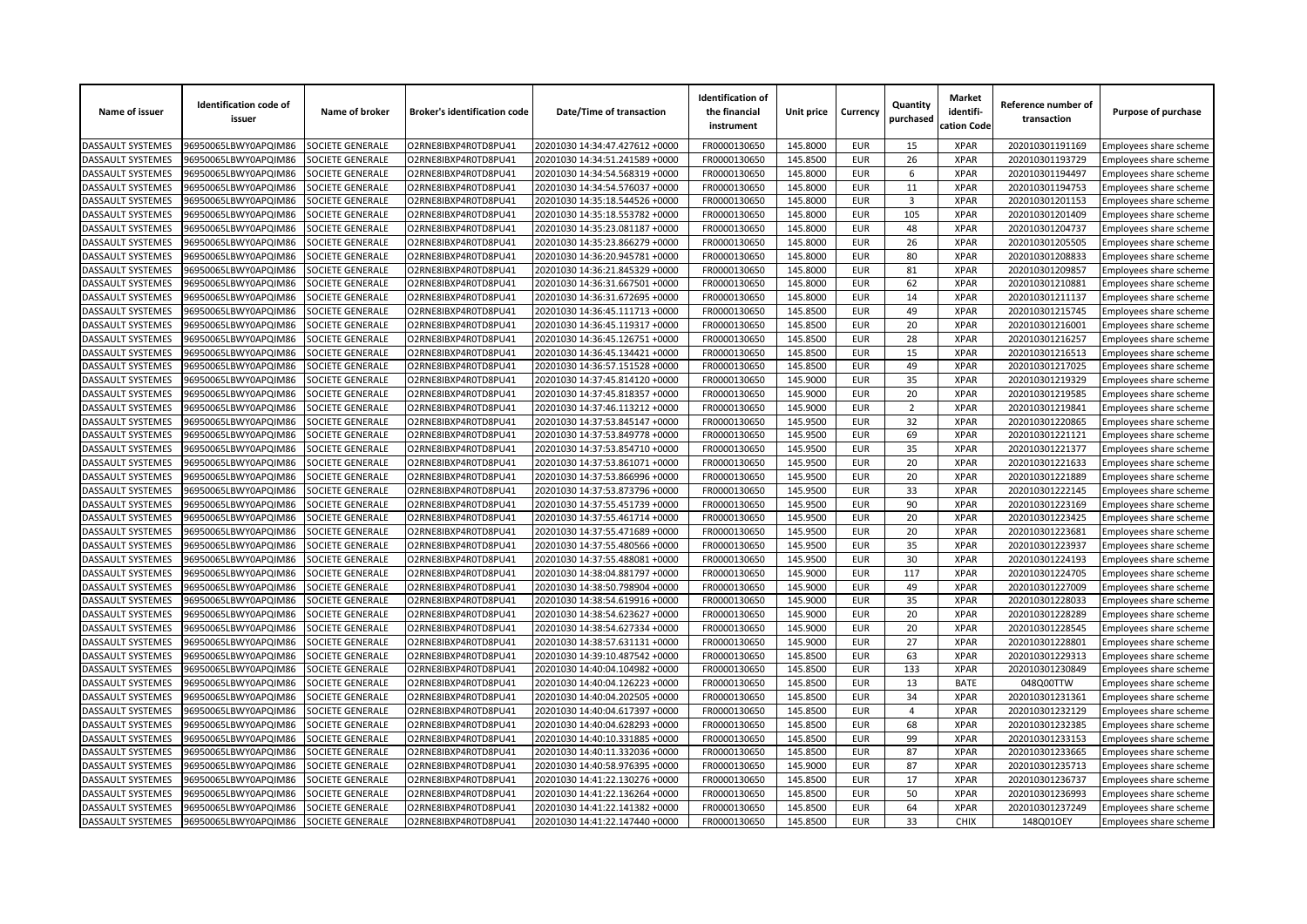| Name of issuer                                | <b>Identification code of</b><br>issuer      | Name of broker   | <b>Broker's identification code</b> | Date/Time of transaction       | <b>Identification of</b><br>the financial<br>instrument | Unit price | Currency   | Quantity<br>purchased | <b>Market</b><br>identifi-<br>cation Code | Reference number of<br>transaction | Purpose of purchase           |
|-----------------------------------------------|----------------------------------------------|------------------|-------------------------------------|--------------------------------|---------------------------------------------------------|------------|------------|-----------------------|-------------------------------------------|------------------------------------|-------------------------------|
| DASSAULT SYSTEMES                             | 96950065LBWY0APQIM86                         | SOCIETE GENERALE | O2RNE8IBXP4R0TD8PU41                | 20201030 14:41:22.153306 +0000 | FR0000130650                                            | 145.8500   | EUR        | 12                    | <b>BATE</b>                               | 048Q00TYY                          | Employees share scheme        |
| DASSAULT SYSTEMES                             | 96950065LBWY0APQIM86                         | SOCIETE GENERALE | O2RNE8IBXP4R0TD8PU41                | 20201030 14:41:22.201079 +0000 | FR0000130650                                            | 145.8500   | <b>EUR</b> | 40                    | <b>XPAR</b>                               | 202010301237505                    | Employees share scheme        |
| DASSAULT SYSTEMES                             | 96950065LBWY0APQIM86                         | SOCIETE GENERALE | O2RNE8IBXP4R0TD8PU41                | 20201030 14:41:22.206429 +0000 | FR0000130650                                            | 145.8500   | <b>EUR</b> | 20                    | <b>XPAR</b>                               | 202010301237761                    | Employees share scheme        |
| DASSAULT SYSTEMES                             | 96950065LBWY0APQIM86                         | SOCIETE GENERALE | O2RNE8IBXP4R0TD8PU41                | 20201030 14:41:22.211267 +0000 | FR0000130650                                            | 145.8500   | <b>EUR</b> | 20                    | <b>XPAR</b>                               | 202010301238017                    | Employees share scheme        |
| DASSAULT SYSTEMES                             | 96950065LBWY0APQIM86                         | SOCIETE GENERALE | O2RNE8IBXP4R0TD8PU41                | 20201030 14:41:22.216228 +0000 | FR0000130650                                            | 145.8500   | <b>EUR</b> | 29                    | <b>XPAR</b>                               | 202010301238273                    | Employees share scheme        |
| DASSAULT SYSTEMES                             | 96950065LBWY0APQIM86                         | SOCIETE GENERALE | O2RNE8IBXP4R0TD8PU41                | 20201030 14:41:22.256275 +0000 | FR0000130650                                            | 145.8500   | <b>EUR</b> | 9                     | <b>BATE</b>                               | 048Q00TZO                          | Employees share scheme        |
| <b>DASSAULT SYSTEMES</b>                      | 96950065LBWY0APQIM86                         | SOCIETE GENERALE | O2RNE8IBXP4R0TD8PU41                | 20201030 14:41:22.262624 +0000 | FR0000130650                                            | 145.8500   | <b>EUR</b> | 3                     | <b>BATE</b>                               | 048Q00TZP                          | Employees share scheme        |
| <b>DASSAULT SYSTEMES</b>                      | 96950065LBWY0APQIM86                         | SOCIETE GENERALE | O2RNE8IBXP4R0TD8PU41                | 20201030 14:41:22.282013 +0000 | FR0000130650                                            | 145.8500   | <b>EUR</b> | 9                     | <b>BATE</b>                               | 048Q00TZQ                          | Employees share scheme        |
| DASSAULT SYSTEMES                             | 96950065LBWY0APQIM86                         | SOCIETE GENERALE | O2RNE8IBXP4R0TD8PU41                | 20201030 14:41:22.300852 +0000 | FR0000130650                                            | 145.8500   | <b>EUR</b> | 38                    | <b>CHIX</b>                               | 148Q01OGR                          | Employees share scheme        |
| DASSAULT SYSTEMES                             | 96950065LBWY0APQIM86                         | SOCIETE GENERALE | O2RNE8IBXP4R0TD8PU41                | 20201030 14:41:35.566529 +0000 | FR0000130650                                            | 145.8500   | <b>EUR</b> | 46                    | <b>BATE</b>                               | 048Q00U15                          | Employees share scheme        |
| DASSAULT SYSTEMES                             | 96950065LBWY0APQIM86                         | SOCIETE GENERALE | O2RNE8IBXP4R0TD8PU41                | 20201030 14:42:04.155369 +0000 | FR0000130650                                            | 145.9000   | <b>EUR</b> | 71                    | <b>XPAR</b>                               | 202010301241089                    | Employees share scheme        |
| DASSAULT SYSTEMES                             | 96950065LBWY0APQIM86                         | SOCIETE GENERALE | O2RNE8IBXP4R0TD8PU41                | 20201030 14:42:04.165667 +0000 | FR0000130650                                            | 145.9000   | <b>EUR</b> | 65                    | <b>CHIX</b>                               | 148Q01OPN                          | Employees share scheme        |
| DASSAULT SYSTEMES                             | 96950065LBWY0APQIM86                         | SOCIETE GENERALE | O2RNE8IBXP4R0TD8PU41                | 20201030 14:42:04.172282 +0000 | FR0000130650                                            | 145.9000   | <b>EUR</b> | 61                    | <b>CHIX</b>                               | 148Q01OPR                          | Employees share scheme        |
| DASSAULT SYSTEMES                             | 96950065LBWY0APQIM86                         | SOCIETE GENERALE | O2RNE8IBXP4R0TD8PU41                | 20201030 14:42:04.177507 +0000 | FR0000130650                                            | 145.9000   | <b>EUR</b> | 91                    | <b>XPAR</b>                               | 202010301241345                    | Employees share scheme        |
| DASSAULT SYSTEMES                             | 96950065LBWY0APQIM86                         | SOCIETE GENERALE | O2RNE8IBXP4R0TD8PU41                | 20201030 14:42:04.253141 +0000 | FR0000130650                                            | 145.9000   | <b>EUR</b> | $\overline{2}$        | <b>XPAR</b>                               | 202010301241601                    | Employees share scheme        |
| DASSAULT SYSTEMES                             | 96950065LBWY0APQIM86                         | SOCIETE GENERALE | O2RNE8IBXP4R0TD8PU41                | 20201030 14:42:04.258308 +0000 | FR0000130650                                            | 145.9000   | <b>EUR</b> | 89                    | <b>XPAR</b>                               | 202010301241857                    | Employees share scheme        |
| DASSAULT SYSTEMES                             | 96950065LBWY0APQIM86                         | SOCIETE GENERALE | O2RNE8IBXP4R0TD8PU41                | 20201030 14:42:50.865858 +0000 | FR0000130650                                            | 145.9000   | <b>EUR</b> | 188                   | <b>XPAR</b>                               | 202010301245185                    | Employees share scheme        |
| DASSAULT SYSTEMES                             | 96950065LBWY0APQIM86                         | SOCIETE GENERALE | O2RNE8IBXP4R0TD8PU41                | 20201030 14:43:10.820592 +0000 | FR0000130650                                            | 145.9500   | <b>EUR</b> | 45                    | <b>XPAR</b>                               | 202010301247233                    | Employees share scheme        |
| <b>DASSAULT SYSTEMES</b>                      | 96950065LBWY0APQIM86                         | SOCIETE GENERALE | O2RNE8IBXP4R0TD8PU41                | 20201030 14:43:10.828459 +0000 | FR0000130650                                            | 145.9500   | <b>EUR</b> | 106                   | <b>XPAR</b>                               | 202010301247489                    | <b>Employees share scheme</b> |
| DASSAULT SYSTEMES                             | 96950065LBWY0APQIM86                         | SOCIETE GENERALE | O2RNE8IBXP4R0TD8PU41                | 20201030 14:43:10.836124 +0000 | FR0000130650                                            | 145.9500   | <b>EUR</b> | 50                    | <b>XPAR</b>                               | 202010301247745                    | Employees share scheme        |
| DASSAULT SYSTEMES                             | 96950065LBWY0APQIM86                         | SOCIETE GENERALE | O2RNE8IBXP4R0TD8PU41                | 20201030 14:43:14.229614 +0000 | FR0000130650                                            | 145.9500   | <b>EUR</b> | 88                    | <b>XPAR</b>                               | 202010301248513                    | Employees share scheme        |
| <b>DASSAULT SYSTEMES</b>                      | 96950065LBWY0APQIM86                         | SOCIETE GENERALE | O2RNE8IBXP4R0TD8PU41                | 20201030 14:43:14.233806 +0000 | FR0000130650                                            | 145.9500   | <b>EUR</b> | 45                    | <b>XPAR</b>                               | 202010301248769                    |                               |
| DASSAULT SYSTEMES                             |                                              | SOCIETE GENERALE | O2RNE8IBXP4R0TD8PU41                | 20201030 14:43:49.446821 +0000 | FR0000130650                                            | 145.9000   | <b>EUR</b> | $\overline{7}$        | <b>XPAR</b>                               |                                    | Employees share scheme        |
| <b>DASSAULT SYSTEMES</b>                      | 96950065LBWY0APQIM86<br>96950065LBWY0APQIM86 | SOCIETE GENERALE | O2RNE8IBXP4R0TD8PU41                | 20201030 14:43:50.540165 +0000 | FR0000130650                                            | 145.9000   | <b>EUR</b> | 47                    | <b>XPAR</b>                               | 202010301249537<br>202010301249793 | Employees share scheme        |
|                                               |                                              |                  |                                     |                                |                                                         |            | <b>EUR</b> |                       |                                           |                                    | Employees share scheme        |
| <b>DASSAULT SYSTEMES</b><br>DASSAULT SYSTEMES | 96950065LBWY0APQIM86                         | SOCIETE GENERALE | O2RNE8IBXP4R0TD8PU41                | 20201030 14:43:50.669345 +0000 | FR0000130650                                            | 145.9000   | <b>EUR</b> | 28                    | <b>XPAR</b><br><b>BATE</b>                | 202010301250305<br>048Q00UAL       | Employees share scheme        |
|                                               | 96950065LBWY0APQIM86                         | SOCIETE GENERALE | O2RNE8IBXP4R0TD8PU41                | 20201030 14:43:50.744262 +0000 | FR0000130650                                            | 145.9000   |            | 18<br>72              |                                           |                                    | Employees share scheme        |
| DASSAULT SYSTEMES                             | 96950065LBWY0APQIM86                         | SOCIETE GENERALE | O2RNE8IBXP4R0TD8PU41                | 20201030 14:43:50.753505 +0000 | FR0000130650                                            | 145.9000   | <b>EUR</b> |                       | <b>CHIX</b>                               | 148Q01P7T                          | Employees share scheme        |
| <b>DASSAULT SYSTEMES</b>                      | 96950065LBWY0APQIM86                         | SOCIETE GENERALE | O2RNE8IBXP4R0TD8PU41                | 20201030 14:44:10.207180 +0000 | FR0000130650                                            | 145.9500   | <b>EUR</b> | 36                    | <b>XPAR</b>                               | 202010301252097                    | Employees share scheme        |
| <b>DASSAULT SYSTEMES</b>                      | 96950065LBWY0APQIM86                         | SOCIETE GENERALE | O2RNE8IBXP4R0TD8PU41                | 20201030 14:44:10.217328 +0000 | FR0000130650                                            | 145.9500   | <b>EUR</b> | 17                    | <b>XPAR</b>                               | 202010301252353                    | Employees share scheme        |
| DASSAULT SYSTEMES                             | 96950065LBWY0APQIM86                         | SOCIETE GENERALE | O2RNE8IBXP4R0TD8PU41                | 20201030 14:44:35.685140 +0000 | FR0000130650                                            | 145.9500   | <b>EUR</b> | 69                    | <b>XPAR</b>                               | 202010301252865                    | Employees share scheme        |
| DASSAULT SYSTEMES                             | 96950065LBWY0APQIM86                         | SOCIETE GENERALE | O2RNE8IBXP4R0TD8PU41                | 20201030 14:44:35.696184 +0000 | FR0000130650                                            | 145.9500   | <b>EUR</b> | 18                    | <b>BATE</b>                               | 048Q00UDT                          | Employees share scheme        |
| DASSAULT SYSTEMES                             | 96950065LBWY0APQIM86                         | SOCIETE GENERALE | O2RNE8IBXP4R0TD8PU41                | 20201030 14:44:35.699957 +0000 | FR0000130650                                            | 145.9500   | <b>EUR</b> | 18                    | <b>BATE</b>                               | 048Q00UDU                          | Employees share scheme        |
| DASSAULT SYSTEMES                             | 96950065LBWY0APQIM86                         | SOCIETE GENERALE | O2RNE8IBXP4R0TD8PU41                | 20201030 14:44:35.703587 +0000 | FR0000130650                                            | 145.9500   | <b>EUR</b> | 20                    | <b>XPAR</b>                               | 202010301253377                    | Employees share scheme        |
| DASSAULT SYSTEMES                             | 96950065LBWY0APQIM86                         | SOCIETE GENERALE | O2RNE8IBXP4R0TD8PU41                | 20201030 14:44:40.097906 +0000 | FR0000130650                                            | 145.9000   | <b>EUR</b> | 69                    | <b>XPAR</b>                               | 202010301253889                    | Employees share scheme        |
| DASSAULT SYSTEMES                             | 96950065LBWY0APQIM86                         | SOCIETE GENERALE | O2RNE8IBXP4R0TD8PU41                | 20201030 14:44:40.102995 +0000 | FR0000130650                                            | 145.9000   | <b>EUR</b> | 22                    | <b>CHIX</b>                               | 148Q01PFM                          | Employees share scheme        |
| <b>DASSAULT SYSTEMES</b>                      | 96950065LBWY0APQIM86                         | SOCIETE GENERALE | O2RNE8IBXP4R0TD8PU41                | 20201030 14:44:40.107636 +0000 | FR0000130650                                            | 145.9000   | <b>EUR</b> | $\overline{7}$        | <b>CHIX</b>                               | 148Q01PFN                          | Employees share scheme        |
| <b>DASSAULT SYSTEMES</b>                      | 96950065LBWY0APQIM86                         | SOCIETE GENERALE | O2RNE8IBXP4R0TD8PU41                | 20201030 14:44:40.112283 +0000 | FR0000130650                                            | 145.9000   | <b>EUR</b> | 13                    | <b>CHIX</b>                               | 148Q01PFO                          | Employees share scheme        |
| <b>DASSAULT SYSTEMES</b>                      | 96950065LBWY0APQIM86                         | SOCIETE GENERALE | O2RNE8IBXP4R0TD8PU41                | 20201030 14:44:40.191912 +0000 | FR0000130650                                            | 145.9000   | <b>EUR</b> | 35                    | <b>XPAR</b>                               | 202010301254145                    | Employees share scheme        |
| DASSAULT SYSTEMES                             | 96950065LBWY0APQIM86                         | SOCIETE GENERALE | O2RNE8IBXP4R0TD8PU41                | 20201030 14:44:40.196181 +0000 | FR0000130650                                            | 145.9000   | <b>EUR</b> | 41                    | <b>XPAR</b>                               | 202010301254401                    | Employees share scheme        |
| DASSAULT SYSTEMES                             | 96950065LBWY0APQIM86                         | SOCIETE GENERALE | O2RNE8IBXP4R0TD8PU41                | 20201030 14:44:40.200362 +0000 | FR0000130650                                            | 145.9000   | <b>EUR</b> | 11                    | <b>XPAR</b>                               | 202010301254657                    | Employees share scheme        |
| DASSAULT SYSTEMES                             | 96950065LBWY0APQIM86                         | SOCIETE GENERALE | O2RNE8IBXP4R0TD8PU41                | 20201030 14:48:42.445811 +0000 | FR0000130650                                            | 146.0000   | <b>EUR</b> | 153                   | <b>XPAR</b>                               | 202010301267713                    | Employees share scheme        |
| DASSAULT SYSTEMES                             | 96950065LBWY0APQIM86                         | SOCIETE GENERALE | O2RNE8IBXP4R0TD8PU41                | 20201030 14:48:42.449895 +0000 | FR0000130650                                            | 146.0000   | <b>EUR</b> | 11                    | <b>XPAR</b>                               | 202010301267969                    | Employees share scheme        |
| DASSAULT SYSTEMES                             | 96950065LBWY0APQIM86                         | SOCIETE GENERALE | O2RNE8IBXP4R0TD8PU41                | 20201030 14:48:42.454411 +0000 | FR0000130650                                            | 146.0000   | <b>EUR</b> | 59                    | <b>CHIX</b>                               | 148Q01QEQ                          | Employees share scheme        |
| DASSAULT SYSTEMES                             | 96950065LBWY0APQIM86                         | SOCIETE GENERALE | O2RNE8IBXP4R0TD8PU41                | 20201030 14:48:42.459236 +0000 | FR0000130650                                            | 146.0000   | <b>EUR</b> | 26                    | <b>CHIX</b>                               | 148Q01QER                          | Employees share scheme        |
| DASSAULT SYSTEMES                             | 96950065LBWY0APQIM86                         | SOCIETE GENERALE | O2RNE8IBXP4R0TD8PU41                | 20201030 14:48:42.463590 +0000 | FR0000130650                                            | 146.0000   | <b>EUR</b> | 14                    | <b>CHIX</b>                               | 148Q01QES                          | Employees share scheme        |
| DASSAULT SYSTEMES                             | 96950065LBWY0APQIM86                         | SOCIETE GENERALE | O2RNE8IBXP4R0TD8PU41                | 20201030 14:48:42.467663 +0000 | FR0000130650                                            | 146.0000   | <b>EUR</b> | 19                    | <b>CHIX</b>                               | 148Q01QET                          | Employees share scheme        |
| DASSAULT SYSTEMES                             | 96950065LBWY0APQIM86                         | SOCIETE GENERALE | O2RNE8IBXP4R0TD8PU41                | 20201030 14:48:57.684686 +0000 | FR0000130650                                            | 146.0000   | <b>EUR</b> | 40                    | <b>XPAR</b>                               | 202010301268481                    | Employees share scheme        |
| DASSAULT SYSTEMES                             | 96950065LBWY0APQIM86                         | SOCIETE GENERALE | O2RNE8IBXP4R0TD8PU41                | 20201030 14:48:58.792610 +0000 | FR0000130650                                            | 146.0000   | <b>EUR</b> | 47                    | <b>XPAR</b>                               | 202010301268737                    | Employees share scheme        |
| DASSAULT SYSTEMES                             | 96950065LBWY0APQIM86                         | SOCIETE GENERALE | O2RNE8IBXP4R0TD8PU41                | 20201030 14:48:58.804991 +0000 | FR0000130650                                            | 146.0000   | <b>EUR</b> | 195                   | <b>XPAR</b>                               | 202010301268993                    | Employees share scheme        |
| <b>DASSAULT SYSTEMES</b>                      | 96950065LBWY0APQIM86                         | SOCIETE GENERALE | O2RNE8IBXP4R0TD8PU41                | 20201030 14:48:58.890293 +0000 | FR0000130650                                            | 146.0000   | <b>EUR</b> | 24                    | <b>XPAR</b>                               | 202010301269249                    | Employees share scheme        |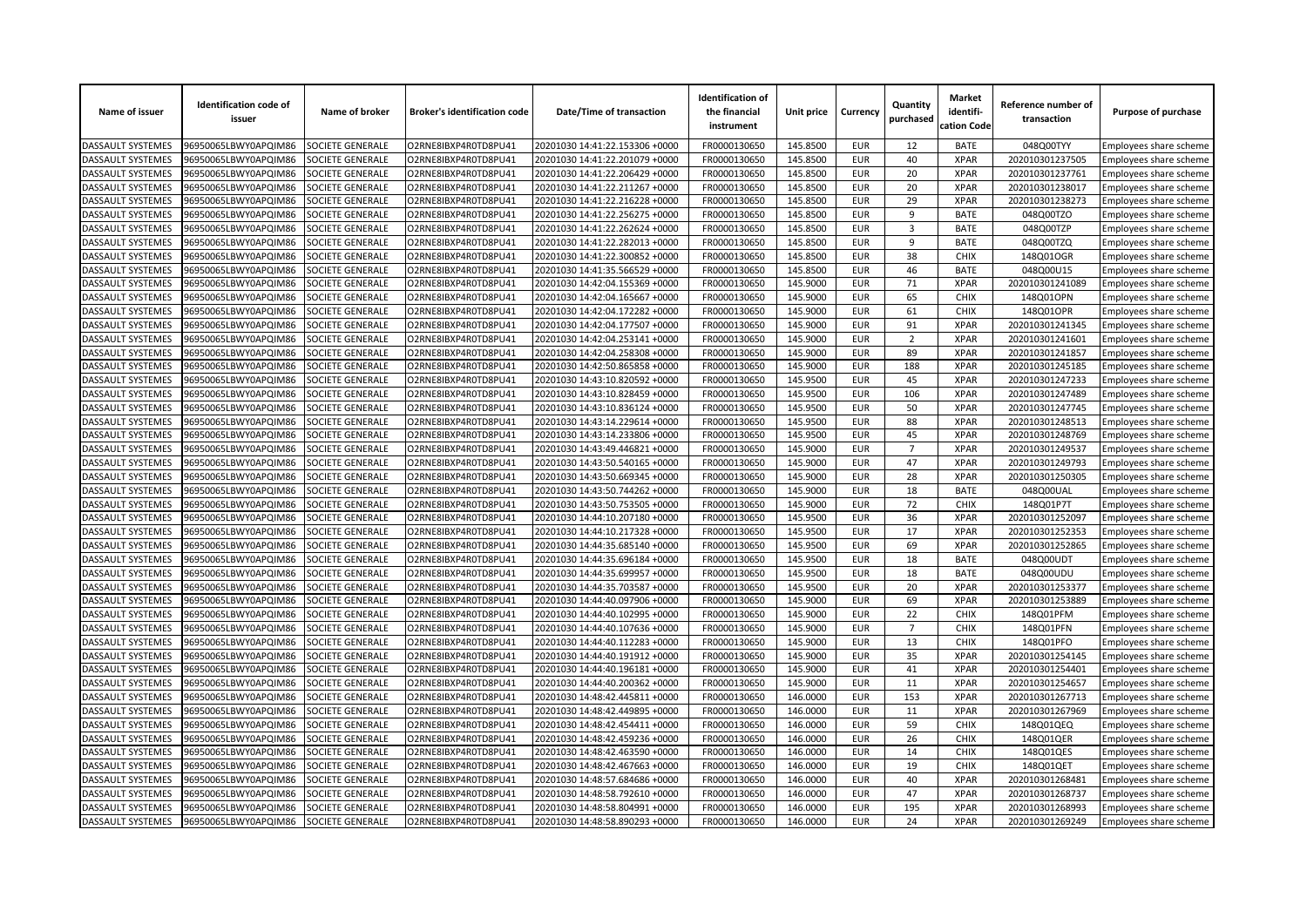| Name of issuer           | <b>Identification code of</b><br>issuer | Name of broker          | <b>Broker's identification code</b> | Date/Time of transaction       | <b>Identification of</b><br>the financial<br>instrument | Unit price | Currency   | Quantity<br>purchased   | <b>Market</b><br>identifi-<br>cation Code | Reference number of<br>transaction | Purpose of purchase    |
|--------------------------|-----------------------------------------|-------------------------|-------------------------------------|--------------------------------|---------------------------------------------------------|------------|------------|-------------------------|-------------------------------------------|------------------------------------|------------------------|
| <b>DASSAULT SYSTEMES</b> | 96950065LBWY0APQIM86                    | SOCIETE GENERALE        | O2RNE8IBXP4R0TD8PU41                | 20201030 14:48:59.193691 +0000 | FR0000130650                                            | 146.0000   | <b>EUR</b> | 99                      | <b>TRQX</b>                               | E03fo7jjkVO1                       | Employees share scheme |
| <b>DASSAULT SYSTEMES</b> | 96950065LBWY0APQIM86                    | <b>SOCIETE GENERALE</b> | O2RNE8IBXP4R0TD8PU41                | 20201030 14:48:59.202401 +0000 | FR0000130650                                            | 146.0000   | <b>EUR</b> | $\overline{\mathbf{3}}$ | <b>TRQX</b>                               | E03fo7jjkVO6                       | Employees share scheme |
| DASSAULT SYSTEMES        | 96950065LBWY0APQIM86                    | SOCIETE GENERALE        | O2RNE8IBXP4R0TD8PU41                | 20201030 14:48:59.212959 +0000 | FR0000130650                                            | 146.0000   | <b>EUR</b> | 96                      | <b>TRQX</b>                               | E03fo7jjkVO9                       | Employees share scheme |
| DASSAULT SYSTEMES        | 96950065LBWY0APQIM86                    | SOCIETE GENERALE        | O2RNE8IBXP4R0TD8PU41                | 20201030 14:48:59.222102 +0000 | FR0000130650                                            | 146.0000   | <b>EUR</b> | 3                       | <b>TRQX</b>                               | E03fo7jjkVOB                       | Employees share scheme |
| <b>DASSAULT SYSTEMES</b> | 96950065LBWY0APQIM86                    | SOCIETE GENERALE        | O2RNE8IBXP4R0TD8PU41                | 20201030 14:48:59.230724 +0000 | FR0000130650                                            | 146.0000   | <b>EUR</b> | 6                       | <b>XPAR</b>                               | 202010301269505                    | Employees share scheme |
| DASSAULT SYSTEMES        | 96950065LBWY0APQIM86                    | SOCIETE GENERALE        | O2RNE8IBXP4R0TD8PU41                | 20201030 14:48:59.239202 +0000 | FR0000130650                                            | 146.0000   | <b>EUR</b> | 130                     | <b>XPAR</b>                               | 202010301269761                    | Employees share scheme |
| DASSAULT SYSTEMES        | 96950065LBWY0APQIM86                    | SOCIETE GENERALE        | O2RNE8IBXP4R0TD8PU41                | 20201030 14:48:59.247768 +0000 | FR0000130650                                            | 146.0000   | <b>EUR</b> | 121                     | <b>XPAR</b>                               | 202010301270017                    | Employees share scheme |
| DASSAULT SYSTEMES        | 96950065LBWY0APQIM86                    | SOCIETE GENERALE        | O2RNE8IBXP4R0TD8PU41                | 20201030 14:48:59.257579 +0000 | FR0000130650                                            | 146.0000   | <b>EUR</b> | $\overline{2}$          | <b>TRQX</b>                               | E03fo7jjkVOG                       | Employees share scheme |
| DASSAULT SYSTEMES        | 96950065LBWY0APQIM86                    | SOCIETE GENERALE        | O2RNE8IBXP4R0TD8PU41                | 20201030 14:48:59.267924 +0000 | FR0000130650                                            | 146.0000   | <b>EUR</b> | 15                      | <b>XPAR</b>                               | 202010301270273                    | Employees share scheme |
| DASSAULT SYSTEMES        | 96950065LBWY0APQIM86                    | SOCIETE GENERALE        | O2RNE8IBXP4R0TD8PU41                | 20201030 14:48:59.277573 +0000 | FR0000130650                                            | 146.0000   | <b>EUR</b> | 97                      | <b>TRQX</b>                               | E03fo7jjkVOQ                       | Employees share scheme |
| DASSAULT SYSTEMES        | 96950065LBWY0APQIM86                    | SOCIETE GENERALE        | O2RNE8IBXP4R0TD8PU41                | 20201030 14:48:59.287358 +0000 | FR0000130650                                            | 146.0000   | <b>EUR</b> | 251                     | <b>XPAR</b>                               | 202010301270529                    | Employees share scheme |
| <b>DASSAULT SYSTEMES</b> | 96950065LBWY0APQIM86                    | SOCIETE GENERALE        | O2RNE8IBXP4R0TD8PU41                | 20201030 14:48:59.298283 +0000 | FR0000130650                                            | 146.0000   | <b>EUR</b> | 77                      | <b>CHIX</b>                               | 148Q01QHQ                          | Employees share scheme |
| DASSAULT SYSTEMES        | 96950065LBWY0APQIM86                    | SOCIETE GENERALE        | O2RNE8IBXP4R0TD8PU41                | 20201030 14:48:59.308143 +0000 | FR0000130650                                            | 146.0000   | <b>EUR</b> | 97                      | <b>TRQX</b>                               | E03fo7jjkVOV                       | Employees share scheme |
| DASSAULT SYSTEMES        | 96950065LBWY0APQIM86                    | SOCIETE GENERALE        | O2RNE8IBXP4R0TD8PU41                | 20201030 14:48:59.317555 +0000 | FR0000130650                                            | 146.0000   | <b>EUR</b> | 99                      | <b>BATE</b>                               | 048Q00UVJ                          | Employees share scheme |
| DASSAULT SYSTEMES        | 96950065LBWY0APQIM86                    | SOCIETE GENERALE        | O2RNE8IBXP4R0TD8PU41                | 20201030 14:48:59.326754 +0000 | FR0000130650                                            | 146.0000   | <b>EUR</b> | 99                      | <b>CHIX</b>                               | 148Q01QHR                          | Employees share scheme |
| DASSAULT SYSTEMES        | 96950065LBWY0APQIM86                    | SOCIETE GENERALE        | O2RNE8IBXP4R0TD8PU41                | 20201030 14:48:59.336985 +0000 | FR0000130650                                            | 146.0000   | <b>EUR</b> | 6                       | <b>XPAR</b>                               | 202010301270785                    | Employees share scheme |
| DASSAULT SYSTEMES        | 96950065LBWY0APQIM86                    | SOCIETE GENERALE        | O2RNE8IBXP4R0TD8PU41                | 20201030 14:48:59.346186 +0000 | FR0000130650                                            | 146.0000   | <b>EUR</b> | 40                      | <b>BATE</b>                               | 048Q00UVK                          | Employees share scheme |
| DASSAULT SYSTEMES        | 96950065LBWY0APQIM86                    | SOCIETE GENERALE        | O2RNE8IBXP4R0TD8PU41                | 20201030 14:48:59.355008 +0000 | FR0000130650                                            | 146.0000   | <b>EUR</b> | 244                     | <b>XPAR</b>                               | 202010301271041                    | Employees share scheme |
| DASSAULT SYSTEMES        | 96950065LBWY0APQIM86                    | SOCIETE GENERALE        | O2RNE8IBXP4R0TD8PU41                | 20201030 14:48:59.365852 +0000 | FR0000130650                                            | 146.0000   | <b>EUR</b> | $\overline{7}$          | <b>XPAR</b>                               | 202010301271297                    | Employees share scheme |
| DASSAULT SYSTEMES        | 96950065LBWY0APQIM86                    | SOCIETE GENERALE        | O2RNE8IBXP4R0TD8PU41                | 20201030 14:48:59.379633 +0000 | FR0000130650                                            | 146.0000   | <b>EUR</b> | 37                      | <b>XPAR</b>                               | 202010301271553                    | Employees share scheme |
| DASSAULT SYSTEMES        | 96950065LBWY0APQIM86                    | SOCIETE GENERALE        | O2RNE8IBXP4R0TD8PU41                | 20201030 14:48:59.392146 +0000 | FR0000130650                                            | 146.0000   | <b>EUR</b> | 172                     | <b>XPAR</b>                               | 202010301271809                    | Employees share scheme |
| <b>DASSAULT SYSTEMES</b> | 96950065LBWY0APQIM86                    | SOCIETE GENERALE        | O2RNE8IBXP4R0TD8PU41                | 20201030 14:48:59.408062 +0000 | FR0000130650                                            | 146.0000   | <b>EUR</b> | 5                       | <b>XPAR</b>                               | 202010301272065                    | Employees share scheme |
| DASSAULT SYSTEMES        | 96950065LBWY0APQIM86                    | SOCIETE GENERALE        | O2RNE8IBXP4R0TD8PU41                | 20201030 14:48:59.424864 +0000 | FR0000130650                                            | 146.0000   | <b>EUR</b> | $\overline{2}$          | <b>TRQX</b>                               | E03fo7jjkVOY                       | Employees share scheme |
| DASSAULT SYSTEMES        | 96950065LBWY0APQIM86                    | SOCIETE GENERALE        | O2RNE8IBXP4R0TD8PU41                | 20201030 14:48:59.434883 +0000 | FR0000130650                                            | 146.0000   | <b>EUR</b> | 20                      | <b>XPAR</b>                               | 202010301272321                    | Employees share scheme |
| DASSAULT SYSTEMES        | 96950065LBWY0APQIM86                    | SOCIETE GENERALE        | O2RNE8IBXP4R0TD8PU41                | 20201030 14:48:59.445523 +0000 | FR0000130650                                            | 146.0000   | <b>EUR</b> | 97                      | <b>TRQX</b>                               | E03fo7jjkVOa                       | Employees share scheme |
| DASSAULT SYSTEMES        | 96950065LBWY0APQIM86                    | SOCIETE GENERALE        | O2RNE8IBXP4R0TD8PU41                | 20201030 14:48:59.455139 +0000 | FR0000130650                                            | 146.0000   | <b>EUR</b> | 20                      | <b>XPAR</b>                               | 202010301272577                    | Employees share scheme |
| <b>DASSAULT SYSTEMES</b> | 96950065LBWY0APQIM86                    | SOCIETE GENERALE        | O2RNE8IBXP4R0TD8PU41                | 20201030 14:48:59.464423 +0000 | FR0000130650                                            | 146.0000   | <b>EUR</b> | 34                      | <b>XPAR</b>                               | 202010301272833                    | Employees share scheme |
| DASSAULT SYSTEMES        | 96950065LBWY0APQIM86                    | <b>SOCIETE GENERALE</b> | O2RNE8IBXP4R0TD8PU41                | 20201030 14:48:59.474242 +0000 | FR0000130650                                            | 146.0000   | <b>EUR</b> | 99                      | <b>TRQX</b>                               | E03fo7jjkVOi                       | Employees share scheme |
| DASSAULT SYSTEMES        | 96950065LBWY0APQIM86                    | SOCIETE GENERALE        | O2RNE8IBXP4R0TD8PU41                | 20201030 14:48:59.483414 +0000 | FR0000130650                                            | 146.0000   | <b>EUR</b> | 217                     | <b>XPAR</b>                               | 202010301273089                    | Employees share scheme |
| DASSAULT SYSTEMES        | 96950065LBWY0APQIM86                    | SOCIETE GENERALE        | O2RNE8IBXP4R0TD8PU41                | 20201030 14:48:59.492958 +0000 | FR0000130650                                            | 146.0000   | <b>EUR</b> | 251                     | <b>XPAR</b>                               | 202010301273345                    | Employees share scheme |
| DASSAULT SYSTEMES        | 96950065LBWY0APQIM86                    | SOCIETE GENERALE        | O2RNE8IBXP4R0TD8PU41                | 20201030 14:48:59.503177 +0000 | FR0000130650                                            | 146.0000   | <b>EUR</b> | 20                      | <b>XPAR</b>                               | 202010301273601                    | Employees share scheme |
| <b>DASSAULT SYSTEMES</b> | 96950065LBWY0APQIM86                    | <b>SOCIETE GENERALE</b> | O2RNE8IBXP4R0TD8PU41                | 20201030 14:48:59.512865 +0000 | FR0000130650                                            | 146.0000   | <b>EUR</b> | 74                      | <b>XPAR</b>                               | 202010301273857                    | Employees share scheme |
| DASSAULT SYSTEMES        | 96950065LBWY0APQIM86                    | SOCIETE GENERALE        | O2RNE8IBXP4R0TD8PU41                | 20201030 14:48:59.526948 +0000 | FR0000130650                                            | 146.0000   | <b>EUR</b> | 34                      | <b>XPAR</b>                               | 202010301274113                    | Employees share scheme |
| DASSAULT SYSTEMES        | 96950065LBWY0APQIM86                    | SOCIETE GENERALE        | O2RNE8IBXP4R0TD8PU41                | 20201030 14:48:59.538098 +0000 | FR0000130650                                            | 146.0000   | <b>EUR</b> | 123                     | <b>XPAR</b>                               | 202010301274369                    | Employees share scheme |
| DASSAULT SYSTEMES        | 96950065LBWY0APQIM86                    | SOCIETE GENERALE        | O2RNE8IBXP4R0TD8PU41                | 20201030 14:48:59.548620 +0000 | FR0000130650                                            | 146.0000   | <b>EUR</b> | 114                     | <b>XPAR</b>                               | 202010301274625                    | Employees share scheme |
| DASSAULT SYSTEMES        | 96950065LBWY0APQIM86                    | SOCIETE GENERALE        | O2RNE8IBXP4R0TD8PU41                | 20201030 14:48:59.558971 +0000 | FR0000130650                                            | 146.0000   | <b>EUR</b> | 20                      | <b>XPAR</b>                               | 202010301274881                    | Employees share scheme |
| <b>DASSAULT SYSTEMES</b> | 96950065LBWY0APQIM86                    | SOCIETE GENERALE        | O2RNE8IBXP4R0TD8PU41                | 20201030 14:48:59.569565 +0000 | FR0000130650                                            | 146.0000   | <b>EUR</b> | 40                      | <b>BATE</b>                               | 048Q00UVL                          | Employees share scheme |
| DASSAULT SYSTEMES        | 96950065LBWY0APQIM86                    | SOCIETE GENERALE        | O2RNE8IBXP4R0TD8PU41                | 20201030 14:48:59.579603 +0000 | FR0000130650                                            | 146.0000   | <b>EUR</b> | 40                      | <b>BATE</b>                               | 048Q00UVM                          | Employees share scheme |
| DASSAULT SYSTEMES        | 96950065LBWY0APQIM86                    | SOCIETE GENERALE        | O2RNE8IBXP4R0TD8PU41                | 20201030 14:48:59.590653 +0000 | FR0000130650                                            | 146.0000   | <b>EUR</b> | 19                      | <b>BATE</b>                               | 048Q00UVN                          | Employees share scheme |
| DASSAULT SYSTEMES        | 96950065LBWY0APQIM86                    | SOCIETE GENERALE        | O2RNE8IBXP4R0TD8PU41                | 20201030 14:48:59.602000 +0000 | FR0000130650                                            | 146.0000   | <b>EUR</b> | 20                      | <b>BATE</b>                               | 048Q00UVO                          | Employees share scheme |
| DASSAULT SYSTEMES        | 96950065LBWY0APQIM86                    | SOCIETE GENERALE        | O2RNE8IBXP4R0TD8PU41                | 20201030 14:48:59.612330 +0000 | FR0000130650                                            | 146.0000   | <b>EUR</b> | 99                      | <b>CHIX</b>                               | 148Q01QHS                          | Employees share scheme |
| DASSAULT SYSTEMES        | 96950065LBWY0APQIM86                    | SOCIETE GENERALE        | O2RNE8IBXP4R0TD8PU41                | 20201030 14:48:59.622635 +0000 | FR0000130650                                            | 146.0000   | <b>EUR</b> | 39                      | <b>BATE</b>                               | 048Q00UVP                          | Employees share scheme |
| <b>DASSAULT SYSTEMES</b> | 96950065LBWY0APQIM86                    | SOCIETE GENERALE        | O2RNE8IBXP4R0TD8PU41                | 20201030 14:48:59.632554 +0000 | FR0000130650                                            | 146.0000   | <b>EUR</b> | 77                      | <b>CHIX</b>                               | 148Q01QHT                          | Employees share scheme |
| DASSAULT SYSTEMES        | 96950065LBWY0APQIM86                    | SOCIETE GENERALE        | O2RNE8IBXP4R0TD8PU41                | 20201030 14:48:59.642395 +0000 | FR0000130650                                            | 146.0000   | <b>EUR</b> | 60                      | <b>BATE</b>                               | 048Q00UVQ                          | Employees share scheme |
| DASSAULT SYSTEMES        | 96950065LBWY0APQIM86                    | SOCIETE GENERALE        | O2RNE8IBXP4R0TD8PU41                | 20201030 14:48:59.651706 +0000 | FR0000130650                                            | 146.0000   | <b>EUR</b> | 99                      | <b>BATE</b>                               | 048Q00UVR                          | Employees share scheme |
| DASSAULT SYSTEMES        | 96950065LBWY0APQIM86                    | SOCIETE GENERALE        | O2RNE8IBXP4R0TD8PU41                | 20201030 14:48:59.661356 +0000 | FR0000130650                                            | 146.0000   | <b>EUR</b> | 99                      | <b>CHIX</b>                               | 148Q01QHU                          | Employees share scheme |
| DASSAULT SYSTEMES        | 96950065LBWY0APQIM86                    | SOCIETE GENERALE        | O2RNE8IBXP4R0TD8PU41                | 20201030 14:48:59.670261 +0000 | FR0000130650                                            | 146.0000   | <b>EUR</b> | 77                      | <b>CHIX</b>                               | 148Q01QHV                          |                        |
| DASSAULT SYSTEMES        | 96950065LBWY0APQIM86                    | <b>SOCIETE GENERALE</b> | O2RNE8IBXP4R0TD8PU41                | 20201030 14:48:59.679575 +0000 | FR0000130650                                            | 146.0000   | <b>EUR</b> | 99                      | <b>CHIX</b>                               | 148Q01QHW                          | Employees share scheme |
|                          |                                         |                         |                                     |                                |                                                         |            | <b>EUR</b> | 99                      | <b>CHIX</b>                               |                                    | Employees share scheme |
| DASSAULT SYSTEMES        | 96950065LBWY0APQIM86                    | SOCIETE GENERALE        | O2RNE8IBXP4R0TD8PU41                | 20201030 14:48:59.689143 +0000 | FR0000130650                                            | 146.0000   |            |                         |                                           | 148Q01QHX                          | Employees share scheme |
| <b>DASSAULT SYSTEMES</b> | 96950065LBWY0APQIM86                    | <b>SOCIETE GENERALE</b> | O2RNE8IBXP4R0TD8PU41                | 20201030 14:48:59.698737 +0000 | FR0000130650                                            | 146.0000   | <b>EUR</b> | 99                      | <b>CHIX</b>                               | 148Q01QHY                          | Employees share scheme |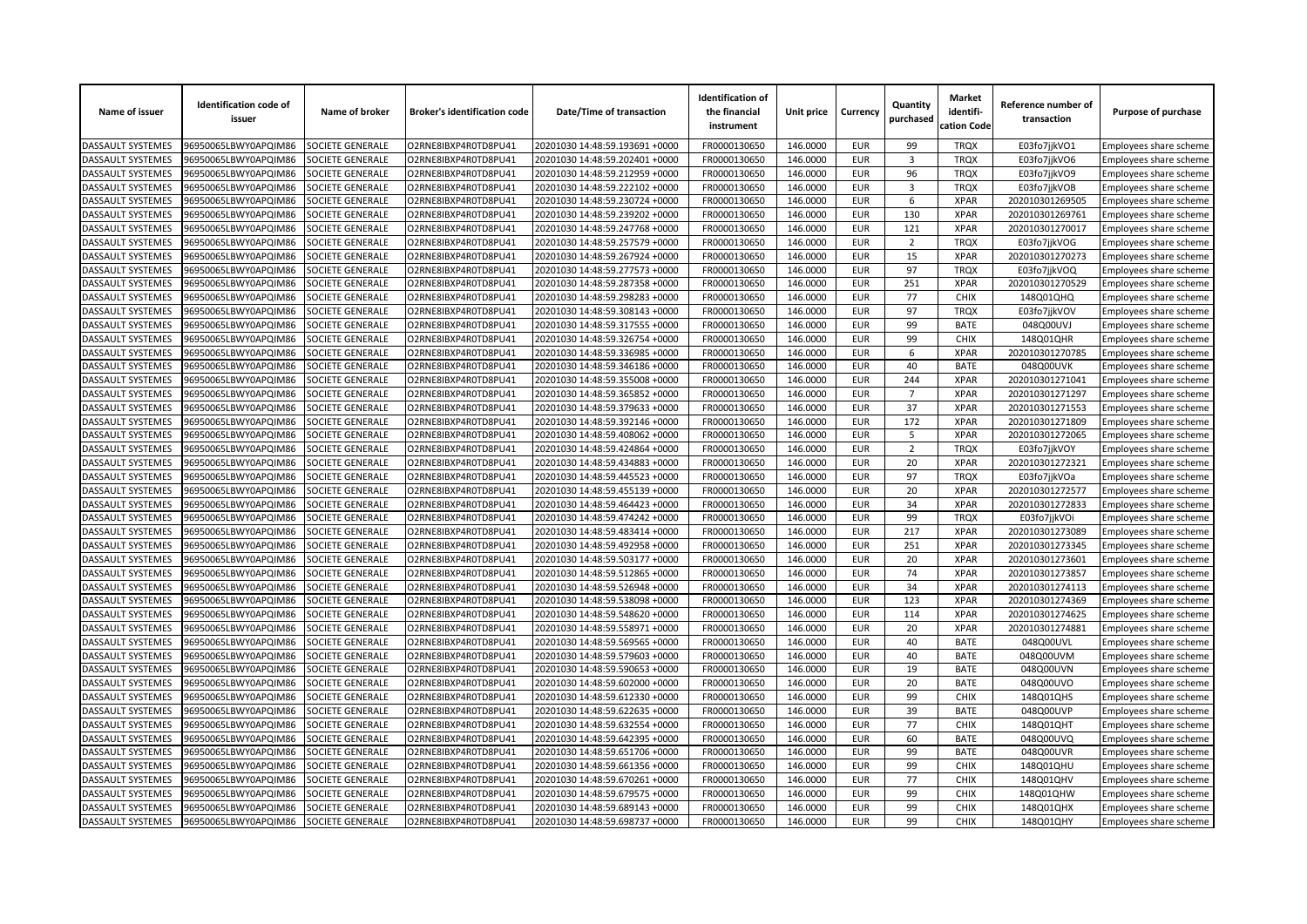| Name of issuer           | <b>Identification code of</b><br>issuer | Name of broker          | <b>Broker's identification code</b> | Date/Time of transaction       | <b>Identification of</b><br>the financial<br>instrument | Unit price | Currency                 | Quantity<br>purchased | <b>Market</b><br>identifi-<br>cation Code | Reference number of<br>transaction | Purpose of purchase    |
|--------------------------|-----------------------------------------|-------------------------|-------------------------------------|--------------------------------|---------------------------------------------------------|------------|--------------------------|-----------------------|-------------------------------------------|------------------------------------|------------------------|
| DASSAULT SYSTEMES        | 96950065LBWY0APQIM86                    | SOCIETE GENERALE        | O2RNE8IBXP4R0TD8PU41                | 20201030 14:48:59.708584 +0000 | FR0000130650                                            | 146.0000   | <b>EUR</b>               | 23                    | <b>CHIX</b>                               | 148Q01QHZ                          | Employees share scheme |
| DASSAULT SYSTEMES        | 96950065LBWY0APQIM86                    | SOCIETE GENERALE        | O2RNE8IBXP4R0TD8PU41                | 20201030 14:48:59.719353 +0000 | FR0000130650                                            | 146.0000   | <b>EUR</b>               | 76                    | <b>CHIX</b>                               | 148Q01QI0                          | Employees share scheme |
| DASSAULT SYSTEMES        | 96950065LBWY0APQIM86                    | SOCIETE GENERALE        | O2RNE8IBXP4R0TD8PU41                | 20201030 14:48:59.730009 +0000 | FR0000130650                                            | 146.0000   | <b>EUR</b>               | 23                    | <b>CHIX</b>                               | 148Q01QI1                          | Employees share scheme |
| DASSAULT SYSTEMES        | 96950065LBWY0APQIM86                    | SOCIETE GENERALE        | O2RNE8IBXP4R0TD8PU41                | 20201030 14:49:00.094624 +0000 | FR0000130650                                            | 146.0000   | <b>EUR</b>               | 99                    | <b>TRQX</b>                               | E03fo7jjkVTL                       | Employees share scheme |
| DASSAULT SYSTEMES        | 96950065LBWY0APQIM86                    | SOCIETE GENERALE        | O2RNE8IBXP4R0TD8PU41                | 20201030 14:49:00.100674 +0000 | FR0000130650                                            | 146.0000   | <b>EUR</b>               | 1                     | <b>TRQX</b>                               | E03fo7jjkVTQ                       | Employees share scheme |
| DASSAULT SYSTEMES        | 96950065LBWY0APQIM86                    | SOCIETE GENERALE        | O2RNE8IBXP4R0TD8PU41                | 20201030 14:49:00.106413 +0000 | FR0000130650                                            | 146.0000   | <b>EUR</b>               | $\overline{3}$        | <b>TRQX</b>                               | E03fo7jjkVTT                       | Employees share scheme |
| DASSAULT SYSTEMES        | 96950065LBWY0APQIM86                    | SOCIETE GENERALE        | O2RNE8IBXP4R0TD8PU41                | 20201030 14:49:00.112538 +0000 | FR0000130650                                            | 146.0000   | <b>EUR</b>               | $\mathbf{1}$          | <b>TRQX</b>                               | E03fo7jjkVTW                       | Employees share scheme |
| <b>DASSAULT SYSTEMES</b> | 96950065LBWY0APQIM86                    | SOCIETE GENERALE        | O2RNE8IBXP4R0TD8PU41                | 20201030 14:49:00.118509 +0000 | FR0000130650                                            | 146.0000   | <b>EUR</b>               | 5                     | <b>TROX</b>                               | E03fo7jjkVTZ                       | Employees share scheme |
| DASSAULT SYSTEMES        | 96950065LBWY0APQIM86                    | SOCIETE GENERALE        | O2RNE8IBXP4R0TD8PU41                | 20201030 14:49:00.124947 +0000 | FR0000130650                                            | 146.0000   | <b>EUR</b>               | 1                     | <b>TRQX</b>                               | E03fo7jjkVTc                       | Employees share scheme |
| DASSAULT SYSTEMES        | 96950065LBWY0APQIM86                    | SOCIETE GENERALE        | O2RNE8IBXP4R0TD8PU41                | 20201030 14:49:00.131601 +0000 | FR0000130650                                            | 146.0000   | <b>EUR</b>               | 31                    | <b>CHIX</b>                               | 148Q01QI2                          | Employees share scheme |
| DASSAULT SYSTEMES        | 96950065LBWY0APQIM86                    | SOCIETE GENERALE        | O2RNE8IBXP4R0TD8PU41                | 20201030 14:49:00.137681 +0000 | FR0000130650                                            | 146.0000   | <b>EUR</b>               | 99                    | <b>BATE</b>                               | 048Q00UVT                          | Employees share scheme |
| DASSAULT SYSTEMES        | 96950065LBWY0APQIM86                    | SOCIETE GENERALE        | O2RNE8IBXP4R0TD8PU41                | 20201030 14:49:00.197943 +0000 | FR0000130650                                            | 146.0000   | <b>EUR</b>               | $\mathbf{1}$          | <b>TRQX</b>                               | E03fo7jjkVVa                       | Employees share scheme |
| DASSAULT SYSTEMES        | 96950065LBWY0APQIM86                    | SOCIETE GENERALE        | O2RNE8IBXP4R0TD8PU41                | 20201030 14:49:00.209348 +0000 | FR0000130650                                            | 146.0000   | <b>EUR</b>               | 5                     | <b>TRQX</b>                               | E03fo7jjkVVf                       | Employees share scheme |
| DASSAULT SYSTEMES        | 96950065LBWY0APQIM86                    | SOCIETE GENERALE        | O2RNE8IBXP4R0TD8PU41                | 20201030 14:49:00.218973 +0000 | FR0000130650                                            | 146.0000   | <b>EUR</b>               | 200                   | <b>XPAR</b>                               | 202010301275137                    | Employees share scheme |
| DASSAULT SYSTEMES        | 96950065LBWY0APQIM86                    | <b>SOCIETE GENERALE</b> | O2RNE8IBXP4R0TD8PU41                | 20201030 14:49:00.233237 +0000 | FR0000130650                                            | 146.0000   | <b>EUR</b>               | 31                    | <b>XPAR</b>                               | 202010301275393                    | Employees share scheme |
| DASSAULT SYSTEMES        | 96950065LBWY0APQIM86                    | SOCIETE GENERALE        | O2RNE8IBXP4R0TD8PU41                | 20201030 14:49:00.242298 +0000 | FR0000130650                                            | 146.0000   | <b>EUR</b>               | $\overline{2}$        | <b>TRQX</b>                               | E03fo7jjkVVj                       | Employees share scheme |
| DASSAULT SYSTEMES        | 96950065LBWY0APQIM86                    | SOCIETE GENERALE        | O2RNE8IBXP4R0TD8PU41                | 20201030 14:49:00.251163 +0000 | FR0000130650                                            | 146.0000   | <b>EUR</b>               | 20                    | <b>XPAR</b>                               | 202010301275649                    | Employees share scheme |
| DASSAULT SYSTEMES        | 96950065LBWY0APQIM86                    | SOCIETE GENERALE        | O2RNE8IBXP4R0TD8PU41                | 20201030 14:49:01.915314 +0000 | FR0000130650                                            | 146.0000   | <b>EUR</b>               | 80                    | <b>TRQX</b>                               | E03fo7jjkVen                       | Employees share scheme |
| <b>DASSAULT SYSTEMES</b> | 96950065LBWY0APQIM86                    | SOCIETE GENERALE        | O2RNE8IBXP4R0TD8PU41                | 20201030 14:49:01.934867 +0000 | FR0000130650                                            | 146.0000   | <b>EUR</b>               | 83                    | <b>XPAR</b>                               | 202010301275905                    | Employees share scheme |
| DASSAULT SYSTEMES        | 96950065LBWY0APQIM86                    | SOCIETE GENERALE        | O2RNE8IBXP4R0TD8PU41                | 20201030 14:49:01.943966 +0000 | FR0000130650                                            | 146.0000   | <b>EUR</b>               | 76                    | <b>BATE</b>                               | 048Q00UW0                          | Employees share scheme |
| DASSAULT SYSTEMES        | 96950065LBWY0APQIM86                    | SOCIETE GENERALE        | O2RNE8IBXP4R0TD8PU41                | 20201030 14:49:01.953619 +0000 | FR0000130650                                            | 146.0000   | <b>EUR</b>               | 23                    | <b>BATE</b>                               | 048Q00UW1                          | Employees share scheme |
| <b>DASSAULT SYSTEMES</b> | 96950065LBWY0APQIM86                    | SOCIETE GENERALE        | O2RNE8IBXP4R0TD8PU41                | 20201030 14:49:01.963141 +0000 | FR0000130650                                            | 146.0000   | <b>EUR</b>               | 23                    | <b>BATE</b>                               | 048Q00UW2                          | Employees share scheme |
| DASSAULT SYSTEMES        | 96950065LBWY0APQIM86                    | SOCIETE GENERALE        | O2RNE8IBXP4R0TD8PU41                | 20201030 14:49:01.971782 +0000 | FR0000130650                                            | 146.0000   | <b>EUR</b>               | 99                    | <b>TRQX</b>                               | E03fo7jjkVff                       | Employees share scheme |
| <b>DASSAULT SYSTEMES</b> | 96950065LBWY0APQIM86                    | SOCIETE GENERALE        | O2RNE8IBXP4R0TD8PU41                | 20201030 14:49:01.979742 +0000 | FR0000130650                                            | 146.0000   | <b>EUR</b>               | 76                    | <b>BATE</b>                               | 048Q00UW7                          | Employees share scheme |
| <b>DASSAULT SYSTEMES</b> | 96950065LBWY0APQIM86                    | <b>SOCIETE GENERALE</b> | O2RNE8IBXP4R0TD8PU41                | 20201030 14:49:03.915918 +0000 | FR0000130650                                            | 146.0000   | <b>EUR</b>               | 31                    | <b>BATE</b>                               | 048Q00UWD                          | Employees share scheme |
| DASSAULT SYSTEMES        | 96950065LBWY0APQIM86                    | SOCIETE GENERALE        | O2RNE8IBXP4R0TD8PU41                | 20201030 14:49:04.014914 +0000 | FR0000130650                                            | 146.0000   | <b>EUR</b>               | 99                    | <b>TRQX</b>                               | E03fo7jjkVxG                       | Employees share scheme |
| DASSAULT SYSTEMES        | 96950065LBWY0APQIM86                    | SOCIETE GENERALE        | O2RNE8IBXP4R0TD8PU41                | 20201030 14:49:04.022452 +0000 | FR0000130650                                            | 146.0000   | <b>EUR</b>               | 68                    | <b>BATE</b>                               | 048Q00UWE                          | Employees share scheme |
| <b>DASSAULT SYSTEMES</b> | 96950065LBWY0APQIM86                    | SOCIETE GENERALE        | O2RNE8IBXP4R0TD8PU41                | 20201030 14:49:04.030138 +0000 | FR0000130650                                            | 146.0000   | <b>EUR</b>               | 10                    | <b>BATE</b>                               | 048Q00UWF                          | Employees share scheme |
| DASSAULT SYSTEMES        | 96950065LBWY0APQIM86                    | SOCIETE GENERALE        | O2RNE8IBXP4R0TD8PU41                | 20201030 14:49:04.038034 +0000 | FR0000130650                                            | 146.0000   | <b>EUR</b>               | 4                     | <b>BATE</b>                               | 048Q00UWG                          | Employees share scheme |
| DASSAULT SYSTEMES        | 96950065LBWY0APQIM86                    | SOCIETE GENERALE        | O2RNE8IBXP4R0TD8PU41                | 20201030 14:49:04.046094 +0000 | FR0000130650                                            | 146.0000   | <b>EUR</b>               | 9                     | <b>TROX</b>                               | E03fo7jjkVyS                       | Employees share scheme |
| DASSAULT SYSTEMES        | 96950065LBWY0APQIM86                    | SOCIETE GENERALE        | O2RNE8IBXP4R0TD8PU41                | 20201030 14:49:05.824477 +0000 | FR0000130650                                            | 146.0000   | <b>EUR</b>               | 31                    | <b>BATE</b>                               | 048Q00UWO                          | Employees share scheme |
| DASSAULT SYSTEMES        | 96950065LBWY0APQIM86                    | SOCIETE GENERALE        | O2RNE8IBXP4R0TD8PU41                | 20201030 14:49:05.833013 +0000 | FR0000130650                                            | 146.0000   | <b>EUR</b>               | $\overline{2}$        | <b>BATE</b>                               | 048Q00UWP                          | Employees share scheme |
| DASSAULT SYSTEMES        | 96950065LBWY0APQIM86                    | SOCIETE GENERALE        | O2RNE8IBXP4R0TD8PU41                | 20201030 14:49:05.838665 +0000 | FR0000130650                                            | 146.0000   | <b>EUR</b>               | 52                    | <b>BATE</b>                               | 048Q00UWQ                          | Employees share scheme |
| DASSAULT SYSTEMES        | 96950065LBWY0APQIM86                    | SOCIETE GENERALE        | O2RNE8IBXP4R0TD8PU41                | 20201030 14:49:05.843219 +0000 | FR0000130650                                            | 146.0000   | <b>EUR</b>               | $\overline{2}$        | <b>BATE</b>                               | 048Q00UWR                          |                        |
| DASSAULT SYSTEMES        | 96950065LBWY0APQIM86                    | SOCIETE GENERALE        | O2RNE8IBXP4R0TD8PU41                | 20201030 14:49:05.847890 +0000 | FR0000130650                                            | 146.0000   | <b>EUR</b>               | 87                    | <b>BATE</b>                               | 048Q00UWS                          | Employees share scheme |
| <b>DASSAULT SYSTEMES</b> | 96950065LBWY0APQIM86                    | SOCIETE GENERALE        | O2RNE8IBXP4R0TD8PU41                | 20201030 14:50:26.774044 +0000 | FR0000130650                                            | 145.6500   | <b>EUR</b>               | 13                    | <b>XPAR</b>                               | 202010301295873                    | Employees share scheme |
| <b>DASSAULT SYSTEMES</b> | 96950065LBWY0APQIM86                    | SOCIETE GENERALE        | O2RNE8IBXP4R0TD8PU41                | 20201030 14:51:09.138406 +0000 | FR0000130650                                            | 145.8000   | <b>EUR</b>               | 92                    | <b>XPAR</b>                               | 202010301303297                    | Employees share scheme |
|                          |                                         |                         |                                     |                                |                                                         |            |                          |                       | <b>XPAR</b>                               |                                    | Employees share scheme |
| <b>DASSAULT SYSTEMES</b> | 96950065LBWY0APQIM86                    | SOCIETE GENERALE        | O2RNE8IBXP4R0TD8PU41                | 20201030 14:51:09.240274 +0000 | FR0000130650                                            | 145.8000   | <b>EUR</b><br><b>EUR</b> | 35<br>35              | <b>XPAR</b>                               | 202010301303553                    | Employees share scheme |
| DASSAULT SYSTEMES        | 96950065LBWY0APQIM86                    | SOCIETE GENERALE        | O2RNE8IBXP4R0TD8PU41                | 20201030 14:51:09.247366 +0000 | FR0000130650                                            | 145.8000   |                          |                       |                                           | 202010301303809                    | Employees share scheme |
| DASSAULT SYSTEMES        | 96950065LBWY0APQIM86                    | SOCIETE GENERALE        | O2RNE8IBXP4R0TD8PU41                | 20201030 14:51:09.254869 +0000 | FR0000130650                                            | 145.8000   | <b>EUR</b>               | 14                    | <b>XPAR</b>                               | 202010301304065                    | Employees share scheme |
| DASSAULT SYSTEMES        | 96950065LBWY0APQIM86                    | SOCIETE GENERALE        | O2RNE8IBXP4R0TD8PU41                | 20201030 14:51:14.079562 +0000 | FR0000130650                                            | 145.7500   | <b>EUR</b>               | 41                    | <b>XPAR</b><br><b>CHIX</b>                | 202010301305089                    | Employees share scheme |
| DASSAULT SYSTEMES        | 96950065LBWY0APQIM86                    | SOCIETE GENERALE        | O2RNE8IBXP4R0TD8PU41                | 20201030 14:51:14.090279 +0000 | FR0000130650                                            | 145.7500   | <b>EUR</b>               | 32                    |                                           | 148Q01R74                          | Employees share scheme |
| DASSAULT SYSTEMES        | 96950065LBWY0APQIM86                    | SOCIETE GENERALE        | O2RNE8IBXP4R0TD8PU41                | 20201030 14:51:14.155019 +0000 | FR0000130650                                            | 145.7500   | <b>EUR</b>               | 35                    | <b>XPAR</b>                               | 202010301305345                    | Employees share scheme |
| DASSAULT SYSTEMES        | 96950065LBWY0APQIM86                    | SOCIETE GENERALE        | O2RNE8IBXP4R0TD8PU41                | 20201030 14:51:14.163047 +0000 | FR0000130650                                            | 145.7500   | <b>EUR</b>               | 20                    | <b>XPAR</b>                               | 202010301305601                    | Employees share scheme |
| DASSAULT SYSTEMES        | 96950065LBWY0APQIM86                    | SOCIETE GENERALE        | O2RNE8IBXP4R0TD8PU41                | 20201030 14:51:14.171259 +0000 | FR0000130650                                            | 145.7500   | <b>EUR</b>               | 20                    | <b>XPAR</b>                               | 202010301305857                    | Employees share scheme |
| DASSAULT SYSTEMES        | 96950065LBWY0APQIM86                    | SOCIETE GENERALE        | O2RNE8IBXP4R0TD8PU41                | 20201030 14:51:14.178736 +0000 | FR0000130650                                            | 145.7500   | <b>EUR</b>               | 24                    | <b>XPAR</b>                               | 202010301306113                    | Employees share scheme |
| DASSAULT SYSTEMES        | 96950065LBWY0APQIM86                    | SOCIETE GENERALE        | O2RNE8IBXP4R0TD8PU41                | 20201030 14:51:14.186869 +0000 | FR0000130650                                            | 145.7500   | <b>EUR</b>               | 25                    | CHIX                                      | 148Q01R75                          | Employees share scheme |
| <b>DASSAULT SYSTEMES</b> | 96950065LBWY0APQIM86                    | SOCIETE GENERALE        | O2RNE8IBXP4R0TD8PU41                | 20201030 14:51:14.195341 +0000 | FR0000130650                                            | 145.7500   | <b>EUR</b>               | 11                    | <b>CHIX</b>                               | 148Q01R76                          | Employees share scheme |
| DASSAULT SYSTEMES        | 96950065LBWY0APQIM86                    | SOCIETE GENERALE        | O2RNE8IBXP4R0TD8PU41                | 20201030 14:51:14.203092 +0000 | FR0000130650                                            | 145.7500   | <b>EUR</b>               | 13                    | <b>XPAR</b>                               | 202010301306369                    | Employees share scheme |
| <b>DASSAULT SYSTEMES</b> | 96950065LBWY0APQIM86                    | SOCIETE GENERALE        | O2RNE8IBXP4R0TD8PU41                | 20201030 14:51:14.210815 +0000 | FR0000130650                                            | 145.7500   | <b>EUR</b>               | 13                    | <b>XPAR</b>                               | 202010301306625                    | Employees share scheme |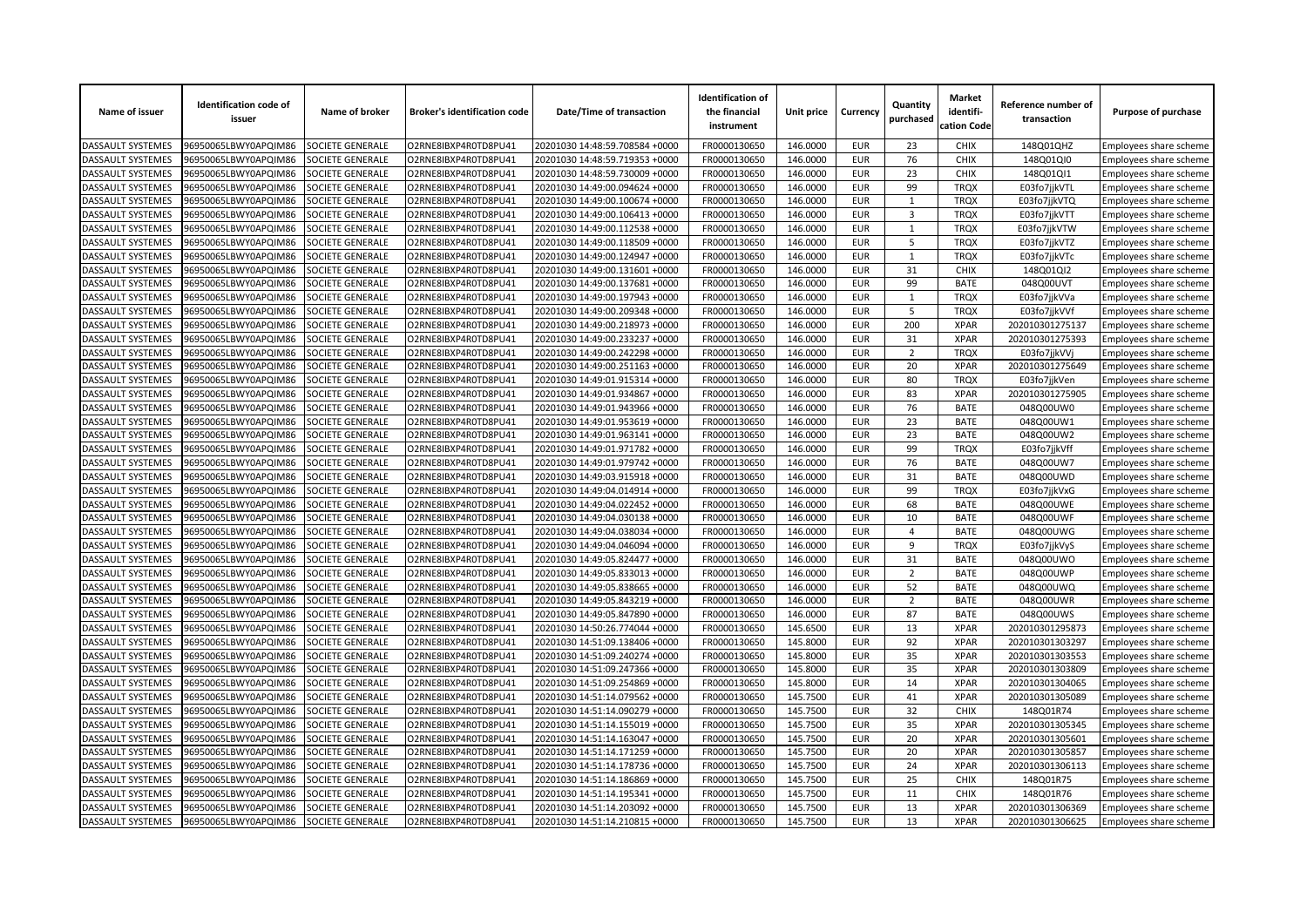| Name of issuer           | <b>Identification code of</b><br>issuer | Name of broker          | <b>Broker's identification code</b> | Date/Time of transaction       | <b>Identification of</b><br>the financial<br>instrument | Unit price | Currency   | Quantity<br>purchased   | <b>Market</b><br>identifi-<br>cation Code | Reference number of<br>transaction | Purpose of purchase    |
|--------------------------|-----------------------------------------|-------------------------|-------------------------------------|--------------------------------|---------------------------------------------------------|------------|------------|-------------------------|-------------------------------------------|------------------------------------|------------------------|
| <b>DASSAULT SYSTEMES</b> | 96950065LBWY0APQIM86                    | SOCIETE GENERALE        | O2RNE8IBXP4R0TD8PU41                | 20201030 14:51:43.955537 +0000 | FR0000130650                                            | 145.8000   | <b>EUR</b> | 32                      | <b>XPAR</b>                               | 202010301308161                    | Employees share scheme |
| <b>DASSAULT SYSTEMES</b> | 96950065LBWY0APQIM86                    | <b>SOCIETE GENERALE</b> | O2RNE8IBXP4R0TD8PU41                | 20201030 14:51:43.963975 +0000 | FR0000130650                                            | 145.8000   | <b>EUR</b> | 11                      | <b>XPAR</b>                               | 202010301308417                    | Employees share scheme |
| DASSAULT SYSTEMES        | 96950065LBWY0APQIM86                    | SOCIETE GENERALE        | O2RNE8IBXP4R0TD8PU41                | 20201030 14:51:43.974720 +0000 | FR0000130650                                            | 145.8000   | <b>EUR</b> | 71                      | <b>XPAR</b>                               | 202010301308673                    | Employees share scheme |
| DASSAULT SYSTEMES        | 96950065LBWY0APQIM86                    | SOCIETE GENERALE        | O2RNE8IBXP4R0TD8PU41                | 20201030 14:51:44.563154 +0000 | FR0000130650                                            | 145.8000   | <b>EUR</b> | 39                      | <b>XPAR</b>                               | 202010301309185                    | Employees share scheme |
| <b>DASSAULT SYSTEMES</b> | 96950065LBWY0APQIM86                    | SOCIETE GENERALE        | O2RNE8IBXP4R0TD8PU41                | 20201030 14:51:44.758433 +0000 | FR0000130650                                            | 145.8000   | <b>EUR</b> | 26                      | <b>XPAR</b>                               | 202010301309441                    | Employees share scheme |
| DASSAULT SYSTEMES        | 96950065LBWY0APQIM86                    | SOCIETE GENERALE        | O2RNE8IBXP4R0TD8PU41                | 20201030 14:51:44.858958 +0000 | FR0000130650                                            | 145.8000   | <b>EUR</b> | 28                      | <b>CHIX</b>                               | 148Q01RDV                          | Employees share scheme |
| DASSAULT SYSTEMES        | 96950065LBWY0APQIM86                    | SOCIETE GENERALE        | O2RNE8IBXP4R0TD8PU41                | 20201030 14:51:44.863517 +0000 | FR0000130650                                            | 145.8000   | <b>EUR</b> | 23                      | <b>CHIX</b>                               | 148Q01RDW                          | Employees share scheme |
| DASSAULT SYSTEMES        | 96950065LBWY0APQIM86                    | SOCIETE GENERALE        | O2RNE8IBXP4R0TD8PU41                | 20201030 14:51:45.261172 +0000 | FR0000130650                                            | 145.8000   | <b>EUR</b> | 13                      | <b>XPAR</b>                               | 202010301309697                    | Employees share scheme |
| DASSAULT SYSTEMES        | 96950065LBWY0APQIM86                    | SOCIETE GENERALE        | O2RNE8IBXP4R0TD8PU41                | 20201030 14:51:45.562486 +0000 | FR0000130650                                            | 145.8000   | <b>EUR</b> | 4                       | <b>CHIX</b>                               | 148Q01RE5                          | Employees share scheme |
| DASSAULT SYSTEMES        | 96950065LBWY0APQIM86                    | SOCIETE GENERALE        | O2RNE8IBXP4R0TD8PU41                | 20201030 14:51:46.769784 +0000 | FR0000130650                                            | 145.8000   | <b>EUR</b> | $\mathbf{1}$            | <b>CHIX</b>                               | 148Q01RE8                          | Employees share scheme |
| DASSAULT SYSTEMES        | 96950065LBWY0APQIM86                    | SOCIETE GENERALE        | O2RNE8IBXP4R0TD8PU41                | 20201030 14:52:16.660694 +0000 | FR0000130650                                            | 145.9000   | <b>EUR</b> | 22                      | <b>XPAR</b>                               | 202010301311233                    | Employees share scheme |
| <b>DASSAULT SYSTEMES</b> | 96950065LBWY0APQIM86                    | SOCIETE GENERALE        | O2RNE8IBXP4R0TD8PU41                | 20201030 14:52:16.667650 +0000 | FR0000130650                                            | 145.9000   | <b>EUR</b> | 14                      | <b>XPAR</b>                               | 202010301311489                    | Employees share scheme |
| DASSAULT SYSTEMES        | 96950065LBWY0APQIM86                    | SOCIETE GENERALE        | O2RNE8IBXP4R0TD8PU41                | 20201030 14:52:16.674237 +0000 | FR0000130650                                            | 145.9000   | <b>EUR</b> | 44                      | <b>XPAR</b>                               | 202010301311745                    | Employees share scheme |
| DASSAULT SYSTEMES        | 96950065LBWY0APQIM86                    | SOCIETE GENERALE        | O2RNE8IBXP4R0TD8PU41                | 20201030 14:52:16.680989 +0000 | FR0000130650                                            | 145.9000   | <b>EUR</b> | 22                      | <b>BATE</b>                               | 048Q00VBV                          | Employees share scheme |
| DASSAULT SYSTEMES        | 96950065LBWY0APQIM86                    | SOCIETE GENERALE        | O2RNE8IBXP4R0TD8PU41                | 20201030 14:52:16.687883 +0000 | FR0000130650                                            | 145.9000   | <b>EUR</b> | 27                      | <b>CHIX</b>                               | 148Q01RKW                          | Employees share scheme |
| DASSAULT SYSTEMES        | 96950065LBWY0APQIM86                    | SOCIETE GENERALE        | O2RNE8IBXP4R0TD8PU41                | 20201030 14:52:16.760242 +0000 | FR0000130650                                            | 145.9000   | <b>EUR</b> | $\overline{\mathbf{3}}$ | <b>XPAR</b>                               | 202010301312513                    | Employees share scheme |
| DASSAULT SYSTEMES        | 96950065LBWY0APQIM86                    | SOCIETE GENERALE        | O2RNE8IBXP4R0TD8PU41                | 20201030 14:52:16.766385 +0000 | FR0000130650                                            | 145.9000   | <b>EUR</b> | 20                      | <b>XPAR</b>                               | 202010301312769                    | Employees share scheme |
| DASSAULT SYSTEMES        | 96950065LBWY0APQIM86                    | SOCIETE GENERALE        | O2RNE8IBXP4R0TD8PU41                | 20201030 14:52:16.770227 +0000 | FR0000130650                                            | 145.9000   | <b>EUR</b> | 35                      | <b>XPAR</b>                               | 202010301313025                    | Employees share scheme |
| DASSAULT SYSTEMES        | 96950065LBWY0APQIM86                    | SOCIETE GENERALE        | O2RNE8IBXP4R0TD8PU41                | 20201030 14:52:16.775049 +0000 | FR0000130650                                            | 145.9000   | <b>EUR</b> | 15                      | <b>XPAR</b>                               | 202010301313281                    | Employees share scheme |
| DASSAULT SYSTEMES        | 96950065LBWY0APQIM86                    | SOCIETE GENERALE        | O2RNE8IBXP4R0TD8PU41                | 20201030 14:52:16.779876 +0000 | FR0000130650                                            | 145.9000   | <b>EUR</b> | 29                      | <b>BATE</b>                               | 048Q00VBW                          | Employees share scheme |
| DASSAULT SYSTEMES        | 96950065LBWY0APQIM86                    | SOCIETE GENERALE        | O2RNE8IBXP4R0TD8PU41                | 20201030 14:52:19.069579 +0000 | FR0000130650                                            | 145.8500   | <b>EUR</b> | 8                       | <b>BATE</b>                               | 048Q00VC9                          | Employees share scheme |
| <b>DASSAULT SYSTEMES</b> | 96950065LBWY0APQIM86                    | SOCIETE GENERALE        | O2RNE8IBXP4R0TD8PU41                | 20201030 14:52:33.211774 +0000 | FR0000130650                                            | 145.8500   | <b>EUR</b> | 130                     | <b>XPAR</b>                               | 202010301317377                    | Employees share scheme |
| DASSAULT SYSTEMES        | 96950065LBWY0APQIM86                    | SOCIETE GENERALE        | O2RNE8IBXP4R0TD8PU41                | 20201030 14:52:33.221644 +0000 | FR0000130650                                            | 145.8000   | <b>EUR</b> | 10                      | <b>TRQX</b>                               | E03fo7jjkk4a                       | Employees share scheme |
| DASSAULT SYSTEMES        | 96950065LBWY0APQIM86                    | SOCIETE GENERALE        | O2RNE8IBXP4R0TD8PU41                | 20201030 14:52:33.228903 +0000 | FR0000130650                                            | 145.8500   | <b>EUR</b> | 27                      | <b>CHIX</b>                               | 148Q01RMG                          | Employees share scheme |
| DASSAULT SYSTEMES        | 96950065LBWY0APQIM86                    | SOCIETE GENERALE        | O2RNE8IBXP4R0TD8PU41                | 20201030 14:52:33.235734 +0000 | FR0000130650                                            | 145.8500   | <b>EUR</b> | 20                      | <b>XPAR</b>                               | 202010301318401                    | Employees share scheme |
| DASSAULT SYSTEMES        | 96950065LBWY0APQIM86                    | SOCIETE GENERALE        | O2RNE8IBXP4R0TD8PU41                | 20201030 14:52:33.242327 +0000 | FR0000130650                                            | 145.8500   | <b>EUR</b> | 18                      | <b>XPAR</b>                               | 202010301318657                    | Employees share scheme |
| <b>DASSAULT SYSTEMES</b> | 96950065LBWY0APQIM86                    | SOCIETE GENERALE        | O2RNE8IBXP4R0TD8PU41                | 20201030 14:52:47.847449 +0000 | FR0000130650                                            | 145.8500   | <b>EUR</b> | $\overline{4}$          | <b>XPAR</b>                               | 202010301321217                    | Employees share scheme |
| DASSAULT SYSTEMES        | 96950065LBWY0APQIM86                    | SOCIETE GENERALE        | O2RNE8IBXP4R0TD8PU41                | 20201030 14:52:58.479364 +0000 | FR0000130650                                            | 145.8500   | <b>EUR</b> | $\overline{2}$          | <b>BATE</b>                               | 048Q00VEM                          | Employees share scheme |
| DASSAULT SYSTEMES        | 96950065LBWY0APQIM86                    | SOCIETE GENERALE        | O2RNE8IBXP4R0TD8PU41                | 20201030 14:53:00.283186 +0000 | FR0000130650                                            | 145.8000   | <b>EUR</b> | 44                      | <b>XPAR</b>                               | 202010301321729                    | Employees share scheme |
| DASSAULT SYSTEMES        | 96950065LBWY0APQIM86                    | SOCIETE GENERALE        | O2RNE8IBXP4R0TD8PU41                | 20201030 14:53:00.287522 +0000 | FR0000130650                                            | 145.8000   | <b>EUR</b> | 21                      | <b>XPAR</b>                               | 202010301321985                    | Employees share scheme |
| DASSAULT SYSTEMES        | 96950065LBWY0APQIM86                    | SOCIETE GENERALE        | O2RNE8IBXP4R0TD8PU41                | 20201030 14:53:00.385570 +0000 | FR0000130650                                            | 145.8000   | <b>EUR</b> | 35                      | <b>XPAR</b>                               | 202010301322241                    | Employees share scheme |
| <b>DASSAULT SYSTEMES</b> | 96950065LBWY0APQIM86                    | SOCIETE GENERALE        | O2RNE8IBXP4R0TD8PU41                | 20201030 14:53:00.389455 +0000 | FR0000130650                                            | 145.8000   | <b>EUR</b> | 14                      | <b>XPAR</b>                               | 202010301322497                    | Employees share scheme |
| DASSAULT SYSTEMES        | 96950065LBWY0APQIM86                    | SOCIETE GENERALE        | O2RNE8IBXP4R0TD8PU41                | 20201030 14:53:06.702244 +0000 | FR0000130650                                            | 145.7500   | <b>EUR</b> | 27                      | <b>XPAR</b>                               | 202010301323009                    | Employees share scheme |
| DASSAULT SYSTEMES        | 96950065LBWY0APQIM86                    | SOCIETE GENERALE        | O2RNE8IBXP4R0TD8PU41                | 20201030 14:53:06.707333 +0000 | FR0000130650                                            | 145.7500   | <b>EUR</b> | 19                      | <b>CHIX</b>                               | 148Q01RSH                          | Employees share scheme |
| DASSAULT SYSTEMES        | 96950065LBWY0APQIM86                    | SOCIETE GENERALE        | O2RNE8IBXP4R0TD8PU41                | 20201030 14:53:06.711610 +0000 | FR0000130650                                            | 145.7500   | <b>EUR</b> | 16                      | <b>XPAR</b>                               | 202010301323777                    | Employees share scheme |
| DASSAULT SYSTEMES        | 96950065LBWY0APQIM86                    | SOCIETE GENERALE        | O2RNE8IBXP4R0TD8PU41                | 20201030 14:53:06.716263 +0000 | FR0000130650                                            | 145.7500   | <b>EUR</b> | 20                      | <b>CHIX</b>                               | 148Q01RSK                          | Employees share scheme |
| <b>DASSAULT SYSTEMES</b> | 96950065LBWY0APQIM86                    | SOCIETE GENERALE        | O2RNE8IBXP4R0TD8PU41                | 20201030 14:53:36.289954 +0000 | FR0000130650                                            | 145.7000   | <b>EUR</b> | 79                      | <b>XPAR</b>                               | 202010301324801                    | Employees share scheme |
| DASSAULT SYSTEMES        | 96950065LBWY0APQIM86                    | SOCIETE GENERALE        | O2RNE8IBXP4R0TD8PU41                | 20201030 14:53:36.300391 +0000 | FR0000130650                                            | 145.7000   | <b>EUR</b> | 58                      | <b>XPAR</b>                               | 202010301325057                    | Employees share scheme |
| DASSAULT SYSTEMES        | 96950065LBWY0APQIM86                    | SOCIETE GENERALE        | O2RNE8IBXP4R0TD8PU41                | 20201030 14:53:54.831148 +0000 | FR0000130650                                            | 145.8000   | <b>EUR</b> | 10                      | <b>BATE</b>                               | 048Q00VJW                          | Employees share scheme |
| DASSAULT SYSTEMES        | 96950065LBWY0APQIM86                    | SOCIETE GENERALE        | O2RNE8IBXP4R0TD8PU41                | 20201030 14:53:54.835201 +0000 | FR0000130650                                            | 145.8000   | <b>EUR</b> | $\overline{7}$          | <b>BATE</b>                               | 048Q00VJX                          | Employees share scheme |
| DASSAULT SYSTEMES        | 96950065LBWY0APQIM86                    | SOCIETE GENERALE        | O2RNE8IBXP4R0TD8PU41                | 20201030 14:54:05.266701 +0000 | FR0000130650                                            | 145.7500   | <b>EUR</b> | 12                      | <b>CHIX</b>                               | 148Q01S41                          | Employees share scheme |
| DASSAULT SYSTEMES        | 96950065LBWY0APQIM86                    | SOCIETE GENERALE        | O2RNE8IBXP4R0TD8PU41                | 20201030 14:54:06.267785 +0000 | FR0000130650                                            | 145.7500   | <b>EUR</b> | 8                       | <b>TRQX</b>                               | E03fo7jjkqMd                       | Employees share scheme |
| <b>DASSAULT SYSTEMES</b> | 96950065LBWY0APQIM86                    | SOCIETE GENERALE        | O2RNE8IBXP4R0TD8PU41                | 20201030 14:58:44.385281 +0000 | FR0000130650                                            | 145.6000   | <b>EUR</b> | 21                      | <b>BATE</b>                               | 048Q00W33                          | Employees share scheme |
| DASSAULT SYSTEMES        | 96950065LBWY0APQIM86                    | SOCIETE GENERALE        | O2RNE8IBXP4R0TD8PU41                | 20201030 14:58:44.393378 +0000 | FR0000130650                                            | 145.6000   | <b>EUR</b> | 1                       | <b>BATE</b>                               | 048Q00W34                          | Employees share scheme |
| DASSAULT SYSTEMES        | 96950065LBWY0APQIM86                    | SOCIETE GENERALE        | O2RNE8IBXP4R0TD8PU41                | 20201030 14:58:44.683745 +0000 | FR0000130650                                            | 145.6000   | <b>EUR</b> | 16                      | <b>BATE</b>                               | 048Q00W35                          | Employees share scheme |
| DASSAULT SYSTEMES        | 96950065LBWY0APQIM86                    | SOCIETE GENERALE        | O2RNE8IBXP4R0TD8PU41                | 20201030 14:58:45.094545 +0000 | FR0000130650                                            | 145.5500   | <b>EUR</b> | 77                      | <b>XPAR</b>                               | 202010301352193                    |                        |
| DASSAULT SYSTEMES        | 96950065LBWY0APQIM86                    | SOCIETE GENERALE        | O2RNE8IBXP4R0TD8PU41                | 20201030 14:58:45.107017 +0000 | FR0000130650                                            |            | <b>EUR</b> | 26                      | <b>XPAR</b>                               | 202010301352449                    | Employees share scheme |
|                          |                                         |                         |                                     |                                |                                                         | 145.5500   | <b>EUR</b> |                         | <b>XPAR</b>                               |                                    | Employees share scheme |
| DASSAULT SYSTEMES        | 96950065LBWY0APQIM86                    | SOCIETE GENERALE        | O2RNE8IBXP4R0TD8PU41                | 20201030 14:58:45.112026 +0000 | FR0000130650                                            | 145.5500   |            | 17                      |                                           | 202010301352705                    | Employees share scheme |
| DASSAULT SYSTEMES        | 96950065LBWY0APQIM86                    | SOCIETE GENERALE        | O2RNE8IBXP4R0TD8PU41                | 20201030 14:58:45.188225 +0000 | FR0000130650                                            | 145.5500   | <b>EUR</b> | 8                       | <b>CHIX</b>                               | 148Q01T4W                          | Employees share scheme |
| <b>DASSAULT SYSTEMES</b> | 96950065LBWY0APQIM86                    | SOCIETE GENERALE        | O2RNE8IBXP4R0TD8PU41                | 20201030 14:58:45.287095 +0000 | FR0000130650                                            | 145.5500   | <b>EUR</b> | 11                      | <b>XPAR</b>                               | 202010301352961                    | Employees share scheme |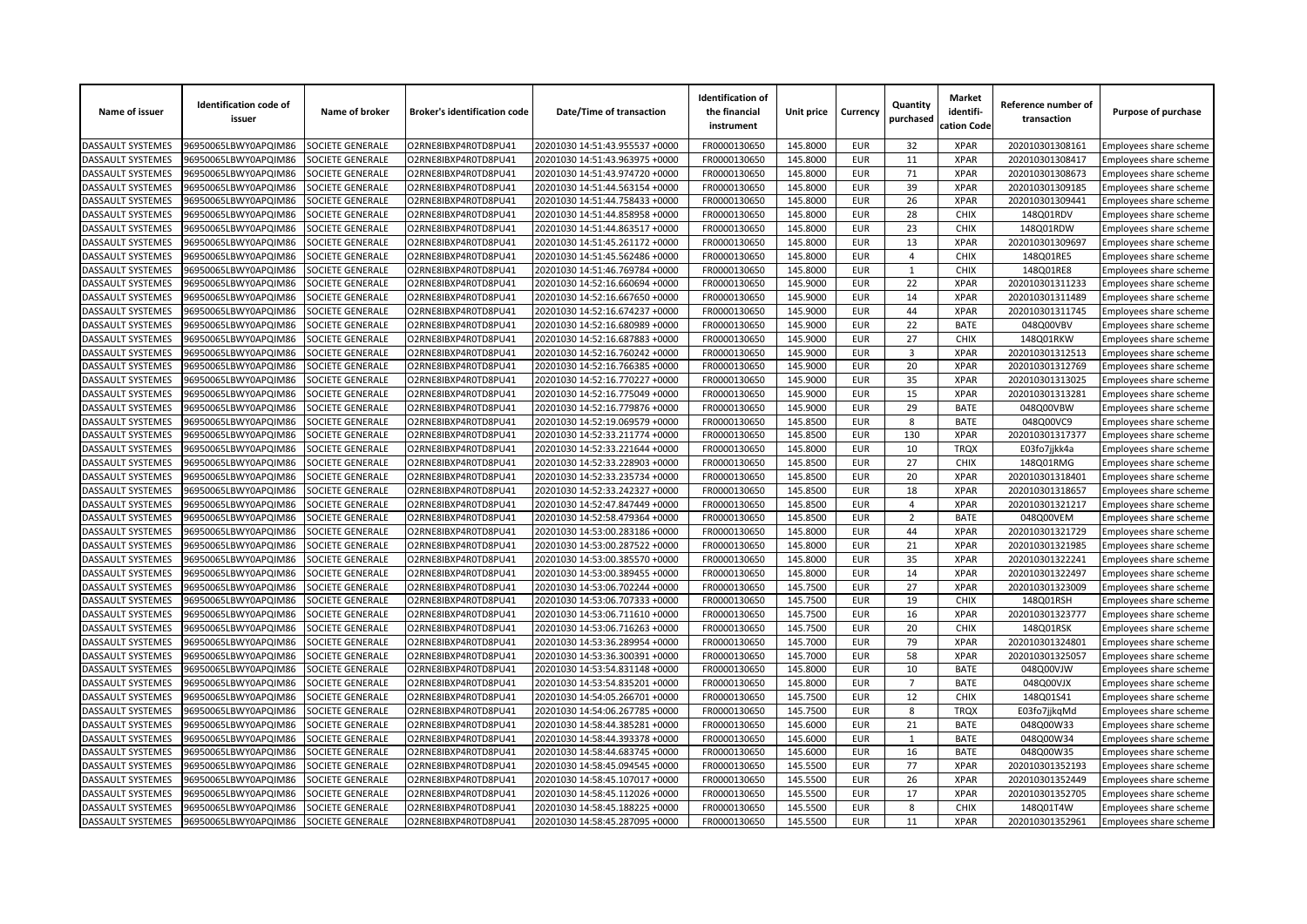| Name of issuer                         | <b>Identification code of</b><br>issuer      | Name of broker          | <b>Broker's identification code</b> | Date/Time of transaction       | <b>Identification of</b><br>the financial<br>instrument | Unit price           | Currency                 | Quantity<br>purchased | <b>Market</b><br>identifi-<br>cation Code | Reference number of<br>transaction | Purpose of purchase                              |
|----------------------------------------|----------------------------------------------|-------------------------|-------------------------------------|--------------------------------|---------------------------------------------------------|----------------------|--------------------------|-----------------------|-------------------------------------------|------------------------------------|--------------------------------------------------|
| <b>DASSAULT SYSTEMES</b>               | 96950065LBWY0APQIM86                         | SOCIETE GENERALE        | O2RNE8IBXP4R0TD8PU41                | 20201030 14:58:45.292312 +0000 | FR0000130650                                            | 145.5500             | <b>EUR</b>               | 51                    | <b>XPAR</b>                               | 202010301353217                    | Employees share scheme                           |
| <b>DASSAULT SYSTEMES</b>               | 96950065LBWY0APQIM86                         | SOCIETE GENERALE        | O2RNE8IBXP4R0TD8PU41                | 20201030 14:58:52.508406 +0000 | FR0000130650                                            | 145.6000             | <b>EUR</b>               | 13                    | <b>BATE</b>                               | 048Q00W3N                          | Employees share scheme                           |
| DASSAULT SYSTEMES                      | 96950065LBWY0APQIM86                         | SOCIETE GENERALE        | O2RNE8IBXP4R0TD8PU41                | 20201030 14:58:58.221490 +0000 | FR0000130650                                            | 145.6000             | <b>EUR</b>               | 34                    | <b>XPAR</b>                               | 202010301353985                    | Employees share scheme                           |
| DASSAULT SYSTEMES                      | 96950065LBWY0APQIM86                         | SOCIETE GENERALE        | O2RNE8IBXP4R0TD8PU41                | 20201030 14:58:58.225522 +0000 | FR0000130650                                            | 145.6000             | <b>EUR</b>               | 50                    | <b>XPAR</b>                               | 202010301354241                    | Employees share scheme                           |
| <b>DASSAULT SYSTEMES</b>               | 96950065LBWY0APQIM86                         | SOCIETE GENERALE        | O2RNE8IBXP4R0TD8PU41                | 20201030 14:58:58.230212 +0000 | FR0000130650                                            | 145.6000             | <b>EUR</b>               | 38                    | <b>XPAR</b>                               | 202010301354497                    | Employees share scheme                           |
| DASSAULT SYSTEMES                      | 96950065LBWY0APQIM86                         | SOCIETE GENERALE        | O2RNE8IBXP4R0TD8PU41                | 20201030 14:58:58.233844 +0000 | FR0000130650                                            | 145.6000             | <b>EUR</b>               | 39                    | <b>XPAR</b>                               | 202010301354753                    | Employees share scheme                           |
| DASSAULT SYSTEMES                      | 96950065LBWY0APQIM86                         | SOCIETE GENERALE        | O2RNE8IBXP4R0TD8PU41                | 20201030 14:58:59.229565 +0000 | FR0000130650                                            | 145.6000             | <b>EUR</b>               | 15                    | <b>XPAR</b>                               | 202010301355009                    | Employees share scheme                           |
| DASSAULT SYSTEMES                      | 96950065LBWY0APQIM86                         | SOCIETE GENERALE        | O2RNE8IBXP4R0TD8PU41                | 20201030 14:58:59.638254 +0000 | FR0000130650                                            | 145.6000             | <b>EUR</b>               | 36                    | <b>XPAR</b>                               | 202010301356033                    | Employees share scheme                           |
| DASSAULT SYSTEMES                      | 96950065LBWY0APQIM86                         | SOCIETE GENERALE        | O2RNE8IBXP4R0TD8PU41                | 20201030 14:59:00.142529 +0000 | FR0000130650                                            | 145.6000             | <b>EUR</b>               | 12                    | <b>BATE</b>                               | 048Q00W4K                          | Employees share scheme                           |
| DASSAULT SYSTEMES                      | 96950065LBWY0APQIM86                         | SOCIETE GENERALE        | O2RNE8IBXP4R0TD8PU41                | 20201030 14:59:14.276586 +0000 | FR0000130650                                            | 145.5500             | <b>EUR</b>               | 101                   | <b>XPAR</b>                               | 202010301358081                    | Employees share scheme                           |
| DASSAULT SYSTEMES                      | 96950065LBWY0APQIM86                         | SOCIETE GENERALE        | O2RNE8IBXP4R0TD8PU41                | 20201030 14:59:14.281434 +0000 | FR0000130650                                            | 145.5500             | <b>EUR</b>               | 46                    | CHIX                                      | 148Q01TAP                          | Employees share scheme                           |
| <b>DASSAULT SYSTEMES</b>               | 96950065LBWY0APQIM86                         | SOCIETE GENERALE        | O2RNE8IBXP4R0TD8PU41                | 20201030 14:59:14.286598 +0000 | FR0000130650                                            | 145.5500             | <b>EUR</b>               | 25                    | <b>BATE</b>                               | 048Q00W62                          | <b>Employees share scheme</b>                    |
| DASSAULT SYSTEMES                      | 96950065LBWY0APQIM86                         | SOCIETE GENERALE        | O2RNE8IBXP4R0TD8PU41                | 20201030 14:59:14.377032 +0000 | FR0000130650                                            | 145.5500             | <b>EUR</b>               | 43                    | <b>BATE</b>                               | 048Q00W63                          | Employees share scheme                           |
| DASSAULT SYSTEMES                      | 96950065LBWY0APQIM86                         | SOCIETE GENERALE        | O2RNE8IBXP4R0TD8PU41                | 20201030 14:59:14.576764 +0000 | FR0000130650                                            | 145.5500             | <b>EUR</b>               | 144                   | <b>XPAR</b>                               | 202010301358849                    | Employees share scheme                           |
| DASSAULT SYSTEMES                      | 96950065LBWY0APQIM86                         | SOCIETE GENERALE        | O2RNE8IBXP4R0TD8PU41                | 20201030 14:59:14.678399 +0000 | FR0000130650                                            | 145.5500             | <b>EUR</b>               | 20                    | <b>XPAR</b>                               | 202010301359105                    | Employees share scheme                           |
| DASSAULT SYSTEMES                      | 96950065LBWY0APQIM86                         | SOCIETE GENERALE        | O2RNE8IBXP4R0TD8PU41                | 20201030 14:59:59.641024 +0000 | FR0000130650                                            | 145.5500             | <b>EUR</b>               | 64                    | <b>XPAR</b>                               | 202010301360129                    | Employees share scheme                           |
| DASSAULT SYSTEMES                      | 96950065LBWY0APQIM86                         | SOCIETE GENERALE        | O2RNE8IBXP4R0TD8PU41                | 20201030 14:59:59.657260 +0000 | FR0000130650                                            | 145.5500             | <b>EUR</b>               | 11                    | <b>BATE</b>                               | 048Q00W9V                          | Employees share scheme                           |
| DASSAULT SYSTEMES                      | 96950065LBWY0APQIM86                         | SOCIETE GENERALE        | O2RNE8IBXP4R0TD8PU41                | 20201030 14:59:59.664105 +0000 | FR0000130650                                            | 145.5500             | <b>EUR</b>               | 18                    | <b>BATE</b>                               | 048Q00W9W                          | Employees share scheme                           |
| DASSAULT SYSTEMES                      | 96950065LBWY0APQIM86                         | SOCIETE GENERALE        | O2RNE8IBXP4R0TD8PU41                | 20201030 14:59:59.670657 +0000 | FR0000130650                                            | 145.5500             | <b>EUR</b>               | 35                    | <b>XPAR</b>                               | 202010301361409                    | Employees share scheme                           |
| DASSAULT SYSTEMES                      | 96950065LBWY0APQIM86                         | SOCIETE GENERALE        | O2RNE8IBXP4R0TD8PU41                | 20201030 14:59:59.677423 +0000 | FR0000130650                                            | 145.5500             | <b>EUR</b>               | 35                    | <b>XPAR</b>                               | 202010301361665                    | Employees share scheme                           |
| DASSAULT SYSTEMES                      | 96950065LBWY0APQIM86                         | SOCIETE GENERALE        | O2RNE8IBXP4R0TD8PU41                | 20201030 15:00:00.345928 +0000 | FR0000130650                                            | 145.5500             | <b>EUR</b>               | 44                    | <b>CHIX</b>                               | 148Q01TLB                          | Employees share scheme                           |
| DASSAULT SYSTEMES                      | 96950065LBWY0APQIM86                         | SOCIETE GENERALE        | O2RNE8IBXP4R0TD8PU41                | 20201030 15:00:12.915347 +0000 | FR0000130650                                            | 145.7000             | <b>EUR</b>               | 35                    | <b>XPAR</b>                               | 202010301362689                    | Employees share scheme                           |
| DASSAULT SYSTEMES                      | 96950065LBWY0APQIM86                         | SOCIETE GENERALE        | O2RNE8IBXP4R0TD8PU41                | 20201030 15:00:13.313535 +0000 | FR0000130650                                            | 145.7000             | <b>EUR</b>               | 35                    | <b>XPAR</b>                               | 202010301362945                    | Employees share scheme                           |
| DASSAULT SYSTEMES                      | 96950065LBWY0APQIM86                         | SOCIETE GENERALE        | O2RNE8IBXP4R0TD8PU41                | 20201030 15:00:13.317965 +0000 | FR0000130650                                            | 145.7000             | <b>EUR</b>               | 20                    | <b>XPAR</b>                               | 202010301363201                    | Employees share scheme                           |
| DASSAULT SYSTEMES                      | 96950065LBWY0APQIM86                         | SOCIETE GENERALE        | O2RNE8IBXP4R0TD8PU41                | 20201030 15:00:13.322442 +0000 | FR0000130650                                            | 145.7000             | <b>EUR</b>               | $\overline{2}$        | <b>XPAR</b>                               | 202010301363457                    | Employees share scheme                           |
| DASSAULT SYSTEMES                      | 96950065LBWY0APQIM86                         | SOCIETE GENERALE        | O2RNE8IBXP4R0TD8PU41                | 20201030 15:00:14.214773 +0000 | FR0000130650                                            | 145.7000             | <b>EUR</b>               | 35                    | <b>XPAR</b>                               | 202010301363713                    | Employees share scheme                           |
| <b>DASSAULT SYSTEMES</b>               | 96950065LBWY0APQIM86                         | SOCIETE GENERALE        | O2RNE8IBXP4R0TD8PU41                | 20201030 15:00:14.518922 +0000 | FR0000130650                                            | 145.7000             | <b>EUR</b>               | $\mathbf{1}$          | <b>XPAR</b>                               | 202010301363969                    | Employees share scheme                           |
| DASSAULT SYSTEMES                      | 96950065LBWY0APQIM86                         | <b>SOCIETE GENERALE</b> | O2RNE8IBXP4R0TD8PU41                | 20201030 15:00:14.913273 +0000 | FR0000130650                                            | 145.7000             | <b>EUR</b>               | 34                    | <b>XPAR</b>                               | 202010301364225                    | Employees share scheme                           |
| DASSAULT SYSTEMES                      | 96950065LBWY0APQIM86                         | SOCIETE GENERALE        | O2RNE8IBXP4R0TD8PU41                | 20201030 15:00:14.918103 +0000 | FR0000130650                                            | 145.7000             | <b>EUR</b>               | 32                    | <b>XPAR</b>                               | 202010301364481                    | Employees share scheme                           |
| DASSAULT SYSTEMES                      | 96950065LBWY0APQIM86                         | SOCIETE GENERALE        | O2RNE8IBXP4R0TD8PU41                | 20201030 15:00:17.122914 +0000 | FR0000130650                                            | 145.7000             | <b>EUR</b>               | 17                    | <b>XPAR</b>                               | 202010301364737                    | Employees share scheme                           |
| DASSAULT SYSTEMES                      | 96950065LBWY0APQIM86                         | SOCIETE GENERALE        | O2RNE8IBXP4R0TD8PU41                | 20201030 15:00:34.064674 +0000 | FR0000130650                                            | 145.7000             | <b>EUR</b>               | $\overline{4}$        | <b>XPAR</b>                               | 202010301365761                    | Employees share scheme                           |
| <b>DASSAULT SYSTEMES</b>               | 96950065LBWY0APQIM86                         | <b>SOCIETE GENERALE</b> | O2RNE8IBXP4R0TD8PU41                | 20201030 15:00:42.390753 +0000 | FR0000130650                                            | 145.7500             | <b>EUR</b>               | 5                     | <b>XPAR</b>                               | 202010301366785                    | Employees share scheme                           |
| DASSAULT SYSTEMES                      | 96950065LBWY0APQIM86                         | SOCIETE GENERALE        | O2RNE8IBXP4R0TD8PU41                | 20201030 15:00:42.397966 +0000 | FR0000130650                                            | 145.7500             | <b>EUR</b>               | $\overline{3}$        | <b>XPAR</b>                               | 202010301367041                    | Employees share scheme                           |
| DASSAULT SYSTEMES                      | 96950065LBWY0APQIM86                         | SOCIETE GENERALE        | O2RNE8IBXP4R0TD8PU41                | 20201030 15:00:42.405434 +0000 | FR0000130650                                            | 145.7500             | <b>EUR</b>               | 46                    | <b>XPAR</b>                               | 202010301367297                    | Employees share scheme                           |
| DASSAULT SYSTEMES                      | 96950065LBWY0APQIM86                         | SOCIETE GENERALE        | O2RNE8IBXP4R0TD8PU41                | 20201030 15:00:42.490176 +0000 | FR0000130650                                            | 145.7500             | <b>EUR</b>               | 11                    | <b>XPAR</b>                               | 202010301368577                    | Employees share scheme                           |
| DASSAULT SYSTEMES                      | 96950065LBWY0APQIM86                         | SOCIETE GENERALE        | O2RNE8IBXP4R0TD8PU41                | 20201030 15:00:42.500533 +0000 | FR0000130650                                            | 145.7500             | <b>EUR</b>               | 25                    | <b>XPAR</b>                               | 202010301368833                    | Employees share scheme                           |
| <b>DASSAULT SYSTEMES</b>               | 96950065LBWY0APQIM86                         | SOCIETE GENERALE        | O2RNE8IBXP4R0TD8PU41                | 20201030 15:00:42.509252 +0000 | FR0000130650                                            | 145.7500             | <b>EUR</b>               | 25                    | <b>XPAR</b>                               | 202010301369089                    | Employees share scheme                           |
| DASSAULT SYSTEMES                      | 96950065LBWY0APQIM86                         | SOCIETE GENERALE        | O2RNE8IBXP4R0TD8PU41                | 20201030 15:00:42.519475 +0000 | FR0000130650                                            | 145.7500             | <b>EUR</b>               | 35                    | <b>TRQX</b>                               | E03fo7jjlGtF                       | Employees share scheme                           |
| DASSAULT SYSTEMES                      | 96950065LBWY0APQIM86                         | SOCIETE GENERALE        | O2RNE8IBXP4R0TD8PU41                | 20201030 15:00:42.528719 +0000 | FR0000130650                                            | 145.7500             | <b>EUR</b>               | 20                    | <b>TRQX</b>                               | E03fo7jjlGtH                       | Employees share scheme                           |
| DASSAULT SYSTEMES                      | 96950065LBWY0APQIM86                         | SOCIETE GENERALE        | O2RNE8IBXP4R0TD8PU41                | 20201030 15:00:43.396706 +0000 | FR0000130650                                            | 145.7500             | <b>EUR</b>               | 35                    | <b>XPAR</b>                               | 202010301369345                    |                                                  |
|                                        |                                              | SOCIETE GENERALE        | O2RNE8IBXP4R0TD8PU41                | 20201030 15:00:44.200254 +0000 |                                                         |                      |                          | 35                    | <b>XPAR</b>                               |                                    | Employees share scheme                           |
| DASSAULT SYSTEMES<br>DASSAULT SYSTEMES | 96950065LBWY0APQIM86<br>96950065LBWY0APQIM86 | SOCIETE GENERALE        | O2RNE8IBXP4R0TD8PU41                | 20201030 15:00:44.206669 +0000 | FR0000130650<br>FR0000130650                            | 145.7500<br>145.7500 | <b>EUR</b><br><b>EUR</b> | 20                    | <b>XPAR</b>                               | 202010301369601<br>202010301369857 | Employees share scheme<br>Employees share scheme |
| <b>DASSAULT SYSTEMES</b>               | 96950065LBWY0APQIM86                         | SOCIETE GENERALE        | O2RNE8IBXP4R0TD8PU41                | 20201030 15:00:44.212057 +0000 | FR0000130650                                            | 145.7500             | <b>EUR</b>               | 20                    | <b>XPAR</b>                               | 202010301370113                    | Employees share scheme                           |
|                                        |                                              |                         |                                     |                                |                                                         |                      | <b>EUR</b>               | 35                    |                                           |                                    |                                                  |
| DASSAULT SYSTEMES                      | 96950065LBWY0APQIM86                         | SOCIETE GENERALE        | O2RNE8IBXP4R0TD8PU41                | 20201030 15:00:50.744198 +0000 | FR0000130650                                            | 145.8500             | <b>EUR</b>               |                       | <b>XPAR</b><br><b>XPAR</b>                | 202010301371137                    | Employees share scheme                           |
| DASSAULT SYSTEMES                      | 96950065LBWY0APQIM86                         | SOCIETE GENERALE        | O2RNE8IBXP4R0TD8PU41                | 20201030 15:00:50.748902 +0000 | FR0000130650                                            | 145.8500             |                          | 6                     |                                           | 202010301371393                    | Employees share scheme                           |
| DASSAULT SYSTEMES                      | 96950065LBWY0APQIM86                         | SOCIETE GENERALE        | O2RNE8IBXP4R0TD8PU41                | 20201030 15:00:52.038282 +0000 | FR0000130650                                            | 145.8500             | <b>EUR</b>               | 35                    | <b>XPAR</b>                               | 202010301371649                    | Employees share scheme                           |
| DASSAULT SYSTEMES                      | 96950065LBWY0APQIM86                         | SOCIETE GENERALE        | O2RNE8IBXP4R0TD8PU41                | 20201030 15:00:52.044917 +0000 | FR0000130650                                            | 145.8500             | <b>EUR</b>               | 20                    | <b>XPAR</b>                               | 202010301371905                    | Employees share scheme                           |
| DASSAULT SYSTEMES                      | 96950065LBWY0APQIM86                         | SOCIETE GENERALE        | O2RNE8IBXP4R0TD8PU41                | 20201030 15:00:52.051165 +0000 | FR0000130650                                            | 145.8500             | <b>EUR</b>               | 6                     | <b>XPAR</b>                               | 202010301372161                    | Employees share scheme                           |
| DASSAULT SYSTEMES                      | 96950065LBWY0APQIM86                         | SOCIETE GENERALE        | O2RNE8IBXP4R0TD8PU41                | 20201030 15:00:54.044256 +0000 | FR0000130650                                            | 145.8000             | <b>EUR</b>               | 59                    | <b>XPAR</b>                               | 202010301372417                    | Employees share scheme                           |
| <b>DASSAULT SYSTEMES</b>               | 96950065LBWY0APQIM86                         | <b>SOCIETE GENERALE</b> | O2RNE8IBXP4R0TD8PU41                | 20201030 15:00:54.048409 +0000 | FR0000130650                                            | 145.8000             | <b>EUR</b>               | 40                    | <b>CHIX</b>                               | 148Q01U3L                          | Employees share scheme                           |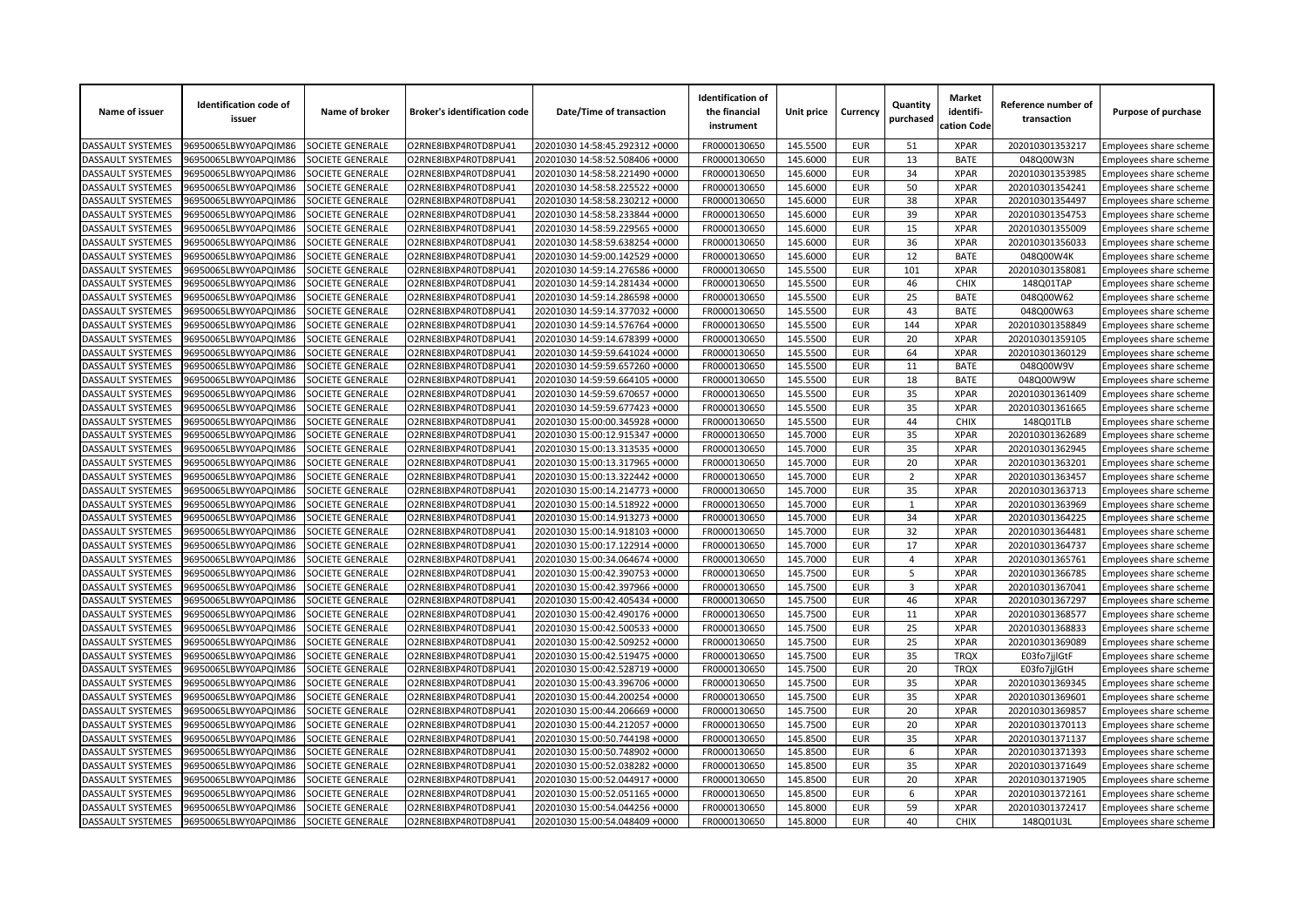| Name of issuer           | <b>Identification code of</b><br>issuer | Name of broker   | <b>Broker's identification code</b> | Date/Time of transaction       | <b>Identification of</b><br>the financial<br>instrument | Unit price           | Currency                 | Quantity<br>purchased | <b>Market</b><br>identifi-<br>cation Code | Reference number of<br>transaction | Purpose of purchase           |
|--------------------------|-----------------------------------------|------------------|-------------------------------------|--------------------------------|---------------------------------------------------------|----------------------|--------------------------|-----------------------|-------------------------------------------|------------------------------------|-------------------------------|
| DASSAULT SYSTEMES        | 96950065LBWY0APQIM86                    | SOCIETE GENERALE | O2RNE8IBXP4R0TD8PU41                | 20201030 15:00:54.052496 +0000 | FR0000130650                                            | 145.8000             | <b>EUR</b>               | 8                     | <b>BATE</b>                               | 048Q00WJM                          | Employees share scheme        |
| DASSAULT SYSTEMES        | 96950065LBWY0APQIM86                    | SOCIETE GENERALE | O2RNE8IBXP4R0TD8PU41                | 20201030 15:00:59.272492 +0000 | FR0000130650                                            | 145.9000             | <b>EUR</b>               | $\mathbf{1}$          | <b>BATE</b>                               | 048Q00WJU                          | Employees share scheme        |
| DASSAULT SYSTEMES        | 96950065LBWY0APQIM86                    | SOCIETE GENERALE | O2RNE8IBXP4R0TD8PU41                | 20201030 15:01:13.208745 +0000 | FR0000130650                                            | 145.8500             | <b>EUR</b>               | 13                    | <b>XPAR</b>                               | 202010301374209                    | Employees share scheme        |
| DASSAULT SYSTEMES        | 96950065LBWY0APQIM86                    | SOCIETE GENERALE | O2RNE8IBXP4R0TD8PU41                | 20201030 15:01:13.220867 +0000 | FR0000130650                                            | 145.8500             | <b>EUR</b>               | 13                    | <b>CHIX</b>                               | 148Q01U73                          | Employees share scheme        |
| DASSAULT SYSTEMES        | 96950065LBWY0APQIM86                    | SOCIETE GENERALE | O2RNE8IBXP4R0TD8PU41                | 20201030 15:01:13.232929 +0000 | FR0000130650                                            | 145.8500             | <b>EUR</b>               | 6                     | <b>BATE</b>                               | 048Q00WKT                          | Employees share scheme        |
| DASSAULT SYSTEMES        | 96950065LBWY0APQIM86                    | SOCIETE GENERALE | O2RNE8IBXP4R0TD8PU41                | 20201030 15:01:13.406385 +0000 | FR0000130650                                            | 145.8500             | <b>EUR</b>               | 15                    | <b>XPAR</b>                               | 202010301374977                    | Employees share scheme        |
| <b>DASSAULT SYSTEMES</b> | 96950065LBWY0APQIM86                    | SOCIETE GENERALE | O2RNE8IBXP4R0TD8PU41                | 20201030 15:01:27.556268 +0000 | FR0000130650                                            | 145.8000             | <b>EUR</b>               | 54                    | <b>XPAR</b>                               | 202010301375745                    | Employees share scheme        |
| <b>DASSAULT SYSTEMES</b> | 96950065LBWY0APQIM86                    | SOCIETE GENERALE | O2RNE8IBXP4R0TD8PU41                | 20201030 15:01:27.654249 +0000 | FR0000130650                                            | 145.8000             | <b>EUR</b>               | 35                    | <b>XPAR</b>                               | 202010301376769                    | Employees share scheme        |
| DASSAULT SYSTEMES        | 96950065LBWY0APQIM86                    | SOCIETE GENERALE | O2RNE8IBXP4R0TD8PU41                | 20201030 15:01:27.660777 +0000 | FR0000130650                                            | 145.8000             | <b>EUR</b>               | $\overline{4}$        | <b>XPAR</b>                               | 202010301377025                    | Employees share scheme        |
| DASSAULT SYSTEMES        | 96950065LBWY0APQIM86                    | SOCIETE GENERALE | O2RNE8IBXP4R0TD8PU41                | 20201030 15:01:30.965246 +0000 | FR0000130650                                            | 145.8000             | <b>EUR</b>               | 11                    | <b>XPAR</b>                               | 202010301377281                    | Employees share scheme        |
| DASSAULT SYSTEMES        | 96950065LBWY0APQIM86                    | SOCIETE GENERALE | O2RNE8IBXP4R0TD8PU41                | 20201030 15:01:34.476424 +0000 | FR0000130650                                            | 145.8000             | <b>EUR</b>               | 40                    | <b>XPAR</b>                               | 202010301377537                    | Employees share scheme        |
| DASSAULT SYSTEMES        | 96950065LBWY0APQIM86                    | SOCIETE GENERALE | O2RNE8IBXP4R0TD8PU41                | 20201030 15:01:56.333310 +0000 | FR0000130650                                            | 145.8500             | <b>EUR</b>               | 51                    | <b>XPAR</b>                               | 202010301378305                    | Employees share scheme        |
| DASSAULT SYSTEMES        | 96950065LBWY0APQIM86                    | SOCIETE GENERALE | O2RNE8IBXP4R0TD8PU41                | 20201030 15:02:11.380450 +0000 | FR0000130650                                            | 145.8000             | <b>EUR</b>               | $\overline{2}$        | CHIX                                      | 148Q01UFI                          | Employees share scheme        |
| DASSAULT SYSTEMES        | 96950065LBWY0APQIM86                    | SOCIETE GENERALE | O2RNE8IBXP4R0TD8PU41                | 20201030 15:02:11.388840 +0000 | FR0000130650                                            | 145.8000             | <b>EUR</b>               | 11                    | <b>CHIX</b>                               | 148Q01UFJ                          | Employees share scheme        |
| DASSAULT SYSTEMES        | 96950065LBWY0APQIM86                    | SOCIETE GENERALE | O2RNE8IBXP4R0TD8PU41                | 20201030 15:02:11.397705 +0000 | FR0000130650                                            | 145.8000             | <b>EUR</b>               | 12                    | <b>CHIX</b>                               | 148Q01UFK                          | Employees share scheme        |
| DASSAULT SYSTEMES        | 96950065LBWY0APQIM86                    | SOCIETE GENERALE | O2RNE8IBXP4R0TD8PU41                | 20201030 15:02:11.406782 +0000 | FR0000130650                                            | 145.8000             | <b>EUR</b>               | 21                    | <b>CHIX</b>                               | 148Q01UFL                          | Employees share scheme        |
| DASSAULT SYSTEMES        | 96950065LBWY0APQIM86                    | SOCIETE GENERALE | O2RNE8IBXP4R0TD8PU41                | 20201030 15:02:20.897974 +0000 | FR0000130650                                            | 145.8000             | <b>EUR</b>               | 108                   | <b>XPAR</b>                               | 202010301379073                    | Employees share scheme        |
| DASSAULT SYSTEMES        | 96950065LBWY0APQIM86                    | SOCIETE GENERALE | O2RNE8IBXP4R0TD8PU41                | 20201030 15:02:21.007028 +0000 | FR0000130650                                            | 145.8000             | <b>EUR</b>               | 20                    | <b>XPAR</b>                               | 202010301379329                    | Employees share scheme        |
| <b>DASSAULT SYSTEMES</b> | 96950065LBWY0APQIM86                    | SOCIETE GENERALE | O2RNE8IBXP4R0TD8PU41                | 20201030 15:02:21.010656 +0000 | FR0000130650                                            | 145.8000             | <b>EUR</b>               | 20                    | <b>XPAR</b>                               | 202010301379585                    | <b>Employees share scheme</b> |
| DASSAULT SYSTEMES        | 96950065LBWY0APQIM86                    | SOCIETE GENERALE | O2RNE8IBXP4R0TD8PU41                | 20201030 15:02:21.014260 +0000 | FR0000130650                                            | 145.8000             | <b>EUR</b>               | 35                    | <b>XPAR</b>                               | 202010301379841                    | Employees share scheme        |
| DASSAULT SYSTEMES        | 96950065LBWY0APQIM86                    | SOCIETE GENERALE | O2RNE8IBXP4R0TD8PU41                | 20201030 15:02:21.018219 +0000 | FR0000130650                                            | 145.8000             | <b>EUR</b>               | 27                    | <b>XPAR</b>                               | 202010301380097                    | Employees share scheme        |
| <b>DASSAULT SYSTEMES</b> | 96950065LBWY0APQIM86                    | SOCIETE GENERALE | O2RNE8IBXP4R0TD8PU41                | 20201030 15:02:55.399378 +0000 | FR0000130650                                            | 145.9000             | <b>EUR</b>               | 12                    | <b>XPAR</b>                               | 202010301383169                    | Employees share scheme        |
| DASSAULT SYSTEMES        | 96950065LBWY0APQIM86                    | SOCIETE GENERALE | O2RNE8IBXP4R0TD8PU41                | 20201030 15:03:23.986289 +0000 | FR0000130650                                            | 145.9000             | <b>EUR</b>               | 49                    | <b>XPAR</b>                               | 202010301384449                    | Employees share scheme        |
| <b>DASSAULT SYSTEMES</b> | 96950065LBWY0APQIM86                    | SOCIETE GENERALE | O2RNE8IBXP4R0TD8PU41                | 20201030 15:03:23.990385 +0000 | FR0000130650                                            | 145.9000             | <b>EUR</b>               | 61                    | <b>XPAR</b>                               | 202010301384705                    | Employees share scheme        |
| <b>DASSAULT SYSTEMES</b> | 96950065LBWY0APQIM86                    | SOCIETE GENERALE | O2RNE8IBXP4R0TD8PU41                | 20201030 15:03:27.594290 +0000 | FR0000130650                                            | 145.9500             | <b>EUR</b>               | 12                    | <b>TROX</b>                               | E03fo7jjlSjV                       | Employees share scheme        |
| DASSAULT SYSTEMES        | 96950065LBWY0APQIM86                    | SOCIETE GENERALE | O2RNE8IBXP4R0TD8PU41                | 20201030 15:03:27.692221 +0000 | FR0000130650                                            | 145.9500             | <b>EUR</b>               | 127                   | <b>XPAR</b>                               | 202010301385729                    | Employees share scheme        |
| DASSAULT SYSTEMES        | 96950065LBWY0APQIM86                    | SOCIETE GENERALE | O2RNE8IBXP4R0TD8PU41                | 20201030 15:03:27.698250 +0000 | FR0000130650                                            | 145.9500             | <b>EUR</b>               | 15                    | <b>CHIX</b>                               | 148Q01USY                          | Employees share scheme        |
| <b>DASSAULT SYSTEMES</b> | 96950065LBWY0APQIM86                    | SOCIETE GENERALE | O2RNE8IBXP4R0TD8PU41                | 20201030 15:03:27.705126 +0000 | FR0000130650                                            | 145.9500             | <b>EUR</b>               | 17                    | <b>CHIX</b>                               | 148Q01USZ                          | Employees share scheme        |
| <b>DASSAULT SYSTEMES</b> | 96950065LBWY0APQIM86                    | SOCIETE GENERALE | O2RNE8IBXP4R0TD8PU41                | 20201030 15:03:40.127529 +0000 | FR0000130650                                            | 145.9000             | <b>EUR</b>               | 207                   | <b>XPAR</b>                               | 202010301386241                    | Employees share scheme        |
| DASSAULT SYSTEMES        | 96950065LBWY0APQIM86                    | SOCIETE GENERALE | O2RNE8IBXP4R0TD8PU41                | 20201030 15:03:46.445908 +0000 | FR0000130650                                            | 145.9500             | <b>EUR</b>               | 29                    | CHIX                                      | 148Q01UVX                          | Employees share scheme        |
| DASSAULT SYSTEMES        | 96950065LBWY0APQIM86                    | SOCIETE GENERALE | O2RNE8IBXP4R0TD8PU41                | 20201030 15:03:50.253461 +0000 | FR0000130650                                            | 145.9500             | <b>EUR</b>               | 13                    | CHIX                                      | 148Q01UW3                          | Employees share scheme        |
| DASSAULT SYSTEMES        | 96950065LBWY0APQIM86                    | SOCIETE GENERALE | O2RNE8IBXP4R0TD8PU41                | 20201030 15:03:51.157208 +0000 | FR0000130650                                            | 145.9500             | <b>EUR</b>               | 26                    | <b>CHIX</b>                               | 148Q01UWK                          | Employees share scheme        |
| DASSAULT SYSTEMES        | 96950065LBWY0APQIM86                    | SOCIETE GENERALE | O2RNE8IBXP4R0TD8PU41                | 20201030 15:03:51.258021 +0000 | FR0000130650                                            | 145.9500             | <b>EUR</b>               | 14                    | <b>TRQX</b>                               | E03fo7jjlTv1                       | Employees share scheme        |
| DASSAULT SYSTEMES        | 96950065LBWY0APQIM86                    | SOCIETE GENERALE | O2RNE8IBXP4R0TD8PU41                | 20201030 15:04:47.516107 +0000 | FR0000130650                                            | 146.0000             | <b>EUR</b>               | 97                    | <b>XPAR</b>                               | 202010301392385                    |                               |
| DASSAULT SYSTEMES        | 96950065LBWY0APQIM86                    | SOCIETE GENERALE | O2RNE8IBXP4R0TD8PU41                | 20201030 15:04:47.524647 +0000 | FR0000130650                                            | 146.0000             | <b>EUR</b>               | 41                    | <b>CHIX</b>                               | 148Q01V4T                          | Employees share scheme        |
| <b>DASSAULT SYSTEMES</b> | 96950065LBWY0APQIM86                    | SOCIETE GENERALE | O2RNE8IBXP4R0TD8PU41                | 20201030 15:04:47.612910 +0000 | FR0000130650                                            | 146.0000             | <b>EUR</b>               | 35                    | <b>XPAR</b>                               | 202010301392641                    | Employees share scheme        |
| <b>DASSAULT SYSTEMES</b> | 96950065LBWY0APQIM86                    | SOCIETE GENERALE | O2RNE8IBXP4R0TD8PU41                | 20201030 15:04:47.616640 +0000 | FR0000130650                                            | 146.0000             | <b>EUR</b>               | 20                    | <b>XPAR</b>                               | 202010301392897                    | Employees share scheme        |
|                          |                                         |                  |                                     |                                |                                                         |                      | <b>EUR</b>               | 20                    | <b>XPAR</b>                               |                                    | Employees share scheme        |
| <b>DASSAULT SYSTEMES</b> | 96950065LBWY0APQIM86                    | SOCIETE GENERALE | O2RNE8IBXP4R0TD8PU41                | 20201030 15:04:47.620341 +0000 | FR0000130650                                            | 146.0000             |                          |                       | <b>XPAR</b>                               | 202010301393153                    | Employees share scheme        |
| DASSAULT SYSTEMES        | 96950065LBWY0APQIM86                    | SOCIETE GENERALE | O2RNE8IBXP4R0TD8PU41                | 20201030 15:04:47.623956 +0000 | FR0000130650                                            | 146.0000             | <b>EUR</b>               | 35                    |                                           | 202010301393409                    | Employees share scheme        |
| DASSAULT SYSTEMES        | 96950065LBWY0APQIM86                    | SOCIETE GENERALE | O2RNE8IBXP4R0TD8PU41                | 20201030 15:04:47.627652 +0000 | FR0000130650                                            | 146.0000             | <b>EUR</b>               | 36                    | <b>XPAR</b>                               | 202010301393665                    | Employees share scheme        |
| DASSAULT SYSTEMES        | 96950065LBWY0APQIM86                    | SOCIETE GENERALE | O2RNE8IBXP4R0TD8PU41                | 20201030 15:04:47.631469 +0000 | FR0000130650                                            | 146.0000<br>146.0000 | <b>EUR</b><br><b>EUR</b> | 9<br>40               | <b>XPAR</b><br>CHIX                       | 202010301393921                    | Employees share scheme        |
| DASSAULT SYSTEMES        | 96950065LBWY0APQIM86                    | SOCIETE GENERALE | O2RNE8IBXP4R0TD8PU41                | 20201030 15:04:47.635715 +0000 | FR0000130650                                            |                      |                          |                       |                                           | 148Q01V4U                          | Employees share scheme        |
| DASSAULT SYSTEMES        | 96950065LBWY0APQIM86                    | SOCIETE GENERALE | O2RNE8IBXP4R0TD8PU41                | 20201030 15:04:47.717020 +0000 | FR0000130650                                            | 146.0000             | <b>EUR</b>               | 20                    | <b>CHIX</b>                               | 148Q01V4V                          | Employees share scheme        |
| DASSAULT SYSTEMES        | 96950065LBWY0APQIM86                    | SOCIETE GENERALE | O2RNE8IBXP4R0TD8PU41                | 20201030 15:04:47.815167 +0000 | FR0000130650                                            | 146.0000             | <b>EUR</b>               | 32                    | <b>CHIX</b>                               | 148Q01V4W                          | Employees share scheme        |
| DASSAULT SYSTEMES        | 96950065LBWY0APQIM86                    | SOCIETE GENERALE | O2RNE8IBXP4R0TD8PU41                | 20201030 15:04:47.822992 +0000 | FR0000130650                                            | 146.0000             | <b>EUR</b>               | 53                    | <b>CHIX</b>                               | 148Q01V4Z                          | Employees share scheme        |
| DASSAULT SYSTEMES        | 96950065LBWY0APQIM86                    | SOCIETE GENERALE | O2RNE8IBXP4R0TD8PU41                | 20201030 15:04:48.721318 +0000 | FR0000130650                                            | 146.0000             | <b>EUR</b>               | 34                    | <b>BATE</b>                               | 048Q00X1F                          | Employees share scheme        |
| DASSAULT SYSTEMES        | 96950065LBWY0APQIM86                    | SOCIETE GENERALE | O2RNE8IBXP4R0TD8PU41                | 20201030 15:04:48.729974 +0000 | FR0000130650                                            | 146.0000             | <b>EUR</b>               | 10                    | <b>BATE</b>                               | 048Q00X1G                          | Employees share scheme        |
| <b>DASSAULT SYSTEMES</b> | 96950065LBWY0APQIM86                    | SOCIETE GENERALE | O2RNE8IBXP4R0TD8PU41                | 20201030 15:04:53.133421 +0000 | FR0000130650                                            | 146.0000             | <b>EUR</b>               | 15                    | <b>BATE</b>                               | 048Q00X1K                          | Employees share scheme        |
| DASSAULT SYSTEMES        | 96950065LBWY0APQIM86                    | SOCIETE GENERALE | O2RNE8IBXP4R0TD8PU41                | 20201030 15:04:54.836812 +0000 | FR0000130650                                            | 145.9000             | <b>EUR</b>               | 8                     | <b>CHIX</b>                               | 148Q01V5L                          | Employees share scheme        |
| <b>DASSAULT SYSTEMES</b> | 96950065LBWY0APQIM86                    | SOCIETE GENERALE | O2RNE8IBXP4R0TD8PU41                | 20201030 15:04:54.845899 +0000 | FR0000130650                                            | 145.9000             | <b>EUR</b>               | $\overline{7}$        | <b>BATE</b>                               | 048Q00X1R                          | Employees share scheme        |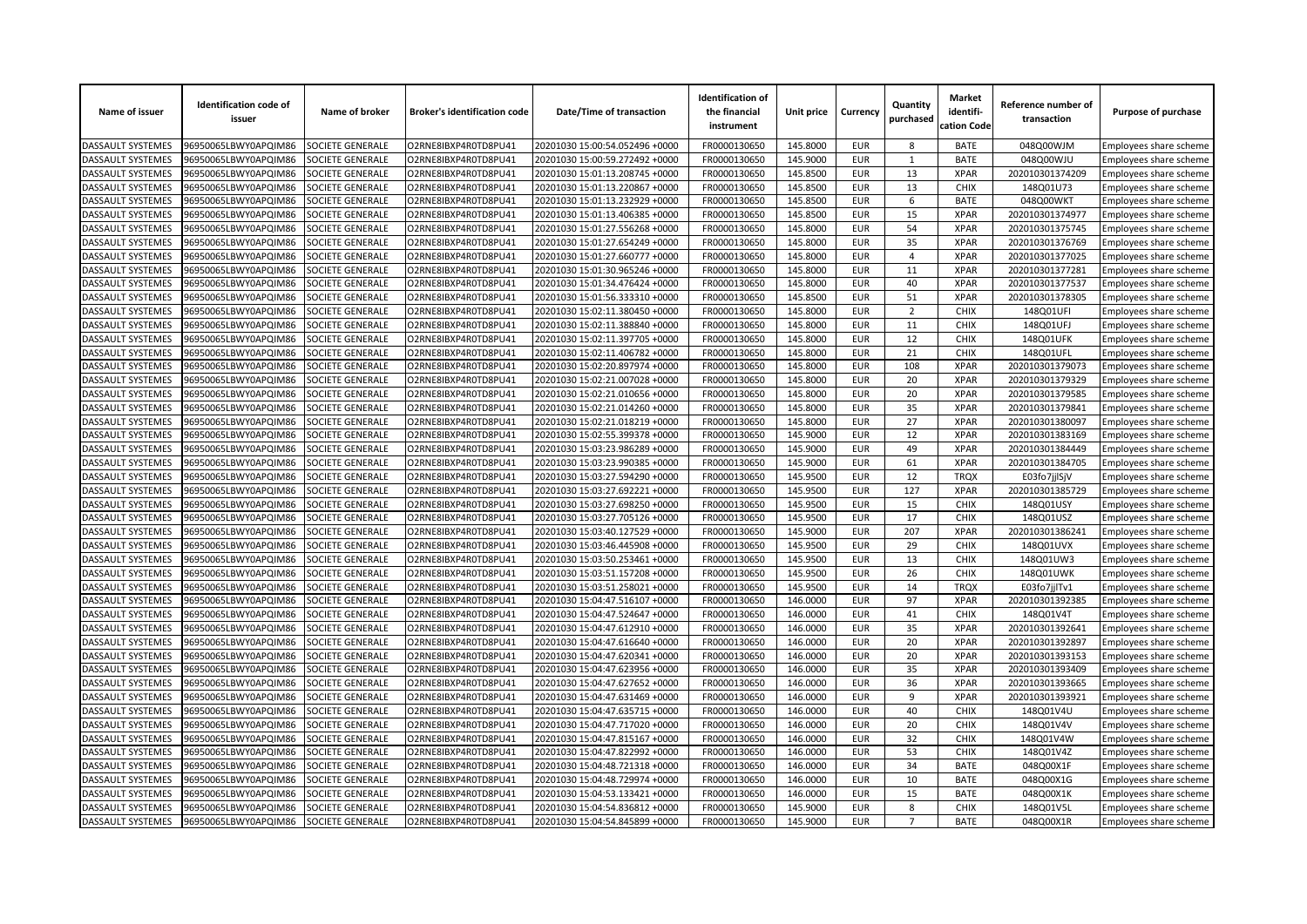| Name of issuer           | <b>Identification code of</b><br>issuer | Name of broker          | <b>Broker's identification code</b> | Date/Time of transaction       | <b>Identification of</b><br>the financial<br>instrument | Unit price           | Currency                 | Quantity<br>purchased   | <b>Market</b><br>identifi-<br>cation Code | Reference number of<br>transaction | Purpose of purchase    |
|--------------------------|-----------------------------------------|-------------------------|-------------------------------------|--------------------------------|---------------------------------------------------------|----------------------|--------------------------|-------------------------|-------------------------------------------|------------------------------------|------------------------|
| DASSAULT SYSTEMES        | 96950065LBWY0APQIM86                    | SOCIETE GENERALE        | O2RNE8IBXP4R0TD8PU41                | 20201030 15:04:59.946945 +0000 | FR0000130650                                            | 146.0000             | <b>EUR</b>               | 15                      | <b>TRQX</b>                               | E03fo7jjlY5e                       | Employees share scheme |
| DASSAULT SYSTEMES        | 96950065LBWY0APQIM86                    | SOCIETE GENERALE        | O2RNE8IBXP4R0TD8PU41                | 20201030 15:05:03.073667 +0000 | FR0000130650                                            | 145.9000             | <b>EUR</b>               | 17                      | <b>TROX</b>                               | E03fo7jjlYVT                       | Employees share scheme |
| DASSAULT SYSTEMES        | 96950065LBWY0APQIM86                    | SOCIETE GENERALE        | O2RNE8IBXP4R0TD8PU41                | 20201030 15:05:09.175353 +0000 | FR0000130650                                            | 145.9000             | <b>EUR</b>               | 15                      | <b>XPAR</b>                               | 202010301395201                    | Employees share scheme |
| DASSAULT SYSTEMES        | 96950065LBWY0APQIM86                    | SOCIETE GENERALE        | O2RNE8IBXP4R0TD8PU41                | 20201030 15:05:54.516539 +0000 | FR0000130650                                            | 145.9000             | <b>EUR</b>               | 16                      | <b>CHIX</b>                               | 148Q01VHD                          | Employees share scheme |
| DASSAULT SYSTEMES        | 96950065LBWY0APQIM86                    | SOCIETE GENERALE        | O2RNE8IBXP4R0TD8PU41                | 20201030 15:07:59.072868 +0000 | FR0000130650                                            | 146.0000             | <b>EUR</b>               | 194                     | <b>XPAR</b>                               | 202010301405185                    | Employees share scheme |
| DASSAULT SYSTEMES        | 96950065LBWY0APQIM86                    | SOCIETE GENERALE        | O2RNE8IBXP4R0TD8PU41                | 20201030 15:07:59.079998 +0000 | FR0000130650                                            | 146.0000             | <b>EUR</b>               | 43                      | <b>CHIX</b>                               | 148Q01VZK                          | Employees share scheme |
| <b>DASSAULT SYSTEMES</b> | 96950065LBWY0APQIM86                    | SOCIETE GENERALE        | O2RNE8IBXP4R0TD8PU41                | 20201030 15:07:59.087133 +0000 | FR0000130650                                            | 146.0000             | <b>EUR</b>               | 44                      | <b>BATE</b>                               | 048Q00XH8                          | Employees share scheme |
| <b>DASSAULT SYSTEMES</b> | 96950065LBWY0APQIM86                    | SOCIETE GENERALE        | O2RNE8IBXP4R0TD8PU41                | 20201030 15:07:59.092555 +0000 | FR0000130650                                            | 146.0000             | <b>EUR</b>               | 8                       | <b>CHIX</b>                               | 148Q01VZL                          | Employees share scheme |
| DASSAULT SYSTEMES        | 96950065LBWY0APQIM86                    | SOCIETE GENERALE        | O2RNE8IBXP4R0TD8PU41                | 20201030 15:07:59.097232 +0000 | FR0000130650                                            | 146.0000             | <b>EUR</b>               | 50                      | <b>XPAR</b>                               | 202010301405697                    | Employees share scheme |
| DASSAULT SYSTEMES        | 96950065LBWY0APQIM86                    | SOCIETE GENERALE        | O2RNE8IBXP4R0TD8PU41                | 20201030 15:07:59.102061 +0000 | FR0000130650                                            | 146.0000             | <b>EUR</b>               | 35                      | <b>XPAR</b>                               | 202010301405953                    | Employees share scheme |
| DASSAULT SYSTEMES        | 96950065LBWY0APQIM86                    | SOCIETE GENERALE        | O2RNE8IBXP4R0TD8PU41                | 20201030 15:07:59.106924 +0000 | FR0000130650                                            | 146.0000             | <b>EUR</b>               | 20                      | <b>XPAR</b>                               | 202010301406209                    | Employees share scheme |
| DASSAULT SYSTEMES        | 96950065LBWY0APQIM86                    | SOCIETE GENERALE        | O2RNE8IBXP4R0TD8PU41                | 20201030 15:07:59.111740 +0000 | FR0000130650                                            | 146.0000             | <b>EUR</b>               | 36                      | <b>XPAR</b>                               | 202010301406465                    | Employees share scheme |
| DASSAULT SYSTEMES        | 96950065LBWY0APQIM86                    | SOCIETE GENERALE        | O2RNE8IBXP4R0TD8PU41                | 20201030 15:07:59.116824 +0000 | FR0000130650                                            | 146.0000             | <b>EUR</b>               | 5                       | <b>XPAR</b>                               | 202010301406721                    | Employees share scheme |
| DASSAULT SYSTEMES        | 96950065LBWY0APQIM86                    | SOCIETE GENERALE        | O2RNE8IBXP4R0TD8PU41                | 20201030 15:07:59.121794 +0000 | FR0000130650                                            | 146.0000             | <b>EUR</b>               | $\overline{3}$          | <b>XPAR</b>                               | 202010301406977                    | Employees share scheme |
| DASSAULT SYSTEMES        | 96950065LBWY0APQIM86                    | <b>SOCIETE GENERALE</b> | O2RNE8IBXP4R0TD8PU41                | 20201030 15:07:59.127789 +0000 | FR0000130650                                            | 146.0000             | <b>EUR</b>               | 50                      | CHIX                                      | 148Q01VZR                          | Employees share scheme |
| DASSAULT SYSTEMES        | 96950065LBWY0APQIM86                    | SOCIETE GENERALE        | O2RNE8IBXP4R0TD8PU41                | 20201030 15:07:59.135823 +0000 | FR0000130650                                            | 146.0000             | <b>EUR</b>               | 16                      | <b>CHIX</b>                               | 148Q01VZS                          | Employees share scheme |
| DASSAULT SYSTEMES        | 96950065LBWY0APQIM86                    | SOCIETE GENERALE        | O2RNE8IBXP4R0TD8PU41                | 20201030 15:07:59.143232 +0000 | FR0000130650                                            | 146.0000             | <b>EUR</b>               | 10                      | <b>BATE</b>                               | 048Q00XHA                          | Employees share scheme |
| DASSAULT SYSTEMES        | 96950065LBWY0APQIM86                    | SOCIETE GENERALE        | O2RNE8IBXP4R0TD8PU41                | 20201030 15:07:59.152329 +0000 | FR0000130650                                            | 146.0000             | <b>EUR</b>               | 10                      | <b>BATE</b>                               | 048Q00XHB                          | Employees share scheme |
| <b>DASSAULT SYSTEMES</b> | 96950065LBWY0APQIM86                    | SOCIETE GENERALE        | O2RNE8IBXP4R0TD8PU41                | 20201030 15:07:59.159439 +0000 | FR0000130650                                            | 146.0000             | <b>EUR</b>               | 16                      | <b>BATE</b>                               | 048Q00XHC                          | Employees share scheme |
| DASSAULT SYSTEMES        | 96950065LBWY0APQIM86                    | SOCIETE GENERALE        | O2RNE8IBXP4R0TD8PU41                | 20201030 15:07:59.165953 +0000 | FR0000130650                                            | 146.0000             | <b>EUR</b>               | 11                      | <b>BATE</b>                               | 048Q00XHD                          | Employees share scheme |
| DASSAULT SYSTEMES        | 96950065LBWY0APQIM86                    | SOCIETE GENERALE        | O2RNE8IBXP4R0TD8PU41                | 20201030 15:07:59.172142 +0000 | FR0000130650                                            | 146.0000             | <b>EUR</b>               | 43                      | <b>CHIX</b>                               | 148Q01VZT                          | Employees share scheme |
| <b>DASSAULT SYSTEMES</b> | 96950065LBWY0APQIM86                    | SOCIETE GENERALE        | O2RNE8IBXP4R0TD8PU41                | 20201030 15:08:19.028759 +0000 | FR0000130650                                            | 146.0000             | <b>EUR</b>               | 17                      | <b>XPAR</b>                               | 202010301409793                    | Employees share scheme |
| DASSAULT SYSTEMES        | 96950065LBWY0APQIM86                    | SOCIETE GENERALE        | O2RNE8IBXP4R0TD8PU41                | 20201030 15:08:28.161750 +0000 | FR0000130650                                            | 146.0000             | <b>EUR</b>               | 18                      | <b>XPAR</b>                               | 202010301410561                    | Employees share scheme |
| <b>DASSAULT SYSTEMES</b> | 96950065LBWY0APQIM86                    | SOCIETE GENERALE        | O2RNE8IBXP4R0TD8PU41                | 20201030 15:08:28.174676 +0000 | FR0000130650                                            | 146.0000             | <b>EUR</b>               | 24                      | <b>CHIX</b>                               | 148Q01W4A                          | Employees share scheme |
| <b>DASSAULT SYSTEMES</b> | 96950065LBWY0APQIM86                    | <b>SOCIETE GENERALE</b> | O2RNE8IBXP4R0TD8PU41                | 20201030 15:08:28.186073 +0000 | FR0000130650                                            | 146.0000             | <b>EUR</b>               | 47                      | <b>XPAR</b>                               | 202010301410817                    | Employees share scheme |
| DASSAULT SYSTEMES        | 96950065LBWY0APQIM86                    | SOCIETE GENERALE        | O2RNE8IBXP4R0TD8PU41                | 20201030 15:08:28.560147 +0000 | FR0000130650                                            | 146.0000             | <b>EUR</b>               | 35                      | <b>XPAR</b>                               | 202010301411329                    | Employees share scheme |
| DASSAULT SYSTEMES        | 96950065LBWY0APQIM86                    | SOCIETE GENERALE        | O2RNE8IBXP4R0TD8PU41                | 20201030 15:08:57.321030 +0000 | FR0000130650                                            | 146.0000             | <b>EUR</b>               | 5                       | <b>CHIX</b>                               | 148Q01W6V                          | Employees share scheme |
| <b>DASSAULT SYSTEMES</b> | 96950065LBWY0APQIM86                    | SOCIETE GENERALE        | O2RNE8IBXP4R0TD8PU41                | 20201030 15:08:57.329929 +0000 | FR0000130650                                            | 146.0000             | <b>EUR</b>               | 19                      | <b>CHIX</b>                               | 148Q01W6W                          | Employees share scheme |
| <b>DASSAULT SYSTEMES</b> | 96950065LBWY0APQIM86                    | SOCIETE GENERALE        | O2RNE8IBXP4R0TD8PU41                | 20201030 15:09:02.451713 +0000 | FR0000130650                                            | 146.0000             | <b>EUR</b>               | 100                     | <b>XPAR</b>                               | 202010301412353                    | Employees share scheme |
| DASSAULT SYSTEMES        | 96950065LBWY0APQIM86                    | SOCIETE GENERALE        | O2RNE8IBXP4R0TD8PU41                | 20201030 15:09:02.541757 +0000 | FR0000130650                                            | 146.0000             | <b>EUR</b>               | 35                      | <b>XPAR</b>                               | 202010301412609                    | Employees share scheme |
| DASSAULT SYSTEMES        | 96950065LBWY0APQIM86                    | SOCIETE GENERALE        | O2RNE8IBXP4R0TD8PU41                | 20201030 15:09:06.956394 +0000 | FR0000130650                                            | 146.0000             | <b>EUR</b>               | 10                      | <b>TRQX</b>                               | E03fo7jjlmw5                       | Employees share scheme |
| DASSAULT SYSTEMES        | 96950065LBWY0APQIM86                    | SOCIETE GENERALE        | O2RNE8IBXP4R0TD8PU41                | 20201030 15:09:06.965627 +0000 | FR0000130650                                            | 146.0000             | <b>EUR</b>               | 95                      | <b>XPAR</b>                               | 202010301412865                    | Employees share scheme |
| DASSAULT SYSTEMES        | 96950065LBWY0APQIM86                    | SOCIETE GENERALE        | O2RNE8IBXP4R0TD8PU41                | 20201030 15:09:07.757800 +0000 | FR0000130650                                            | 146.0000             | <b>EUR</b>               | 20                      | <b>BATE</b>                               | 048Q00XNS                          | Employees share scheme |
| DASSAULT SYSTEMES        | 96950065LBWY0APQIM86                    | SOCIETE GENERALE        | O2RNE8IBXP4R0TD8PU41                | 20201030 15:09:07.766296 +0000 | FR0000130650                                            | 146.0000             | <b>EUR</b>               | 20                      | <b>BATE</b>                               | 048Q00XNT                          |                        |
| DASSAULT SYSTEMES        | 96950065LBWY0APQIM86                    | SOCIETE GENERALE        | O2RNE8IBXP4R0TD8PU41                | 20201030 15:09:08.461239 +0000 | FR0000130650                                            | 146.0000             | <b>EUR</b>               | $\mathbf{1}$            | <b>BATE</b>                               | 048Q00XNW                          | Employees share scheme |
| <b>DASSAULT SYSTEMES</b> | 96950065LBWY0APQIM86                    | SOCIETE GENERALE        | O2RNE8IBXP4R0TD8PU41                | 20201030 15:09:08.661271 +0000 | FR0000130650                                            | 146.0000             | <b>EUR</b>               | 1                       | <b>BATE</b>                               | 048Q00XNY                          | Employees share scheme |
| <b>DASSAULT SYSTEMES</b> | 96950065LBWY0APQIM86                    | SOCIETE GENERALE        | O2RNE8IBXP4R0TD8PU41                | 20201030 15:09:08.666029 +0000 | FR0000130650                                            | 146.0000             | <b>EUR</b>               | 26                      | <b>BATE</b>                               | 048Q00XNZ                          | Employees share scheme |
|                          |                                         |                         |                                     |                                |                                                         |                      | <b>EUR</b>               | $\overline{2}$          |                                           |                                    | Employees share scheme |
| <b>DASSAULT SYSTEMES</b> | 96950065LBWY0APQIM86                    | SOCIETE GENERALE        | O2RNE8IBXP4R0TD8PU41                | 20201030 15:09:08.670433 +0000 | FR0000130650                                            | 146.0000             |                          |                         | <b>TRQX</b>                               | E03fo7jjln46                       | Employees share scheme |
| DASSAULT SYSTEMES        | 96950065LBWY0APQIM86                    | SOCIETE GENERALE        | O2RNE8IBXP4R0TD8PU41                | 20201030 15:09:09.665855 +0000 | FR0000130650                                            | 146.0000             | <b>EUR</b>               | 5                       | <b>TRQX</b>                               | E03fo7jjIn8r                       | Employees share scheme |
| DASSAULT SYSTEMES        | 96950065LBWY0APQIM86                    | SOCIETE GENERALE        | O2RNE8IBXP4R0TD8PU41                | 20201030 15:09:17.810835 +0000 | FR0000130650                                            | 145.9500             | <b>EUR</b>               | 41                      | <b>BATE</b>                               | 048Q00XPE                          | Employees share scheme |
| DASSAULT SYSTEMES        | 96950065LBWY0APQIM86                    | SOCIETE GENERALE        | O2RNE8IBXP4R0TD8PU41                | 20201030 15:09:17.938665 +0000 | FR0000130650                                            | 145.9500<br>145.9500 | <b>EUR</b><br><b>EUR</b> | 10<br>6                 | <b>BATE</b><br><b>BATE</b>                | 048Q00XPF                          | Employees share scheme |
| DASSAULT SYSTEMES        | 96950065LBWY0APQIM86                    | SOCIETE GENERALE        | O2RNE8IBXP4R0TD8PU41                | 20201030 15:09:17.946917 +0000 | FR0000130650                                            |                      |                          |                         |                                           | 048Q00XPG                          | Employees share scheme |
| DASSAULT SYSTEMES        | 96950065LBWY0APQIM86                    | SOCIETE GENERALE        | O2RNE8IBXP4R0TD8PU41                | 20201030 15:09:17.955024 +0000 | FR0000130650                                            | 145.9500             | <b>EUR</b>               | 5                       | <b>BATE</b>                               | 048Q00XPH                          | Employees share scheme |
| DASSAULT SYSTEMES        | 96950065LBWY0APQIM86                    | SOCIETE GENERALE        | O2RNE8IBXP4R0TD8PU41                | 20201030 15:09:17.963760 +0000 | FR0000130650                                            | 145.9500             | <b>EUR</b>               | $\overline{2}$          | <b>BATE</b>                               | 048Q00XPI                          | Employees share scheme |
| DASSAULT SYSTEMES        | 96950065LBWY0APQIM86                    | SOCIETE GENERALE        | O2RNE8IBXP4R0TD8PU41                | 20201030 15:09:17.972285 +0000 | FR0000130650                                            | 145.9500             | <b>EUR</b>               | 1                       | <b>BATE</b>                               | 048Q00XPJ                          | Employees share scheme |
| DASSAULT SYSTEMES        | 96950065LBWY0APQIM86                    | SOCIETE GENERALE        | O2RNE8IBXP4R0TD8PU41                | 20201030 15:09:17.980452 +0000 | FR0000130650                                            | 145.9500             | <b>EUR</b>               | $\mathbf{1}$            | <b>BATE</b>                               | 048Q00XPK                          | Employees share scheme |
| DASSAULT SYSTEMES        | 96950065LBWY0APQIM86                    | SOCIETE GENERALE        | O2RNE8IBXP4R0TD8PU41                | 20201030 15:09:17.988240 +0000 | FR0000130650                                            | 145.9500             | <b>EUR</b>               | $\overline{\mathbf{3}}$ | <b>BATE</b>                               | 048Q00XPL                          | Employees share scheme |
| <b>DASSAULT SYSTEMES</b> | 96950065LBWY0APQIM86                    | SOCIETE GENERALE        | O2RNE8IBXP4R0TD8PU41                | 20201030 15:09:29.065965 +0000 | FR0000130650                                            | 145.9000             | <b>EUR</b>               | 17                      | <b>XPAR</b>                               | 202010301414657                    | Employees share scheme |
| DASSAULT SYSTEMES        | 96950065LBWY0APQIM86                    | SOCIETE GENERALE        | O2RNE8IBXP4R0TD8PU41                | 20201030 15:09:36.172783 +0000 | FR0000130650                                            | 145.9000             | <b>EUR</b>               | 27                      | <b>CHIX</b>                               | 148Q01WG2                          | Employees share scheme |
| <b>DASSAULT SYSTEMES</b> | 96950065LBWY0APQIM86                    | SOCIETE GENERALE        | O2RNE8IBXP4R0TD8PU41                | 20201030 15:09:47.426065 +0000 | FR0000130650                                            | 145.9000             | <b>EUR</b>               | 103                     | <b>XPAR</b>                               | 202010301415937                    | Employees share scheme |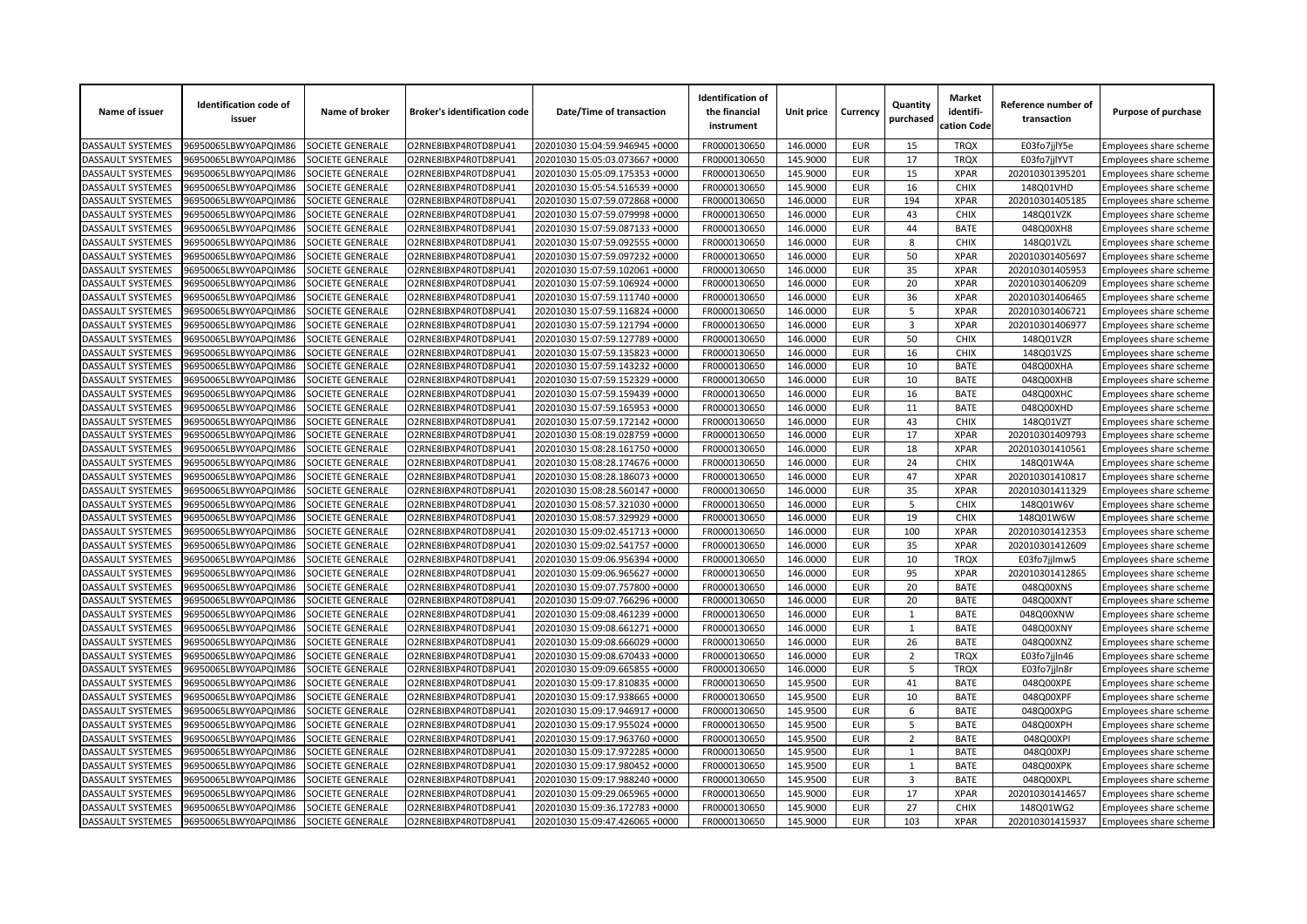| Name of issuer                         | <b>Identification code of</b><br>issuer      | Name of broker                       | <b>Broker's identification code</b>          | Date/Time of transaction                                         | <b>Identification of</b><br>the financial<br>instrument | Unit price           | Currency                 | Quantity<br>purchased | Market<br>identifi-<br>cation Code | Reference number of<br>transaction | Purpose of purchase    |
|----------------------------------------|----------------------------------------------|--------------------------------------|----------------------------------------------|------------------------------------------------------------------|---------------------------------------------------------|----------------------|--------------------------|-----------------------|------------------------------------|------------------------------------|------------------------|
| DASSAULT SYSTEMES                      | 96950065LBWY0APQIM86                         | SOCIETE GENERALE                     | O2RNE8IBXP4R0TD8PU41                         | 20201030 15:09:47.508128 +0000                                   | FR0000130650                                            | 145.9000             | <b>EUR</b>               | 31                    | <b>CHIX</b>                        | 148Q01WHP                          | Employees share scheme |
| DASSAULT SYSTEMES                      | 96950065LBWY0APQIM86                         | SOCIETE GENERALE                     | O2RNE8IBXP4R0TD8PU41                         | 20201030 15:09:47.529771 +0000                                   | FR0000130650                                            | 145.9000             | <b>EUR</b>               | 40                    | <b>XPAR</b>                        | 202010301417217                    | Employees share scheme |
| DASSAULT SYSTEMES                      | 96950065LBWY0APQIM86                         | SOCIETE GENERALE                     | O2RNE8IBXP4R0TD8PU41                         | 20201030 15:09:47.539120 +0000                                   | FR0000130650                                            | 145.9000             | <b>EUR</b>               | 20                    | <b>XPAR</b>                        | 202010301417473                    | Employees share scheme |
| DASSAULT SYSTEMES                      | 96950065LBWY0APQIM86                         | SOCIETE GENERALE                     | O2RNE8IBXP4R0TD8PU41                         | 20201030 15:09:47.547451 +0000                                   | FR0000130650                                            | 145.9000             | <b>EUR</b>               | 35                    | <b>XPAR</b>                        | 202010301417729                    | Employees share scheme |
| DASSAULT SYSTEMES                      | 06950065LBWY0APQIM86                         | SOCIETE GENERALE                     | O2RNE8IBXP4R0TD8PU41                         | 20201030 15:09:47.554738 +0000                                   | FR0000130650                                            | 145.9000             | <b>EUR</b>               | 20                    | <b>XPAR</b>                        | 202010301417985                    | Employees share scheme |
| DASSAULT SYSTEMES                      | 96950065LBWY0APQIM86                         | SOCIETE GENERALE                     | O2RNE8IBXP4R0TD8PU41                         | 20201030 15:09:47.561866 +0000                                   | FR0000130650                                            | 145.9000             | <b>EUR</b>               | 28                    | <b>XPAR</b>                        | 202010301418241                    | Employees share scheme |
| DASSAULT SYSTEMES                      | 96950065LBWY0APQIM86                         | SOCIETE GENERALE                     | O2RNE8IBXP4R0TD8PU41                         | 20201030 15:09:47.569372 +0000                                   | FR0000130650                                            | 145.9000             | <b>EUR</b>               | 15                    | <b>XPAR</b>                        | 202010301418497                    | Employees share scheme |
| DASSAULT SYSTEMES                      | 96950065LBWY0APQIM86                         | SOCIETE GENERALE                     | O2RNE8IBXP4R0TD8PU41                         | 20201030 15:09:47.607255 +0000                                   | FR0000130650                                            | 145.9000             | <b>EUR</b>               | 37                    | <b>XPAR</b>                        | 202010301418753                    | Employees share scheme |
| DASSAULT SYSTEMES                      | 06950065LBWY0APQIM86                         | SOCIETE GENERALE                     | O2RNE8IBXP4R0TD8PU41                         | 20201030 15:09:47.616926 +0000                                   | FR0000130650                                            | 145.9000             | <b>EUR</b>               | 11                    | <b>XPAR</b>                        | 202010301419009                    | Employees share scheme |
| DASSAULT SYSTEMES                      | 96950065LBWY0APQIM86                         | SOCIETE GENERALE                     | O2RNE8IBXP4R0TD8PU41                         | 20201030 15:09:47.625927 +0000                                   | FR0000130650                                            | 145.9000             | <b>EUR</b>               | 20                    | <b>XPAR</b>                        | 202010301419265                    | Employees share scheme |
| DASSAULT SYSTEMES                      | 96950065LBWY0APQIM86                         | SOCIETE GENERALE                     | O2RNE8IBXP4R0TD8PU41                         | 20201030 15:09:47.634180 +0000                                   | FR0000130650                                            | 145.9000             | <b>EUR</b>               | 30                    | <b>XPAR</b>                        | 202010301419521                    | Employees share scheme |
| DASSAULT SYSTEMES                      | 96950065LBWY0APQIM86                         | SOCIETE GENERALE                     | O2RNE8IBXP4R0TD8PU41                         | 20201030 15:09:48.013952 +0000                                   | FR0000130650                                            | 145.9000             | <b>EUR</b>               | 41                    | <b>XPAR</b>                        | 202010301420289                    | Employees share scheme |
| DASSAULT SYSTEMES                      | 96950065LBWY0APQIM86                         | SOCIETE GENERALE                     | O2RNE8IBXP4R0TD8PU41                         | 20201030 15:09:50.319513 +0000                                   | FR0000130650                                            | 145.8500             | <b>EUR</b>               | 6                     | <b>TRQX</b>                        | E03fo7jjlq9I                       | Employees share scheme |
| DASSAULT SYSTEMES                      | 96950065LBWY0APQIM86                         | SOCIETE GENERALE                     | O2RNE8IBXP4R0TD8PU41                         | 20201030 15:09:50.324261 +0000                                   | FR0000130650                                            | 145.8500             | <b>EUR</b>               | 14                    | <b>CHIX</b>                        | 148Q01WIB                          | Employees share scheme |
| DASSAULT SYSTEMES                      | 96950065LBWY0APQIM86                         | SOCIETE GENERALE                     | O2RNE8IBXP4R0TD8PU41                         | 20201030 15:09:50.329232 +0000                                   | FR0000130650                                            | 145.8500             | <b>EUR</b>               | 8                     | <b>TRQX</b>                        | E03fo7jjlqBz                       | Employees share scheme |
| DASSAULT SYSTEMES                      | 96950065LBWY0APQIM86                         | <b>SOCIETE GENERALE</b>              | O2RNE8IBXP4R0TD8PU41                         | 20201030 15:09:51.427475 +0000                                   | FR0000130650                                            | 145.8500             | <b>EUR</b>               | 15                    | <b>BATE</b>                        | 048Q00XTL                          | Employees share scheme |
| DASSAULT SYSTEMES                      | 96950065LBWY0APQIM86                         | SOCIETE GENERALE                     | O2RNE8IBXP4R0TD8PU41                         | 20201030 15:10:13.700016 +0000                                   | FR0000130650                                            | 145.8500             | <b>EUR</b>               | $\mathbf 1$           | <b>BATE</b>                        | 048Q00XVK                          | Employees share scheme |
| DASSAULT SYSTEMES                      | 96950065LBWY0APQIM86                         | SOCIETE GENERALE                     | O2RNE8IBXP4R0TD8PU41                         | 20201030 15:10:13.705565 +0000                                   | FR0000130650                                            | 145.8500             | <b>EUR</b>               | 20                    | <b>BATE</b>                        | 048Q00XVL                          | Employees share scheme |
| DASSAULT SYSTEMES                      | 96950065LBWY0APQIM86                         | SOCIETE GENERALE                     | O2RNE8IBXP4R0TD8PU41                         | 20201030 15:10:14.202779 +0000                                   | FR0000130650                                            | 145.8500             | <b>EUR</b>               | $\mathbf{1}$          | <b>BATE</b>                        | 048Q00XVM                          | Employees share scheme |
| DASSAULT SYSTEMES                      | 96950065LBWY0APQIM86                         | <b>SOCIETE GENERALE</b>              | O2RNE8IBXP4R0TD8PU41                         | 20201030 15:10:20.018880 +0000                                   | FR0000130650                                            | 145.8500             | <b>EUR</b>               | 10                    | <b>BATE</b>                        | 048Q00XVQ                          | Employees share scheme |
| DASSAULT SYSTEMES                      | 96950065LBWY0APQIM86                         | SOCIETE GENERALE                     | O2RNE8IBXP4R0TD8PU41                         | 20201030 15:10:49.909559 +0000                                   | FR0000130650                                            | 145.8500             | <b>EUR</b>               | 16                    | <b>TRQX</b>                        | E03fo7jjluPE                       | Employees share scheme |
| DASSAULT SYSTEMES                      | 96950065LBWY0APQIM86                         | SOCIETE GENERALE                     | O2RNE8IBXP4R0TD8PU41                         | 20201030 15:10:49.913517 +0000                                   | FR0000130650                                            | 145.8500             | <b>EUR</b>               | 23                    | <b>XPAR</b>                        | 202010301426177                    | Employees share scheme |
| DASSAULT SYSTEMES                      | 96950065LBWY0APQIM86                         | SOCIETE GENERALE                     | O2RNE8IBXP4R0TD8PU41                         | 20201030 15:10:49.917158 +0000                                   | FR0000130650                                            | 145.8500             | <b>EUR</b>               | 88                    | <b>XPAR</b>                        | 202010301426433                    | Employees share scheme |
| DASSAULT SYSTEMES                      | 96950065LBWY0APQIM86                         | <b>SOCIETE GENERALE</b>              | O2RNE8IBXP4R0TD8PU41                         | 20201030 15:10:49.921240 +0000                                   | FR0000130650                                            | 145.8500             | <b>EUR</b>               | 23                    | <b>BATE</b>                        | 048Q00XZL                          | Employees share scheme |
| <b>DASSAULT SYSTEMES</b>               | 96950065LBWY0APQIM86                         | SOCIETE GENERALE                     | O2RNE8IBXP4R0TD8PU41                         | 20201030 15:10:49.925538 +0000                                   | FR0000130650                                            | 145.8500             | <b>EUR</b>               | $\mathbf{1}$          | <b>CHIX</b>                        | 148Q01WU4                          | Employees share scheme |
| DASSAULT SYSTEMES                      | 96950065LBWY0APQIM86                         | SOCIETE GENERALE                     | O2RNE8IBXP4R0TD8PU41                         | 20201030 15:10:49.929803 +0000                                   | FR0000130650                                            | 145.8500             | <b>EUR</b>               | 28                    | <b>CHIX</b>                        | 148Q01WU5                          | Employees share scheme |
| DASSAULT SYSTEMES                      | 96950065LBWY0APQIM86                         | SOCIETE GENERALE                     | O2RNE8IBXP4R0TD8PU41                         | 20201030 15:10:49.991349 +0000                                   | FR0000130650                                            | 145.8500             | <b>EUR</b>               | 38                    | <b>CHIX</b>                        | 148Q01WU7                          | Employees share scheme |
| DASSAULT SYSTEMES                      | 96950065LBWY0APQIM86                         | <b>SOCIETE GENERALE</b>              | O2RNE8IBXP4R0TD8PU41                         | 20201030 15:10:49.995312 +0000                                   | FR0000130650                                            | 145.8500             | <b>EUR</b>               | 35                    | <b>XPAR</b>                        | 202010301426689                    | Employees share scheme |
| <b>DASSAULT SYSTEMES</b>               | 96950065LBWY0APQIM86                         | SOCIETE GENERALE                     | O2RNE8IBXP4R0TD8PU41                         | 20201030 15:10:49.999788 +0000                                   | FR0000130650                                            | 145.8500             | <b>EUR</b>               | 20                    | <b>XPAR</b>                        | 202010301426945                    | Employees share scheme |
| DASSAULT SYSTEMES                      | 96950065LBWY0APQIM86                         | SOCIETE GENERALE                     | O2RNE8IBXP4R0TD8PU41                         | 20201030 15:10:50.004633 +0000                                   | FR0000130650                                            | 145.8500             | <b>EUR</b>               | 20                    | <b>XPAR</b>                        | 202010301427201                    | Employees share scheme |
| DASSAULT SYSTEMES                      | 96950065LBWY0APQIM86                         | SOCIETE GENERALE                     | O2RNE8IBXP4R0TD8PU41                         | 20201030 15:10:50.008883 +0000                                   | FR0000130650                                            | 145.8500             | <b>EUR</b>               | 30                    | <b>XPAR</b>                        | 202010301427457                    | Employees share scheme |
| DASSAULT SYSTEMES                      | 96950065LBWY0APQIM86                         | SOCIETE GENERALE                     | O2RNE8IBXP4R0TD8PU41                         | 20201030 15:10:50.013070 +0000                                   | FR0000130650                                            | 145.8500             | <b>EUR</b>               | 5                     | <b>XPAR</b>                        | 202010301427713                    | Employees share scheme |
| <b>DASSAULT SYSTEMES</b>               | 96950065LBWY0APQIM86                         | SOCIETE GENERALE                     | O2RNE8IBXP4R0TD8PU41                         | 20201030 15:10:50.016863 +0000                                   | FR0000130650                                            | 145.8500             | <b>EUR</b>               | 39                    | <b>XPAR</b>                        | 202010301427969                    | Employees share scheme |
| DASSAULT SYSTEMES                      | 96950065LBWY0APQIM86                         | SOCIETE GENERALE                     | O2RNE8IBXP4R0TD8PU41                         | 20201030 15:10:50.020783 +0000                                   | FR0000130650                                            | 145.8500             | <b>EUR</b>               | $\mathbf{1}$          | <b>XPAR</b>                        | 202010301428225                    | Employees share scheme |
| DASSAULT SYSTEMES                      | 96950065LBWY0APQIM86                         | SOCIETE GENERALE                     | O2RNE8IBXP4R0TD8PU41                         | 20201030 15:10:50.025359 +0000                                   | FR0000130650                                            | 145.8500             | <b>EUR</b>               | 16                    | <b>BATE</b>                        | 048Q00XZO                          | Employees share scheme |
| DASSAULT SYSTEMES                      | 96950065LBWY0APQIM86                         | SOCIETE GENERALE                     | O2RNE8IBXP4R0TD8PU41                         | 20201030 15:10:50.030381 +0000                                   | FR0000130650                                            | 145.8500             | <b>EUR</b>               | 10                    | <b>BATE</b>                        | 048Q00XZP                          | Employees share scheme |
| DASSAULT SYSTEMES                      | 96950065LBWY0APQIM86                         | SOCIETE GENERALE                     | O2RNE8IBXP4R0TD8PU41                         | 20201030 15:10:59.121141 +0000                                   | FR0000130650                                            | 145.9000             | <b>EUR</b>               | 28                    | <b>BATE</b>                        | 048Q00Y1E                          | Employees share scheme |
| DASSAULT SYSTEMES                      | 96950065LBWY0APQIM86                         | SOCIETE GENERALE                     | O2RNE8IBXP4R0TD8PU41                         | 20201030 15:11:03.743833 +0000                                   | FR0000130650                                            | 145.9000             | <b>EUR</b>               | 12                    | <b>BATE</b>                        | 048Q00Y1Y                          | Employees share scheme |
| DASSAULT SYSTEMES                      | 96950065LBWY0APQIM86                         | SOCIETE GENERALE                     | O2RNE8IBXP4R0TD8PU41                         | 20201030 15:11:12.768205 +0000                                   | FR0000130650                                            | 145.9000             | <b>EUR</b>               | 43                    | <b>XPAR</b>                        | 202010301430273                    | Employees share scheme |
| DASSAULT SYSTEMES                      | 06950065LBWY0APQIM86                         | <b>SOCIETE GENERALE</b>              | O2RNE8IBXP4R0TD8PU41                         | 20201030 15:11:12.772434 +0000                                   | FR0000130650                                            | 145.9000             | <b>EUR</b>               | 48                    | <b>XPAR</b>                        | 202010301430529                    | Employees share scheme |
| DASSAULT SYSTEMES                      | 96950065LBWY0APQIM86                         | SOCIETE GENERALE                     | O2RNE8IBXP4R0TD8PU41                         | 20201030 15:12:01.739849 +0000                                   | FR0000130650                                            | 146.0000             | <b>EUR</b>               | 120                   | <b>XPAR</b>                        | 202010301434625                    | Employees share scheme |
| DASSAULT SYSTEMES                      | 96950065LBWY0APQIM86                         | SOCIETE GENERALE                     | O2RNE8IBXP4R0TD8PU41                         | 20201030 15:12:01.751088 +0000                                   | FR0000130650                                            | 146.0000             | <b>EUR</b>               | 54                    | <b>CHIX</b>                        | 148Q01X70                          | Employees share scheme |
| DASSAULT SYSTEMES                      | 96950065LBWY0APQIM86                         | SOCIETE GENERALE                     | O2RNE8IBXP4R0TD8PU41                         | 20201030 15:12:01.761003 +0000                                   | FR0000130650                                            | 146.0000             | <b>EUR</b>               | 25                    | <b>BATE</b>                        | 048Q00Y6G                          | Employees share scheme |
| DASSAULT SYSTEMES                      | 96950065LBWY0APQIM86                         | <b>SOCIETE GENERALE</b>              | O2RNE8IBXP4R0TD8PU41                         | 20201030 15:12:01.772162 +0000                                   | FR0000130650                                            | 146.0000             | <b>EUR</b>               | 35                    | <b>XPAR</b>                        | 202010301435137                    | Employees share scheme |
| DASSAULT SYSTEMES                      | 96950065LBWY0APQIM86                         | SOCIETE GENERALE                     | O2RNE8IBXP4R0TD8PU41                         | 20201030 15:12:01.779949 +0000                                   | FR0000130650                                            | 146.0000             | <b>EUR</b>               | 20                    | <b>XPAR</b>                        | 202010301435393                    |                        |
|                                        |                                              |                                      |                                              |                                                                  |                                                         |                      |                          | 11                    | <b>XPAR</b>                        |                                    | Employees share scheme |
| DASSAULT SYSTEMES<br>DASSAULT SYSTEMES | 96950065LBWY0APQIM86<br>96950065LBWY0APQIM86 | SOCIETE GENERALE<br>SOCIETE GENERALE | O2RNE8IBXP4R0TD8PU41<br>O2RNE8IBXP4R0TD8PU41 | 20201030 15:12:01.788044 +0000<br>20201030 15:12:01.798703 +0000 | FR0000130650<br>FR0000130650                            | 146.0000<br>146.0000 | <b>EUR</b><br><b>EUR</b> | 26                    | <b>BATE</b>                        | 202010301435649<br>048Q00Y6H       | Employees share scheme |
|                                        | 06950065LBWY0APQIM86                         | <b>OCIETE GENERALE</b>               | O2RNE8IBXP4R0TD8PU41                         | 20201030 15:12:04.349419 +0000                                   | FR0000130650                                            | 146.0000             | <b>EUR</b>               | $\mathbf{1}$          | <b>CHIX</b>                        | 148Q01X7D                          | Employees share scheme |
| DASSAULT SYSTEMES                      |                                              |                                      |                                              |                                                                  |                                                         |                      | <b>EUR</b>               |                       |                                    |                                    | Employees share scheme |
| DASSAULT SYSTEMES                      | 96950065LBWY0APQIM86                         | SOCIETE GENERALE                     | O2RNE8IBXP4R0TD8PU41                         | 20201030 15:12:05.151000 +0000                                   | FR0000130650                                            | 146.0000             | <b>EUR</b>               | 6<br>8                | <b>CHIX</b><br><b>TROX</b>         | 148Q01X7T                          | Employees share scheme |
| <b>DASSAULT SYSTEMES</b>               | 96950065LBWY0APQIM86                         | SOCIETE GENERALE                     | O2RNE8IBXP4R0TD8PU41                         | 20201030 15:12:07.659493 +0000                                   | FR0000130650                                            | 146.0000             |                          |                       |                                    | E03fo7jjm0BU                       | Employees share scheme |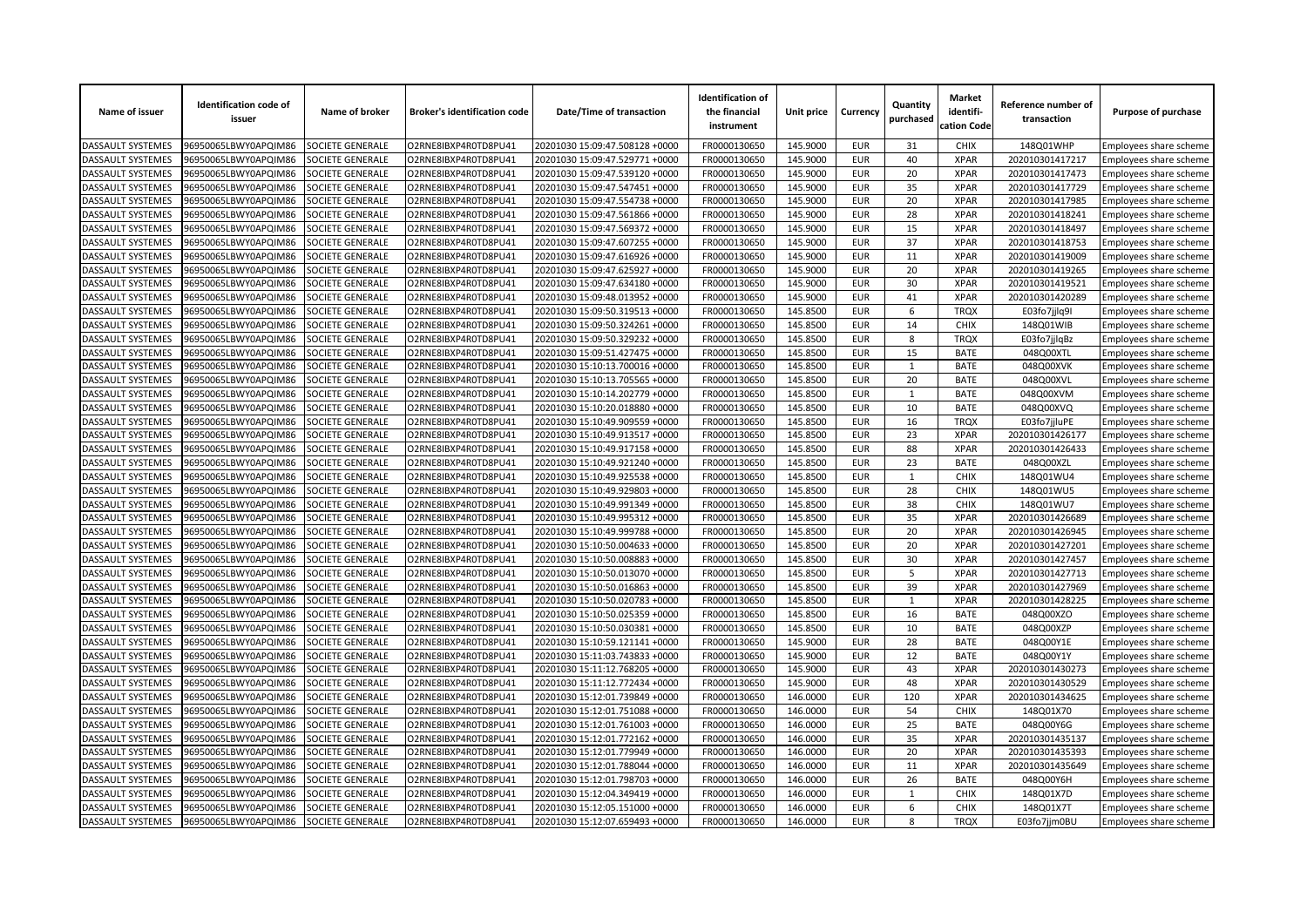| Name of issuer           | <b>Identification code of</b><br>issuer | Name of broker          | <b>Broker's identification code</b> | Date/Time of transaction       | <b>Identification of</b><br>the financial<br>instrument | Unit price | Currency   | Quantity<br>purchased | <b>Market</b><br>identifi-<br>cation Code | Reference number of<br>transaction | Purpose of purchase    |
|--------------------------|-----------------------------------------|-------------------------|-------------------------------------|--------------------------------|---------------------------------------------------------|------------|------------|-----------------------|-------------------------------------------|------------------------------------|------------------------|
| DASSAULT SYSTEMES        | 96950065LBWY0APQIM86                    | SOCIETE GENERALE        | O2RNE8IBXP4R0TD8PU41                | 20201030 15:12:08.572918 +0000 | FR0000130650                                            | 146.0000   | <b>EUR</b> | 11                    | <b>XPAR</b>                               | 202010301435905                    | Employees share scheme |
| DASSAULT SYSTEMES        | 96950065LBWY0APQIM86                    | SOCIETE GENERALE        | O2RNE8IBXP4R0TD8PU41                | 20201030 15:12:08.578637 +0000 | FR0000130650                                            | 146.0000   | <b>EUR</b> | $\mathbf{1}$          | <b>XPAR</b>                               | 202010301436161                    | Employees share scheme |
| DASSAULT SYSTEMES        | 96950065LBWY0APQIM86                    | SOCIETE GENERALE        | O2RNE8IBXP4R0TD8PU41                | 20201030 15:12:10.867437 +0000 | FR0000130650                                            | 146.0000   | <b>EUR</b> | 17                    | <b>XPAR</b>                               | 202010301436417                    | Employees share scheme |
| DASSAULT SYSTEMES        | 96950065LBWY0APQIM86                    | SOCIETE GENERALE        | O2RNE8IBXP4R0TD8PU41                | 20201030 15:12:10.874512 +0000 | FR0000130650                                            | 146.0000   | <b>EUR</b> | 17                    | <b>CHIX</b>                               | 148Q01X8K                          | Employees share scheme |
| DASSAULT SYSTEMES        | 96950065LBWY0APQIM86                    | SOCIETE GENERALE        | O2RNE8IBXP4R0TD8PU41                | 20201030 15:12:17.584645 +0000 | FR0000130650                                            | 146.0000   | <b>EUR</b> | $\overline{2}$        | <b>BATE</b>                               | 048Q00Y7L                          | Employees share scheme |
| DASSAULT SYSTEMES        | 96950065LBWY0APQIM86                    | SOCIETE GENERALE        | O2RNE8IBXP4R0TD8PU41                | 20201030 15:12:22.895971 +0000 | FR0000130650                                            | 145.9500   | <b>EUR</b> | 18                    | <b>CHIX</b>                               | 148Q01X9X                          | Employees share scheme |
| DASSAULT SYSTEMES        | 96950065LBWY0APQIM86                    | SOCIETE GENERALE        | O2RNE8IBXP4R0TD8PU41                | 20201030 15:12:22.899891 +0000 | FR0000130650                                            | 145.9500   | <b>EUR</b> | 19                    | <b>XPAR</b>                               | 202010301436929                    | Employees share scheme |
| <b>DASSAULT SYSTEMES</b> | 96950065LBWY0APQIM86                    | SOCIETE GENERALE        | O2RNE8IBXP4R0TD8PU41                | 20201030 15:12:40.339067 +0000 | FR0000130650                                            | 146.0000   | <b>EUR</b> | 1                     | <b>BATE</b>                               | 048Q00Y9Z                          | Employees share scheme |
| DASSAULT SYSTEMES        | 96950065LBWY0APQIM86                    | SOCIETE GENERALE        | O2RNE8IBXP4R0TD8PU41                | 20201030 15:12:41.141083 +0000 | FR0000130650                                            | 146.0000   | <b>EUR</b> | 6                     | <b>BATE</b>                               | 048Q00YA2                          | Employees share scheme |
| DASSAULT SYSTEMES        | 96950065LBWY0APQIM86                    | SOCIETE GENERALE        | O2RNE8IBXP4R0TD8PU41                | 20201030 15:12:49.564478 +0000 | FR0000130650                                            | 145.9000   | <b>EUR</b> | 32                    | <b>XPAR</b>                               | 202010301442305                    | Employees share scheme |
| DASSAULT SYSTEMES        | 96950065LBWY0APQIM86                    | SOCIETE GENERALE        | O2RNE8IBXP4R0TD8PU41                | 20201030 15:12:50.263663 +0000 | FR0000130650                                            | 146.0000   | <b>EUR</b> | 14                    | <b>BATE</b>                               | 048Q00YAI                          | Employees share scheme |
| DASSAULT SYSTEMES        | 96950065LBWY0APQIM86                    | SOCIETE GENERALE        | O2RNE8IBXP4R0TD8PU41                | 20201030 15:12:55.173383 +0000 | FR0000130650                                            | 146.0000   | <b>EUR</b> | 10                    | <b>BATE</b>                               | 048Q00YAP                          | Employees share scheme |
| DASSAULT SYSTEMES        | 96950065LBWY0APQIM86                    | SOCIETE GENERALE        | O2RNE8IBXP4R0TD8PU41                | 20201030 15:12:55.182553 +0000 | FR0000130650                                            | 146.0000   | <b>EUR</b> | 8                     | <b>BATE</b>                               | 048Q00YAQ                          | Employees share scheme |
| DASSAULT SYSTEMES        | 96950065LBWY0APQIM86                    | SOCIETE GENERALE        | O2RNE8IBXP4R0TD8PU41                | 20201030 15:14:14.511472 +0000 | FR0000130650                                            | 146.0000   | <b>EUR</b> | 14                    | <b>TRQX</b>                               | E03fo7jjm8Yi                       | Employees share scheme |
| DASSAULT SYSTEMES        | 96950065LBWY0APQIM86                    | SOCIETE GENERALE        | O2RNE8IBXP4R0TD8PU41                | 20201030 15:14:14.521437 +0000 | FR0000130650                                            | 146.0000   | <b>EUR</b> | 142                   | <b>XPAR</b>                               | 202010301454849                    | Employees share scheme |
| DASSAULT SYSTEMES        | 96950065LBWY0APQIM86                    | SOCIETE GENERALE        | O2RNE8IBXP4R0TD8PU41                | 20201030 15:14:14.531741 +0000 | FR0000130650                                            | 146.0000   | <b>EUR</b> | 56                    | <b>CHIX</b>                               | 148Q01XX5                          | Employees share scheme |
| DASSAULT SYSTEMES        | 96950065LBWY0APQIM86                    | SOCIETE GENERALE        | O2RNE8IBXP4R0TD8PU41                | 20201030 15:14:14.539780 +0000 | FR0000130650                                            | 146.0000   | <b>EUR</b> | 16                    | <b>BATE</b>                               | 048Q00YJ9                          | Employees share scheme |
| DASSAULT SYSTEMES        | 96950065LBWY0APQIM86                    | SOCIETE GENERALE        | O2RNE8IBXP4R0TD8PU41                | 20201030 15:16:57.011308 +0000 | FR0000130650                                            | 146.0000   | <b>EUR</b> | 62                    | <b>TRQX</b>                               | E03fo7jjmJim                       | Employees share scheme |
| <b>DASSAULT SYSTEMES</b> | 96950065LBWY0APQIM86                    | SOCIETE GENERALE        | O2RNE8IBXP4R0TD8PU41                | 20201030 15:16:57.017189 +0000 | FR0000130650                                            | 146.0000   | <b>EUR</b> | 151                   | <b>XPAR</b>                               | 202010301486593                    | Employees share scheme |
| DASSAULT SYSTEMES        | 96950065LBWY0APQIM86                    | SOCIETE GENERALE        | O2RNE8IBXP4R0TD8PU41                | 20201030 15:16:57.022800 +0000 | FR0000130650                                            | 146.0000   | <b>EUR</b> | 111                   | <b>XPAR</b>                               | 202010301487105                    | Employees share scheme |
| DASSAULT SYSTEMES        | 96950065LBWY0APQIM86                    | SOCIETE GENERALE        | O2RNE8IBXP4R0TD8PU41                | 20201030 15:16:57.028620 +0000 | FR0000130650                                            | 146.0000   | <b>EUR</b> | 1                     | <b>CHIX</b>                               | 148Q01YN5                          | Employees share scheme |
| <b>DASSAULT SYSTEMES</b> | 96950065LBWY0APQIM86                    | SOCIETE GENERALE        | O2RNE8IBXP4R0TD8PU41                | 20201030 15:16:57.033253 +0000 | FR0000130650                                            | 146.0000   | <b>EUR</b> | 151                   | <b>XPAR</b>                               | 202010301487361                    | Employees share scheme |
| DASSAULT SYSTEMES        | 96950065LBWY0APQIM86                    | SOCIETE GENERALE        | O2RNE8IBXP4R0TD8PU41                | 20201030 15:16:57.037489 +0000 | FR0000130650                                            | 146.0000   | <b>EUR</b> | 9                     | <b>CHIX</b>                               | 148Q01YN6                          | Employees share scheme |
| <b>DASSAULT SYSTEMES</b> | 96950065LBWY0APQIM86                    | SOCIETE GENERALE        | O2RNE8IBXP4R0TD8PU41                | 20201030 15:16:57.041814 +0000 | FR0000130650                                            | 146.0000   | <b>EUR</b> | 160                   | <b>XPAR</b>                               | 202010301487617                    | Employees share scheme |
| <b>DASSAULT SYSTEMES</b> | 96950065LBWY0APQIM86                    | <b>SOCIETE GENERALE</b> | O2RNE8IBXP4R0TD8PU41                | 20201030 15:16:57.045828 +0000 | FR0000130650                                            | 146.0000   | <b>EUR</b> | 99                    | <b>BATE</b>                               | 048Q00YWR                          | Employees share scheme |
| DASSAULT SYSTEMES        | 96950065LBWY0APQIM86                    | SOCIETE GENERALE        | O2RNE8IBXP4R0TD8PU41                | 20201030 15:16:57.049882 +0000 | FR0000130650                                            | 146.0000   | <b>EUR</b> | 41                    | <b>BATE</b>                               | 048Q00YWS                          | Employees share scheme |
| DASSAULT SYSTEMES        | 96950065LBWY0APQIM86                    | SOCIETE GENERALE        | O2RNE8IBXP4R0TD8PU41                | 20201030 15:16:57.053965 +0000 | FR0000130650                                            | 146.0000   | <b>EUR</b> | 35                    | <b>XPAR</b>                               | 202010301487873                    | Employees share scheme |
| <b>DASSAULT SYSTEMES</b> | 96950065LBWY0APQIM86                    | SOCIETE GENERALE        | O2RNE8IBXP4R0TD8PU41                | 20201030 15:16:57.057609 +0000 | FR0000130650                                            | 146.0000   | <b>EUR</b> | 20                    | <b>XPAR</b>                               | 202010301488129                    | Employees share scheme |
| DASSAULT SYSTEMES        | 96950065LBWY0APQIM86                    | SOCIETE GENERALE        | O2RNE8IBXP4R0TD8PU41                | 20201030 15:16:57.061221 +0000 | FR0000130650                                            | 146.0000   | <b>EUR</b> | 20                    | <b>XPAR</b>                               | 202010301488385                    | Employees share scheme |
| DASSAULT SYSTEMES        | 96950065LBWY0APQIM86                    | SOCIETE GENERALE        | O2RNE8IBXP4R0TD8PU41                | 20201030 15:16:57.064856 +0000 | FR0000130650                                            | 146.0000   | <b>EUR</b> | 41                    | <b>XPAR</b>                               | 202010301488641                    | Employees share scheme |
| DASSAULT SYSTEMES        | 96950065LBWY0APQIM86                    | SOCIETE GENERALE        | O2RNE8IBXP4R0TD8PU41                | 20201030 15:16:57.068503 +0000 | FR0000130650                                            | 146.0000   | <b>EUR</b> | 35                    | <b>XPAR</b>                               | 202010301488897                    | Employees share scheme |
| DASSAULT SYSTEMES        | 96950065LBWY0APQIM86                    | SOCIETE GENERALE        | O2RNE8IBXP4R0TD8PU41                | 20201030 15:16:57.072100 +0000 | FR0000130650                                            | 146.0000   | <b>EUR</b> | 60                    | <b>XPAR</b>                               | 202010301489153                    | Employees share scheme |
| DASSAULT SYSTEMES        | 96950065LBWY0APQIM86                    | SOCIETE GENERALE        | O2RNE8IBXP4R0TD8PU41                | 20201030 15:16:57.075670 +0000 | FR0000130650                                            | 146.0000   | <b>EUR</b> | 76                    | <b>XPAR</b>                               | 202010301489409                    | Employees share scheme |
| DASSAULT SYSTEMES        | 96950065LBWY0APQIM86                    | SOCIETE GENERALE        | O2RNE8IBXP4R0TD8PU41                | 20201030 15:16:57.079350 +0000 | FR0000130650                                            | 146.0000   | <b>EUR</b> | 51                    | <b>XPAR</b>                               | 202010301489665                    |                        |
| DASSAULT SYSTEMES        | 96950065LBWY0APQIM86                    | SOCIETE GENERALE        | O2RNE8IBXP4R0TD8PU41                | 20201030 15:16:57.083383 +0000 | FR0000130650                                            | 146.0000   | <b>EUR</b> | 89                    | CHIX                                      | 148Q01YN7                          | Employees share scheme |
| <b>DASSAULT SYSTEMES</b> | 96950065LBWY0APQIM86                    | SOCIETE GENERALE        | O2RNE8IBXP4R0TD8PU41                | 20201030 15:16:57.087315 +0000 | FR0000130650                                            | 146.0000   | <b>EUR</b> | 91                    | <b>CHIX</b>                               | 148Q01YN8                          | Employees share scheme |
| <b>DASSAULT SYSTEMES</b> | 96950065LBWY0APQIM86                    | SOCIETE GENERALE        | O2RNE8IBXP4R0TD8PU41                | 20201030 15:16:57.091182 +0000 | FR0000130650                                            | 146.0000   | <b>EUR</b> | 1                     | <b>BATE</b>                               | 048Q00YWT                          | Employees share scheme |
|                          |                                         |                         |                                     |                                |                                                         |            | <b>EUR</b> | 9                     | <b>CHIX</b>                               |                                    | Employees share scheme |
| <b>DASSAULT SYSTEMES</b> | 96950065LBWY0APQIM86                    | SOCIETE GENERALE        | O2RNE8IBXP4R0TD8PU41                | 20201030 15:16:57.095020 +0000 | FR0000130650                                            | 146.0000   |            | 98                    |                                           | 148Q01YNA                          | Employees share scheme |
| DASSAULT SYSTEMES        | 96950065LBWY0APQIM86                    | SOCIETE GENERALE        | O2RNE8IBXP4R0TD8PU41                | 20201030 15:16:57.098874 +0000 | FR0000130650                                            | 146.0000   | <b>EUR</b> |                       | <b>BATE</b>                               | 048Q00YWU                          | Employees share scheme |
| DASSAULT SYSTEMES        | 96950065LBWY0APQIM86                    | SOCIETE GENERALE        | O2RNE8IBXP4R0TD8PU41                | 20201030 15:16:57.102709 +0000 | FR0000130650                                            | 146.0000   | <b>EUR</b> | 42                    | <b>BATE</b>                               | 048Q00YWV                          | Employees share scheme |
| DASSAULT SYSTEMES        | 96950065LBWY0APQIM86                    | SOCIETE GENERALE        | O2RNE8IBXP4R0TD8PU41                | 20201030 15:16:57.106664 +0000 | FR0000130650                                            | 146.0000   | <b>EUR</b> | 99                    | <b>CHIX</b>                               | 148Q01YNB                          | Employees share scheme |
| DASSAULT SYSTEMES        | 96950065LBWY0APQIM86                    | SOCIETE GENERALE        | O2RNE8IBXP4R0TD8PU41                | 20201030 15:16:57.110586 +0000 | FR0000130650                                            | 146.0000   | <b>EUR</b> | 99                    | <b>BATE</b>                               | 048Q00YWW                          | Employees share scheme |
| DASSAULT SYSTEMES        | 96950065LBWY0APQIM86                    | SOCIETE GENERALE        | O2RNE8IBXP4R0TD8PU41                | 20201030 15:16:57.114495 +0000 | FR0000130650                                            | 146.0000   | <b>EUR</b> | 99                    | CHIX                                      | 148Q01YNC                          | Employees share scheme |
| DASSAULT SYSTEMES        | 96950065LBWY0APQIM86                    | SOCIETE GENERALE        | O2RNE8IBXP4R0TD8PU41                | 20201030 15:16:57.118419 +0000 | FR0000130650                                            | 146.0000   | <b>EUR</b> | 41                    | <b>BATE</b>                               | 048Q00YWX                          | Employees share scheme |
| DASSAULT SYSTEMES        | 96950065LBWY0APQIM86                    | SOCIETE GENERALE        | O2RNE8IBXP4R0TD8PU41                | 20201030 15:16:57.122319 +0000 | FR0000130650                                            | 146.0000   | <b>EUR</b> | 15                    | <b>BATE</b>                               | 048Q00YWY                          | Employees share scheme |
| DASSAULT SYSTEMES        | 96950065LBWY0APQIM86                    | SOCIETE GENERALE        | O2RNE8IBXP4R0TD8PU41                | 20201030 15:16:57.126305 +0000 | FR0000130650                                            | 146.0000   | <b>EUR</b> | 52                    | <b>BATE</b>                               | 048Q00YWZ                          | Employees share scheme |
| DASSAULT SYSTEMES        | 96950065LBWY0APQIM86                    | SOCIETE GENERALE        | O2RNE8IBXP4R0TD8PU41                | 20201030 15:16:57.130236 +0000 | FR0000130650                                            | 146.0000   | <b>EUR</b> | 28                    | <b>TRQX</b>                               | E03fo7jjmJit                       | Employees share scheme |
| <b>DASSAULT SYSTEMES</b> | 96950065LBWY0APQIM86                    | SOCIETE GENERALE        | O2RNE8IBXP4R0TD8PU41                | 20201030 15:16:57.134204 +0000 | FR0000130650                                            | 146.0000   | <b>EUR</b> | 44                    | <b>CHIX</b>                               | 148Q01YND                          | Employees share scheme |
| DASSAULT SYSTEMES        | 96950065LBWY0APQIM86                    | SOCIETE GENERALE        | O2RNE8IBXP4R0TD8PU41                | 20201030 15:16:57.138272 +0000 | FR0000130650                                            | 146.0000   | <b>EUR</b> | 13                    | <b>CHIX</b>                               | 148Q01YNE                          | Employees share scheme |
| <b>DASSAULT SYSTEMES</b> | 96950065LBWY0APQIM86                    | SOCIETE GENERALE        | O2RNE8IBXP4R0TD8PU41                | 20201030 15:16:57.142617 +0000 | FR0000130650                                            | 146.0000   | <b>EUR</b> | 86                    | CHIX                                      | 148Q01YNF                          | Employees share scheme |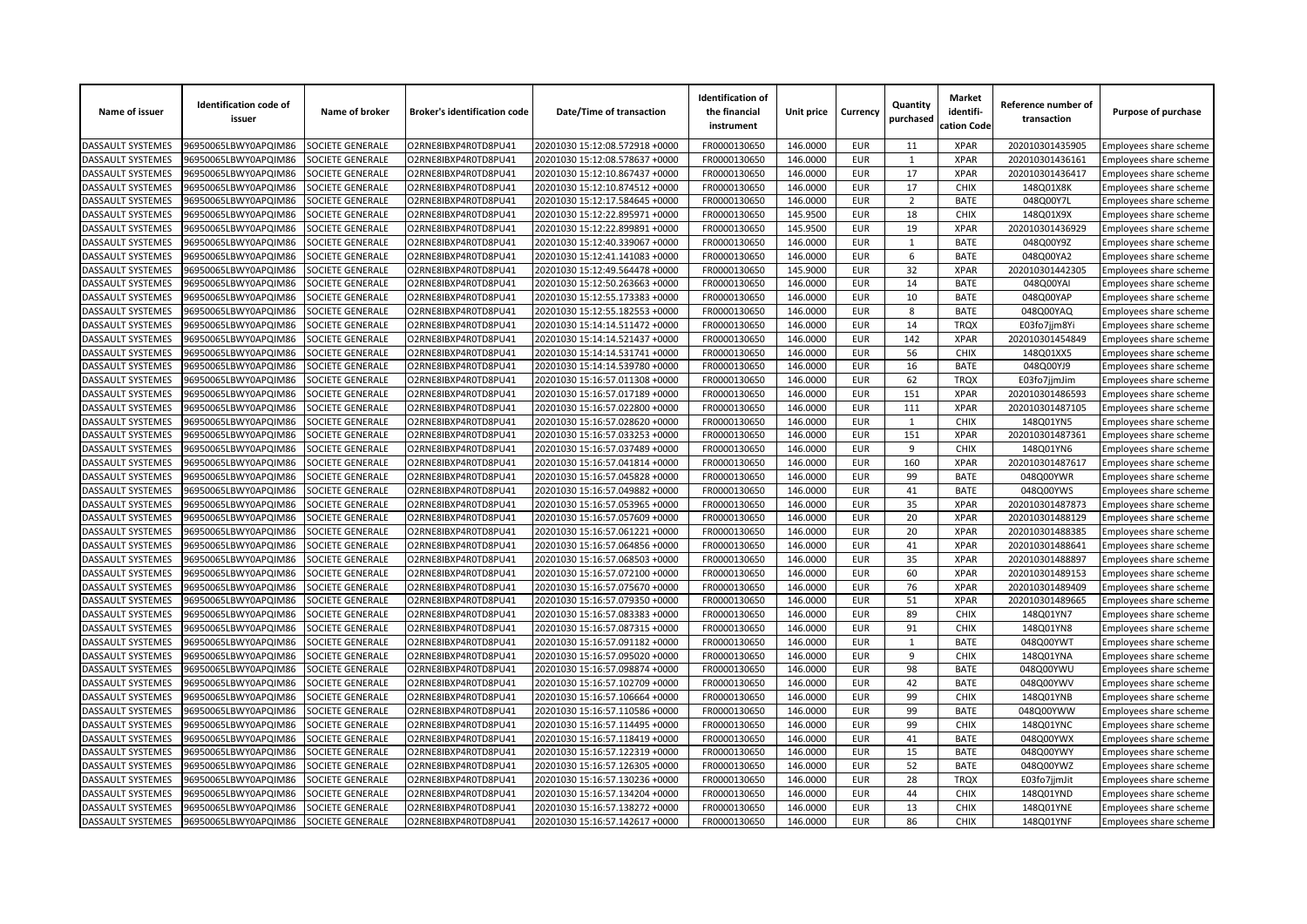| Name of issuer                                | <b>Identification code of</b><br>issuer      | Name of broker                       | <b>Broker's identification code</b>          | Date/Time of transaction                                         | <b>Identification of</b><br>the financial<br>instrument | Unit price           | Currency                 | Quantity<br>purchased   | <b>Market</b><br>identifi-<br>cation Code | Reference number of<br>transaction | Purpose of purchase                              |
|-----------------------------------------------|----------------------------------------------|--------------------------------------|----------------------------------------------|------------------------------------------------------------------|---------------------------------------------------------|----------------------|--------------------------|-------------------------|-------------------------------------------|------------------------------------|--------------------------------------------------|
| DASSAULT SYSTEMES                             | 96950065LBWY0APQIM86                         | SOCIETE GENERALE                     | O2RNE8IBXP4R0TD8PU41                         | 20201030 15:16:57.146853 +0000                                   | FR0000130650                                            | 146.0000             | <b>EUR</b>               | 32                      | <b>BATE</b>                               | 048Q00YX0                          | Employees share scheme                           |
| DASSAULT SYSTEMES                             | 96950065LBWY0APQIM86                         | SOCIETE GENERALE                     | O2RNE8IBXP4R0TD8PU41                         | 20201030 15:16:57.151792 +0000                                   | FR0000130650                                            | 146.0000             | <b>EUR</b>               | 58                      | <b>CHIX</b>                               | 148Q01YNG                          | Employees share scheme                           |
| DASSAULT SYSTEMES                             | 96950065LBWY0APQIM86                         | SOCIETE GENERALE                     | O2RNE8IBXP4R0TD8PU41                         | 20201030 15:16:57.157181 +0000                                   | FR0000130650                                            | 146.0000             | <b>EUR</b>               | 52                      | <b>BATE</b>                               | 048Q00YX1                          | Employees share scheme                           |
| DASSAULT SYSTEMES                             | 96950065LBWY0APQIM86                         | SOCIETE GENERALE                     | O2RNE8IBXP4R0TD8PU41                         | 20201030 15:16:57.163897 +0000                                   | FR0000130650                                            | 146.0000             | <b>EUR</b>               | 62                      | <b>CHIX</b>                               | 148Q01YNH                          | Employees share scheme                           |
| DASSAULT SYSTEMES                             | 96950065LBWY0APQIM86                         | SOCIETE GENERALE                     | O2RNE8IBXP4R0TD8PU41                         | 20201030 15:16:57.170246 +0000                                   | FR0000130650                                            | 146.0000             | <b>EUR</b>               | 37                      | CHIX                                      | 148Q01YNI                          | Employees share scheme                           |
| DASSAULT SYSTEMES                             | 96950065LBWY0APQIM86                         | SOCIETE GENERALE                     | O2RNE8IBXP4R0TD8PU41                         | 20201030 15:16:57.176484 +0000                                   | FR0000130650                                            | 146.0000             | <b>EUR</b>               | 62                      | <b>CHIX</b>                               | 148Q01YNJ                          | Employees share scheme                           |
| DASSAULT SYSTEMES                             | 96950065LBWY0APQIM86                         | SOCIETE GENERALE                     | O2RNE8IBXP4R0TD8PU41                         | 20201030 15:16:57.182436 +0000                                   | FR0000130650                                            | 146.0000             | <b>EUR</b>               | 24                      | <b>XPAR</b>                               | 202010301492225                    | Employees share scheme                           |
| <b>DASSAULT SYSTEMES</b>                      | 96950065LBWY0APQIM86                         | SOCIETE GENERALE                     | O2RNE8IBXP4R0TD8PU41                         | 20201030 15:16:57.189356 +0000                                   | FR0000130650                                            | 146.0000             | <b>EUR</b>               | 9                       | <b>TROX</b>                               | E03fo7jjmJiy                       | Employees share scheme                           |
| DASSAULT SYSTEMES                             | 96950065LBWY0APQIM86                         | SOCIETE GENERALE                     | O2RNE8IBXP4R0TD8PU41                         | 20201030 15:16:57.195198 +0000                                   | FR0000130650                                            | 146.0000             | <b>EUR</b>               | 99                      | <b>BATE</b>                               | 048Q00YX2                          | Employees share scheme                           |
| DASSAULT SYSTEMES                             | 96950065LBWY0APQIM86                         | SOCIETE GENERALE                     | O2RNE8IBXP4R0TD8PU41                         | 20201030 15:16:57.200197 +0000                                   | FR0000130650                                            | 146.0000             | <b>EUR</b>               | 82                      | <b>CHIX</b>                               | 148Q01YNK                          | Employees share scheme                           |
| DASSAULT SYSTEMES                             | 96950065LBWY0APQIM86                         | SOCIETE GENERALE                     | O2RNE8IBXP4R0TD8PU41                         | 20201030 15:16:57.204549 +0000                                   | FR0000130650                                            | 146.0000             | <b>EUR</b>               | 63                      | <b>TRQX</b>                               | E03fo7jjmJj4                       | Employees share scheme                           |
| DASSAULT SYSTEMES                             | 96950065LBWY0APQIM86                         | SOCIETE GENERALE                     | O2RNE8IBXP4R0TD8PU41                         | 20201030 15:16:57.208764 +0000                                   | FR0000130650                                            | 146.0000             | <b>EUR</b>               | 36                      | <b>TRQX</b>                               | E03fo7jjmJjA                       | Employees share scheme                           |
| DASSAULT SYSTEMES                             | 96950065LBWY0APQIM86                         | SOCIETE GENERALE                     | O2RNE8IBXP4R0TD8PU41                         | 20201030 15:16:57.212589 +0000                                   | FR0000130650                                            | 146.0000             | <b>EUR</b>               | 151                     | <b>XPAR</b>                               | 202010301493249                    | Employees share scheme                           |
| DASSAULT SYSTEMES                             | 96950065LBWY0APQIM86                         | SOCIETE GENERALE                     | O2RNE8IBXP4R0TD8PU41                         | 20201030 15:16:57.216712 +0000                                   | FR0000130650                                            | 146.0000             | <b>EUR</b>               | 36                      | <b>TRQX</b>                               | E03fo7jjmJjF                       | Employees share scheme                           |
| DASSAULT SYSTEMES                             | 96950065LBWY0APQIM86                         | <b>SOCIETE GENERALE</b>              | O2RNE8IBXP4R0TD8PU41                         | 20201030 15:16:57.220860 +0000                                   | FR0000130650                                            | 146.0000             | <b>EUR</b>               | 99                      | <b>BATE</b>                               | 048Q00YX3                          | Employees share scheme                           |
| DASSAULT SYSTEMES                             | 96950065LBWY0APQIM86                         | SOCIETE GENERALE                     | O2RNE8IBXP4R0TD8PU41                         | 20201030 15:16:57.224774 +0000                                   | FR0000130650                                            | 146.0000             | <b>EUR</b>               | 130                     | <b>XPAR</b>                               | 202010301493505                    | Employees share scheme                           |
| DASSAULT SYSTEMES                             | 96950065LBWY0APQIM86                         | SOCIETE GENERALE                     | O2RNE8IBXP4R0TD8PU41                         | 20201030 15:16:57.228510 +0000                                   | FR0000130650                                            | 146.0000             | <b>EUR</b>               | 21                      | <b>XPAR</b>                               | 202010301493761                    | Employees share scheme                           |
| DASSAULT SYSTEMES                             | 96950065LBWY0APQIM86                         | SOCIETE GENERALE                     | O2RNE8IBXP4R0TD8PU41                         | 20201030 15:16:57.232263 +0000                                   | FR0000130650                                            | 146.0000             | <b>EUR</b>               | 20                      | <b>XPAR</b>                               | 202010301494017                    | Employees share scheme                           |
| <b>DASSAULT SYSTEMES</b>                      | 96950065LBWY0APQIM86                         | SOCIETE GENERALE                     | O2RNE8IBXP4R0TD8PU41                         | 20201030 15:16:57.236500 +0000                                   | FR0000130650                                            | 146.0000             | <b>EUR</b>               | 43                      | <b>TROX</b>                               | E03fo7jjmJjJ                       | Employees share scheme                           |
| DASSAULT SYSTEMES                             | 96950065LBWY0APQIM86                         | SOCIETE GENERALE                     | O2RNE8IBXP4R0TD8PU41                         | 20201030 15:16:57.240571 +0000                                   | FR0000130650                                            | 146.0000             | <b>EUR</b>               | 21                      | <b>BATE</b>                               | 048Q00YX4                          | Employees share scheme                           |
| DASSAULT SYSTEMES                             | 96950065LBWY0APQIM86                         | SOCIETE GENERALE                     | O2RNE8IBXP4R0TD8PU41                         | 20201030 15:16:57.244383 +0000                                   | FR0000130650                                            | 146.0000             | <b>EUR</b>               | 109                     | <b>XPAR</b>                               | 202010301494273                    | Employees share scheme                           |
| <b>DASSAULT SYSTEMES</b>                      | 96950065LBWY0APQIM86                         | SOCIETE GENERALE                     | O2RNE8IBXP4R0TD8PU41                         | 20201030 15:16:57.248199 +0000                                   | FR0000130650                                            | 146.0000             | <b>EUR</b>               | 22                      | <b>XPAR</b>                               | 202010301494529                    | Employees share scheme                           |
| DASSAULT SYSTEMES                             | 96950065LBWY0APQIM86                         | SOCIETE GENERALE                     | O2RNE8IBXP4R0TD8PU41                         | 20201030 15:16:58.117137 +0000                                   | FR0000130650                                            | 146.0000             | <b>EUR</b>               | 20                      | <b>TRQX</b>                               | E03fo7jjmJoi                       | Employees share scheme                           |
| <b>DASSAULT SYSTEMES</b>                      | 96950065LBWY0APQIM86                         | SOCIETE GENERALE                     | O2RNE8IBXP4R0TD8PU41                         | 20201030 15:16:58.124874 +0000                                   | FR0000130650                                            | 146.0000             | <b>EUR</b>               | 133                     | <b>XPAR</b>                               | 202010301494785                    |                                                  |
| <b>DASSAULT SYSTEMES</b>                      | 96950065LBWY0APQIM86                         | SOCIETE GENERALE                     | O2RNE8IBXP4R0TD8PU41                         | 20201030 15:16:58.133385 +0000                                   | FR0000130650                                            | 146.0000             | <b>EUR</b>               | 18                      | <b>XPAR</b>                               | 202010301495041                    | Employees share scheme                           |
| DASSAULT SYSTEMES                             | 96950065LBWY0APQIM86                         | SOCIETE GENERALE                     | O2RNE8IBXP4R0TD8PU41                         | 20201030 15:16:58.141049 +0000                                   | FR0000130650                                            | 146.0000             | <b>EUR</b>               | 35                      | <b>XPAR</b>                               | 202010301495297                    | Employees share scheme<br>Employees share scheme |
| DASSAULT SYSTEMES                             | 96950065LBWY0APQIM86                         | SOCIETE GENERALE                     | O2RNE8IBXP4R0TD8PU41                         | 20201030 15:16:58.149762 +0000                                   | FR0000130650                                            | 146.0000             | <b>EUR</b>               | 37                      | <b>XPAR</b>                               | 202010301495553                    |                                                  |
|                                               |                                              | SOCIETE GENERALE                     | O2RNE8IBXP4R0TD8PU41                         |                                                                  |                                                         |                      |                          | 99                      |                                           |                                    | Employees share scheme                           |
| <b>DASSAULT SYSTEMES</b><br>DASSAULT SYSTEMES | 96950065LBWY0APQIM86                         |                                      |                                              | 20201030 15:16:58.212947 +0000                                   | FR0000130650<br>FR0000130650                            | 146.0000<br>146.0000 | <b>EUR</b><br><b>EUR</b> | 23                      | <b>TRQX</b><br><b>TRQX</b>                | E03fo7jjmJp6                       | Employees share scheme                           |
| DASSAULT SYSTEMES                             | 96950065LBWY0APQIM86<br>96950065LBWY0APQIM86 | SOCIETE GENERALE<br>SOCIETE GENERALE | O2RNE8IBXP4R0TD8PU41<br>O2RNE8IBXP4R0TD8PU41 | 20201030 15:16:58.217122 +0000<br>20201030 15:16:58.221242 +0000 | FR0000130650                                            | 146.0000             | <b>EUR</b>               | 6                       | <b>TROX</b>                               | E03fo7jjmJp8                       | Employees share scheme                           |
|                                               |                                              |                                      |                                              |                                                                  |                                                         |                      | <b>EUR</b>               | 93                      |                                           | E03fo7jjmJpl                       | Employees share scheme                           |
| DASSAULT SYSTEMES                             | 96950065LBWY0APQIM86                         | SOCIETE GENERALE                     | O2RNE8IBXP4R0TD8PU41                         | 20201030 15:16:58.317827 +0000                                   | FR0000130650                                            | 146.0000             |                          |                         | <b>TRQX</b>                               | E03fo7jjmJpg                       | Employees share scheme                           |
| DASSAULT SYSTEMES                             | 96950065LBWY0APQIM86                         | SOCIETE GENERALE                     | O2RNE8IBXP4R0TD8PU41                         | 20201030 15:16:58.325101 +0000                                   | FR0000130650                                            | 146.0000             | <b>EUR</b>               | $\overline{\mathbf{3}}$ | <b>TRQX</b>                               | E03fo7jjmJpo                       | Employees share scheme                           |
| DASSAULT SYSTEMES                             | 96950065LBWY0APQIM86                         | SOCIETE GENERALE                     | O2RNE8IBXP4R0TD8PU41                         | 20201030 15:16:58.332040 +0000                                   | FR0000130650                                            | 146.0000             | <b>EUR</b>               | 8                       | <b>TRQX</b>                               | E03fo7jjmJpr                       | Employees share scheme                           |
| DASSAULT SYSTEMES                             | 96950065LBWY0APQIM86                         | SOCIETE GENERALE                     | O2RNE8IBXP4R0TD8PU41                         | 20201030 15:16:58.338912 +0000                                   | FR0000130650                                            | 146.0000             | <b>EUR</b>               | 1                       | <b>TRQX</b>                               | E03fo7jjmJpu                       | Employees share scheme                           |
| DASSAULT SYSTEMES                             | 96950065LBWY0APQIM86                         | SOCIETE GENERALE                     | O2RNE8IBXP4R0TD8PU41                         | 20201030 15:16:58.425501 +0000                                   | FR0000130650                                            | 146.0000             | <b>EUR</b>               | 32                      | <b>TRQX</b>                               | E03fo7jjmJq0                       | Employees share scheme                           |
| <b>DASSAULT SYSTEMES</b>                      | 96950065LBWY0APQIM86                         | SOCIETE GENERALE                     | O2RNE8IBXP4R0TD8PU41                         | 20201030 15:16:58.432910 +0000                                   | FR0000130650                                            | 146.0000             | <b>EUR</b>               | 55                      | <b>TRQX</b>                               | E03fo7jjmJq3                       | Employees share scheme                           |
| <b>DASSAULT SYSTEMES</b>                      | 96950065LBWY0APQIM86                         | SOCIETE GENERALE                     | O2RNE8IBXP4R0TD8PU41                         | 20201030 15:16:58.440203 +0000                                   | FR0000130650                                            | 146.0000             | <b>EUR</b>               | 17                      | <b>TRQX</b>                               | E03fo7jjmJq5                       | Employees share scheme                           |
| <b>DASSAULT SYSTEMES</b>                      | 96950065LBWY0APQIM86                         | SOCIETE GENERALE                     | O2RNE8IBXP4R0TD8PU41                         | 20201030 15:16:58.618418 +0000                                   | FR0000130650                                            | 146.0000             | <b>EUR</b>               | 99                      | <b>TRQX</b>                               | E03fo7jjmJqx                       | Employees share scheme                           |
| DASSAULT SYSTEMES                             | 96950065LBWY0APQIM86                         | SOCIETE GENERALE                     | O2RNE8IBXP4R0TD8PU41                         | 20201030 15:16:58.625754 +0000                                   | FR0000130650                                            | 146.0000             | <b>EUR</b>               | 38                      | <b>TRQX</b>                               | E03fo7jjmJr7                       | Employees share scheme                           |
| DASSAULT SYSTEMES                             | 96950065LBWY0APQIM86                         | SOCIETE GENERALE                     | O2RNE8IBXP4R0TD8PU41                         | 20201030 15:16:58.719279 +0000                                   | FR0000130650                                            | 146.0000             | <b>EUR</b>               | 25                      | <b>TRQX</b>                               | E03fo7jjmJrF                       | Employees share scheme                           |
| DASSAULT SYSTEMES                             | 96950065LBWY0APQIM86                         | SOCIETE GENERALE                     | O2RNE8IBXP4R0TD8PU41                         | 20201030 15:16:58.921304 +0000                                   | FR0000130650                                            | 146.0000             | <b>EUR</b>               | 33                      | <b>TRQX</b>                               | E03fo7jjmJrd                       | Employees share scheme                           |
| DASSAULT SYSTEMES                             | 96950065LBWY0APQIM86                         | SOCIETE GENERALE                     | O2RNE8IBXP4R0TD8PU41                         | 20201030 15:17:01.022186 +0000                                   | FR0000130650                                            | 146.0000             | <b>EUR</b>               | 3                       | <b>TRQX</b>                               | E03fo7jjmJvd                       | Employees share scheme                           |
| DASSAULT SYSTEMES                             | 96950065LBWY0APQIM86                         | SOCIETE GENERALE                     | O2RNE8IBXP4R0TD8PU41                         | 20201030 15:17:01.027407 +0000                                   | FR0000130650                                            | 146.0000             | <b>EUR</b>               | 99                      | <b>TRQX</b>                               | E03fo7jjmJvj                       | Employees share scheme                           |
| DASSAULT SYSTEMES                             | 96950065LBWY0APQIM86                         | SOCIETE GENERALE                     | O2RNE8IBXP4R0TD8PU41                         | 20201030 15:17:01.031835 +0000                                   | FR0000130650                                            | 146.0000             | <b>EUR</b>               | $\overline{4}$          | <b>TRQX</b>                               | E03fo7jjmJvp                       | Employees share scheme                           |
| DASSAULT SYSTEMES                             | 96950065LBWY0APQIM86                         | SOCIETE GENERALE                     | O2RNE8IBXP4R0TD8PU41                         | 20201030 15:17:01.036104 +0000                                   | FR0000130650                                            | 146.0000             | <b>EUR</b>               | 22                      | <b>TRQX</b>                               | E03fo7jjmJvs                       | Employees share scheme                           |
| DASSAULT SYSTEMES                             | 96950065LBWY0APQIM86                         | SOCIETE GENERALE                     | O2RNE8IBXP4R0TD8PU41                         | 20201030 15:17:39.543226 +0000                                   | FR0000130650                                            | 145.9000             | <b>EUR</b>               | 17                      | <b>BATE</b>                               | 048Q00Z0M                          | Employees share scheme                           |
| DASSAULT SYSTEMES                             | 96950065LBWY0APQIM86                         | SOCIETE GENERALE                     | O2RNE8IBXP4R0TD8PU41                         | 20201030 15:18:43.834625 +0000                                   | FR0000130650                                            | 145.9000             | <b>EUR</b>               | 52                      | <b>BATE</b>                               | 048Q00Z3X                          | Employees share scheme                           |
| <b>DASSAULT SYSTEMES</b>                      | 96950065LBWY0APQIM86                         | SOCIETE GENERALE                     | O2RNE8IBXP4R0TD8PU41                         | 20201030 15:18:43.846706 +0000                                   | FR0000130650                                            | 145.9000             | <b>EUR</b>               | 22                      | <b>CHIX</b>                               | 148Q01Z3E                          | Employees share scheme                           |
| DASSAULT SYSTEMES                             | 96950065LBWY0APQIM86                         | SOCIETE GENERALE                     | O2RNE8IBXP4R0TD8PU41                         | 20201030 15:18:43.854995 +0000                                   | FR0000130650                                            | 145.9000             | <b>EUR</b>               | 3                       | <b>CHIX</b>                               | 148Q01Z3F                          | Employees share scheme                           |
| <b>DASSAULT SYSTEMES</b>                      | 96950065LBWY0APQIM86                         | SOCIETE GENERALE                     | O2RNE8IBXP4R0TD8PU41                         | 20201030 15:18:43.914563 +0000                                   | FR0000130650                                            | 145.9000             | <b>EUR</b>               | 26                      | CHIX                                      | 148Q01Z3G                          | Employees share scheme                           |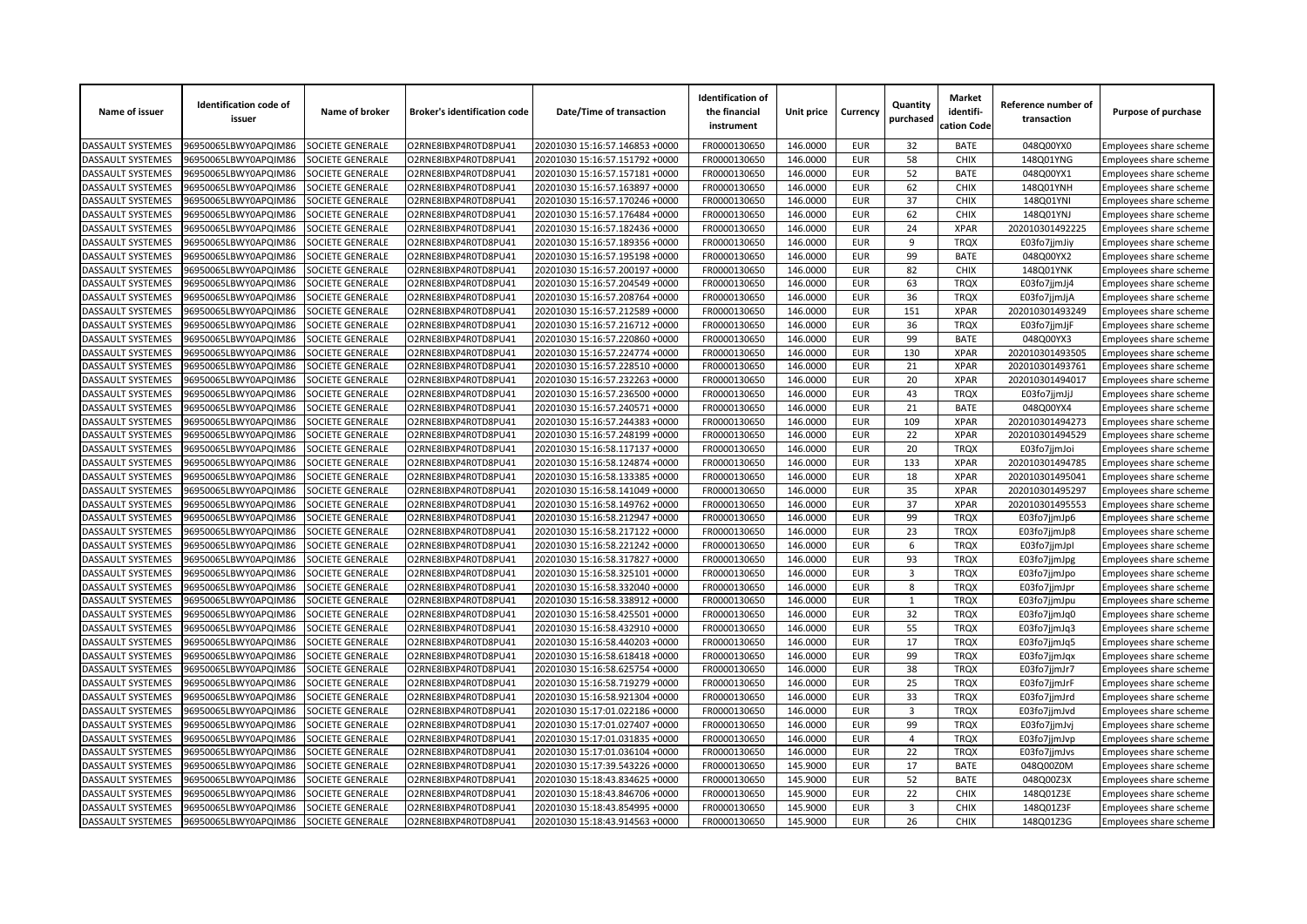| Name of issuer           | <b>Identification code of</b><br>issuer | Name of broker          | <b>Broker's identification code</b> | Date/Time of transaction       | <b>Identification of</b><br>the financial<br>instrument | Unit price           | Currency                 | Quantity<br>purchased | <b>Market</b><br>identifi-<br>cation Code | Reference number of<br>transaction | Purpose of purchase    |
|--------------------------|-----------------------------------------|-------------------------|-------------------------------------|--------------------------------|---------------------------------------------------------|----------------------|--------------------------|-----------------------|-------------------------------------------|------------------------------------|------------------------|
| DASSAULT SYSTEMES        | 96950065LBWY0APQIM86                    | SOCIETE GENERALE        | O2RNE8IBXP4R0TD8PU41                | 20201030 15:18:43.923160 +0000 | FR0000130650                                            | 145.9000             | EUR                      | 27                    | <b>CHIX</b>                               | 148Q01Z3H                          | Employees share scheme |
| DASSAULT SYSTEMES        | 96950065LBWY0APQIM86                    | SOCIETE GENERALE        | O2RNE8IBXP4R0TD8PU41                | 20201030 15:18:44.312854 +0000 | FR0000130650                                            | 145.9000             | <b>EUR</b>               | 28                    | <b>CHIX</b>                               | 148Q01Z3I                          | Employees share scheme |
| DASSAULT SYSTEMES        | 96950065LBWY0APQIM86                    | SOCIETE GENERALE        | O2RNE8IBXP4R0TD8PU41                | 20201030 15:18:45.520109 +0000 | FR0000130650                                            | 145.9000             | <b>EUR</b>               | 50                    | CHIX                                      | 148Q01Z3J                          | Employees share scheme |
| DASSAULT SYSTEMES        | 96950065LBWY0APQIM86                    | SOCIETE GENERALE        | O2RNE8IBXP4R0TD8PU41                | 20201030 15:18:45.531129 +0000 | FR0000130650                                            | 145.9000             | <b>EUR</b>               | 1                     | <b>BATE</b>                               | 048Q00Z3Y                          | Employees share scheme |
| DASSAULT SYSTEMES        | 96950065LBWY0APQIM86                    | SOCIETE GENERALE        | O2RNE8IBXP4R0TD8PU41                | 20201030 15:18:45.618949 +0000 | FR0000130650                                            | 145.9000             | <b>EUR</b>               | 78                    | CHIX                                      | 148Q01Z3S                          | Employees share scheme |
| DASSAULT SYSTEMES        | 96950065LBWY0APQIM86                    | SOCIETE GENERALE        | O2RNE8IBXP4R0TD8PU41                | 20201030 15:18:45.627366 +0000 | FR0000130650                                            | 145.9000             | <b>EUR</b>               | 19                    | <b>BATE</b>                               | 048Q00Z41                          | Employees share scheme |
| DASSAULT SYSTEMES        | 96950065LBWY0APQIM86                    | SOCIETE GENERALE        | O2RNE8IBXP4R0TD8PU41                | 20201030 15:18:45.832463 +0000 | FR0000130650                                            | 145.9000             | <b>EUR</b>               | 89                    | <b>BATE</b>                               | 048Q00Z42                          | Employees share scheme |
| <b>DASSAULT SYSTEMES</b> | 96950065LBWY0APQIM86                    | SOCIETE GENERALE        | O2RNE8IBXP4R0TD8PU41                | 20201030 15:18:45.922304 +0000 | FR0000130650                                            | 145.9000             | <b>EUR</b>               | 78                    | <b>CHIX</b>                               | 148Q01Z48                          | Employees share scheme |
| DASSAULT SYSTEMES        | 96950065LBWY0APQIM86                    | SOCIETE GENERALE        | O2RNE8IBXP4R0TD8PU41                | 20201030 15:18:45.927867 +0000 | FR0000130650                                            | 145.9000             | <b>EUR</b>               | 89                    | <b>BATE</b>                               | 048Q00Z43                          | Employees share scheme |
| DASSAULT SYSTEMES        | 96950065LBWY0APQIM86                    | SOCIETE GENERALE        | O2RNE8IBXP4R0TD8PU41                | 20201030 15:18:56.554831 +0000 | FR0000130650                                            | 145.9000             | <b>EUR</b>               | 6                     | <b>CHIX</b>                               | 148Q01Z5W                          | Employees share scheme |
| DASSAULT SYSTEMES        | 96950065LBWY0APQIM86                    | SOCIETE GENERALE        | O2RNE8IBXP4R0TD8PU41                | 20201030 15:18:56.561651 +0000 | FR0000130650                                            | 145.9000             | <b>EUR</b>               | 4                     | <b>CHIX</b>                               | 148Q01Z5X                          | Employees share scheme |
| DASSAULT SYSTEMES        | 96950065LBWY0APQIM86                    | SOCIETE GENERALE        | O2RNE8IBXP4R0TD8PU41                | 20201030 15:18:56.569920 +0000 | FR0000130650                                            | 145.9000             | <b>EUR</b>               | 5                     | <b>BATE</b>                               | 048Q00Z5                           | Employees share scheme |
| DASSAULT SYSTEMES        | 96950065LBWY0APQIM86                    | SOCIETE GENERALE        | O2RNE8IBXP4R0TD8PU41                | 20201030 15:18:56.577662 +0000 | FR0000130650                                            | 145.9000             | <b>EUR</b>               | $\overline{4}$        | <b>BATE</b>                               | 048Q00Z5J                          | Employees share scheme |
| DASSAULT SYSTEMES        | 96950065LBWY0APQIM86                    | SOCIETE GENERALE        | O2RNE8IBXP4R0TD8PU41                | 20201030 15:18:56.584585 +0000 | FR0000130650                                            | 145.9000             | <b>EUR</b>               | $\overline{4}$        | <b>CHIX</b>                               | 148Q01Z5Y                          | Employees share scheme |
| DASSAULT SYSTEMES        | 96950065LBWY0APQIM86                    | <b>SOCIETE GENERALE</b> | O2RNE8IBXP4R0TD8PU41                | 20201030 15:18:56.592930 +0000 | FR0000130650                                            | 145.9000             | <b>EUR</b>               | 5                     | <b>BATE</b>                               | 048Q00Z5K                          | Employees share scheme |
| DASSAULT SYSTEMES        | 96950065LBWY0APQIM86                    | SOCIETE GENERALE        | O2RNE8IBXP4R0TD8PU41                | 20201030 15:18:56.600785 +0000 | FR0000130650                                            | 145.9000             | <b>EUR</b>               | $\overline{2}$        | <b>BATE</b>                               | 048Q00Z5I                          | Employees share scheme |
| DASSAULT SYSTEMES        | 96950065LBWY0APQIM86                    | SOCIETE GENERALE        | O2RNE8IBXP4R0TD8PU41                | 20201030 15:18:56.607470 +0000 | FR0000130650                                            | 145.9000             | <b>EUR</b>               | $\overline{3}$        | <b>CHIX</b>                               | 148Q01Z5Z                          | Employees share scheme |
| DASSAULT SYSTEMES        | 96950065LBWY0APQIM86                    | SOCIETE GENERALE        | O2RNE8IBXP4R0TD8PU41                | 20201030 15:18:56.613276 +0000 | FR0000130650                                            | 145.9000             | <b>EUR</b>               | $\overline{4}$        | CHIX                                      | 148Q01Z60                          | Employees share scheme |
| <b>DASSAULT SYSTEMES</b> | 96950065LBWY0APQIM86                    | SOCIETE GENERALE        | O2RNE8IBXP4R0TD8PU41                | 20201030 15:18:56.622019 +0000 | FR0000130650                                            | 145.9000             | <b>EUR</b>               | 8                     | <b>CHIX</b>                               | 148Q01Z61                          | Employees share scheme |
| DASSAULT SYSTEMES        | 96950065LBWY0APQIM86                    | SOCIETE GENERALE        | O2RNE8IBXP4R0TD8PU41                | 20201030 15:19:19.569636 +0000 | FR0000130650                                            | 145.9000             | <b>EUR</b>               | 73                    | <b>BATE</b>                               | 048Q00Z84                          | Employees share scheme |
| DASSAULT SYSTEMES        | 96950065LBWY0APQIM86                    | SOCIETE GENERALE        | O2RNE8IBXP4R0TD8PU41                | 20201030 15:19:19.573606 +0000 | FR0000130650                                            | 145.9000             | <b>EUR</b>               | 49                    | <b>CHIX</b>                               | 148Q01ZAS                          | Employees share scheme |
| <b>DASSAULT SYSTEMES</b> | 96950065LBWY0APQIM86                    | SOCIETE GENERALE        | O2RNE8IBXP4R0TD8PU41                | 20201030 15:19:19.577594 +0000 | FR0000130650                                            | 145.9000             | <b>EUR</b>               | 49                    | <b>CHIX</b>                               | 148Q01ZAT                          | Employees share scheme |
| DASSAULT SYSTEMES        | 96950065LBWY0APQIM86                    | SOCIETE GENERALE        | O2RNE8IBXP4R0TD8PU41                | 20201030 15:19:19.581540 +0000 | FR0000130650                                            | 145.9000             | <b>EUR</b>               | 73                    | <b>BATE</b>                               | 048Q00Z85                          | Employees share scheme |
| DASSAULT SYSTEMES        | 96950065LBWY0APQIM86                    | SOCIETE GENERALE        | O2RNE8IBXP4R0TD8PU41                | 20201030 15:19:19.585366 +0000 | FR0000130650                                            | 145.9000             | <b>EUR</b>               | 16                    | <b>BATE</b>                               | 048Q00Z86                          | Employees share scheme |
| <b>DASSAULT SYSTEMES</b> | 96950065LBWY0APQIM86                    | <b>SOCIETE GENERALE</b> | O2RNE8IBXP4R0TD8PU41                | 20201030 15:19:19.589282 +0000 | FR0000130650                                            | 145.9000             | <b>EUR</b>               | 6                     | <b>CHIX</b>                               | 148Q01ZAU                          | Employees share scheme |
| DASSAULT SYSTEMES        | 96950065LBWY0APQIM86                    | SOCIETE GENERALE        | O2RNE8IBXP4R0TD8PU41                | 20201030 15:19:19.593186 +0000 | FR0000130650                                            | 145.9000             | <b>EUR</b>               | 4                     | <b>CHIX</b>                               | 148Q01ZAV                          | Employees share scheme |
| DASSAULT SYSTEMES        | 96950065LBWY0APQIM86                    | SOCIETE GENERALE        | O2RNE8IBXP4R0TD8PU41                | 20201030 15:19:43.405628 +0000 | FR0000130650                                            | 145.9000             | <b>EUR</b>               | 19                    | <b>CHIX</b>                               | 148Q01ZF8                          | Employees share scheme |
| <b>DASSAULT SYSTEMES</b> | 96950065LBWY0APQIM86                    | SOCIETE GENERALE        | O2RNE8IBXP4R0TD8PU41                | 20201030 15:19:43.413993 +0000 | FR0000130650                                            | 145.9000             | <b>EUR</b>               | 37                    | <b>BATE</b>                               | 048Q00ZAB                          | Employees share scheme |
| DASSAULT SYSTEMES        | 96950065LBWY0APQIM86                    | SOCIETE GENERALE        | O2RNE8IBXP4R0TD8PU41                | 20201030 15:19:43.422624 +0000 | FR0000130650                                            | 145.9000             | <b>EUR</b>               | 52                    | <b>BATE</b>                               | 048Q00ZAC                          | Employees share scheme |
| DASSAULT SYSTEMES        | 96950065LBWY0APQIM86                    | SOCIETE GENERALE        | O2RNE8IBXP4R0TD8PU41                | 20201030 15:19:49.318792 +0000 | FR0000130650                                            | 145.9000             | <b>EUR</b>               | 89                    | <b>BATE</b>                               | 048Q00ZAM                          | Employees share scheme |
| DASSAULT SYSTEMES        | 96950065LBWY0APQIM86                    | SOCIETE GENERALE        | O2RNE8IBXP4R0TD8PU41                | 20201030 15:19:49.415730 +0000 | FR0000130650                                            | 145.9000             | <b>EUR</b>               | $\overline{2}$        | <b>BATE</b>                               | 048Q00ZAN                          | Employees share scheme |
| DASSAULT SYSTEMES        | 96950065LBWY0APQIM86                    | SOCIETE GENERALE        | O2RNE8IBXP4R0TD8PU41                | 20201030 15:19:49.420748 +0000 | FR0000130650                                            | 145.9000             | <b>EUR</b>               | $\overline{7}$        | <b>BATE</b>                               | 048Q00ZAO                          | Employees share scheme |
| DASSAULT SYSTEMES        | 96950065LBWY0APQIM86                    | SOCIETE GENERALE        | O2RNE8IBXP4R0TD8PU41                | 20201030 15:19:49.424820 +0000 | FR0000130650                                            | 145.9000             | <b>EUR</b>               | 11                    | <b>CHIX</b>                               | 148Q01ZFX                          | Employees share scheme |
| DASSAULT SYSTEMES        | 96950065LBWY0APQIM86                    | SOCIETE GENERALE        | O2RNE8IBXP4R0TD8PU41                | 20201030 15:19:49.428725 +0000 | FR0000130650                                            | 145.9000             | <b>EUR</b>               | 4                     | <b>BATE</b>                               | 048Q00ZAP                          |                        |
| DASSAULT SYSTEMES        | 96950065LBWY0APQIM86                    | SOCIETE GENERALE        | O2RNE8IBXP4R0TD8PU41                | 20201030 15:19:49.432657 +0000 | FR0000130650                                            | 145.9000             | <b>EUR</b>               | $\overline{7}$        | CHIX                                      | 148Q01ZFY                          | Employees share scheme |
| <b>DASSAULT SYSTEMES</b> | 96950065LBWY0APQIM86                    | SOCIETE GENERALE        | O2RNE8IBXP4R0TD8PU41                | 20201030 15:19:49.438945 +0000 | FR0000130650                                            | 145.9000             | <b>EUR</b>               | 24                    | <b>CHIX</b>                               | 148Q01ZFZ                          | Employees share scheme |
| DASSAULT SYSTEMES        | 96950065LBWY0APQIM86                    | SOCIETE GENERALE        | O2RNE8IBXP4R0TD8PU41                | 20201030 15:21:13.252569 +0000 | FR0000130650                                            | 145.9500             | <b>EUR</b>               | 14                    | <b>XPAR</b>                               | 202010301529857                    | Employees share scheme |
|                          |                                         |                         |                                     |                                |                                                         |                      | <b>EUR</b>               | 12                    | <b>XPAR</b>                               |                                    | Employees share scheme |
| <b>DASSAULT SYSTEMES</b> | 96950065LBWY0APQIM86                    | SOCIETE GENERALE        | O2RNE8IBXP4R0TD8PU41                | 20201030 15:21:25.595291 +0000 | FR0000130650                                            | 145.9500             | <b>EUR</b>               | 57                    | <b>XPAR</b>                               | 202010301530369                    | Employees share scheme |
| DASSAULT SYSTEMES        | 96950065LBWY0APQIM86                    | SOCIETE GENERALE        | O2RNE8IBXP4R0TD8PU41                | 20201030 15:21:25.602679 +0000 | FR0000130650                                            | 145.9500             |                          | $\overline{2}$        |                                           | 202010301530625                    | Employees share scheme |
| DASSAULT SYSTEMES        | 96950065LBWY0APQIM86                    | SOCIETE GENERALE        | O2RNE8IBXP4R0TD8PU41                | 20201030 15:21:38.126358 +0000 | FR0000130650                                            | 145.9000             | <b>EUR</b>               |                       | <b>XPAR</b>                               | 202010301533185                    | Employees share scheme |
| DASSAULT SYSTEMES        | 96950065LBWY0APQIM86                    | SOCIETE GENERALE        | O2RNE8IBXP4R0TD8PU41                | 20201030 15:21:38.133983 +0000 | FR0000130650                                            | 145.9000<br>145.9000 | <b>EUR</b><br><b>EUR</b> | 28<br>36              | <b>BATE</b><br><b>CHIX</b>                | 048Q00ZHS                          | Employees share scheme |
| DASSAULT SYSTEMES        | 96950065LBWY0APQIM86                    | SOCIETE GENERALE        | O2RNE8IBXP4R0TD8PU41                | 20201030 15:21:38.141237 +0000 | FR0000130650                                            |                      |                          |                       | <b>XPAR</b>                               | 148Q01ZV2                          | Employees share scheme |
| DASSAULT SYSTEMES        | 96950065LBWY0APQIM86                    | SOCIETE GENERALE        | O2RNE8IBXP4R0TD8PU41                | 20201030 15:21:38.227942 +0000 | FR0000130650                                            | 145.9000             | <b>EUR</b>               | 53                    |                                           | 202010301533441                    | Employees share scheme |
| DASSAULT SYSTEMES        | 96950065LBWY0APQIM86                    | SOCIETE GENERALE        | O2RNE8IBXP4R0TD8PU41                | 20201030 15:21:38.238697 +0000 | FR0000130650                                            | 145.9000             | <b>EUR</b>               | 78                    | <b>CHIX</b>                               | 148Q01ZV4                          | Employees share scheme |
| DASSAULT SYSTEMES        | 96950065LBWY0APQIM86                    | SOCIETE GENERALE        | O2RNE8IBXP4R0TD8PU41                | 20201030 15:21:38.246772 +0000 | FR0000130650                                            | 145.9000             | <b>EUR</b>               | 48                    | <b>BATE</b>                               | 048Q00ZHT                          | Employees share scheme |
| DASSAULT SYSTEMES        | 96950065LBWY0APQIM86                    | SOCIETE GENERALE        | O2RNE8IBXP4R0TD8PU41                | 20201030 15:21:38.255046 +0000 | FR0000130650                                            | 145.9000             | <b>EUR</b>               | 38                    | <b>BATE</b>                               | 048Q00ZHV                          | Employees share scheme |
| DASSAULT SYSTEMES        | 96950065LBWY0APQIM86                    | SOCIETE GENERALE        | O2RNE8IBXP4R0TD8PU41                | 20201030 15:21:38.265437 +0000 | FR0000130650                                            | 145.9000             | <b>EUR</b>               | 78                    | <b>CHIX</b>                               | 148Q01ZV7                          | Employees share scheme |
| DASSAULT SYSTEMES        | 96950065LBWY0APQIM86                    | SOCIETE GENERALE        | O2RNE8IBXP4R0TD8PU41                | 20201030 15:21:38.275713 +0000 | FR0000130650                                            | 145.9000             | <b>EUR</b>               | 48                    | <b>CHIX</b>                               | 148Q01ZV8                          | Employees share scheme |
| DASSAULT SYSTEMES        | 96950065LBWY0APQIM86                    | SOCIETE GENERALE        | O2RNE8IBXP4R0TD8PU41                | 20201030 15:30:21.954011 +0000 | FR0000130650                                            | 146.0000             | <b>EUR</b>               | $\overline{7}$        | <b>XPAR</b>                               | 202010301577729                    | Employees share scheme |
| <b>DASSAULT SYSTEMES</b> | 96950065LBWY0APQIM86                    | SOCIETE GENERALE        | O2RNE8IBXP4R0TD8PU41                | 20201030 15:30:21.974390 +0000 | FR0000130650                                            | 146.0000             | <b>EUR</b>               | 100                   | <b>XPAR</b>                               | 202010301577985                    | Employees share scheme |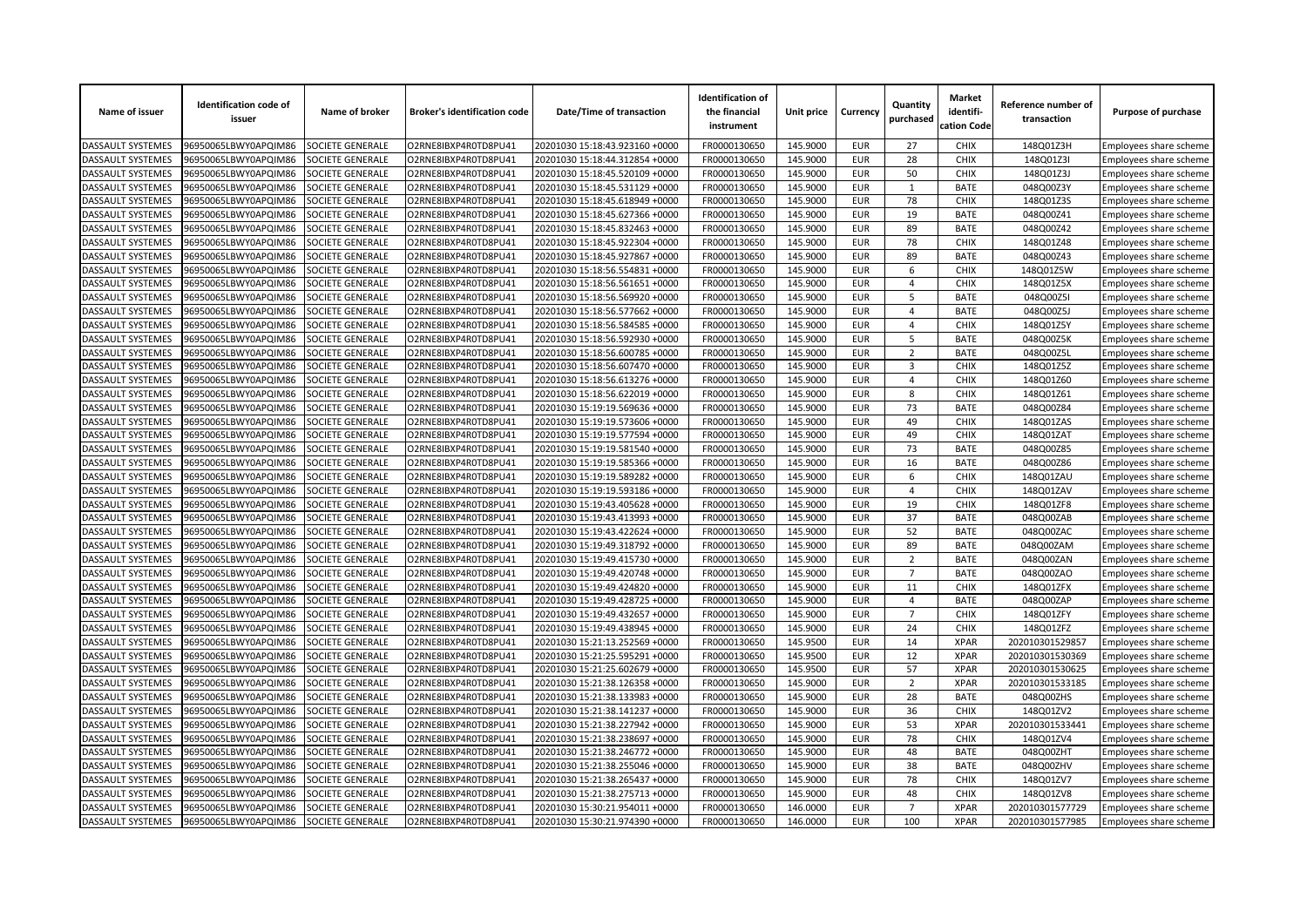| Name of issuer                         | <b>Identification code of</b><br>issuer      | Name of broker          | <b>Broker's identification code</b> | Date/Time of transaction                                         | <b>Identification of</b><br>the financial<br>instrument | Unit price           | Currency                 | Quantity<br>purchased | <b>Market</b><br>identifi-<br>cation Code | Reference number of<br>transaction | Purpose of purchase                              |
|----------------------------------------|----------------------------------------------|-------------------------|-------------------------------------|------------------------------------------------------------------|---------------------------------------------------------|----------------------|--------------------------|-----------------------|-------------------------------------------|------------------------------------|--------------------------------------------------|
| <b>DASSAULT SYSTEMES</b>               | 96950065LBWY0APQIM86                         | SOCIETE GENERALE        | O2RNE8IBXP4R0TD8PU41                | 20201030 15:30:22.055207 +0000                                   | FR0000130650                                            | 146.0000             | <b>EUR</b>               | 49                    | <b>XPAR</b>                               | 202010301579265                    | Employees share scheme                           |
| <b>DASSAULT SYSTEMES</b>               | 96950065LBWY0APQIM86                         | <b>SOCIETE GENERALE</b> | O2RNE8IBXP4R0TD8PU41                | 20201030 15:31:50.168329 +0000                                   | FR0000130650                                            | 146.0000             | <b>EUR</b>               | 103                   | <b>XPAR</b>                               | 202010301583361                    | Employees share scheme                           |
| DASSAULT SYSTEMES                      | 96950065LBWY0APQIM86                         | SOCIETE GENERALE        | O2RNE8IBXP4R0TD8PU41                | 20201030 15:31:50.172815 +0000                                   | FR0000130650                                            | 146.0000             | <b>EUR</b>               | 130                   | <b>XPAR</b>                               | 202010301584129                    | Employees share scheme                           |
| DASSAULT SYSTEMES                      | 96950065LBWY0APQIM86                         | SOCIETE GENERALE        | O2RNE8IBXP4R0TD8PU41                | 20201030 15:31:50.176608 +0000                                   | FR0000130650                                            | 146.0000             | <b>EUR</b>               | 259                   | <b>XPAR</b>                               | 202010301584897                    | Employees share scheme                           |
| <b>DASSAULT SYSTEMES</b>               | 96950065LBWY0APQIM86                         | SOCIETE GENERALE        | O2RNE8IBXP4R0TD8PU41                | 20201030 15:31:50.179966 +0000                                   | FR0000130650                                            | 146.0000             | <b>EUR</b>               | 179                   | <b>XPAR</b>                               | 202010301585153                    | Employees share scheme                           |
| DASSAULT SYSTEMES                      | 96950065LBWY0APQIM86                         | SOCIETE GENERALE        | O2RNE8IBXP4R0TD8PU41                | 20201030 15:31:50.183310 +0000                                   | FR0000130650                                            | 146.0000             | <b>EUR</b>               | 50                    | <b>XPAR</b>                               | 202010301585409                    | Employees share scheme                           |
| DASSAULT SYSTEMES                      | 96950065LBWY0APQIM86                         | SOCIETE GENERALE        | O2RNE8IBXP4R0TD8PU41                | 20201030 15:31:50.187294 +0000                                   | FR0000130650                                            | 146.0000             | <b>EUR</b>               | 1                     | <b>BATE</b>                               | 048Q010OQ                          | Employees share scheme                           |
| DASSAULT SYSTEMES                      | 96950065LBWY0APQIM86                         | SOCIETE GENERALE        | O2RNE8IBXP4R0TD8PU41                | 20201030 15:31:50.190915 +0000                                   | FR0000130650                                            | 146.0000             | <b>EUR</b>               | 5                     | <b>BATE</b>                               | 048Q010OR                          | Employees share scheme                           |
| DASSAULT SYSTEMES                      | 96950065LBWY0APQIM86                         | SOCIETE GENERALE        | O2RNE8IBXP4R0TD8PU41                | 20201030 15:31:50.194267 +0000                                   | FR0000130650                                            | 146.0000             | <b>EUR</b>               | 35                    | <b>XPAR</b>                               | 202010301585665                    | Employees share scheme                           |
| DASSAULT SYSTEMES                      | 96950065LBWY0APQIM86                         | SOCIETE GENERALE        | O2RNE8IBXP4R0TD8PU41                | 20201030 15:31:50.197873 +0000                                   | FR0000130650                                            | 146.0000             | <b>EUR</b>               | 4                     | <b>BATE</b>                               | 048Q010OU                          | Employees share scheme                           |
| DASSAULT SYSTEMES                      | 96950065LBWY0APQIM86                         | SOCIETE GENERALE        | O2RNE8IBXP4R0TD8PU41                | 20201030 15:31:50.201196 +0000                                   | FR0000130650                                            | 146.0000             | <b>EUR</b>               | 149                   | <b>XPAR</b>                               | 202010301585921                    | Employees share scheme                           |
| <b>DASSAULT SYSTEMES</b>               | 96950065LBWY0APQIM86                         | SOCIETE GENERALE        | O2RNE8IBXP4R0TD8PU41                | 20201030 15:31:50.204522 +0000                                   | FR0000130650                                            | 146.0000             | <b>EUR</b>               | 25                    | <b>XPAR</b>                               | 202010301586177                    | Employees share scheme                           |
| DASSAULT SYSTEMES                      | 96950065LBWY0APQIM86                         | SOCIETE GENERALE        | O2RNE8IBXP4R0TD8PU41                | 20201030 15:31:50.207837 +0000                                   | FR0000130650                                            | 146.0000             | <b>EUR</b>               | 55                    | <b>XPAR</b>                               | 202010301586689                    | Employees share scheme                           |
| DASSAULT SYSTEMES                      | 96950065LBWY0APQIM86                         | SOCIETE GENERALE        | O2RNE8IBXP4R0TD8PU41                | 20201030 15:31:50.211165 +0000                                   | FR0000130650                                            | 146.0000             | <b>EUR</b>               | 45                    | <b>XPAR</b>                               | 202010301586945                    | Employees share scheme                           |
| DASSAULT SYSTEMES                      | 96950065LBWY0APQIM86                         | SOCIETE GENERALE        | O2RNE8IBXP4R0TD8PU41                | 20201030 15:31:50.214483 +0000                                   | FR0000130650                                            | 146.0000             | <b>EUR</b>               | 42                    | <b>XPAR</b>                               | 202010301587201                    | Employees share scheme                           |
| DASSAULT SYSTEMES                      | 96950065LBWY0APQIM86                         | SOCIETE GENERALE        | O2RNE8IBXP4R0TD8PU41                | 20201030 15:31:50.217862 +0000                                   | FR0000130650                                            | 146.0000             | <b>EUR</b>               | 172                   | <b>XPAR</b>                               | 202010301587457                    | Employees share scheme                           |
| DASSAULT SYSTEMES                      | 96950065LBWY0APQIM86                         | SOCIETE GENERALE        | O2RNE8IBXP4R0TD8PU41                | 20201030 15:31:52.388011 +0000                                   | FR0000130650                                            | 146.0000             | <b>EUR</b>               | 230                   | <b>XPAR</b>                               | 202010301587713                    | Employees share scheme                           |
| DASSAULT SYSTEMES                      | 96950065LBWY0APQIM86                         | SOCIETE GENERALE        | O2RNE8IBXP4R0TD8PU41                | 20201030 15:31:52.396428 +0000                                   | FR0000130650                                            | 146.0000             | <b>EUR</b>               | 99                    | <b>CHIX</b>                               | 148Q022C5                          | Employees share scheme                           |
| DASSAULT SYSTEMES                      | 96950065LBWY0APQIM86                         | SOCIETE GENERALE        | O2RNE8IBXP4R0TD8PU41                | 20201030 15:31:52.400784 +0000                                   | FR0000130650                                            | 146.0000             | <b>EUR</b>               | 89                    | <b>BATE</b>                               | 048Q010P7                          | Employees share scheme                           |
| DASSAULT SYSTEMES                      | 96950065LBWY0APQIM86                         | SOCIETE GENERALE        | O2RNE8IBXP4R0TD8PU41                | 20201030 15:31:52.404820 +0000                                   | FR0000130650                                            | 146.0000             | <b>EUR</b>               | 70                    | <b>BATE</b>                               | 048Q010P8                          | Employees share scheme                           |
| DASSAULT SYSTEMES                      | 96950065LBWY0APQIM86                         | SOCIETE GENERALE        | O2RNE8IBXP4R0TD8PU41                | 20201030 15:31:52.408709 +0000                                   | FR0000130650                                            | 146.0000             | <b>EUR</b>               | 99                    | <b>CHIX</b>                               | 148Q022CG                          | Employees share scheme                           |
| <b>DASSAULT SYSTEMES</b>               | 96950065LBWY0APQIM86                         | SOCIETE GENERALE        | O2RNE8IBXP4R0TD8PU41                | 20201030 15:31:52.412565 +0000                                   | FR0000130650                                            | 146.0000             | <b>EUR</b>               | 29                    | <b>BATE</b>                               | 048Q010PH                          | Employees share scheme                           |
| DASSAULT SYSTEMES                      | 96950065LBWY0APQIM86                         | SOCIETE GENERALE        | O2RNE8IBXP4R0TD8PU41                | 20201030 15:32:36.610191 +0000                                   | FR0000130650                                            | 146.0000             | <b>EUR</b>               | 40                    | <b>BATE</b>                               | 048Q010U6                          | Employees share scheme                           |
| DASSAULT SYSTEMES                      | 96950065LBWY0APQIM86                         | SOCIETE GENERALE        | O2RNE8IBXP4R0TD8PU41                | 20201030 15:33:36.293487 +0000                                   | FR0000130650                                            | 146.0000             | <b>EUR</b>               | $\overline{2}$        | <b>BATE</b>                               | 048Q010Z0                          | Employees share scheme                           |
| DASSAULT SYSTEMES                      | 96950065LBWY0APQIM86                         | SOCIETE GENERALE        | O2RNE8IBXP4R0TD8PU41                | 20201030 15:33:36.298799 +0000                                   | FR0000130650                                            | 146.0000             | <b>EUR</b>               | $\overline{2}$        | <b>BATE</b>                               | 048Q010Z1                          | Employees share scheme                           |
| DASSAULT SYSTEMES                      | 96950065LBWY0APQIM86                         | SOCIETE GENERALE        | O2RNE8IBXP4R0TD8PU41                | 20201030 15:33:36.303030 +0000                                   | FR0000130650                                            | 146.0000             | <b>EUR</b>               | $\overline{4}$        | <b>CHIX</b>                               | 148Q022T1                          | Employees share scheme                           |
| <b>DASSAULT SYSTEMES</b>               | 96950065LBWY0APQIM86                         | SOCIETE GENERALE        | O2RNE8IBXP4R0TD8PU41                | 20201030 15:33:36.306588 +0000                                   | FR0000130650                                            | 146.0000             | <b>EUR</b>               | 9                     | <b>CHIX</b>                               | 148Q022T2                          | Employees share scheme                           |
| DASSAULT SYSTEMES                      | 96950065LBWY0APQIM86                         | SOCIETE GENERALE        | O2RNE8IBXP4R0TD8PU41                | 20201030 15:33:36.310354 +0000                                   | FR0000130650                                            | 146.0000             | <b>EUR</b>               | $\overline{7}$        | <b>BATE</b>                               | 048Q010Z2                          | Employees share scheme                           |
| DASSAULT SYSTEMES                      | 96950065LBWY0APQIM86                         | SOCIETE GENERALE        | O2RNE8IBXP4R0TD8PU41                | 20201030 15:33:36.314289 +0000                                   | FR0000130650                                            | 146.0000             | <b>EUR</b>               | $\overline{4}$        | <b>BATE</b>                               | 048Q010Z3                          | Employees share scheme                           |
| DASSAULT SYSTEMES                      | 96950065LBWY0APQIM86                         | SOCIETE GENERALE        | O2RNE8IBXP4R0TD8PU41                | 20201030 15:33:36.317862 +0000                                   | FR0000130650                                            | 146.0000             | <b>EUR</b>               | 1                     | <b>BATE</b>                               | 048Q010Z4                          | Employees share scheme                           |
| DASSAULT SYSTEMES                      | 96950065LBWY0APQIM86                         | SOCIETE GENERALE        | O2RNE8IBXP4R0TD8PU41                | 20201030 15:34:27.761301 +0000                                   | FR0000130650                                            | 146.0000             | <b>EUR</b>               | 43                    | <b>BATE</b>                               | 048Q0114Q                          | Employees share scheme                           |
| <b>DASSAULT SYSTEMES</b>               | 96950065LBWY0APQIM86                         | SOCIETE GENERALE        | O2RNE8IBXP4R0TD8PU41                | 20201030 15:34:27.768809 +0000                                   | FR0000130650                                            | 146.0000             | <b>EUR</b>               | 22                    | <b>CHIX</b>                               | 148Q0231Y                          | Employees share scheme                           |
| DASSAULT SYSTEMES                      | 96950065LBWY0APQIM86                         | SOCIETE GENERALE        | O2RNE8IBXP4R0TD8PU41                | 20201030 15:34:27.776096 +0000                                   | FR0000130650                                            | 146.0000             | <b>EUR</b>               | 99                    | <b>BATE</b>                               | 048Q0114S                          | Employees share scheme                           |
| DASSAULT SYSTEMES                      | 96950065LBWY0APQIM86                         | SOCIETE GENERALE        | O2RNE8IBXP4R0TD8PU41                | 20201030 15:34:27.783523 +0000                                   | FR0000130650                                            | 146.0000             | <b>EUR</b>               | 64                    | <b>CHIX</b>                               | 148Q0231Z                          | Employees share scheme                           |
| DASSAULT SYSTEMES                      | 96950065LBWY0APQIM86                         | SOCIETE GENERALE        | O2RNE8IBXP4R0TD8PU41                | 20201030 15:34:27.791462 +0000                                   | FR0000130650                                            | 146.0000             | <b>EUR</b>               | 34                    | <b>BATE</b>                               | 048Q0114T                          | Employees share scheme                           |
| DASSAULT SYSTEMES                      | 96950065LBWY0APQIM86                         | SOCIETE GENERALE        | O2RNE8IBXP4R0TD8PU41                | 20201102 16:07:48.670465 +0000                                   | FR0000130650                                            | 146.0000             | <b>EUR</b>               | 750                   | <b>TRQX</b>                               | E03hz0BWMXi6                       | Employees share scheme                           |
| DASSAULT SYSTEMES                      | 96950065LBWY0APQIM86                         | SOCIETE GENERALE        | O2RNE8IBXP4R0TD8PU41                | 20201102 16:07:48.676503 +0000                                   | FR0000130650                                            | 146.0000             | <b>EUR</b>               | 268                   | <b>TRQX</b>                               | E03hz0BWMXi8                       | Employees share scheme                           |
| DASSAULT SYSTEMES                      | 96950065LBWY0APQIM86                         | SOCIETE GENERALE        | O2RNE8IBXP4R0TD8PU41                | 20201102 16:07:48.681287 +0000                                   | FR0000130650                                            | 146.0000             | <b>EUR</b>               | 11                    | <b>TROX</b>                               | E03hz0BWMXiB                       | Employees share scheme                           |
| DASSAULT SYSTEMES                      | 96950065LBWY0APQIM86                         | SOCIETE GENERALE        | O2RNE8IBXP4R0TD8PU41                | 20201102 16:07:48.685836 +0000                                   | FR0000130650                                            | 146.0000             | <b>EUR</b>               | 132                   | <b>XPAR</b>                               | 202011021738497                    | Employees share scheme                           |
| DASSAULT SYSTEMES                      | 96950065LBWY0APQIM86                         | SOCIETE GENERALE        | O2RNE8IBXP4R0TD8PU41                | 20201102 16:07:48.689362 +0000                                   | FR0000130650                                            | 146.0000             | <b>EUR</b>               | 35                    | <b>XPAR</b>                               | 202011021738753                    |                                                  |
|                                        |                                              | SOCIETE GENERALE        | O2RNE8IBXP4R0TD8PU41                |                                                                  |                                                         |                      |                          | 5                     | <b>XPAR</b>                               |                                    | Employees share scheme                           |
| DASSAULT SYSTEMES<br>DASSAULT SYSTEMES | 96950065LBWY0APQIM86<br>96950065LBWY0APQIM86 | SOCIETE GENERALE        | O2RNE8IBXP4R0TD8PU41                | 20201102 16:07:48.692697 +0000<br>20201102 16:07:48.696331 +0000 | FR0000130650<br>FR0000130650                            | 146.0000<br>146.0000 | <b>EUR</b><br><b>EUR</b> | 148                   | <b>XPAR</b>                               | 202011021739009<br>202011021739265 | Employees share scheme<br>Employees share scheme |
| <b>DASSAULT SYSTEMES</b>               | 96950065LBWY0APQIM86                         | SOCIETE GENERALE        | O2RNE8IBXP4R0TD8PU41                | 20201102 16:07:48.699584 +0000                                   | FR0000130650                                            | 146.0000             | <b>EUR</b>               | 37                    | <b>XPAR</b>                               | 202011021739521                    | Employees share scheme                           |
|                                        |                                              |                         |                                     |                                                                  |                                                         |                      |                          |                       |                                           |                                    |                                                  |
| DASSAULT SYSTEMES                      | 96950065LBWY0APQIM86                         | SOCIETE GENERALE        | O2RNE8IBXP4R0TD8PU41                | 20201102 16:07:48.703380 +0000                                   | FR0000130650                                            | 146.0000             | <b>EUR</b><br><b>EUR</b> | 108<br>211            | <b>XPAR</b><br><b>XPAR</b>                | 202011021740801                    | Employees share scheme                           |
| DASSAULT SYSTEMES                      | 96950065LBWY0APQIM86                         | SOCIETE GENERALE        | O2RNE8IBXP4R0TD8PU41                | 20201102 16:07:48.708124 +0000                                   | FR0000130650                                            | 146.0000             |                          |                       |                                           | 202011021741057                    | Employees share scheme                           |
| DASSAULT SYSTEMES                      | 96950065LBWY0APQIM86                         | SOCIETE GENERALE        | O2RNE8IBXP4R0TD8PU41                | 20201102 16:07:48.712107 +0000                                   | FR0000130650                                            | 146.0000             | <b>EUR</b>               | 20                    | <b>XPAR</b>                               | 202011021741313                    | Employees share scheme                           |
| DASSAULT SYSTEMES                      | 96950065LBWY0APQIM86                         | SOCIETE GENERALE        | O2RNE8IBXP4R0TD8PU41                | 20201102 16:07:48.715492 +0000                                   | FR0000130650                                            | 146.0000             | <b>EUR</b>               | 20                    | <b>XPAR</b>                               | 202011021741569                    | Employees share scheme                           |
| DASSAULT SYSTEMES                      | 96950065LBWY0APQIM86                         | <b>SOCIETE GENERALE</b> | O2RNE8IBXP4R0TD8PU41                | 20201102 16:07:48.719085 +0000                                   | FR0000130650                                            | 146.0000             | <b>EUR</b>               | 224                   | <b>TRQX</b>                               | E03hz0BWMXiH                       | Employees share scheme                           |
| DASSAULT SYSTEMES                      | 96950065LBWY0APQIM86                         | SOCIETE GENERALE        | O2RNE8IBXP4R0TD8PU41                | 20201102 16:07:48.722735 +0000                                   | FR0000130650                                            | 146.0000             | <b>EUR</b>               | 90                    | <b>TROX</b>                               | E03hz0BWMXiO                       | Employees share scheme                           |
| <b>DASSAULT SYSTEMES</b>               | 96950065LBWY0APQIM86                         | SOCIETE GENERALE        | O2RNE8IBXP4R0TD8PU41                | 20201102 16:07:48.726314 +0000                                   | FR0000130650                                            | 146.0000             | <b>EUR</b>               | 92                    | <b>CHIX</b>                               | 148Q027WC                          | Employees share scheme                           |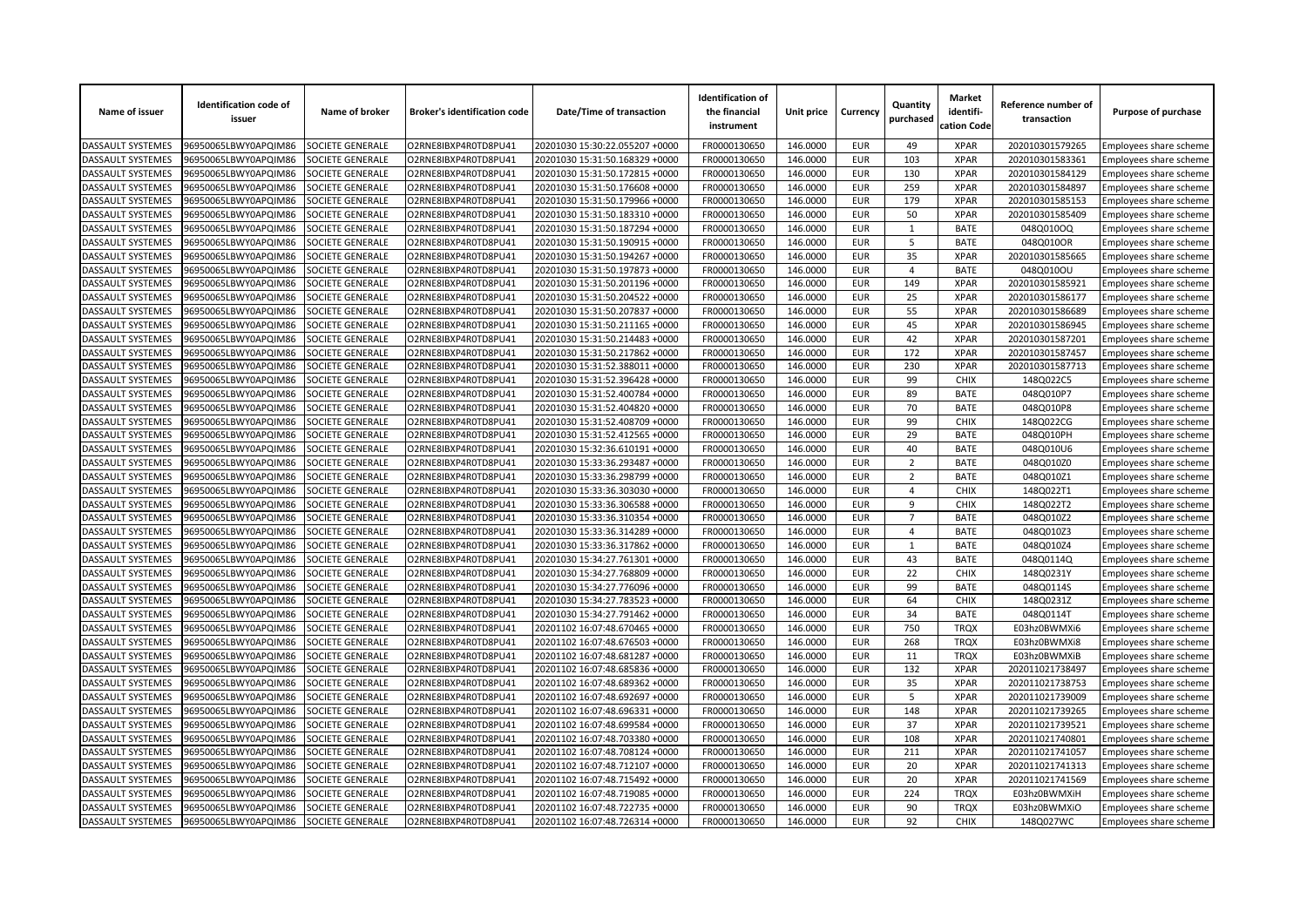| Name of issuer           | <b>Identification code of</b><br>issuer | Name of broker          | <b>Broker's identification code</b> | Date/Time of transaction       | <b>Identification of</b><br>the financial<br>instrument | Unit price           | Currency                 | Quantity<br>purchased | <b>Market</b><br>identifi-<br>cation Code | Reference number of<br>transaction | Purpose of purchase                              |
|--------------------------|-----------------------------------------|-------------------------|-------------------------------------|--------------------------------|---------------------------------------------------------|----------------------|--------------------------|-----------------------|-------------------------------------------|------------------------------------|--------------------------------------------------|
| DASSAULT SYSTEMES        | 96950065LBWY0APQIM86                    | SOCIETE GENERALE        | O2RNE8IBXP4R0TD8PU41                | 20201102 16:07:48.729902 +0000 | FR0000130650                                            | 146.0000             | <b>EUR</b>               | 577                   | <b>BATE</b>                               | 048Q014LJ                          | Employees share scheme                           |
| DASSAULT SYSTEMES        | 96950065LBWY0APQIM86                    | SOCIETE GENERALE        | O2RNE8IBXP4R0TD8PU41                | 20201102 16:07:48.733394 +0000 | FR0000130650                                            | 146.0000             | <b>EUR</b>               | 408                   | <b>CHIX</b>                               | 148Q027WD                          | Employees share scheme                           |
| DASSAULT SYSTEMES        | 96950065LBWY0APQIM86                    | SOCIETE GENERALE        | O2RNE8IBXP4R0TD8PU41                | 20201102 16:07:48.736809 +0000 | FR0000130650                                            | 146.0000             | <b>EUR</b>               | 557                   | <b>BATE</b>                               | 048Q014LK                          | Employees share scheme                           |
| DASSAULT SYSTEMES        | 96950065LBWY0APQIM86                    | SOCIETE GENERALE        | O2RNE8IBXP4R0TD8PU41                | 20201102 16:07:48.740308 +0000 | FR0000130650                                            | 146.0000             | <b>EUR</b>               | 263                   | <b>CHIX</b>                               | 148Q027WE                          | Employees share scheme                           |
| DASSAULT SYSTEMES        | 96950065LBWY0APQIM86                    | SOCIETE GENERALE        | O2RNE8IBXP4R0TD8PU41                | 20201102 16:07:48.743838 +0000 | FR0000130650                                            | 146.0000             | <b>EUR</b>               | 423                   | <b>BATE</b>                               | 048Q014LL                          | Employees share scheme                           |
| DASSAULT SYSTEMES        | 96950065LBWY0APQIM86                    | SOCIETE GENERALE        | O2RNE8IBXP4R0TD8PU41                | 20201102 16:07:48.747335 +0000 | FR0000130650                                            | 146.0000             | <b>EUR</b>               | 557                   | <b>BATE</b>                               | 048Q014LM                          | Employees share scheme                           |
| DASSAULT SYSTEMES        | 96950065LBWY0APQIM86                    | SOCIETE GENERALE        | O2RNE8IBXP4R0TD8PU41                | 20201102 16:07:48.750812 +0000 | FR0000130650                                            | 146.0000             | <b>EUR</b>               | 226                   | <b>BATE</b>                               | 048Q014LN                          | Employees share scheme                           |
| <b>DASSAULT SYSTEMES</b> | 96950065LBWY0APQIM86                    | SOCIETE GENERALE        | O2RNE8IBXP4R0TD8PU41                | 20201102 16:07:48.754471 +0000 | FR0000130650                                            | 146.0000             | <b>EUR</b>               | 39                    | <b>CHIX</b>                               | 148Q027WF                          | Employees share scheme                           |
| DASSAULT SYSTEMES        | 96950065LBWY0APQIM86                    | SOCIETE GENERALE        | O2RNE8IBXP4R0TD8PU41                | 20201102 16:07:48.757983 +0000 | FR0000130650                                            | 146.0000             | <b>EUR</b>               | 55                    | <b>CHIX</b>                               | 148Q027WG                          | Employees share scheme                           |
| DASSAULT SYSTEMES        | 96950065LBWY0APQIM86                    | SOCIETE GENERALE        | O2RNE8IBXP4R0TD8PU41                | 20201102 16:07:48.982489 +0000 | FR0000130650                                            | 146.0000             | <b>EUR</b>               | 35                    | <b>XPAR</b>                               | 202011021741825                    | Employees share scheme                           |
| DASSAULT SYSTEMES        | 96950065LBWY0APQIM86                    | SOCIETE GENERALE        | O2RNE8IBXP4R0TD8PU41                | 20201102 16:07:48.990668 +0000 | FR0000130650                                            | 146.0000             | <b>EUR</b>               | 85                    | <b>CHIX</b>                               | 148Q027WO                          | Employees share scheme                           |
| DASSAULT SYSTEMES        | 96950065LBWY0APQIM86                    | SOCIETE GENERALE        | O2RNE8IBXP4R0TD8PU41                | 20201102 16:07:48.998476 +0000 | FR0000130650                                            | 146.0000             | <b>EUR</b>               | 157                   | <b>TRQX</b>                               | E03hz0BWMXkU                       | Employees share scheme                           |
| DASSAULT SYSTEMES        | 96950065LBWY0APQIM86                    | SOCIETE GENERALE        | O2RNE8IBXP4R0TD8PU41                | 20201102 16:07:49.006020 +0000 | FR0000130650                                            | 146.0000             | <b>EUR</b>               | 71                    | <b>XPAR</b>                               | 202011021742081                    | Employees share scheme                           |
| DASSAULT SYSTEMES        | 96950065LBWY0APQIM86                    | SOCIETE GENERALE        | O2RNE8IBXP4R0TD8PU41                | 20201102 16:07:49.013890 +0000 | FR0000130650                                            | 146.0000             | <b>EUR</b>               | 18                    | <b>XPAR</b>                               | 202011021742849                    | Employees share scheme                           |
| DASSAULT SYSTEMES        | 96950065LBWY0APQIM86                    | <b>SOCIETE GENERALE</b> | O2RNE8IBXP4R0TD8PU41                | 20201102 16:07:49.021451 +0000 | FR0000130650                                            | 146.0000             | <b>EUR</b>               | 35                    | <b>XPAR</b>                               | 202011021743105                    | Employees share scheme                           |
| DASSAULT SYSTEMES        | 96950065LBWY0APQIM86                    | SOCIETE GENERALE        | O2RNE8IBXP4R0TD8PU41                | 20201102 16:07:49.029313 +0000 | FR0000130650                                            | 146.0000             | <b>EUR</b>               | 272                   | <b>CHIX</b>                               | 148Q027WP                          | Employees share scheme                           |
| DASSAULT SYSTEMES        | 96950065LBWY0APQIM86                    | SOCIETE GENERALE        | O2RNE8IBXP4R0TD8PU41                | 20201102 16:07:49.036692 +0000 | FR0000130650                                            | 146.0000             | <b>EUR</b>               | 20                    | <b>XPAR</b>                               | 202011021743361                    | Employees share scheme                           |
| DASSAULT SYSTEMES        | 96950065LBWY0APQIM86                    | SOCIETE GENERALE        | O2RNE8IBXP4R0TD8PU41                | 20201102 16:07:49.045750 +0000 | FR0000130650                                            | 146.0000             | <b>EUR</b>               | 160                   | <b>BATE</b>                               | 048Q014LS                          | Employees share scheme                           |
| <b>DASSAULT SYSTEMES</b> | 96950065LBWY0APQIM86                    | SOCIETE GENERALE        | O2RNE8IBXP4R0TD8PU41                | 20201102 16:07:49.056299 +0000 | FR0000130650                                            | 146.0000             | <b>EUR</b>               | 65                    | <b>CHIX</b>                               | 148Q027WR                          | Employees share scheme                           |
| DASSAULT SYSTEMES        | 96950065LBWY0APQIM86                    | SOCIETE GENERALE        | O2RNE8IBXP4R0TD8PU41                | 20201102 16:07:49.066799 +0000 | FR0000130650                                            | 146.0000             | <b>EUR</b>               | 20                    | <b>XPAR</b>                               | 202011021743617                    | Employees share scheme                           |
| DASSAULT SYSTEMES        | 96950065LBWY0APQIM86                    | SOCIETE GENERALE        | O2RNE8IBXP4R0TD8PU41                | 20201102 16:07:49.076514 +0000 | FR0000130650                                            | 146.0000             | <b>EUR</b>               | 282                   | <b>XPAR</b>                               | 202011021743873                    | Employees share scheme                           |
| <b>DASSAULT SYSTEMES</b> | 96950065LBWY0APQIM86                    | SOCIETE GENERALE        | O2RNE8IBXP4R0TD8PU41                | 20201102 16:07:49.085384 +0000 | FR0000130650                                            | 146.0000             | <b>EUR</b>               | 20                    | <b>XPAR</b>                               | 202011021744129                    | Employees share scheme                           |
| DASSAULT SYSTEMES        | 96950065LBWY0APQIM86                    | SOCIETE GENERALE        | O2RNE8IBXP4R0TD8PU41                | 20201102 16:07:49.094259 +0000 | FR0000130650                                            | 146.0000             | <b>EUR</b>               | 337                   | <b>XPAR</b>                               | 202011021744385                    | Employees share scheme                           |
| <b>DASSAULT SYSTEMES</b> | 96950065LBWY0APQIM86                    | SOCIETE GENERALE        | O2RNE8IBXP4R0TD8PU41                | 20201102 16:07:49.103144 +0000 | FR0000130650                                            | 146.0000             | <b>EUR</b>               | 20                    | <b>XPAR</b>                               | 202011021744641                    | Employees share scheme                           |
| <b>DASSAULT SYSTEMES</b> | 96950065LBWY0APQIM86                    | <b>SOCIETE GENERALE</b> | O2RNE8IBXP4R0TD8PU41                | 20201102 16:07:49.112374 +0000 | FR0000130650                                            | 146.0000             | <b>EUR</b>               | 77                    | <b>XPAR</b>                               | 202011021744897                    | Employees share scheme                           |
| DASSAULT SYSTEMES        | 96950065LBWY0APQIM86                    | SOCIETE GENERALE        | O2RNE8IBXP4R0TD8PU41                | 20201102 16:07:49.122623 +0000 | FR0000130650                                            | 146.0000             | <b>EUR</b>               | 221                   | CHIX                                      | 148Q027WS                          | Employees share scheme                           |
| DASSAULT SYSTEMES        | 96950065LBWY0APQIM86                    | SOCIETE GENERALE        | O2RNE8IBXP4R0TD8PU41                | 20201102 16:07:49.473645 +0000 | FR0000130650                                            | 146.0000             | <b>EUR</b>               | 260                   | <b>XPAR</b>                               | 202011021745153                    | Employees share scheme                           |
| <b>DASSAULT SYSTEMES</b> | 96950065LBWY0APQIM86                    | SOCIETE GENERALE        | O2RNE8IBXP4R0TD8PU41                | 20201102 16:07:49.482733 +0000 | FR0000130650                                            | 146.0000             | <b>EUR</b>               | 47                    | <b>XPAR</b>                               | 202011021745409                    | Employees share scheme                           |
| <b>DASSAULT SYSTEMES</b> | 96950065LBWY0APQIM86                    | SOCIETE GENERALE        | O2RNE8IBXP4R0TD8PU41                | 20201102 16:07:49.490243 +0000 | FR0000130650                                            | 146.0000             | <b>EUR</b>               | 20                    | <b>XPAR</b>                               | 202011021745665                    | Employees share scheme                           |
| DASSAULT SYSTEMES        | 96950065LBWY0APQIM86                    | SOCIETE GENERALE        | O2RNE8IBXP4R0TD8PU41                | 20201102 16:07:52.583352 +0000 | FR0000130650                                            | 146.0000             | <b>EUR</b>               | 12                    | <b>XPAR</b>                               | 202011021749249                    | Employees share scheme                           |
| DASSAULT SYSTEMES        | 96950065LBWY0APQIM86                    | SOCIETE GENERALE        | O2RNE8IBXP4R0TD8PU41                | 20201102 16:07:52.683665 +0000 | FR0000130650                                            | 146.0000             | <b>EUR</b>               | 51                    | <b>XPAR</b>                               | 202011021749505                    | Employees share scheme                           |
| DASSAULT SYSTEMES        | 96950065LBWY0APQIM86                    | SOCIETE GENERALE        | O2RNE8IBXP4R0TD8PU41                | 20201102 16:07:52.691728 +0000 | FR0000130650                                            | 146.0000             | <b>EUR</b>               | 35                    | <b>XPAR</b>                               | 202011021749761                    | Employees share scheme                           |
| DASSAULT SYSTEMES        | 96950065LBWY0APQIM86                    | SOCIETE GENERALE        | O2RNE8IBXP4R0TD8PU41                | 20201102 16:07:52.699469 +0000 | FR0000130650                                            | 146.0000             | <b>EUR</b>               | 96                    | <b>XPAR</b>                               | 202011021750017                    | Employees share scheme                           |
| DASSAULT SYSTEMES        | 96950065LBWY0APQIM86                    | SOCIETE GENERALE        | O2RNE8IBXP4R0TD8PU41                | 20201102 16:07:52.706931 +0000 | FR0000130650                                            | 146.0000             | <b>EUR</b>               | 24                    | <b>XPAR</b>                               | 202011021750273                    |                                                  |
| DASSAULT SYSTEMES        | 96950065LBWY0APQIM86                    | SOCIETE GENERALE        | O2RNE8IBXP4R0TD8PU41                | 20201102 16:07:52.714227 +0000 | FR0000130650                                            | 146.0000             | <b>EUR</b>               | 119                   | <b>XPAR</b>                               | 202011021750529                    | Employees share scheme                           |
| <b>DASSAULT SYSTEMES</b> | 96950065LBWY0APQIM86                    | SOCIETE GENERALE        | O2RNE8IBXP4R0TD8PU41                | 20201102 16:07:52.721584 +0000 | FR0000130650                                            | 146.0000             | <b>EUR</b>               | 6                     | <b>XPAR</b>                               | 202011021750785                    | Employees share scheme                           |
| <b>DASSAULT SYSTEMES</b> | 96950065LBWY0APQIM86                    | SOCIETE GENERALE        | O2RNE8IBXP4R0TD8PU41                | 20201102 16:07:52.728913 +0000 | FR0000130650                                            | 146.0000             | <b>EUR</b>               | 20                    | <b>XPAR</b>                               | 202011021751041                    | Employees share scheme<br>Employees share scheme |
| <b>DASSAULT SYSTEMES</b> | 96950065LBWY0APQIM86                    | SOCIETE GENERALE        | O2RNE8IBXP4R0TD8PU41                | 20201102 16:07:52.736133 +0000 | FR0000130650                                            | 146.0000             | <b>EUR</b>               | 20                    | <b>XPAR</b>                               | 202011021751297                    |                                                  |
| DASSAULT SYSTEMES        | 96950065LBWY0APQIM86                    | SOCIETE GENERALE        | O2RNE8IBXP4R0TD8PU41                | 20201102 16:07:52.743288 +0000 | FR0000130650                                            | 146.0000             | <b>EUR</b>               | 35                    | <b>XPAR</b>                               | 202011021751553                    | Employees share scheme                           |
|                          |                                         |                         |                                     |                                |                                                         |                      |                          |                       |                                           |                                    | Employees share scheme                           |
| DASSAULT SYSTEMES        | 96950065LBWY0APQIM86                    | SOCIETE GENERALE        | O2RNE8IBXP4R0TD8PU41                | 20201102 16:07:52.750373 +0000 | FR0000130650                                            | 146.0000             | <b>EUR</b>               | 104                   | <b>XPAR</b>                               | 202011021751809                    | Employees share scheme                           |
| DASSAULT SYSTEMES        | 96950065LBWY0APQIM86                    | SOCIETE GENERALE        | O2RNE8IBXP4R0TD8PU41                | 20201102 16:08:11.048640 +0000 | FR0000130650                                            | 146.0000<br>145.9500 | <b>EUR</b><br><b>EUR</b> | 38<br>56              | <b>XPAR</b><br><b>XPAR</b>                | 202011021756161                    | Employees share scheme                           |
| DASSAULT SYSTEMES        | 96950065LBWY0APQIM86                    | SOCIETE GENERALE        | O2RNE8IBXP4R0TD8PU41                | 20201102 16:08:17.171490 +0000 | FR0000130650                                            |                      |                          |                       |                                           | 202011021757953                    | Employees share scheme                           |
| DASSAULT SYSTEMES        | 96950065LBWY0APQIM86                    | SOCIETE GENERALE        | O2RNE8IBXP4R0TD8PU41                | 20201102 16:09:46.810292 +0000 | FR0000130650                                            | 145.9500             | <b>EUR</b>               | 20                    | <b>BATE</b>                               | 048Q014VV                          | Employees share scheme                           |
| DASSAULT SYSTEMES        | 96950065LBWY0APQIM86                    | SOCIETE GENERALE        | O2RNE8IBXP4R0TD8PU41                | 20201102 16:09:46.829562 +0000 | FR0000130650                                            | 145.9500             | <b>EUR</b>               | 121                   | <b>BATE</b>                               | 048Q014VW                          | Employees share scheme                           |
| DASSAULT SYSTEMES        | 96950065LBWY0APQIM86                    | SOCIETE GENERALE        | O2RNE8IBXP4R0TD8PU41                | 20201102 16:09:46.839314 +0000 | FR0000130650                                            | 145.9500             | <b>EUR</b>               | 19                    | <b>BATE</b>                               | 048Q014VX                          | Employees share scheme                           |
| DASSAULT SYSTEMES        | 96950065LBWY0APQIM86                    | SOCIETE GENERALE        | O2RNE8IBXP4R0TD8PU41                | 20201102 16:09:46.847804 +0000 | FR0000130650                                            | 145.9500             | <b>EUR</b>               | 31                    | <b>BATE</b>                               | 048Q014VY                          | Employees share scheme                           |
| DASSAULT SYSTEMES        | 96950065LBWY0APQIM86                    | SOCIETE GENERALE        | O2RNE8IBXP4R0TD8PU41                | 20201102 16:09:46.857584 +0000 | FR0000130650                                            | 145.9500             | <b>EUR</b>               | 100                   | <b>BATE</b>                               | 048Q014VZ                          | Employees share scheme                           |
| <b>DASSAULT SYSTEMES</b> | 96950065LBWY0APQIM86                    | SOCIETE GENERALE        | O2RNE8IBXP4R0TD8PU41                | 20201102 16:09:46.867440 +0000 | FR0000130650                                            | 145.9500             | <b>EUR</b>               | 17                    | <b>BATE</b>                               | 048Q014W0                          | Employees share scheme                           |
| DASSAULT SYSTEMES        | 96950065LBWY0APQIM86                    | SOCIETE GENERALE        | O2RNE8IBXP4R0TD8PU41                | 20201102 16:09:46.877859 +0000 | FR0000130650                                            | 145.9500             | <b>EUR</b>               | 16                    | <b>BATE</b>                               | 048Q014W1                          | Employees share scheme                           |
| <b>DASSAULT SYSTEMES</b> | 96950065LBWY0APQIM86                    | SOCIETE GENERALE        | O2RNE8IBXP4R0TD8PU41                | 20201102 16:09:46.887020 +0000 | FR0000130650                                            | 145.9500             | <b>EUR</b>               | 117                   | <b>BATE</b>                               | 048Q014W2                          | Employees share scheme                           |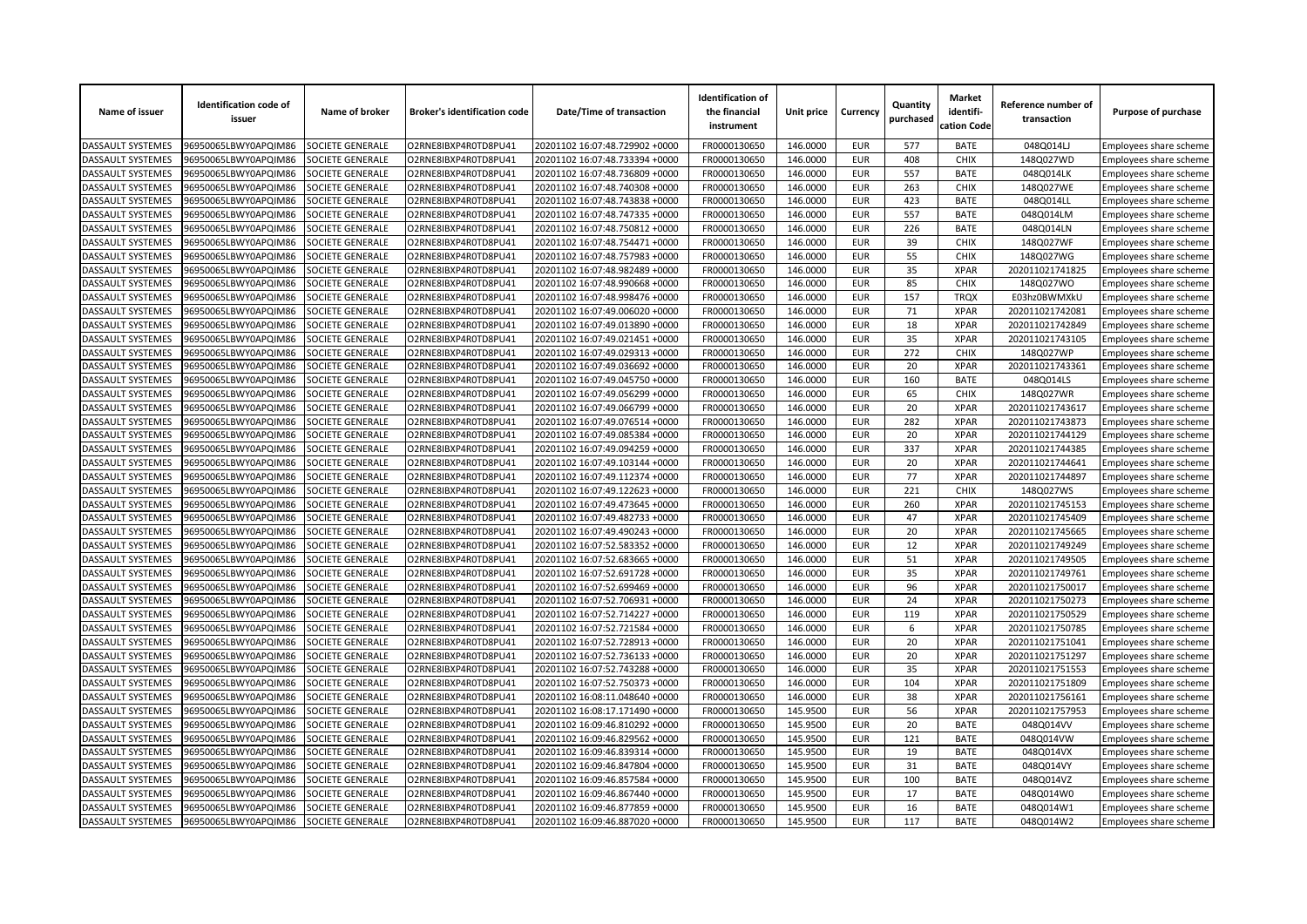| Name of issuer           | <b>Identification code of</b><br>issuer      | Name of broker          | <b>Broker's identification code</b> | Date/Time of transaction                                         | <b>Identification of</b><br>the financial<br>instrument | Unit price           | Currency                 | Quantity<br>purchased | <b>Market</b><br>identifi-<br>cation Code | Reference number of<br>transaction | Purpose of purchase                              |
|--------------------------|----------------------------------------------|-------------------------|-------------------------------------|------------------------------------------------------------------|---------------------------------------------------------|----------------------|--------------------------|-----------------------|-------------------------------------------|------------------------------------|--------------------------------------------------|
| <b>DASSAULT SYSTEMES</b> | 96950065LBWY0APQIM86                         | SOCIETE GENERALE        | O2RNE8IBXP4R0TD8PU41                | 20201102 16:09:46.895986 +0000                                   | FR0000130650                                            | 145.9500             | <b>EUR</b>               | 76                    | <b>BATE</b>                               | 048Q014W3                          | Employees share scheme                           |
| <b>DASSAULT SYSTEMES</b> | 96950065LBWY0APQIM86                         | <b>SOCIETE GENERALE</b> | O2RNE8IBXP4R0TD8PU41                | 20201102 16:09:46.905887 +0000                                   | FR0000130650                                            | 145.9500             | <b>EUR</b>               | 24                    | <b>BATE</b>                               | 048Q014W4                          | Employees share scheme                           |
| DASSAULT SYSTEMES        | 96950065LBWY0APQIM86                         | SOCIETE GENERALE        | O2RNE8IBXP4R0TD8PU41                | 20201102 16:09:46.917329 +0000                                   | FR0000130650                                            | 145.9500             | <b>EUR</b>               | 95                    | <b>BATE</b>                               | 048Q014W5                          | Employees share scheme                           |
| DASSAULT SYSTEMES        | 96950065LBWY0APQIM86                         | SOCIETE GENERALE        | O2RNE8IBXP4R0TD8PU41                | 20201102 16:09:46.928198 +0000                                   | FR0000130650                                            | 145.9500             | <b>EUR</b>               | 42                    | <b>BATE</b>                               | 048Q014W6                          | Employees share scheme                           |
| <b>DASSAULT SYSTEMES</b> | 96950065LBWY0APQIM86                         | SOCIETE GENERALE        | O2RNE8IBXP4R0TD8PU41                | 20201102 16:09:47.008865 +0000                                   | FR0000130650                                            | 145.9500             | <b>EUR</b>               | 100                   | <b>BATE</b>                               | 048Q014W7                          | Employees share scheme                           |
| DASSAULT SYSTEMES        | 96950065LBWY0APQIM86                         | SOCIETE GENERALE        | O2RNE8IBXP4R0TD8PU41                | 20201102 16:09:47.109372 +0000                                   | FR0000130650                                            | 145.9500             | <b>EUR</b>               | 15                    | <b>TRQX</b>                               | E03hz0BWMeLC                       | Employees share scheme                           |
| DASSAULT SYSTEMES        | 96950065LBWY0APQIM86                         | SOCIETE GENERALE        | O2RNE8IBXP4R0TD8PU41                | 20201102 16:09:47.114526 +0000                                   | FR0000130650                                            | 145.9500             | <b>EUR</b>               | 35                    | <b>XPAR</b>                               | 202011021760769                    | Employees share scheme                           |
| DASSAULT SYSTEMES        | 96950065LBWY0APQIM86                         | SOCIETE GENERALE        | O2RNE8IBXP4R0TD8PU41                | 20201102 16:09:47.510982 +0000                                   | FR0000130650                                            | 145.9500             | <b>EUR</b>               | $\overline{2}$        | <b>XPAR</b>                               | 202011021761025                    | Employees share scheme                           |
| DASSAULT SYSTEMES        | 96950065LBWY0APQIM86                         | SOCIETE GENERALE        | O2RNE8IBXP4R0TD8PU41                | 20201102 16:09:48.019269 +0000                                   | FR0000130650                                            | 145.9500             | <b>EUR</b>               | 14                    | <b>BATE</b>                               | 048Q014WB                          | Employees share scheme                           |
| DASSAULT SYSTEMES        | 96950065LBWY0APQIM86                         | SOCIETE GENERALE        | O2RNE8IBXP4R0TD8PU41                | 20201102 16:09:50.424312 +0000                                   | FR0000130650                                            | 145.9500             | <b>EUR</b>               | 106                   | <b>BATE</b>                               | 048Q014WI                          | Employees share scheme                           |
| DASSAULT SYSTEMES        | 96950065LBWY0APQIM86                         | SOCIETE GENERALE        | O2RNE8IBXP4R0TD8PU41                | 20201102 16:09:50.434156 +0000                                   | FR0000130650                                            | 145.9500             | <b>EUR</b>               | 15                    | <b>XPAR</b>                               | 202011021761281                    | Employees share scheme                           |
| <b>DASSAULT SYSTEMES</b> | 96950065LBWY0APQIM86                         | SOCIETE GENERALE        | O2RNE8IBXP4R0TD8PU41                | 20201102 16:09:50.723998 +0000                                   | FR0000130650                                            | 145.9500             | <b>EUR</b>               | $\mathbf{1}$          | <b>CHIX</b>                               | 148Q028HS                          | Employees share scheme                           |
| DASSAULT SYSTEMES        | 96950065LBWY0APQIM86                         | SOCIETE GENERALE        | O2RNE8IBXP4R0TD8PU41                | 20201102 16:09:51.328152 +0000                                   | FR0000130650                                            | 145.9500             | <b>EUR</b>               | 102                   | <b>BATE</b>                               | 048Q014WJ                          | Employees share scheme                           |
| DASSAULT SYSTEMES        | 96950065LBWY0APQIM86                         | SOCIETE GENERALE        | O2RNE8IBXP4R0TD8PU41                | 20201102 16:09:51.427003 +0000                                   | FR0000130650                                            | 145.9000             | <b>EUR</b>               | 11                    | <b>XPAR</b>                               | 202011021762305                    | Employees share scheme                           |
| DASSAULT SYSTEMES        | 96950065LBWY0APQIM86                         | SOCIETE GENERALE        | O2RNE8IBXP4R0TD8PU41                | 20201102 16:09:51.434853 +0000                                   | FR0000130650                                            | 145.9000             | <b>EUR</b>               | 346                   | <b>XPAR</b>                               | 202011021762561                    | Employees share scheme                           |
| DASSAULT SYSTEMES        | 96950065LBWY0APQIM86                         | SOCIETE GENERALE        | O2RNE8IBXP4R0TD8PU41                | 20201102 16:09:51.442624 +0000                                   | FR0000130650                                            | 145.9000             | <b>EUR</b>               | 357                   | <b>XPAR</b>                               | 202011021764609                    | Employees share scheme                           |
| DASSAULT SYSTEMES        | 96950065LBWY0APQIM86                         | SOCIETE GENERALE        | O2RNE8IBXP4R0TD8PU41                | 20201102 16:09:51.454340 +0000                                   | FR0000130650                                            | 145.9000             | <b>EUR</b>               | 285                   | <b>XPAR</b>                               | 202011021764865                    | Employees share scheme                           |
| DASSAULT SYSTEMES        | 96950065LBWY0APQIM86                         | SOCIETE GENERALE        | O2RNE8IBXP4R0TD8PU41                | 20201102 16:09:51.461767 +0000                                   | FR0000130650                                            | 145.9000             | <b>EUR</b>               | 357                   | <b>XPAR</b>                               | 202011021765121                    | Employees share scheme                           |
| DASSAULT SYSTEMES        | 96950065LBWY0APQIM86                         | SOCIETE GENERALE        | O2RNE8IBXP4R0TD8PU41                | 20201102 16:09:51.468871 +0000                                   | FR0000130650                                            | 145.9000             | <b>EUR</b>               | 285                   | <b>XPAR</b>                               | 202011021765377                    | Employees share scheme                           |
| DASSAULT SYSTEMES        | 96950065LBWY0APQIM86                         | SOCIETE GENERALE        | O2RNE8IBXP4R0TD8PU41                | 20201102 16:09:51.476077 +0000                                   | FR0000130650                                            | 145.9000             | <b>EUR</b>               | 20                    | <b>XPAR</b>                               | 202011021765633                    | Employees share scheme                           |
| DASSAULT SYSTEMES        | 96950065LBWY0APQIM86                         | SOCIETE GENERALE        | O2RNE8IBXP4R0TD8PU41                | 20201102 16:09:51.533378 +0000                                   | FR0000130650                                            | 145.9500             | <b>EUR</b>               | 34                    | <b>CHIX</b>                               | 148Q028HV                          | Employees share scheme                           |
| <b>DASSAULT SYSTEMES</b> | 96950065LBWY0APQIM86                         | SOCIETE GENERALE        | O2RNE8IBXP4R0TD8PU41                | 20201102 16:09:52.437366 +0000                                   | FR0000130650                                            | 145.9000             | <b>EUR</b>               | 337                   | <b>XPAR</b>                               | 202011021765889                    | Employees share scheme                           |
| DASSAULT SYSTEMES        | 96950065LBWY0APQIM86                         | SOCIETE GENERALE        | O2RNE8IBXP4R0TD8PU41                | 20201102 16:09:54.038878 +0000                                   | FR0000130650                                            | 145.9500             | <b>EUR</b>               | 32                    | <b>TRQX</b>                               | E03hz0BWMekT                       | Employees share scheme                           |
| DASSAULT SYSTEMES        | 96950065LBWY0APQIM86                         | SOCIETE GENERALE        | O2RNE8IBXP4R0TD8PU41                | 20201102 16:09:54.135293 +0000                                   | FR0000130650                                            | 145.9500             | <b>EUR</b>               | 8                     | <b>CHIX</b>                               | 148Q028IJ                          | Employees share scheme                           |
| DASSAULT SYSTEMES        | 96950065LBWY0APQIM86                         | SOCIETE GENERALE        | O2RNE8IBXP4R0TD8PU41                | 20201102 16:09:54.141908 +0000                                   | FR0000130650                                            | 145.9500             | <b>EUR</b>               | 5                     | <b>CHIX</b>                               | 148Q028IK                          | Employees share scheme                           |
| DASSAULT SYSTEMES        | 96950065LBWY0APQIM86                         | SOCIETE GENERALE        | O2RNE8IBXP4R0TD8PU41                | 20201102 16:10:09.103427 +0000                                   | FR0000130650                                            | 145.9500             | <b>EUR</b>               | 23                    | <b>CHIX</b>                               | 148Q028LZ                          | Employees share scheme                           |
| <b>DASSAULT SYSTEMES</b> | 96950065LBWY0APQIM86                         | SOCIETE GENERALE        | O2RNE8IBXP4R0TD8PU41                | 20201102 16:10:09.131279 +0000                                   | FR0000130650                                            | 145.9500             | <b>EUR</b>               | 190                   | <b>CHIX</b>                               | 148Q028M0                          | Employees share scheme                           |
| DASSAULT SYSTEMES        | 96950065LBWY0APQIM86                         | <b>SOCIETE GENERALE</b> | O2RNE8IBXP4R0TD8PU41                | 20201102 16:10:09.142123 +0000                                   | FR0000130650                                            | 145.9500             | <b>EUR</b>               | 14                    | CHIX                                      | 148Q028M1                          | Employees share scheme                           |
| DASSAULT SYSTEMES        | 96950065LBWY0APQIM86                         | SOCIETE GENERALE        | O2RNE8IBXP4R0TD8PU41                | 20201102 16:10:09.151252 +0000                                   | FR0000130650                                            | 145.9500             | <b>EUR</b>               | 16                    | <b>CHIX</b>                               | 148Q028M2                          | Employees share scheme                           |
| DASSAULT SYSTEMES        | 96950065LBWY0APQIM86                         | SOCIETE GENERALE        | O2RNE8IBXP4R0TD8PU41                | 20201102 16:10:09.160158 +0000                                   | FR0000130650                                            | 145.9500             | <b>EUR</b>               | 9                     | <b>CHIX</b>                               | 148Q028M3                          | Employees share scheme                           |
| DASSAULT SYSTEMES        | 96950065LBWY0APQIM86                         | SOCIETE GENERALE        | O2RNE8IBXP4R0TD8PU41                | 20201102 16:10:09.169052 +0000                                   | FR0000130650                                            | 145.9500             | <b>EUR</b>               | 44                    | CHIX                                      | 148Q028M4                          | Employees share scheme                           |
| <b>DASSAULT SYSTEMES</b> | 96950065LBWY0APQIM86                         | <b>SOCIETE GENERALE</b> | O2RNE8IBXP4R0TD8PU41                | 20201102 16:10:09.178160 +0000                                   | FR0000130650                                            | 145.9500             | <b>EUR</b>               | 152                   | CHIX                                      | 148Q028M5                          | Employees share scheme                           |
| DASSAULT SYSTEMES        | 96950065LBWY0APQIM86                         | SOCIETE GENERALE        | O2RNE8IBXP4R0TD8PU41                | 20201102 16:10:09.188957 +0000                                   | FR0000130650                                            | 145.9500             | <b>EUR</b>               | 38                    | <b>CHIX</b>                               | 148Q028M7                          | Employees share scheme                           |
| DASSAULT SYSTEMES        | 96950065LBWY0APQIM86                         | SOCIETE GENERALE        | O2RNE8IBXP4R0TD8PU41                | 20201102 16:10:11.617530 +0000                                   | FR0000130650                                            | 145.9500             | <b>EUR</b>               | 98                    | <b>CHIX</b>                               | 148Q028MN                          | Employees share scheme                           |
| DASSAULT SYSTEMES        | 96950065LBWY0APQIM86                         | SOCIETE GENERALE        | O2RNE8IBXP4R0TD8PU41                | 20201102 16:10:11.627268 +0000                                   | FR0000130650                                            | 145.9500             | <b>EUR</b>               | 98                    | <b>CHIX</b>                               | 148Q028MO                          |                                                  |
| DASSAULT SYSTEMES        | 96950065LBWY0APQIM86                         | SOCIETE GENERALE        | O2RNE8IBXP4R0TD8PU41                | 20201102 16:10:11.911413 +0000                                   | FR0000130650                                            | 145.9500             | <b>EUR</b>               | 155                   | <b>CHIX</b>                               | 148Q028MS                          | Employees share scheme                           |
| DASSAULT SYSTEMES        | 96950065LBWY0APQIM86                         | SOCIETE GENERALE        | O2RNE8IBXP4R0TD8PU41                | 20201102 16:10:11.920533 +0000                                   | FR0000130650                                            | 145.9500             | <b>EUR</b>               | 104                   | CHIX                                      | 148Q028MT                          | Employees share scheme                           |
| DASSAULT SYSTEMES        | 96950065LBWY0APQIM86                         | SOCIETE GENERALE        | O2RNE8IBXP4R0TD8PU41                | 20201102 16:10:17.531402 +0000                                   | FR0000130650                                            | 145.9500             | <b>EUR</b>               | 59                    | <b>CHIX</b>                               | 148Q028N9                          | Employees share scheme<br>Employees share scheme |
| DASSAULT SYSTEMES        | 96950065LBWY0APQIM86                         | SOCIETE GENERALE        | O2RNE8IBXP4R0TD8PU41                | 20201102 16:10:17.628262 +0000                                   | FR0000130650                                            | 145.9500             | <b>EUR</b>               | 8                     | <b>TRQX</b>                               | E03hz0BWMgGo                       | Employees share scheme                           |
| DASSAULT SYSTEMES        |                                              | SOCIETE GENERALE        | O2RNE8IBXP4R0TD8PU41                | 20201102 16:10:17.633443 +0000                                   | FR0000130650                                            | 145.9500             | <b>EUR</b>               | 4                     | <b>TRQX</b>                               |                                    |                                                  |
| DASSAULT SYSTEMES        | 96950065LBWY0APQIM86                         | SOCIETE GENERALE        | O2RNE8IBXP4R0TD8PU41                |                                                                  |                                                         |                      |                          | 12                    | <b>XPAR</b>                               | E03hz0BWMgGq                       | Employees share scheme                           |
| DASSAULT SYSTEMES        | 96950065LBWY0APQIM86<br>96950065LBWY0APQIM86 | SOCIETE GENERALE        | O2RNE8IBXP4R0TD8PU41                | 20201102 16:10:22.155595 +0000<br>20201102 16:10:41.624597 +0000 | FR0000130650<br>FR0000130650                            | 145.9500<br>145.9500 | <b>EUR</b><br><b>EUR</b> | 138                   | <b>BATE</b>                               | 202011021768449<br>048Q0151M       | Employees share scheme                           |
|                          |                                              |                         |                                     |                                                                  |                                                         |                      |                          |                       |                                           |                                    | Employees share scheme                           |
| <b>DASSAULT SYSTEMES</b> | 96950065LBWY0APQIM86                         | SOCIETE GENERALE        | O2RNE8IBXP4R0TD8PU41                | 20201102 16:10:41.636928 +0000                                   | FR0000130650                                            | 145.9500             | <b>EUR</b>               | 13                    | <b>BATE</b>                               | 048Q0151N                          | Employees share scheme                           |
| DASSAULT SYSTEMES        | 96950065LBWY0APQIM86                         | SOCIETE GENERALE        | O2RNE8IBXP4R0TD8PU41                | 20201102 16:10:41.648969 +0000                                   | FR0000130650                                            | 145.9500             | <b>EUR</b>               | 58                    | <b>BATE</b>                               | 048Q0151O                          | Employees share scheme                           |
| DASSAULT SYSTEMES        | 96950065LBWY0APQIM86                         | SOCIETE GENERALE        | O2RNE8IBXP4R0TD8PU41                | 20201102 16:11:04.506407 +0000                                   | FR0000130650                                            | 145.9500             | <b>EUR</b>               | 30                    | <b>XPAR</b>                               | 202011021770497                    | Employees share scheme                           |
| DASSAULT SYSTEMES        | 96950065LBWY0APQIM86                         | SOCIETE GENERALE        | O2RNE8IBXP4R0TD8PU41                | 20201102 16:11:04.512804 +0000                                   | FR0000130650                                            | 145.9500             | <b>EUR</b>               | 357                   | <b>XPAR</b>                               | 202011021770753                    | Employees share scheme                           |
| DASSAULT SYSTEMES        | 96950065LBWY0APQIM86                         | SOCIETE GENERALE        | O2RNE8IBXP4R0TD8PU41                | 20201102 16:11:04.517883 +0000                                   | FR0000130650                                            | 145.9500             | <b>EUR</b>               | 137                   | <b>XPAR</b>                               | 202011021771009                    | Employees share scheme                           |
| DASSAULT SYSTEMES        | 96950065LBWY0APQIM86                         | <b>SOCIETE GENERALE</b> | O2RNE8IBXP4R0TD8PU41                | 20201102 16:11:04.522193 +0000                                   | FR0000130650                                            | 145.9500             | <b>EUR</b>               | 137                   | <b>XPAR</b>                               | 202011021771265                    | Employees share scheme                           |
| DASSAULT SYSTEMES        | 96950065LBWY0APQIM86                         | SOCIETE GENERALE        | O2RNE8IBXP4R0TD8PU41                | 20201102 16:11:04.526277 +0000                                   | FR0000130650                                            | 145.9500             | <b>EUR</b>               | 46                    | <b>XPAR</b>                               | 202011021771521                    | Employees share scheme                           |
| <b>DASSAULT SYSTEMES</b> | 96950065LBWY0APQIM86                         | SOCIETE GENERALE        | O2RNE8IBXP4R0TD8PU41                | 20201102 16:11:04.530340 +0000                                   | FR0000130650                                            | 145.9500             | <b>EUR</b>               | 35                    | <b>XPAR</b>                               | 202011021771777                    | Employees share scheme                           |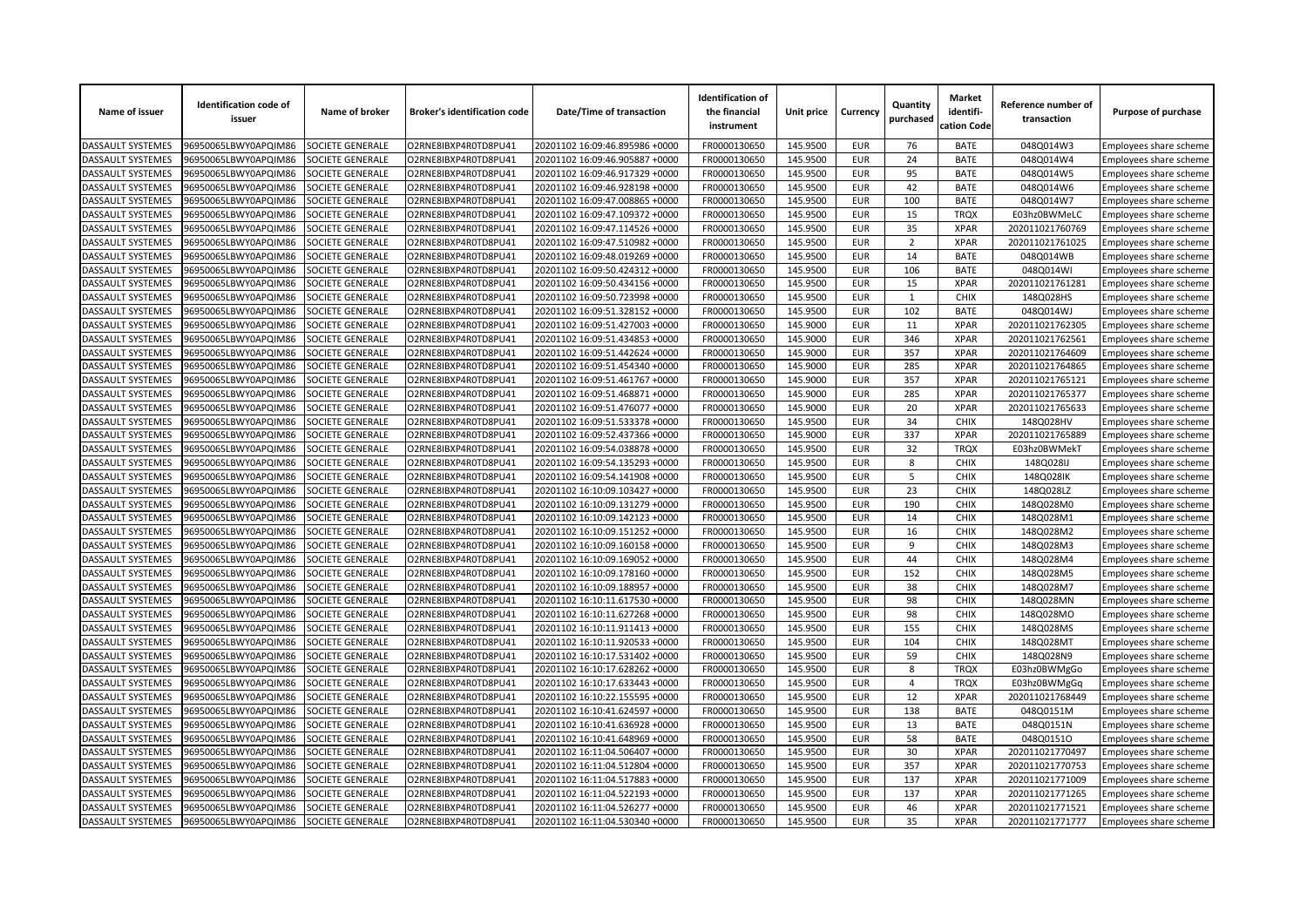| Name of issuer           | <b>Identification code of</b><br>issuer | Name of broker          | <b>Broker's identification code</b> | Date/Time of transaction       | <b>Identification of</b><br>the financial<br>instrument | Unit price           | Currency                 | Quantity<br>purchased | <b>Market</b><br>identifi-<br>cation Code | Reference number of<br>transaction | Purpose of purchase    |
|--------------------------|-----------------------------------------|-------------------------|-------------------------------------|--------------------------------|---------------------------------------------------------|----------------------|--------------------------|-----------------------|-------------------------------------------|------------------------------------|------------------------|
| DASSAULT SYSTEMES        | 96950065LBWY0APQIM86                    | SOCIETE GENERALE        | O2RNE8IBXP4R0TD8PU41                | 20201102 16:11:04.534254 +0000 | FR0000130650                                            | 145.9500             | EUR                      | $\overline{2}$        | <b>XPAR</b>                               | 202011021772033                    | Employees share scheme |
| DASSAULT SYSTEMES        | 96950065LBWY0APQIM86                    | SOCIETE GENERALE        | O2RNE8IBXP4R0TD8PU41                | 20201102 16:11:04.538173 +0000 | FR0000130650                                            | 145.9500             | <b>EUR</b>               | 35                    | <b>XPAR</b>                               | 202011021772289                    | Employees share scheme |
| DASSAULT SYSTEMES        | 96950065LBWY0APQIM86                    | SOCIETE GENERALE        | O2RNE8IBXP4R0TD8PU41                | 20201102 16:11:04.542091 +0000 | FR0000130650                                            | 145.9500             | <b>EUR</b>               | 20                    | <b>XPAR</b>                               | 202011021772545                    | Employees share scheme |
| DASSAULT SYSTEMES        | 96950065LBWY0APQIM86                    | SOCIETE GENERALE        | O2RNE8IBXP4R0TD8PU41                | 20201102 16:11:04.545965 +0000 | FR0000130650                                            | 145.9500             | <b>EUR</b>               | 37                    | <b>XPAR</b>                               | 202011021772801                    | Employees share scheme |
| DASSAULT SYSTEMES        | 96950065LBWY0APQIM86                    | SOCIETE GENERALE        | O2RNE8IBXP4R0TD8PU41                | 20201102 16:11:04.549931 +0000 | FR0000130650                                            | 145.9500             | <b>EUR</b>               | 20                    | <b>XPAR</b>                               | 202011021773057                    | Employees share scheme |
| DASSAULT SYSTEMES        | 96950065LBWY0APQIM86                    | SOCIETE GENERALE        | O2RNE8IBXP4R0TD8PU41                | 20201102 16:11:04.553835 +0000 | FR0000130650                                            | 145.9500             | <b>EUR</b>               | 81                    | <b>XPAR</b>                               | 202011021773313                    | Employees share scheme |
| DASSAULT SYSTEMES        | 96950065LBWY0APQIM86                    | SOCIETE GENERALE        | O2RNE8IBXP4R0TD8PU41                | 20201102 16:11:04.557860 +0000 | FR0000130650                                            | 145.9500             | <b>EUR</b>               | 95                    | <b>XPAR</b>                               | 202011021773569                    | Employees share scheme |
| <b>DASSAULT SYSTEMES</b> | 96950065LBWY0APQIM86                    | SOCIETE GENERALE        | O2RNE8IBXP4R0TD8PU41                | 20201102 16:11:04.562048 +0000 | FR0000130650                                            | 145.9500             | <b>EUR</b>               | 100                   | <b>BATE</b>                               | 048Q01531                          | Employees share scheme |
| DASSAULT SYSTEMES        | 96950065LBWY0APQIM86                    | SOCIETE GENERALE        | O2RNE8IBXP4R0TD8PU41                | 20201102 16:11:04.566092 +0000 | FR0000130650                                            | 145.9500             | <b>EUR</b>               | 491                   | <b>BATE</b>                               | 048Q01532                          | Employees share scheme |
| DASSAULT SYSTEMES        | 96950065LBWY0APQIM86                    | SOCIETE GENERALE        | O2RNE8IBXP4R0TD8PU41                | 20201102 16:11:04.808795 +0000 | FR0000130650                                            | 145.9500             | <b>EUR</b>               | 12                    | <b>TRQX</b>                               | E03hz0BWMiRy                       | Employees share scheme |
| DASSAULT SYSTEMES        | 96950065LBWY0APQIM86                    | SOCIETE GENERALE        | O2RNE8IBXP4R0TD8PU41                | 20201102 16:11:04.818103 +0000 | FR0000130650                                            | 145.9500             | <b>EUR</b>               | 25                    | <b>TRQX</b>                               | E03hz0BWMiS0                       | Employees share scheme |
| DASSAULT SYSTEMES        | 96950065LBWY0APQIM86                    | SOCIETE GENERALE        | O2RNE8IBXP4R0TD8PU41                | 20201102 16:11:04.826775 +0000 | FR0000130650                                            | 145.9500             | <b>EUR</b>               | 5                     | <b>TRQX</b>                               | E03hz0BWMiS2                       | Employees share scheme |
| DASSAULT SYSTEMES        | 96950065LBWY0APQIM86                    | SOCIETE GENERALE        | O2RNE8IBXP4R0TD8PU41                | 20201102 16:11:08.423342 +0000 | FR0000130650                                            | 145.8500             | <b>EUR</b>               | 15                    | <b>TROX</b>                               | E03hz0BWMis7                       | Employees share scheme |
| DASSAULT SYSTEMES        | 96950065LBWY0APQIM86                    | SOCIETE GENERALE        | O2RNE8IBXP4R0TD8PU41                | 20201102 16:11:23.295276 +0000 | FR0000130650                                            | 145.8000             | <b>EUR</b>               | 21                    | <b>XPAR</b>                               | 202011021781249                    | Employees share scheme |
| DASSAULT SYSTEMES        | 96950065LBWY0APQIM86                    | <b>SOCIETE GENERALE</b> | O2RNE8IBXP4R0TD8PU41                | 20201102 16:11:25.105346 +0000 | FR0000130650                                            | 145.7500             | <b>EUR</b>               | 84                    | <b>XPAR</b>                               | 202011021781505                    | Employees share scheme |
| DASSAULT SYSTEMES        | 96950065LBWY0APQIM86                    | SOCIETE GENERALE        | O2RNE8IBXP4R0TD8PU41                | 20201102 16:11:29.728799 +0000 | FR0000130650                                            | 145.8000             | <b>EUR</b>               | 8                     | <b>CHIX</b>                               | 148Q02918                          | Employees share scheme |
| DASSAULT SYSTEMES        | 96950065LBWY0APQIM86                    | SOCIETE GENERALE        | O2RNE8IBXP4R0TD8PU41                | 20201102 16:11:29.738455 +0000 | FR0000130650                                            | 145.8000             | <b>EUR</b>               | 14                    | <b>CHIX</b>                               | 148Q02919                          | Employees share scheme |
| DASSAULT SYSTEMES        | 96950065LBWY0APQIM86                    | SOCIETE GENERALE        | O2RNE8IBXP4R0TD8PU41                | 20201102 16:11:29.748646 +0000 | FR0000130650                                            | 145.8000             | <b>EUR</b>               | 60                    | <b>CHIX</b>                               | 148Q0291A                          | Employees share scheme |
| <b>DASSAULT SYSTEMES</b> | 96950065LBWY0APQIM86                    | SOCIETE GENERALE        | O2RNE8IBXP4R0TD8PU41                | 20201102 16:11:29.758920 +0000 | FR0000130650                                            | 145.8000             | <b>EUR</b>               | 39                    | <b>CHIX</b>                               | 148Q0291B                          | Employees share scheme |
| DASSAULT SYSTEMES        | 96950065LBWY0APQIM86                    | SOCIETE GENERALE        | O2RNE8IBXP4R0TD8PU41                | 20201102 16:11:29.770315 +0000 | FR0000130650                                            | 145.8000             | <b>EUR</b>               | $\overline{2}$        | <b>CHIX</b>                               | 148Q0291C                          | Employees share scheme |
| DASSAULT SYSTEMES        | 96950065LBWY0APQIM86                    | SOCIETE GENERALE        | O2RNE8IBXP4R0TD8PU41                | 20201102 16:11:29.779492 +0000 | FR0000130650                                            | 145.8000             | <b>EUR</b>               | 77                    | <b>CHIX</b>                               | 148Q0291D                          | Employees share scheme |
| <b>DASSAULT SYSTEMES</b> | 96950065LBWY0APQIM86                    | SOCIETE GENERALE        | O2RNE8IBXP4R0TD8PU41                | 20201102 16:11:30.130754 +0000 | FR0000130650                                            | 145.8000             | <b>EUR</b>               | 8                     | <b>TRQX</b>                               | E03hz0BWMkRU                       | Employees share scheme |
| DASSAULT SYSTEMES        | 96950065LBWY0APQIM86                    | SOCIETE GENERALE        | O2RNE8IBXP4R0TD8PU41                | 20201102 16:11:30.141183 +0000 | FR0000130650                                            | 145.8000             | <b>EUR</b>               | 5                     | <b>TRQX</b>                               | E03hz0BWMkRW                       | Employees share scheme |
| <b>DASSAULT SYSTEMES</b> | 96950065LBWY0APQIM86                    | SOCIETE GENERALE        | O2RNE8IBXP4R0TD8PU41                | 20201102 16:11:34.245505 +0000 | FR0000130650                                            | 145.8000             | <b>EUR</b>               | 12                    | <b>XPAR</b>                               | 202011021786369                    | Employees share scheme |
| <b>DASSAULT SYSTEMES</b> | 96950065LBWY0APQIM86                    | <b>SOCIETE GENERALE</b> | O2RNE8IBXP4R0TD8PU41                | 20201102 16:11:34.348268 +0000 | FR0000130650                                            | 145.8000             | <b>EUR</b>               | 12                    | <b>XPAR</b>                               | 202011021786881                    | Employees share scheme |
| DASSAULT SYSTEMES        | 96950065LBWY0APQIM86                    | SOCIETE GENERALE        | O2RNE8IBXP4R0TD8PU41                | 20201102 16:11:34.451967 +0000 | FR0000130650                                            | 145.8000             | <b>EUR</b>               | 16                    | <b>XPAR</b>                               | 202011021787137                    | Employees share scheme |
| DASSAULT SYSTEMES        | 96950065LBWY0APQIM86                    | SOCIETE GENERALE        | O2RNE8IBXP4R0TD8PU41                | 20201102 16:11:42.282293 +0000 | FR0000130650                                            | 145.8000             | <b>EUR</b>               | 13                    | <b>XPAR</b>                               | 202011021787649                    | Employees share scheme |
| <b>DASSAULT SYSTEMES</b> | 96950065LBWY0APQIM86                    | SOCIETE GENERALE        | O2RNE8IBXP4R0TD8PU41                | 20201102 16:11:42.885000 +0000 | FR0000130650                                            | 145.8000             | <b>EUR</b>               | 12                    | <b>XPAR</b>                               | 202011021787905                    | Employees share scheme |
| <b>DASSAULT SYSTEMES</b> | 96950065LBWY0APQIM86                    | SOCIETE GENERALE        | O2RNE8IBXP4R0TD8PU41                | 20201102 16:11:44.291221 +0000 | FR0000130650                                            | 145.8000             | <b>EUR</b>               | 17                    | <b>XPAR</b>                               | 202011021788161                    | Employees share scheme |
| DASSAULT SYSTEMES        | 96950065LBWY0APQIM86                    | SOCIETE GENERALE        | O2RNE8IBXP4R0TD8PU41                | 20201102 16:11:47.303643 +0000 | FR0000130650                                            | 145.8000             | <b>EUR</b>               | 15                    | <b>XPAR</b>                               | 202011021788417                    | Employees share scheme |
| DASSAULT SYSTEMES        | 96950065LBWY0APQIM86                    | SOCIETE GENERALE        | O2RNE8IBXP4R0TD8PU41                | 20201102 16:11:48.012380 +0000 | FR0000130650                                            | 145.8000             | <b>EUR</b>               | 12                    | <b>XPAR</b>                               | 202011021788673                    | Employees share scheme |
| DASSAULT SYSTEMES        | 96950065LBWY0APQIM86                    | SOCIETE GENERALE        | O2RNE8IBXP4R0TD8PU41                | 20201102 16:11:48.516107 +0000 | FR0000130650                                            | 145.8000             | <b>EUR</b>               | 10                    | <b>XPAR</b>                               | 202011021789441                    | Employees share scheme |
| DASSAULT SYSTEMES        | 96950065LBWY0APQIM86                    | SOCIETE GENERALE        | O2RNE8IBXP4R0TD8PU41                | 20201102 16:11:48.525169 +0000 | FR0000130650                                            | 145.8000             | <b>EUR</b>               | 12                    | <b>XPAR</b>                               | 202011021789697                    | Employees share scheme |
| DASSAULT SYSTEMES        | 96950065LBWY0APQIM86                    | SOCIETE GENERALE        | O2RNE8IBXP4R0TD8PU41                | 20201102 16:11:51.224397 +0000 | FR0000130650                                            | 145.8000             | <b>EUR</b>               | 5                     | <b>XPAR</b>                               | 202011021789953                    |                        |
| DASSAULT SYSTEMES        | 96950065LBWY0APQIM86                    | SOCIETE GENERALE        | O2RNE8IBXP4R0TD8PU41                | 20201102 16:11:51.229972 +0000 | FR0000130650                                            | 145.8000             | <b>EUR</b>               | 12                    | <b>XPAR</b>                               | 202011021790209                    | Employees share scheme |
| <b>DASSAULT SYSTEMES</b> | 96950065LBWY0APQIM86                    | SOCIETE GENERALE        | O2RNE8IBXP4R0TD8PU41                | 20201102 16:11:53.336164 +0000 | FR0000130650                                            | 145.8000             | <b>EUR</b>               | 18                    | <b>XPAR</b>                               | 202011021790465                    | Employees share scheme |
| <b>DASSAULT SYSTEMES</b> | 96950065LBWY0APQIM86                    | SOCIETE GENERALE        | O2RNE8IBXP4R0TD8PU41                | 20201102 16:11:55.341965 +0000 | FR0000130650                                            | 145.8000             | <b>EUR</b>               | 17                    | <b>XPAR</b>                               | 202011021790721                    | Employees share scheme |
|                          |                                         |                         |                                     |                                |                                                         |                      | <b>EUR</b>               | 5                     | <b>XPAR</b>                               |                                    | Employees share scheme |
| <b>DASSAULT SYSTEMES</b> | 96950065LBWY0APQIM86                    | SOCIETE GENERALE        | O2RNE8IBXP4R0TD8PU41                | 20201102 16:11:57.256480 +0000 | FR0000130650                                            | 145.8000             |                          |                       | <b>XPAR</b>                               | 202011021790977                    | Employees share scheme |
| DASSAULT SYSTEMES        | 96950065LBWY0APQIM86                    | SOCIETE GENERALE        | O2RNE8IBXP4R0TD8PU41                | 20201102 16:11:57.259841 +0000 | FR0000130650                                            | 145.8000             | <b>EUR</b>               | 13                    |                                           | 202011021791233                    | Employees share scheme |
| DASSAULT SYSTEMES        | 96950065LBWY0APQIM86                    | SOCIETE GENERALE        | O2RNE8IBXP4R0TD8PU41                | 20201102 16:11:57.958997 +0000 | FR0000130650                                            | 145.8000             | <b>EUR</b>               | 14                    | <b>XPAR</b>                               | 202011021791489                    | Employees share scheme |
| DASSAULT SYSTEMES        | 96950065LBWY0APQIM86                    | SOCIETE GENERALE        | O2RNE8IBXP4R0TD8PU41                | 20201102 16:11:58.453319 +0000 | FR0000130650                                            | 145.8000<br>145.8000 | <b>EUR</b><br><b>EUR</b> | 19<br>17              | <b>XPAR</b><br><b>XPAR</b>                | 202011021791745                    | Employees share scheme |
| DASSAULT SYSTEMES        | 96950065LBWY0APQIM86                    | SOCIETE GENERALE        | O2RNE8IBXP4R0TD8PU41                | 20201102 16:12:02.771934 +0000 | FR0000130650                                            |                      |                          |                       |                                           | 202011021793025                    | Employees share scheme |
| DASSAULT SYSTEMES        | 96950065LBWY0APQIM86                    | SOCIETE GENERALE        | O2RNE8IBXP4R0TD8PU41                | 20201102 16:12:04.275279 +0000 | FR0000130650                                            | 145.8000             | <b>EUR</b>               | 12                    | <b>XPAR</b>                               | 202011021794049                    | Employees share scheme |
| DASSAULT SYSTEMES        | 96950065LBWY0APQIM86                    | SOCIETE GENERALE        | O2RNE8IBXP4R0TD8PU41                | 20201102 16:12:05.279920 +0000 | FR0000130650                                            | 145.8000             | <b>EUR</b>               | 14                    | <b>XPAR</b>                               | 202011021794305                    | Employees share scheme |
| DASSAULT SYSTEMES        | 96950065LBWY0APQIM86                    | SOCIETE GENERALE        | O2RNE8IBXP4R0TD8PU41                | 20201102 16:12:06.185762 +0000 | FR0000130650                                            | 145.8000             | <b>EUR</b>               | 34                    | <b>XPAR</b>                               | 202011021794561                    | Employees share scheme |
| DASSAULT SYSTEMES        | 96950065LBWY0APQIM86                    | SOCIETE GENERALE        | O2RNE8IBXP4R0TD8PU41                | 20201102 16:12:13.416749 +0000 | FR0000130650                                            | 145.8000             | <b>EUR</b>               | 39                    | <b>XPAR</b>                               | 202011021796609                    | Employees share scheme |
| DASSAULT SYSTEMES        | 96950065LBWY0APQIM86                    | SOCIETE GENERALE        | O2RNE8IBXP4R0TD8PU41                | 20201102 16:12:13.421579 +0000 | FR0000130650                                            | 145.8000             | <b>EUR</b>               | 24                    | CHIX                                      | 148Q0297H                          | Employees share scheme |
| <b>DASSAULT SYSTEMES</b> | 96950065LBWY0APQIM86                    | SOCIETE GENERALE        | O2RNE8IBXP4R0TD8PU41                | 20201102 16:12:15.919450 +0000 | FR0000130650                                            | 145.7500             | <b>EUR</b>               | 19                    | <b>XPAR</b>                               | 202011021797377                    | Employees share scheme |
| DASSAULT SYSTEMES        | 96950065LBWY0APQIM86                    | SOCIETE GENERALE        | O2RNE8IBXP4R0TD8PU41                | 20201102 16:12:16.723098 +0000 | FR0000130650                                            | 145.7500             | <b>EUR</b>               | 8                     | <b>TROX</b>                               | E03hz0BWMnbj                       | Employees share scheme |
| <b>DASSAULT SYSTEMES</b> | 96950065LBWY0APQIM86                    | SOCIETE GENERALE        | O2RNE8IBXP4R0TD8PU41                | 20201102 16:12:17.535317 +0000 | FR0000130650                                            | 145.7500             | <b>EUR</b>               | $\overline{2}$        | <b>TRQX</b>                               | E03hz0BWMngq                       | Employees share scheme |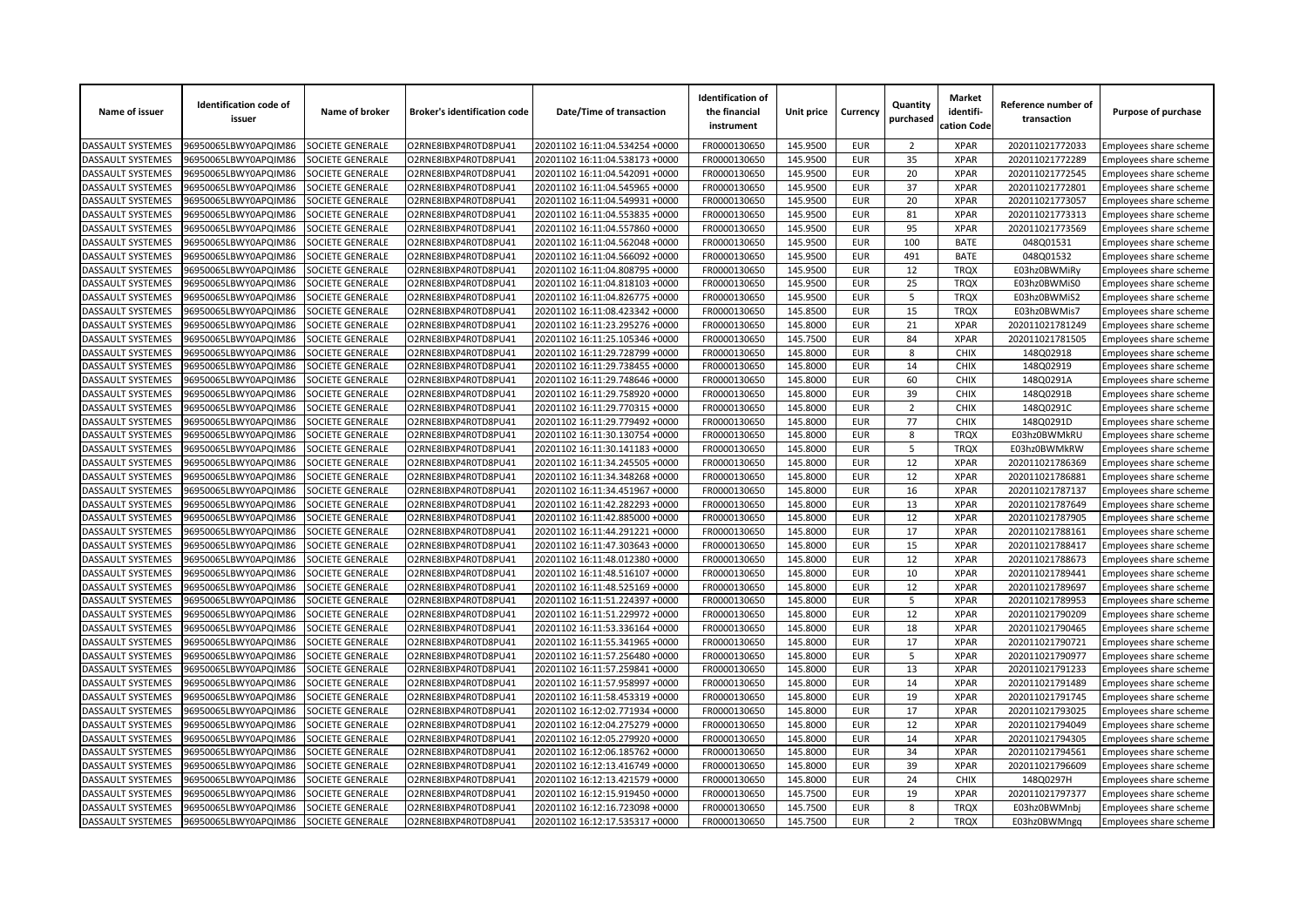| Name of issuer           | <b>Identification code of</b><br>issuer | Name of broker          | <b>Broker's identification code</b> | Date/Time of transaction       | <b>Identification of</b><br>the financial<br>instrument | Unit price | Currency   | Quantity<br>purchased | <b>Market</b><br>identifi-<br>cation Code | Reference number of<br>transaction | Purpose of purchase    |
|--------------------------|-----------------------------------------|-------------------------|-------------------------------------|--------------------------------|---------------------------------------------------------|------------|------------|-----------------------|-------------------------------------------|------------------------------------|------------------------|
| DASSAULT SYSTEMES        | 96950065LBWY0APQIM86                    | SOCIETE GENERALE        | O2RNE8IBXP4R0TD8PU41                | 20201102 16:12:25.062955 +0000 | FR0000130650                                            | 145.7000   | EUR        | 59                    | <b>XPAR</b>                               | 202011021798145                    | Employees share scheme |
| DASSAULT SYSTEMES        | 96950065LBWY0APQIM86                    | SOCIETE GENERALE        | O2RNE8IBXP4R0TD8PU41                | 20201102 16:12:25.067019 +0000 | FR0000130650                                            | 145.7000   | <b>EUR</b> | 30                    | <b>XPAR</b>                               | 202011021798401                    | Employees share scheme |
| DASSAULT SYSTEMES        | 96950065LBWY0APQIM86                    | SOCIETE GENERALE        | O2RNE8IBXP4R0TD8PU41                | 20201102 16:12:43.537004 +0000 | FR0000130650                                            | 145.7000   | <b>EUR</b> | 126                   | <b>XPAR</b>                               | 202011021800705                    | Employees share scheme |
| DASSAULT SYSTEMES        | 96950065LBWY0APQIM86                    | SOCIETE GENERALE        | O2RNE8IBXP4R0TD8PU41                | 20201102 16:12:56.069294 +0000 | FR0000130650                                            | 145.7000   | <b>EUR</b> | 13                    | <b>XPAR</b>                               | 202011021802241                    | Employees share scheme |
| DASSAULT SYSTEMES        | 96950065LBWY0APQIM86                    | SOCIETE GENERALE        | O2RNE8IBXP4R0TD8PU41                | 20201102 16:12:56.368056 +0000 | FR0000130650                                            | 145.7000   | <b>EUR</b> | 13                    | <b>CHIX</b>                               | 148Q029FO                          | Employees share scheme |
| DASSAULT SYSTEMES        | 96950065LBWY0APQIM86                    | SOCIETE GENERALE        | O2RNE8IBXP4R0TD8PU41                | 20201102 16:14:29.005404 +0000 | FR0000130650                                            | 145.7000   | <b>EUR</b> | 210                   | <b>XPAR</b>                               | 202011021804545                    | Employees share scheme |
| <b>DASSAULT SYSTEMES</b> | 96950065LBWY0APQIM86                    | SOCIETE GENERALE        | O2RNE8IBXP4R0TD8PU41                | 20201102 16:14:29.010222 +0000 | FR0000130650                                            | 145.7000   | <b>EUR</b> | 35                    | <b>XPAR</b>                               | 202011021804801                    | Employees share scheme |
| <b>DASSAULT SYSTEMES</b> | 96950065LBWY0APQIM86                    | SOCIETE GENERALE        | O2RNE8IBXP4R0TD8PU41                | 20201102 16:14:29.015192 +0000 | FR0000130650                                            | 145.7000   | <b>EUR</b> | 20                    | <b>XPAR</b>                               | 202011021805057                    | Employees share scheme |
| DASSAULT SYSTEMES        | 96950065LBWY0APQIM86                    | SOCIETE GENERALE        | O2RNE8IBXP4R0TD8PU41                | 20201102 16:14:29.019211 +0000 | FR0000130650                                            | 145.7000   | <b>EUR</b> | 38                    | <b>XPAR</b>                               | 202011021805313                    | Employees share scheme |
| DASSAULT SYSTEMES        | 96950065LBWY0APQIM86                    | SOCIETE GENERALE        | O2RNE8IBXP4R0TD8PU41                | 20201102 16:14:29.023981 +0000 | FR0000130650                                            | 145.7000   | <b>EUR</b> | 11                    | <b>XPAR</b>                               | 202011021805569                    | Employees share scheme |
| DASSAULT SYSTEMES        | 96950065LBWY0APQIM86                    | SOCIETE GENERALE        | O2RNE8IBXP4R0TD8PU41                | 20201102 16:14:29.030267 +0000 | FR0000130650                                            | 145.7000   | <b>EUR</b> | 220                   | <b>XPAR</b>                               | 202011021805825                    | Employees share scheme |
| DASSAULT SYSTEMES        | 96950065LBWY0APQIM86                    | SOCIETE GENERALE        | O2RNE8IBXP4R0TD8PU41                | 20201102 16:14:29.111204 +0000 | FR0000130650                                            | 145.7000   | <b>EUR</b> | 8                     | <b>CHIX</b>                               | 148Q029TT                          | Employees share scheme |
| DASSAULT SYSTEMES        | 96950065LBWY0APQIM86                    | SOCIETE GENERALE        | O2RNE8IBXP4R0TD8PU41                | 20201102 16:14:29.120719 +0000 | FR0000130650                                            | 145.7000   | <b>EUR</b> | 8                     | <b>CHIX</b>                               | 148Q029TU                          | Employees share scheme |
| DASSAULT SYSTEMES        | 96950065LBWY0APQIM86                    | SOCIETE GENERALE        | O2RNE8IBXP4R0TD8PU41                | 20201102 16:14:29.129692 +0000 | FR0000130650                                            | 145.7000   | <b>EUR</b> | 11                    | <b>XPAR</b>                               | 202011021806081                    | Employees share scheme |
| DASSAULT SYSTEMES        | 96950065LBWY0APQIM86                    | <b>SOCIETE GENERALE</b> | O2RNE8IBXP4R0TD8PU41                | 20201102 16:14:29.137812 +0000 | FR0000130650                                            | 145.7000   | <b>EUR</b> | 19                    | <b>XPAR</b>                               | 202011021806337                    | Employees share scheme |
| DASSAULT SYSTEMES        | 96950065LBWY0APQIM86                    | SOCIETE GENERALE        | O2RNE8IBXP4R0TD8PU41                | 20201102 16:14:29.420116 +0000 | FR0000130650                                            | 145.7000   | <b>EUR</b> | 18                    | <b>XPAR</b>                               | 202011021806849                    | Employees share scheme |
| DASSAULT SYSTEMES        | 96950065LBWY0APQIM86                    | SOCIETE GENERALE        | O2RNE8IBXP4R0TD8PU41                | 20201102 16:14:29.424976 +0000 | FR0000130650                                            | 145.7000   | <b>EUR</b> | 5                     | <b>XPAR</b>                               | 202011021807105                    | Employees share scheme |
| DASSAULT SYSTEMES        | 96950065LBWY0APQIM86                    | SOCIETE GENERALE        | O2RNE8IBXP4R0TD8PU41                | 20201102 16:14:29.429772 +0000 | FR0000130650                                            | 145.7000   | <b>EUR</b> | 6                     | <b>XPAR</b>                               | 202011021807361                    | Employees share scheme |
| <b>DASSAULT SYSTEMES</b> | 96950065LBWY0APQIM86                    | SOCIETE GENERALE        | O2RNE8IBXP4R0TD8PU41                | 20201102 16:14:31.021070 +0000 | FR0000130650                                            | 145.7000   | <b>EUR</b> | 32                    | <b>XPAR</b>                               | 202011021808641                    | Employees share scheme |
| DASSAULT SYSTEMES        | 96950065LBWY0APQIM86                    | SOCIETE GENERALE        | O2RNE8IBXP4R0TD8PU41                | 20201102 16:14:33.227495 +0000 | FR0000130650                                            | 145.6500   | <b>EUR</b> | 13                    | <b>TRQX</b>                               | E03hz0BWMvfw                       | Employees share scheme |
| DASSAULT SYSTEMES        | 96950065LBWY0APQIM86                    | SOCIETE GENERALE        | O2RNE8IBXP4R0TD8PU41                | 20201102 16:14:33.236820 +0000 | FR0000130650                                            | 145.6500   | <b>EUR</b> | 89                    | <b>XPAR</b>                               | 202011021811713                    | Employees share scheme |
| <b>DASSAULT SYSTEMES</b> | 96950065LBWY0APQIM86                    | SOCIETE GENERALE        | O2RNE8IBXP4R0TD8PU41                | 20201102 16:14:33.245782 +0000 | FR0000130650                                            | 145.6500   | <b>EUR</b> | 86                    | <b>CHIX</b>                               | 148Q029VS                          | Employees share scheme |
| DASSAULT SYSTEMES        | 96950065LBWY0APQIM86                    | SOCIETE GENERALE        | O2RNE8IBXP4R0TD8PU41                | 20201102 16:14:33.253915 +0000 | FR0000130650                                            | 145.6500   | <b>EUR</b> | 18                    | <b>BATE</b>                               | 048Q015NN                          | Employees share scheme |
| <b>DASSAULT SYSTEMES</b> | 96950065LBWY0APQIM86                    | SOCIETE GENERALE        | O2RNE8IBXP4R0TD8PU41                | 20201102 16:14:33.262619 +0000 | FR0000130650                                            | 145.6500   | <b>EUR</b> | 39                    | <b>CHIX</b>                               | 148Q029VZ                          | Employees share scheme |
| <b>DASSAULT SYSTEMES</b> | 96950065LBWY0APQIM86                    | <b>SOCIETE GENERALE</b> | O2RNE8IBXP4R0TD8PU41                | 20201102 16:14:33.271306 +0000 | FR0000130650                                            | 145.6500   | <b>EUR</b> | 13                    | <b>CHIX</b>                               | 148Q029W0                          | Employees share scheme |
| DASSAULT SYSTEMES        | 96950065LBWY0APQIM86                    | SOCIETE GENERALE        | O2RNE8IBXP4R0TD8PU41                | 20201102 16:14:33.279716 +0000 | FR0000130650                                            | 145.6500   | <b>EUR</b> | 13                    | <b>XPAR</b>                               | 202011021817089                    | Employees share scheme |
| DASSAULT SYSTEMES        | 96950065LBWY0APQIM86                    | SOCIETE GENERALE        | O2RNE8IBXP4R0TD8PU41                | 20201102 16:14:33.424649 +0000 | FR0000130650                                            | 145.6500   | <b>EUR</b> | 8                     | <b>BATE</b>                               | 048Q015NQ                          | Employees share scheme |
| <b>DASSAULT SYSTEMES</b> | 96950065LBWY0APQIM86                    | SOCIETE GENERALE        | O2RNE8IBXP4R0TD8PU41                | 20201102 16:14:33.429554 +0000 | FR0000130650                                            | 145.6500   | <b>EUR</b> | 20                    | <b>BATE</b>                               | 048Q015NR                          | Employees share scheme |
| <b>DASSAULT SYSTEMES</b> | 96950065LBWY0APQIM86                    | SOCIETE GENERALE        | O2RNE8IBXP4R0TD8PU41                | 20201102 16:14:33.528737 +0000 | FR0000130650                                            | 145.6500   | <b>EUR</b> | 21                    | <b>TRQX</b>                               | E03hz0BWMviO                       | Employees share scheme |
| DASSAULT SYSTEMES        | 96950065LBWY0APQIM86                    | SOCIETE GENERALE        | O2RNE8IBXP4R0TD8PU41                | 20201102 16:14:34.027791 +0000 | FR0000130650                                            | 145.6500   | <b>EUR</b> | 1                     | <b>BATE</b>                               | 048Q015NS                          | Employees share scheme |
| DASSAULT SYSTEMES        | 96950065LBWY0APQIM86                    | SOCIETE GENERALE        | O2RNE8IBXP4R0TD8PU41                | 20201102 16:14:34.132835 +0000 | FR0000130650                                            | 145.6500   | <b>EUR</b> | 5                     | <b>BATE</b>                               | 048Q015NT                          | Employees share scheme |
| DASSAULT SYSTEMES        | 96950065LBWY0APQIM86                    | SOCIETE GENERALE        | O2RNE8IBXP4R0TD8PU41                | 20201102 16:14:34.142621 +0000 | FR0000130650                                            | 145.6500   | <b>EUR</b> | 18                    | <b>BATE</b>                               | 048Q015NU                          |                        |
| DASSAULT SYSTEMES        | 96950065LBWY0APQIM86                    | SOCIETE GENERALE        | O2RNE8IBXP4R0TD8PU41                | 20201102 16:14:34.330334 +0000 |                                                         | 145.6500   | <b>EUR</b> | 16                    | <b>BATE</b>                               | 048Q015NW                          | Employees share scheme |
|                          |                                         |                         |                                     |                                | FR0000130650                                            |            | <b>EUR</b> | 5                     |                                           |                                    | Employees share scheme |
| DASSAULT SYSTEMES        | 96950065LBWY0APQIM86                    | SOCIETE GENERALE        | O2RNE8IBXP4R0TD8PU41                | 20201102 16:14:34.336349 +0000 | FR0000130650                                            | 145.6500   | <b>EUR</b> |                       | <b>BATE</b>                               | 048Q015NX                          | Employees share scheme |
| DASSAULT SYSTEMES        | 96950065LBWY0APQIM86                    | SOCIETE GENERALE        | O2RNE8IBXP4R0TD8PU41                | 20201102 16:14:35.238388 +0000 | FR0000130650                                            | 145.6500   | <b>EUR</b> | $\mathbf{1}$<br>13    | <b>BATE</b><br><b>BATE</b>                | 048Q015NZ                          | Employees share scheme |
| <b>DASSAULT SYSTEMES</b> | 96950065LBWY0APQIM86                    | SOCIETE GENERALE        | O2RNE8IBXP4R0TD8PU41                | 20201102 16:14:45.573492 +0000 | FR0000130650                                            | 145.5500   |            |                       | <b>XPAR</b>                               | 048Q015OB                          | Employees share scheme |
| <b>DASSAULT SYSTEMES</b> | 96950065LBWY0APQIM86                    | SOCIETE GENERALE        | O2RNE8IBXP4R0TD8PU41                | 20201102 16:14:45.668012 +0000 | FR0000130650                                            | 145.6000   | <b>EUR</b> | 59                    |                                           | 202011021818113                    | Employees share scheme |
| <b>DASSAULT SYSTEMES</b> | 96950065LBWY0APQIM86                    | SOCIETE GENERALE        | O2RNE8IBXP4R0TD8PU41                | 20201102 16:14:46.470205 +0000 | FR0000130650                                            | 145.6000   | <b>EUR</b> | 32                    | <b>XPAR</b>                               | 202011021818369                    | Employees share scheme |
| DASSAULT SYSTEMES        | 96950065LBWY0APQIM86                    | SOCIETE GENERALE        | O2RNE8IBXP4R0TD8PU41                | 20201102 16:14:46.476426 +0000 | FR0000130650                                            | 145.5000   | <b>EUR</b> | 3                     | <b>BATE</b>                               | 048Q015OL                          | Employees share scheme |
| DASSAULT SYSTEMES        | 96950065LBWY0APQIM86                    | SOCIETE GENERALE        | O2RNE8IBXP4R0TD8PU41                | 20201102 16:14:46.483024 +0000 | FR0000130650                                            | 145.6000   | <b>EUR</b> | 1                     | <b>CHIX</b>                               | 148Q029XM                          | Employees share scheme |
| DASSAULT SYSTEMES        | 96950065LBWY0APQIM86                    | SOCIETE GENERALE        | O2RNE8IBXP4R0TD8PU41                | 20201102 16:14:46.488838 +0000 | FR0000130650                                            | 145.6000   | <b>EUR</b> | 6                     | <b>CHIX</b>                               | 148Q029XN                          | Employees share scheme |
| DASSAULT SYSTEMES        | 96950065LBWY0APQIM86                    | SOCIETE GENERALE        | O2RNE8IBXP4R0TD8PU41                | 20201102 16:14:46.495339 +0000 | FR0000130650                                            | 145.6000   | <b>EUR</b> | 6                     | CHIX                                      | 148Q029XO                          | Employees share scheme |
| DASSAULT SYSTEMES        | 96950065LBWY0APQIM86                    | SOCIETE GENERALE        | O2RNE8IBXP4R0TD8PU41                | 20201102 16:14:47.300463 +0000 | FR0000130650                                            | 145.5500   | <b>EUR</b> | 1                     | <b>TRQX</b>                               | E03hz0BWMwLE                       | Employees share scheme |
| DASSAULT SYSTEMES        | 96950065LBWY0APQIM86                    | SOCIETE GENERALE        | O2RNE8IBXP4R0TD8PU41                | 20201102 16:14:48.381616 +0000 | FR0000130650                                            | 145.5500   | <b>EUR</b> | 17                    | <b>TRQX</b>                               | E03hz0BWMwOF                       | Employees share scheme |
| DASSAULT SYSTEMES        | 96950065LBWY0APQIM86                    | SOCIETE GENERALE        | O2RNE8IBXP4R0TD8PU41                | 20201102 16:14:49.383999 +0000 | FR0000130650                                            | 145.5500   | <b>EUR</b> | 26                    | <b>XPAR</b>                               | 202011021826817                    | Employees share scheme |
| DASSAULT SYSTEMES        | 96950065LBWY0APQIM86                    | SOCIETE GENERALE        | O2RNE8IBXP4R0TD8PU41                | 20201102 16:14:49.393127 +0000 | FR0000130650                                            | 145.5500   | <b>EUR</b> | 13                    | <b>BATE</b>                               | 048Q015OV                          | Employees share scheme |
| DASSAULT SYSTEMES        | 96950065LBWY0APQIM86                    | SOCIETE GENERALE        | O2RNE8IBXP4R0TD8PU41                | 20201102 16:14:49.484436 +0000 | FR0000130650                                            | 145.5500   | <b>EUR</b> | $\overline{2}$        | <b>BATE</b>                               | 048Q015OW                          | Employees share scheme |
| DASSAULT SYSTEMES        | 96950065LBWY0APQIM86                    | SOCIETE GENERALE        | O2RNE8IBXP4R0TD8PU41                | 20201102 16:14:53.095647 +0000 | FR0000130650                                            | 145.5000   | <b>EUR</b> | 12                    | <b>CHIX</b>                               | 148Q029YC                          | Employees share scheme |
| DASSAULT SYSTEMES        | 96950065LBWY0APQIM86                    | SOCIETE GENERALE        | O2RNE8IBXP4R0TD8PU41                | 20201102 16:14:55.202133 +0000 | FR0000130650                                            | 145.5000   | <b>EUR</b> | 27                    | <b>XPAR</b>                               | 202011021828353                    | Employees share scheme |
| <b>DASSAULT SYSTEMES</b> | 96950065LBWY0APQIM86                    | SOCIETE GENERALE        | O2RNE8IBXP4R0TD8PU41                | 20201102 16:14:56.510421 +0000 | FR0000130650                                            | 145.5000   | <b>EUR</b> | 1                     | <b>CHIX</b>                               | 148Q029ZG                          | Employees share scheme |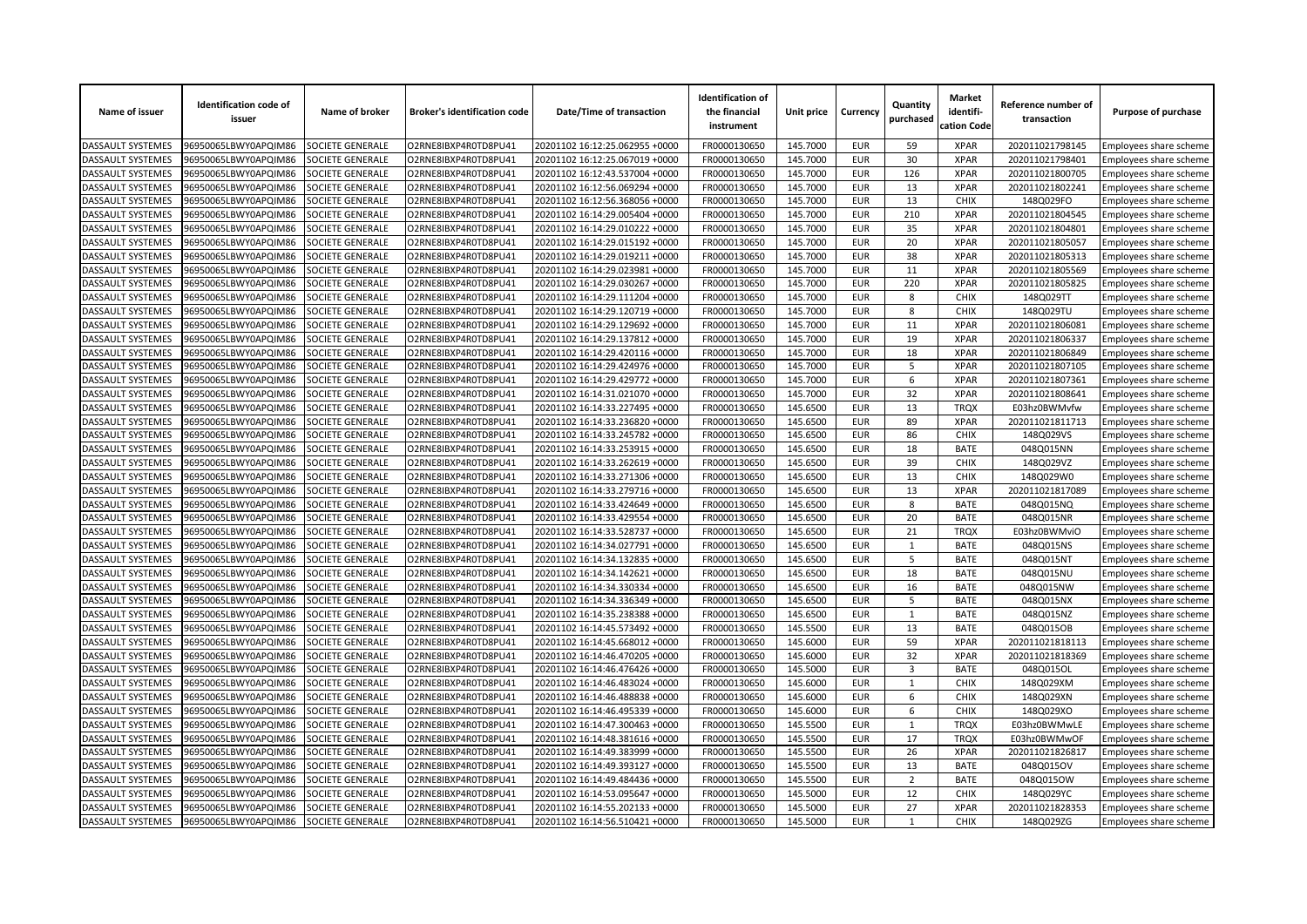| Name of issuer                                | <b>Identification code of</b><br>issuer | Name of broker                       | <b>Broker's identification code</b>          | Date/Time of transaction                                         | <b>Identification of</b><br>the financial<br>instrument | Unit price           | Currency                 | Quantity<br>purchased | <b>Market</b><br>identifi-<br>cation Code | Reference number of<br>transaction | Purpose of purchase                              |
|-----------------------------------------------|-----------------------------------------|--------------------------------------|----------------------------------------------|------------------------------------------------------------------|---------------------------------------------------------|----------------------|--------------------------|-----------------------|-------------------------------------------|------------------------------------|--------------------------------------------------|
| <b>DASSAULT SYSTEMES</b>                      | 96950065LBWY0APQIM86                    | SOCIETE GENERALE                     | O2RNE8IBXP4R0TD8PU41                         | 20201102 16:14:56.516192 +0000                                   | FR0000130650                                            | 145.5000             | <b>EUR</b>               | 6                     | <b>CHIX</b>                               | 148Q029ZH                          | Employees share scheme                           |
| DASSAULT SYSTEMES                             | 96950065LBWY0APQIM86                    | SOCIETE GENERALE                     | O2RNE8IBXP4R0TD8PU41                         | 20201102 16:15:05.551572 +0000                                   | FR0000130650                                            | 145.6000             | <b>EUR</b>               | 8                     | <b>XPAR</b>                               | 202011021838081                    | Employees share scheme                           |
| DASSAULT SYSTEMES                             | 96950065LBWY0APQIM86                    | SOCIETE GENERALE                     | O2RNE8IBXP4R0TD8PU41                         | 20201102 16:15:19.102199 +0000                                   | FR0000130650                                            | 145.6500             | <b>EUR</b>               | 40                    | <b>XPAR</b>                               | 202011021838849                    | Employees share scheme                           |
| DASSAULT SYSTEMES                             | 06950065LBWY0APQIM86                    | <b>SOCIETE GENERALE</b>              | O2RNE8IBXP4R0TD8PU41                         | 20201102 16:15:20.010329 +0000                                   | FR0000130650                                            | 145.6500             | <b>EUR</b>               | 11                    | <b>XPAR</b>                               | 202011021839105                    | Employees share scheme                           |
| DASSAULT SYSTEMES                             | 96950065LBWY0APQIM86                    | SOCIETE GENERALE                     | O2RNE8IBXP4R0TD8PU41                         | 20201102 16:15:20.021513 +0000                                   | FR0000130650                                            | 145.6500             | <b>EUR</b>               | 17                    | <b>XPAR</b>                               | 202011021839361                    | Employees share scheme                           |
| DASSAULT SYSTEMES                             | 96950065LBWY0APQIM86                    | SOCIETE GENERALE                     | O2RNE8IBXP4R0TD8PU41                         | 20201102 16:15:20.210008 +0000                                   | FR0000130650                                            | 145.7000             | <b>EUR</b>               | 18                    | <b>BATE</b>                               | 048Q015SG                          | Employees share scheme                           |
| DASSAULT SYSTEMES                             | 96950065LBWY0APQIM86                    | SOCIETE GENERALE                     | O2RNE8IBXP4R0TD8PU41                         | 20201102 16:15:35.857389 +0000                                   | FR0000130650                                            | 145.7000             | <b>EUR</b>               | 17                    | <b>XPAR</b>                               | 202011021841665                    | Employees share scheme                           |
| DASSAULT SYSTEMES                             | 96950065LBWY0APQIM86                    | <b>SOCIETE GENERALE</b>              | O2RNE8IBXP4R0TD8PU41                         | 20201102 16:15:35.861658 +0000                                   | FR0000130650                                            | 145.7000             | <b>EUR</b>               | 120                   | <b>XPAR</b>                               | 202011021841921                    | Employees share scheme                           |
| DASSAULT SYSTEMES                             | 06950065LBWY0APQIM86                    | SOCIETE GENERALE                     | O2RNE8IBXP4R0TD8PU41                         | 20201102 16:15:35.865890 +0000                                   | FR0000130650                                            | 145.7000             | <b>EUR</b>               | 35                    | <b>XPAR</b>                               | 202011021842177                    | Employees share scheme                           |
| DASSAULT SYSTEMES                             | 96950065LBWY0APQIM86                    | SOCIETE GENERALE                     | O2RNE8IBXP4R0TD8PU41                         | 20201102 16:15:35.869931 +0000                                   | FR0000130650                                            | 145.7000             | <b>EUR</b>               | 48                    | <b>XPAR</b>                               | 202011021842433                    | Employees share scheme                           |
| DASSAULT SYSTEMES                             | 96950065LBWY0APQIM86                    | SOCIETE GENERALE                     | O2RNE8IBXP4R0TD8PU41                         | 20201102 16:15:35.874053 +0000                                   | FR0000130650                                            | 145.7000             | <b>EUR</b>               | 137                   | <b>XPAR</b>                               | 202011021842689                    | Employees share scheme                           |
| DASSAULT SYSTEMES                             | 96950065LBWY0APQIM86                    | <b>SOCIETE GENERALE</b>              | O2RNE8IBXP4R0TD8PU41                         | 20201102 16:15:35.878071 +0000                                   | FR0000130650                                            | 145.7000             | <b>EUR</b>               | 20                    | <b>XPAR</b>                               | 202011021843201                    | Employees share scheme                           |
| DASSAULT SYSTEMES                             | 96950065LBWY0APQIM86                    | SOCIETE GENERALE                     | O2RNE8IBXP4R0TD8PU41                         | 20201102 16:15:35.882138 +0000                                   | FR0000130650                                            | 145.7000             | <b>EUR</b>               | 20                    | <b>XPAR</b>                               | 202011021843457                    | Employees share scheme                           |
| DASSAULT SYSTEMES                             | 96950065LBWY0APQIM86                    | SOCIETE GENERALE                     | O2RNE8IBXP4R0TD8PU41                         | 20201102 16:15:35.886161 +0000                                   | FR0000130650                                            | 145.7000             | <b>EUR</b>               | 90                    | <b>XPAR</b>                               | 202011021843713                    | Employees share scheme                           |
| DASSAULT SYSTEMES                             | 96950065LBWY0APQIM86                    | SOCIETE GENERALE                     | O2RNE8IBXP4R0TD8PU41                         | 20201102 16:15:35.890237 +0000                                   | FR0000130650                                            | 145.7000             | <b>EUR</b>               | 137                   | <b>XPAR</b>                               | 202011021843969                    | Employees share scheme                           |
| DASSAULT SYSTEMES                             | 06950065LBWY0APQIM86                    | SOCIETE GENERALE                     | O2RNE8IBXP4R0TD8PU41                         | 20201102 16:15:35.966852 +0000                                   | FR0000130650                                            | 145.7000             | <b>EUR</b>               | 90                    | <b>XPAR</b>                               | 202011021844225                    | <b>Employees share scheme</b>                    |
| <b>DASSAULT SYSTEMES</b>                      | 96950065LBWY0APQIM86                    | SOCIETE GENERALE                     | O2RNE8IBXP4R0TD8PU41                         | 20201102 16:15:35.978373 +0000                                   | FR0000130650                                            | 145.7000             | <b>EUR</b>               | 47                    | <b>XPAR</b>                               | 202011021844481                    | Employees share scheme                           |
| DASSAULT SYSTEMES                             | 96950065LBWY0APQIM86                    | SOCIETE GENERALE                     | O2RNE8IBXP4R0TD8PU41                         | 20201102 16:15:35.992293 +0000                                   | FR0000130650                                            | 145.7000             | <b>EUR</b>               | 8                     | <b>CHIX</b>                               | 148Q02A6O                          | Employees share scheme                           |
| DASSAULT SYSTEMES                             | 96950065LBWY0APQIM86                    | SOCIETE GENERALE                     | O2RNE8IBXP4R0TD8PU41                         | 20201102 16:15:36.004158 +0000                                   | FR0000130650                                            | 145.7000             | <b>EUR</b>               | 317                   | <b>XPAR</b>                               | 202011021844737                    | Employees share scheme                           |
| DASSAULT SYSTEMES                             | 06950065LBWY0APQIM86                    | SOCIETE GENERALE                     | O2RNE8IBXP4R0TD8PU41                         | 20201102 16:15:36.014152 +0000                                   | FR0000130650                                            | 145.7000             | <b>EUR</b>               | $\overline{4}$        | <b>CHIX</b>                               | 148Q02A6P                          | Employees share scheme                           |
| <b>DASSAULT SYSTEMES</b>                      | 96950065LBWY0APQIM86                    | SOCIETE GENERALE                     | O2RNE8IBXP4R0TD8PU41                         | 20201102 16:15:36.024163 +0000                                   | FR0000130650                                            | 145.7000             | <b>EUR</b>               | 17                    | <b>CHIX</b>                               | 148Q02A6Q                          | Employees share scheme                           |
| DASSAULT SYSTEMES                             | 96950065LBWY0APQIM86                    | SOCIETE GENERALE                     | O2RNE8IBXP4R0TD8PU41                         | 20201102 16:15:36.034707 +0000                                   | FR0000130650                                            | 145.7000             | <b>EUR</b>               | 40                    | <b>XPAR</b>                               | 202011021844993                    | Employees share scheme                           |
| DASSAULT SYSTEMES                             | 96950065LBWY0APQIM86                    | SOCIETE GENERALE                     | O2RNE8IBXP4R0TD8PU41                         | 20201102 16:15:36.044602 +0000                                   | FR0000130650                                            | 145.7000             | <b>EUR</b>               | 20                    | <b>XPAR</b>                               | 202011021845505                    | Employees share scheme                           |
| DASSAULT SYSTEMES                             | 96950065LBWY0APQIM86                    | <b>SOCIETE GENERALE</b>              | O2RNE8IBXP4R0TD8PU41                         | 20201102 16:15:36.054861 +0000                                   | FR0000130650                                            | 145.7000             | <b>EUR</b>               | 40                    | <b>XPAR</b>                               | 202011021845761                    | Employees share scheme                           |
| DASSAULT SYSTEMES                             | 96950065LBWY0APQIM86                    | SOCIETE GENERALE                     | O2RNE8IBXP4R0TD8PU41                         | 20201102 16:15:36.063602 +0000                                   | FR0000130650                                            | 145.7000             | <b>EUR</b>               | 40                    | <b>XPAR</b>                               | 202011021846017                    | Employees share scheme                           |
| DASSAULT SYSTEMES                             | 96950065LBWY0APQIM86                    | SOCIETE GENERALE                     | O2RNE8IBXP4R0TD8PU41                         | 20201102 16:15:40.484042 +0000                                   | FR0000130650                                            | 145.7000             | <b>EUR</b>               | 47                    | <b>XPAR</b>                               | 202011021846273                    | Employees share scheme                           |
| DASSAULT SYSTEMES                             | 96950065LBWY0APQIM86                    | SOCIETE GENERALE                     | O2RNE8IBXP4R0TD8PU41                         | 20201102 16:15:40.494873 +0000                                   | FR0000130650                                            | 145.7000             | <b>EUR</b>               | 105                   | <b>BATE</b>                               | 048Q015U8                          | Employees share scheme                           |
| DASSAULT SYSTEMES                             | 96950065LBWY0APQIM86                    | <b>SOCIETE GENERALE</b>              | O2RNE8IBXP4R0TD8PU41                         | 20201102 16:16:01.362526 +0000                                   | FR0000130650                                            | 145.7500             | <b>EUR</b>               | 32                    | <b>CHIX</b>                               | 148Q02ABI                          | Employees share scheme                           |
| DASSAULT SYSTEMES                             | 96950065LBWY0APQIM86                    | SOCIETE GENERALE                     | O2RNE8IBXP4R0TD8PU41                         | 20201102 16:16:02.971748 +0000                                   | FR0000130650                                            | 145.7000             | <b>EUR</b>               | 164                   | <b>BATE</b>                               | 048Q015WT                          |                                                  |
| DASSAULT SYSTEMES                             | 96950065LBWY0APQIM86                    | SOCIETE GENERALE                     | O2RNE8IBXP4R0TD8PU41                         | 20201102 16:16:03.165626 +0000                                   | FR0000130650                                            | 145.7500             | <b>EUR</b>               | 13                    | <b>TRQX</b>                               | E03hz0BWN13r                       | Employees share scheme<br>Employees share scheme |
| DASSAULT SYSTEMES                             | 96950065LBWY0APQIM86                    | SOCIETE GENERALE                     | O2RNE8IBXP4R0TD8PU41                         | 20201102 16:16:03.169810 +0000                                   | FR0000130650                                            | 145.7500             | <b>EUR</b>               | 12                    | <b>CHIX</b>                               | 148Q02ABR                          |                                                  |
| DASSAULT SYSTEMES                             | 06950065LBWY0APQIM86                    | SOCIETE GENERALE                     | O2RNE8IBXP4R0TD8PU41                         | 20201102 16:16:03.872409 +0000                                   | FR0000130650                                            | 145.7500             | <b>EUR</b>               | 8                     | <b>TRQX</b>                               |                                    | Employees share scheme                           |
| DASSAULT SYSTEMES                             | 96950065LBWY0APQIM86                    | SOCIETE GENERALE                     | O2RNE8IBXP4R0TD8PU41                         | 20201102 16:16:04.071620 +0000                                   | FR0000130650                                            | 145.7500             | <b>EUR</b>               | 5                     | CHIX                                      | E03hz0BWN16K<br>148Q02ABU          | Employees share scheme                           |
| DASSAULT SYSTEMES                             | 96950065LBWY0APQIM86                    |                                      | O2RNE8IBXP4R0TD8PU41                         | 20201102 16:16:04.173530 +0000                                   | FR0000130650                                            |                      | <b>EUR</b>               | 11                    | <b>CHIX</b>                               | 148Q02ABW                          | Employees share scheme                           |
|                                               |                                         | SOCIETE GENERALE                     |                                              |                                                                  |                                                         | 145.7500<br>145.7500 |                          | $\overline{2}$        |                                           | 148Q02ABX                          | Employees share scheme                           |
| DASSAULT SYSTEMES                             | 96950065LBWY0APQIM86                    | SOCIETE GENERALE                     | O2RNE8IBXP4R0TD8PU41                         | 20201102 16:16:04.185840 +0000                                   | FR0000130650                                            |                      | <b>EUR</b>               | $\overline{2}$        | <b>CHIX</b><br><b>TRQX</b>                |                                    | Employees share scheme                           |
| DASSAULT SYSTEMES<br><b>DASSAULT SYSTEMES</b> | 06950065LBWY0APQIM86                    | SOCIETE GENERALE<br>SOCIETE GENERALE | O2RNE8IBXP4R0TD8PU41<br>O2RNE8IBXP4R0TD8PU41 | 20201102 16:16:04.200342 +0000<br>20201102 16:16:04.571568 +0000 | FR0000130650<br>FR0000130650                            | 145.7500<br>145.7500 | <b>EUR</b><br><b>EUR</b> | 10                    | <b>TRQX</b>                               | E03hz0BWN18.<br>E03hz0BWN1A2       | Employees share scheme                           |
|                                               | 96950065LBWY0APQIM86                    |                                      |                                              |                                                                  |                                                         |                      |                          |                       |                                           |                                    | Employees share scheme                           |
| DASSAULT SYSTEMES                             | 96950065LBWY0APQIM86                    | SOCIETE GENERALE                     | O2RNE8IBXP4R0TD8PU41                         | 20201102 16:16:07.183053 +0000                                   | FR0000130650                                            | 145.7500             | <b>EUR</b><br><b>EUR</b> | 35<br>37              | <b>XPAR</b><br><b>XPAR</b>                | 202011021848577                    | Employees share scheme                           |
| DASSAULT SYSTEMES                             | 96950065LBWY0APQIM86                    | SOCIETE GENERALE                     | O2RNE8IBXP4R0TD8PU41                         | 20201102 16:16:07.187374 +0000                                   | FR0000130650                                            | 145.7500             | <b>EUR</b>               | 12                    | <b>XPAR</b>                               | 202011021848833                    | Employees share scheme                           |
| DASSAULT SYSTEMES                             | 06950065LBWY0APQIM86                    | <b>SOCIETE GENERALE</b>              | O2RNE8IBXP4R0TD8PU41                         | 20201102 16:16:07.191650 +0000                                   | FR0000130650                                            | 145.7500             |                          |                       |                                           | 202011021849089                    | Employees share scheme                           |
| DASSAULT SYSTEMES                             | 96950065LBWY0APQIM86                    | SOCIETE GENERALE                     | O2RNE8IBXP4R0TD8PU41                         | 20201102 16:16:08.190844 +0000                                   | FR0000130650                                            | 145.7500             | <b>EUR</b>               | 162                   | <b>XPAR</b>                               | 202011021849345                    | Employees share scheme                           |
| DASSAULT SYSTEMES                             | 96950065LBWY0APQIM86                    | SOCIETE GENERALE                     | O2RNE8IBXP4R0TD8PU41                         | 20201102 16:16:08.199648 +0000                                   | FR0000130650                                            | 145.7500             | <b>EUR</b>               | 48                    | <b>XPAR</b>                               | 202011021849601                    | Employees share scheme                           |
| DASSAULT SYSTEMES                             | 96950065LBWY0APQIM86                    | SOCIETE GENERALE                     | O2RNE8IBXP4R0TD8PU41                         | 20201102 16:16:08.208883 +0000                                   | FR0000130650                                            | 145.7500             | <b>EUR</b>               | 48                    | <b>XPAR</b>                               | 202011021849857                    | Employees share scheme                           |
| DASSAULT SYSTEMES                             | 06950065LBWY0APQIM86                    | <b>SOCIETE GENERALE</b>              | O2RNE8IBXP4R0TD8PU41                         | 20201102 16:16:08.217164 +0000                                   | FR0000130650                                            | 145.7500             | <b>EUR</b>               | 48                    | <b>XPAR</b>                               | 202011021850113                    | Employees share scheme                           |
| DASSAULT SYSTEMES                             | 96950065LBWY0APQIM86                    | SOCIETE GENERALE                     | O2RNE8IBXP4R0TD8PU41                         | 20201102 16:16:08.225694 +0000                                   | FR0000130650                                            | 145.7500             | <b>EUR</b>               | 48                    | <b>XPAR</b>                               | 202011021850369                    | Employees share scheme                           |
| DASSAULT SYSTEMES                             | 96950065LBWY0APQIM86                    | SOCIETE GENERALE                     | O2RNE8IBXP4R0TD8PU41                         | 20201102 16:16:08.234410 +0000                                   | FR0000130650                                            | 145.7500             | <b>EUR</b>               | 20                    | <b>XPAR</b>                               | 202011021850625                    | Employees share scheme                           |
| DASSAULT SYSTEMES                             | 96950065LBWY0APQIM86                    | SOCIETE GENERALE                     | O2RNE8IBXP4R0TD8PU41                         | 20201102 16:16:08.243320 +0000                                   | FR0000130650                                            | 145.7500             | <b>EUR</b>               | 20                    | <b>XPAR</b>                               | 202011021850881                    | Employees share scheme                           |
| DASSAULT SYSTEMES                             | 06950065LBWY0APQIM86                    | <b>OCIETE GENERALE</b>               | O2RNE8IBXP4R0TD8PU41                         | 20201102 16:16:09.189281 +0000                                   | FR0000130650                                            | 145.7500             | <b>EUR</b>               | 173                   | <b>XPAR</b>                               | 202011021851137                    | Employees share scheme                           |
| DASSAULT SYSTEMES                             | 96950065LBWY0APQIM86                    | SOCIETE GENERALE                     | O2RNE8IBXP4R0TD8PU41                         | 20201102 16:16:09.192800 +0000                                   | FR0000130650                                            | 145.7500             | <b>EUR</b>               | 84                    | <b>XPAR</b>                               | 202011021851393                    | Employees share scheme                           |
| <b>DASSAULT SYSTEMES</b>                      | 96950065LBWY0APQIM86                    | SOCIETE GENERALE                     | O2RNE8IBXP4R0TD8PU41                         | 20201102 16:16:09.293887 +0000                                   | FR0000130650                                            | 145.7500             | <b>EUR</b>               | 13                    | <b>TROX</b>                               | E03hz0BWN1NT                       | Employees share scheme                           |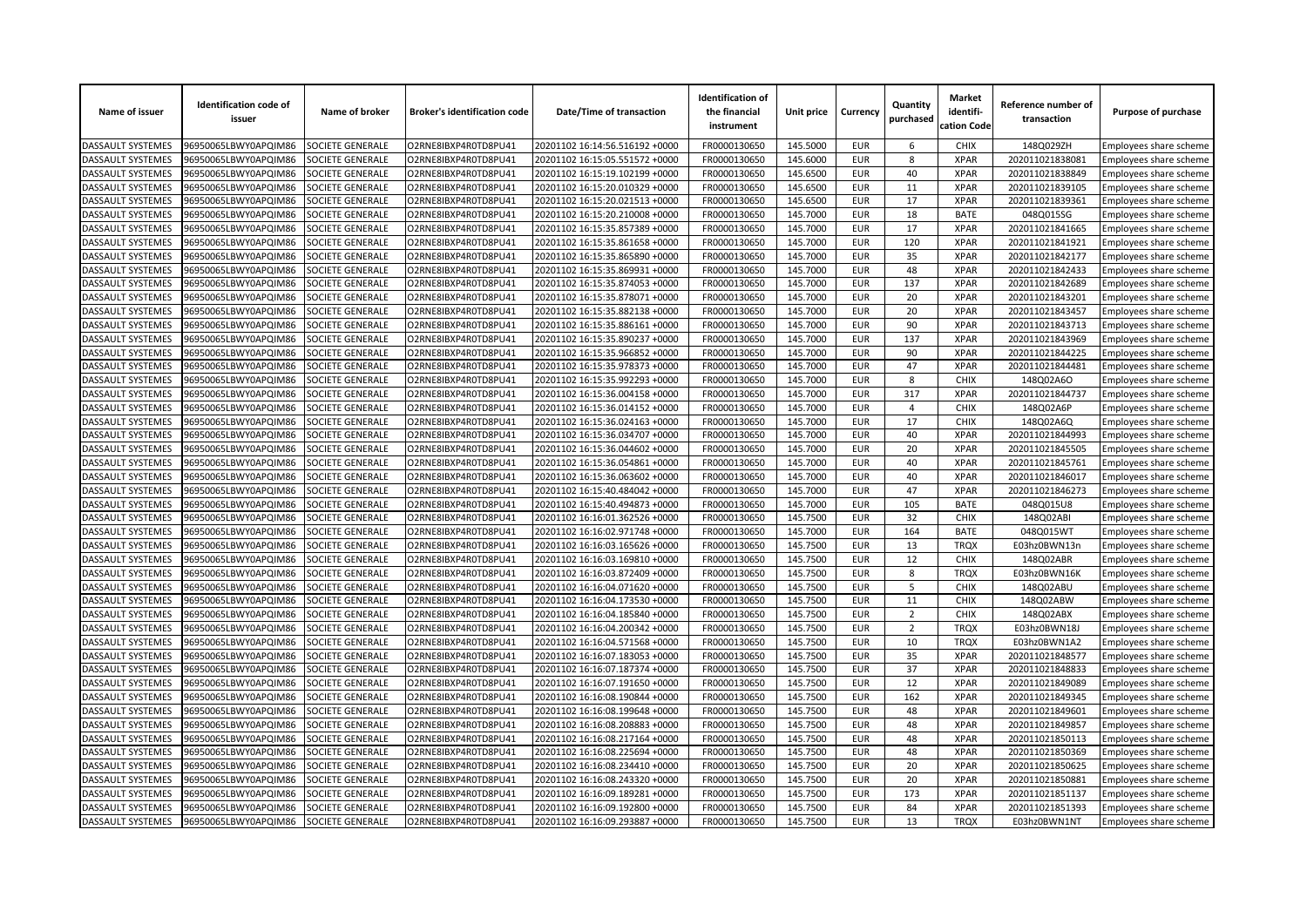| Name of issuer           | <b>Identification code of</b><br>issuer | Name of broker          | <b>Broker's identification code</b> | Date/Time of transaction                                         | <b>Identification of</b><br>the financial<br>instrument | Unit price | Currency                 | Quantity<br>purchased | <b>Market</b><br>identifi-<br>cation Code | Reference number of<br>transaction | Purpose of purchase                              |
|--------------------------|-----------------------------------------|-------------------------|-------------------------------------|------------------------------------------------------------------|---------------------------------------------------------|------------|--------------------------|-----------------------|-------------------------------------------|------------------------------------|--------------------------------------------------|
| <b>DASSAULT SYSTEMES</b> | 96950065LBWY0APQIM86                    | SOCIETE GENERALE        | O2RNE8IBXP4R0TD8PU41                | 20201102 16:16:28.965284 +0000                                   | FR0000130650                                            | 145.7500   | <b>EUR</b>               | 102                   | <b>XPAR</b>                               | 202011021852161                    | Employees share scheme                           |
| <b>DASSAULT SYSTEMES</b> | 96950065LBWY0APQIM86                    | SOCIETE GENERALE        | O2RNE8IBXP4R0TD8PU41                | 20201102 16:16:33.176578 +0000                                   | FR0000130650                                            | 145.7500   | <b>EUR</b>               | $\overline{4}$        | <b>XPAR</b>                               | 202011021853185                    | Employees share scheme                           |
| DASSAULT SYSTEMES        | 96950065LBWY0APQIM86                    | SOCIETE GENERALE        | O2RNE8IBXP4R0TD8PU41                | 20201102 16:16:37.390018 +0000                                   | FR0000130650                                            | 145.7500   | <b>EUR</b>               | 22                    | <b>BATE</b>                               | 048Q015Z4                          | Employees share scheme                           |
| DASSAULT SYSTEMES        | 96950065LBWY0APQIM86                    | SOCIETE GENERALE        | O2RNE8IBXP4R0TD8PU41                | 20201102 16:16:39.398569 +0000                                   | FR0000130650                                            | 145.7500   | <b>EUR</b>               | 209                   | <b>BATE</b>                               | 048Q015Z6                          | Employees share scheme                           |
| <b>DASSAULT SYSTEMES</b> | 96950065LBWY0APQIM86                    | SOCIETE GENERALE        | O2RNE8IBXP4R0TD8PU41                | 20201102 16:16:39.497978 +0000                                   | FR0000130650                                            | 145.7500   | <b>EUR</b>               | 17                    | <b>XPAR</b>                               | 202011021853441                    | Employees share scheme                           |
| DASSAULT SYSTEMES        | 96950065LBWY0APQIM86                    | SOCIETE GENERALE        | O2RNE8IBXP4R0TD8PU41                | 20201102 16:16:39.507629 +0000                                   | FR0000130650                                            | 145.7500   | <b>EUR</b>               | 12                    | CHIX                                      | 148Q02AHQ                          | Employees share scheme                           |
| DASSAULT SYSTEMES        | 96950065LBWY0APQIM86                    | SOCIETE GENERALE        | O2RNE8IBXP4R0TD8PU41                | 20201102 16:16:39.517197 +0000                                   | FR0000130650                                            | 145.7500   | <b>EUR</b>               | 6                     | CHIX                                      | 148Q02AHR                          | Employees share scheme                           |
| DASSAULT SYSTEMES        | 96950065LBWY0APQIM86                    | SOCIETE GENERALE        | O2RNE8IBXP4R0TD8PU41                | 20201102 16:16:39.530757 +0000                                   | FR0000130650                                            | 145.7500   | <b>EUR</b>               | 8                     | <b>TRQX</b>                               | E03hz0BWN38f                       | Employees share scheme                           |
| DASSAULT SYSTEMES        | 96950065LBWY0APQIM86                    | SOCIETE GENERALE        | O2RNE8IBXP4R0TD8PU41                | 20201102 16:16:39.541378 +0000                                   | FR0000130650                                            | 145.7500   | <b>EUR</b>               | 12                    | <b>TRQX</b>                               | E03hz0BWN38h                       | Employees share scheme                           |
| DASSAULT SYSTEMES        | 96950065LBWY0APQIM86                    | SOCIETE GENERALE        | O2RNE8IBXP4R0TD8PU41                | 20201102 16:16:40.501999 +0000                                   | FR0000130650                                            | 145.7500   | <b>EUR</b>               | 4                     | <b>TRQX</b>                               | E03hz0BWN3CS                       | Employees share scheme                           |
| DASSAULT SYSTEMES        | 96950065LBWY0APQIM86                    | SOCIETE GENERALE        | O2RNE8IBXP4R0TD8PU41                | 20201102 16:16:40.506792 +0000                                   | FR0000130650                                            | 145.7500   | <b>EUR</b>               | 10                    | <b>TROX</b>                               | E03hz0BWN3Cc                       | Employees share scheme                           |
| <b>DASSAULT SYSTEMES</b> | 96950065LBWY0APQIM86                    | SOCIETE GENERALE        | O2RNE8IBXP4R0TD8PU41                | 20201102 16:16:40.511608 +0000                                   | FR0000130650                                            | 145.7500   | <b>EUR</b>               | 12                    | <b>TRQX</b>                               | E03hz0BWN3Ce                       | <b>Employees share scheme</b>                    |
| DASSAULT SYSTEMES        | 96950065LBWY0APQIM86                    | SOCIETE GENERALE        | O2RNE8IBXP4R0TD8PU41                | 20201102 16:16:40.907223 +0000                                   | FR0000130650                                            | 145.7500   | <b>EUR</b>               | 70                    | <b>CHIX</b>                               | 148Q02AI1                          | Employees share scheme                           |
| DASSAULT SYSTEMES        | 96950065LBWY0APQIM86                    | SOCIETE GENERALE        | O2RNE8IBXP4R0TD8PU41                | 20201102 16:16:40.918794 +0000                                   | FR0000130650                                            | 145.7500   | <b>EUR</b>               | 59                    | <b>CHIX</b>                               | 148Q02AI2                          | Employees share scheme                           |
| DASSAULT SYSTEMES        | 96950065LBWY0APQIM86                    | SOCIETE GENERALE        | O2RNE8IBXP4R0TD8PU41                | 20201102 16:16:42.011528 +0000                                   | FR0000130650                                            | 145.7500   | <b>EUR</b>               | 44                    | <b>CHIX</b>                               | 148Q02AIA                          | Employees share scheme                           |
| DASSAULT SYSTEMES        | 96950065LBWY0APQIM86                    | SOCIETE GENERALE        | O2RNE8IBXP4R0TD8PU41                | 20201102 16:16:44.419595 +0000                                   | FR0000130650                                            | 145.7500   | <b>EUR</b>               | 22                    | <b>CHIX</b>                               | 148Q02AIM                          | Employees share scheme                           |
| DASSAULT SYSTEMES        | 96950065LBWY0APQIM86                    | SOCIETE GENERALE        | O2RNE8IBXP4R0TD8PU41                | 20201102 16:16:44.924185 +0000                                   | FR0000130650                                            | 145.7500   | <b>EUR</b>               | 300                   | <b>CHIX</b>                               | 148Q02AIO                          | Employees share scheme                           |
| DASSAULT SYSTEMES        | 96950065LBWY0APQIM86                    | SOCIETE GENERALE        | O2RNE8IBXP4R0TD8PU41                | 20201102 16:16:45.225835 +0000                                   | FR0000130650                                            | 145.7500   | <b>EUR</b>               | 5                     | <b>CHIX</b>                               | 148Q02AIP                          | Employees share scheme                           |
| DASSAULT SYSTEMES        | 96950065LBWY0APQIM86                    | SOCIETE GENERALE        | O2RNE8IBXP4R0TD8PU41                | 20201102 16:16:45.326446 +0000                                   | FR0000130650                                            | 145.7500   | <b>EUR</b>               | 20                    | <b>XPAR</b>                               | 202011021853697                    | Employees share scheme                           |
| DASSAULT SYSTEMES        | 96950065LBWY0APQIM86                    | SOCIETE GENERALE        | O2RNE8IBXP4R0TD8PU41                | 20201102 16:16:45.335268 +0000                                   | FR0000130650                                            | 145.7500   | <b>EUR</b>               | 20                    | <b>XPAR</b>                               | 202011021853953                    | Employees share scheme                           |
| DASSAULT SYSTEMES        | 96950065LBWY0APQIM86                    | SOCIETE GENERALE        | O2RNE8IBXP4R0TD8PU41                | 20201102 16:16:45.344304 +0000                                   | FR0000130650                                            | 145.7500   | <b>EUR</b>               | 10                    | <b>XPAR</b>                               | 202011021854209                    | Employees share scheme                           |
| DASSAULT SYSTEMES        | 96950065LBWY0APQIM86                    | SOCIETE GENERALE        | O2RNE8IBXP4R0TD8PU41                | 20201102 16:16:45.354098 +0000                                   | FR0000130650                                            | 145.7500   | <b>EUR</b>               | 20                    | <b>TRQX</b>                               | E03hz0BWN3Pm                       | Employees share scheme                           |
| DASSAULT SYSTEMES        | 96950065LBWY0APQIM86                    | SOCIETE GENERALE        | O2RNE8IBXP4R0TD8PU41                | 20201102 16:16:45.365002 +0000                                   | FR0000130650                                            | 145.7500   | <b>EUR</b>               | 10                    | <b>TRQX</b>                               | E03hz0BWN3Po                       | Employees share scheme                           |
| DASSAULT SYSTEMES        | 96950065LBWY0APQIM86                    | SOCIETE GENERALE        | O2RNE8IBXP4R0TD8PU41                | 20201102 16:16:45.829120 +0000                                   | FR0000130650                                            | 145.7500   | <b>EUR</b>               | 12                    | <b>TRQX</b>                               | E03hz0BWN3Qw                       | Employees share scheme                           |
| DASSAULT SYSTEMES        | 96950065LBWY0APQIM86                    | SOCIETE GENERALE        | O2RNE8IBXP4R0TD8PU41                | 20201102 16:16:46.734874 +0000                                   | FR0000130650                                            | 145.7500   | <b>EUR</b>               | 1                     | <b>TRQX</b>                               | E03hz0BWN3St                       | Employees share scheme                           |
| DASSAULT SYSTEMES        | 96950065LBWY0APQIM86                    | SOCIETE GENERALE        | O2RNE8IBXP4R0TD8PU41                | 20201102 16:16:47.031873 +0000                                   | FR0000130650                                            | 145.7500   | <b>EUR</b>               | 12                    | <b>XPAR</b>                               | 202011021854465                    | Employees share scheme                           |
| <b>DASSAULT SYSTEMES</b> | 96950065LBWY0APQIM86                    | SOCIETE GENERALE        | O2RNE8IBXP4R0TD8PU41                | 20201102 16:16:47.136891 +0000                                   | FR0000130650                                            | 145.7500   | <b>EUR</b>               | 15                    | <b>TRQX</b>                               | E03hz0BWN3U3                       | Employees share scheme                           |
| DASSAULT SYSTEMES        | 96950065LBWY0APQIM86                    | <b>SOCIETE GENERALE</b> | O2RNE8IBXP4R0TD8PU41                | 20201102 16:16:47.147819 +0000                                   | FR0000130650                                            | 145.7500   | <b>EUR</b>               | 10                    | <b>TRQX</b>                               | E03hz0BWN3U5                       | Employees share scheme                           |
| DASSAULT SYSTEMES        | 96950065LBWY0APQIM86                    | SOCIETE GENERALE        | O2RNE8IBXP4R0TD8PU41                | 20201102 16:16:47.157813 +0000                                   | FR0000130650                                            | 145.7500   | <b>EUR</b>               | 47                    | <b>TRQX</b>                               | E03hz0BWN3UF                       | Employees share scheme                           |
| DASSAULT SYSTEMES        | 96950065LBWY0APQIM86                    | SOCIETE GENERALE        | O2RNE8IBXP4R0TD8PU41                | 20201102 16:16:47.166855 +0000                                   | FR0000130650                                            | 145.7500   | <b>EUR</b>               | 19                    | <b>TROX</b>                               | E03hz0BWN3UK                       | Employees share scheme                           |
| DASSAULT SYSTEMES        | 96950065LBWY0APQIM86                    | SOCIETE GENERALE        | O2RNE8IBXP4R0TD8PU41                | 20201102 16:16:47.175833 +0000                                   | FR0000130650                                            | 145.7500   | <b>EUR</b>               | 17                    | <b>TRQX</b>                               | E03hz0BWN3UN                       | Employees share scheme                           |
| <b>DASSAULT SYSTEMES</b> | 96950065LBWY0APQIM86                    | <b>SOCIETE GENERALE</b> | O2RNE8IBXP4R0TD8PU41                | 20201102 16:16:47.184739 +0000                                   | FR0000130650                                            | 145.7500   | <b>EUR</b>               | 83                    | <b>TRQX</b>                               | E03hz0BWN3US                       | Employees share scheme                           |
| DASSAULT SYSTEMES        | 96950065LBWY0APQIM86                    | SOCIETE GENERALE        | O2RNE8IBXP4R0TD8PU41                | 20201102 16:16:48.139888 +0000                                   | FR0000130650                                            | 145.7500   | <b>EUR</b>               | 55                    | <b>TRQX</b>                               | E03hz0BWN3XW                       | Employees share scheme                           |
| DASSAULT SYSTEMES        | 96950065LBWY0APQIM86                    | SOCIETE GENERALE        | O2RNE8IBXP4R0TD8PU41                | 20201102 16:16:53.162999 +0000                                   | FR0000130650                                            | 145.7500   | <b>EUR</b>               | 254                   | <b>TRQX</b>                               | E03hz0BWN3ig                       | Employees share scheme                           |
| DASSAULT SYSTEMES        | 96950065LBWY0APQIM86                    | SOCIETE GENERALE        | O2RNE8IBXP4R0TD8PU41                | 20201102 16:16:53.171856 +0000                                   | FR0000130650                                            | 145.7000   | <b>EUR</b>               | 116                   | <b>XPAR</b>                               | 202011021855233                    |                                                  |
| DASSAULT SYSTEMES        | 96950065LBWY0APQIM86                    | SOCIETE GENERALE        | O2RNE8IBXP4R0TD8PU41                | 20201102 16:16:53.179711 +0000                                   | FR0000130650                                            | 145.6500   | <b>EUR</b>               | 20                    | <b>XPAR</b>                               | 202011021855489                    | Employees share scheme<br>Employees share scheme |
| <b>DASSAULT SYSTEMES</b> | 96950065LBWY0APQIM86                    | SOCIETE GENERALE        | O2RNE8IBXP4R0TD8PU41                | 20201102 16:16:53.187334 +0000                                   | FR0000130650                                            | 145.6500   | <b>EUR</b>               | 20                    | <b>XPAR</b>                               | 202011021855745                    |                                                  |
| DASSAULT SYSTEMES        | 96950065LBWY0APQIM86                    | SOCIETE GENERALE        | O2RNE8IBXP4R0TD8PU41                | 20201102 16:16:53.195479 +0000                                   | FR0000130650                                            | 145.6500   | <b>EUR</b>               | 12                    | <b>XPAR</b>                               | 202011021856001                    | Employees share scheme                           |
| DASSAULT SYSTEMES        | 96950065LBWY0APQIM86                    | SOCIETE GENERALE        | O2RNE8IBXP4R0TD8PU41                | 20201102 16:17:03.897298 +0000                                   | FR0000130650                                            | 145.6500   | <b>EUR</b>               | 35                    | <b>XPAR</b>                               | 202011021856257                    | Employees share scheme                           |
|                          |                                         | SOCIETE GENERALE        |                                     |                                                                  |                                                         |            | <b>EUR</b>               | 20                    | <b>XPAR</b>                               |                                    | Employees share scheme                           |
| DASSAULT SYSTEMES        | 96950065LBWY0APQIM86                    |                         | O2RNE8IBXP4R0TD8PU41                | 20201102 16:17:03.906008 +0000                                   | FR0000130650                                            | 145.6500   |                          |                       |                                           | 202011021856513                    | Employees share scheme                           |
| DASSAULT SYSTEMES        | 96950065LBWY0APQIM86                    | SOCIETE GENERALE        | O2RNE8IBXP4R0TD8PU41                | 20201102 16:17:03.913597 +0000                                   | FR0000130650                                            | 145.6500   | <b>EUR</b>               | 20                    | <b>XPAR</b><br><b>XPAR</b>                | 202011021856769                    | Employees share scheme                           |
| DASSAULT SYSTEMES        | 96950065LBWY0APQIM86                    | SOCIETE GENERALE        | O2RNE8IBXP4R0TD8PU41                | 20201102 16:17:03.920961 +0000<br>20201102 16:17:03.928245 +0000 | FR0000130650<br>FR0000130650                            | 145.6500   | <b>EUR</b><br><b>EUR</b> | 36<br>20              | <b>XPAR</b>                               | 202011021857025                    | Employees share scheme                           |
| <b>DASSAULT SYSTEMES</b> | 96950065LBWY0APQIM86                    | SOCIETE GENERALE        | O2RNE8IBXP4R0TD8PU41                |                                                                  |                                                         | 145.6500   |                          |                       |                                           | 202011021857281                    | Employees share scheme                           |
| DASSAULT SYSTEMES        | 96950065LBWY0APQIM86                    | SOCIETE GENERALE        | O2RNE8IBXP4R0TD8PU41                | 20201102 16:17:03.935554 +0000                                   | FR0000130650                                            | 145.6500   | <b>EUR</b>               | 11                    | <b>XPAR</b>                               | 202011021857537                    | Employees share scheme                           |
| DASSAULT SYSTEMES        | 96950065LBWY0APQIM86                    | SOCIETE GENERALE        | O2RNE8IBXP4R0TD8PU41                | 20201102 16:17:03.942984 +0000                                   | FR0000130650                                            | 145.6500   | <b>EUR</b>               | 55                    | <b>XPAR</b>                               | 202011021857793                    | Employees share scheme                           |
| DASSAULT SYSTEMES        | 96950065LBWY0APQIM86                    | SOCIETE GENERALE        | O2RNE8IBXP4R0TD8PU41                | 20201102 16:17:03.950397 +0000                                   | FR0000130650                                            | 145.6500   | <b>EUR</b>               | 24                    | <b>XPAR</b>                               | 202011021858049                    | Employees share scheme                           |
| DASSAULT SYSTEMES        | 96950065LBWY0APQIM86                    | SOCIETE GENERALE        | O2RNE8IBXP4R0TD8PU41                | 20201102 16:17:03.957811 +0000                                   | FR0000130650                                            | 145.6500   | <b>EUR</b>               | 37                    | <b>XPAR</b>                               | 202011021858305                    | Employees share scheme                           |
| DASSAULT SYSTEMES        | 96950065LBWY0APQIM86                    | <b>SOCIETE GENERALE</b> | O2RNE8IBXP4R0TD8PU41                | 20201102 16:17:03.966164 +0000                                   | FR0000130650                                            | 145.6500   | <b>EUR</b>               | 14                    | <b>XPAR</b>                               | 202011021858561                    | Employees share scheme                           |
| DASSAULT SYSTEMES        | 96950065LBWY0APQIM86                    | SOCIETE GENERALE        | O2RNE8IBXP4R0TD8PU41                | 20201102 16:17:03.975634 +0000                                   | FR0000130650                                            | 145.6500   | <b>EUR</b>               | 58                    | <b>XPAR</b>                               | 202011021858817                    | Employees share scheme                           |
| <b>DASSAULT SYSTEMES</b> | 96950065LBWY0APQIM86                    | <b>SOCIETE GENERALE</b> | O2RNE8IBXP4R0TD8PU41                | 20201102 16:17:03.983263 +0000                                   | FR0000130650                                            | 145.6500   | <b>EUR</b>               | 5                     | <b>XPAR</b>                               | 202011021859073                    | Employees share scheme                           |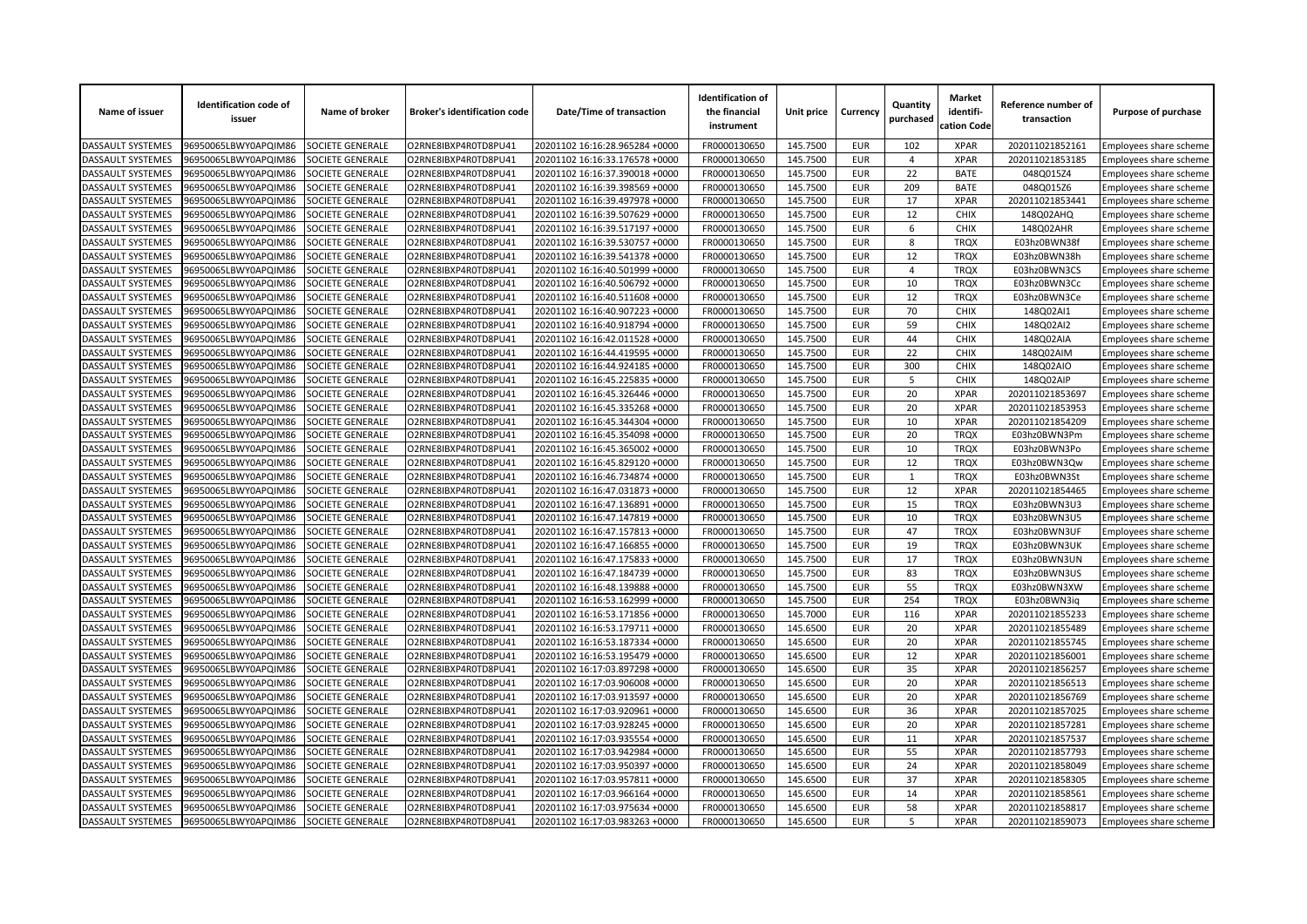| Name of issuer           | <b>Identification code of</b><br>issuer | Name of broker          | <b>Broker's identification code</b> | Date/Time of transaction       | <b>Identification of</b><br>the financial<br>instrument | Unit price | Currency   | Quantity<br>purchased   | <b>Market</b><br>identifi-<br>cation Code | Reference number of<br>transaction | Purpose of purchase    |
|--------------------------|-----------------------------------------|-------------------------|-------------------------------------|--------------------------------|---------------------------------------------------------|------------|------------|-------------------------|-------------------------------------------|------------------------------------|------------------------|
| <b>DASSAULT SYSTEMES</b> | 96950065LBWY0APQIM86                    | SOCIETE GENERALE        | O2RNE8IBXP4R0TD8PU41                | 20201102 16:17:03.990704 +0000 | FR0000130650                                            | 145.6500   | <b>EUR</b> | 84                      | <b>XPAR</b>                               | 202011021859329                    | Employees share scheme |
| <b>DASSAULT SYSTEMES</b> | 96950065LBWY0APQIM86                    | <b>SOCIETE GENERALE</b> | O2RNE8IBXP4R0TD8PU41                | 20201102 16:17:42.342416 +0000 | FR0000130650                                            | 145.7000   | <b>EUR</b> | 456                     | <b>TROX</b>                               | E03hz0BWN6O0                       | Employees share scheme |
| DASSAULT SYSTEMES        | 96950065LBWY0APQIM86                    | SOCIETE GENERALE        | O2RNE8IBXP4R0TD8PU41                | 20201102 16:17:42.347082 +0000 | FR0000130650                                            | 145.7000   | <b>EUR</b> | 3                       | <b>TRQX</b>                               | E03hz0BWN6O3                       | Employees share scheme |
| DASSAULT SYSTEMES        | 96950065LBWY0APQIM86                    | SOCIETE GENERALE        | O2RNE8IBXP4R0TD8PU41                | 20201102 16:17:42.351130 +0000 | FR0000130650                                            | 145.7000   | <b>EUR</b> | 41                      | <b>TRQX</b>                               | E03hz0BWN6O6                       | Employees share scheme |
| <b>DASSAULT SYSTEMES</b> | 96950065LBWY0APQIM86                    | SOCIETE GENERALE        | O2RNE8IBXP4R0TD8PU41                | 20201102 16:17:55.297644 +0000 | FR0000130650                                            | 145.7000   | <b>EUR</b> | 16                      | <b>XPAR</b>                               | 202011021861633                    | Employees share scheme |
| DASSAULT SYSTEMES        | 96950065LBWY0APQIM86                    | SOCIETE GENERALE        | O2RNE8IBXP4R0TD8PU41                | 20201102 16:18:15.583278 +0000 | FR0000130650                                            | 145.7500   | <b>EUR</b> | 45                      | <b>XPAR</b>                               | 202011021863681                    | Employees share scheme |
| DASSAULT SYSTEMES        | 96950065LBWY0APQIM86                    | SOCIETE GENERALE        | O2RNE8IBXP4R0TD8PU41                | 20201102 16:18:15.587385 +0000 | FR0000130650                                            | 145.7500   | <b>EUR</b> | 35                      | <b>XPAR</b>                               | 202011021863937                    | Employees share scheme |
| DASSAULT SYSTEMES        | 96950065LBWY0APQIM86                    | SOCIETE GENERALE        | O2RNE8IBXP4R0TD8PU41                | 20201102 16:18:18.405559 +0000 | FR0000130650                                            | 145.7500   | <b>EUR</b> | 200                     | <b>XPAR</b>                               | 202011021864193                    | Employees share scheme |
| DASSAULT SYSTEMES        | 96950065LBWY0APQIM86                    | SOCIETE GENERALE        | O2RNE8IBXP4R0TD8PU41                | 20201102 16:18:18.415170 +0000 | FR0000130650                                            | 145.7500   | <b>EUR</b> | 100                     | <b>XPAR</b>                               | 202011021864449                    | Employees share scheme |
| DASSAULT SYSTEMES        | 96950065LBWY0APQIM86                    | SOCIETE GENERALE        | O2RNE8IBXP4R0TD8PU41                | 20201102 16:18:18.424865 +0000 | FR0000130650                                            | 145.7500   | <b>EUR</b> | 100                     | <b>XPAR</b>                               | 202011021864705                    | Employees share scheme |
| DASSAULT SYSTEMES        | 96950065LBWY0APQIM86                    | SOCIETE GENERALE        | O2RNE8IBXP4R0TD8PU41                | 20201102 16:18:18.437443 +0000 | FR0000130650                                            | 145.7500   | <b>EUR</b> | 181                     | <b>XPAR</b>                               | 202011021864961                    | Employees share scheme |
| <b>DASSAULT SYSTEMES</b> | 96950065LBWY0APQIM86                    | SOCIETE GENERALE        | O2RNE8IBXP4R0TD8PU41                | 20201102 16:18:25.835099 +0000 | FR0000130650                                            | 145.7500   | <b>EUR</b> | 35                      | <b>XPAR</b>                               | 202011021865217                    | Employees share scheme |
| DASSAULT SYSTEMES        | 96950065LBWY0APQIM86                    | SOCIETE GENERALE        | O2RNE8IBXP4R0TD8PU41                | 20201102 16:18:25.845364 +0000 | FR0000130650                                            | 145.7500   | <b>EUR</b> | 14                      | <b>XPAR</b>                               | 202011021865473                    | Employees share scheme |
| DASSAULT SYSTEMES        | 96950065LBWY0APQIM86                    | SOCIETE GENERALE        | O2RNE8IBXP4R0TD8PU41                | 20201102 16:18:25.855531 +0000 | FR0000130650                                            | 145.7500   | <b>EUR</b> | 14                      | <b>XPAR</b>                               | 202011021865729                    | Employees share scheme |
| DASSAULT SYSTEMES        | 96950065LBWY0APQIM86                    | SOCIETE GENERALE        | O2RNE8IBXP4R0TD8PU41                | 20201102 16:18:25.865928 +0000 | FR0000130650                                            | 145.7500   | <b>EUR</b> | 11                      | <b>XPAR</b>                               | 202011021865985                    | Employees share scheme |
| DASSAULT SYSTEMES        | 96950065LBWY0APQIM86                    | SOCIETE GENERALE        | O2RNE8IBXP4R0TD8PU41                | 20201102 16:18:25.875473 +0000 | FR0000130650                                            | 145.7500   | <b>EUR</b> | 15                      | <b>XPAR</b>                               | 202011021866241                    | Employees share scheme |
| DASSAULT SYSTEMES        | 96950065LBWY0APQIM86                    | SOCIETE GENERALE        | O2RNE8IBXP4R0TD8PU41                | 20201102 16:18:25.883873 +0000 | FR0000130650                                            | 145.7500   | <b>EUR</b> | 51                      | <b>XPAR</b>                               | 202011021866497                    | Employees share scheme |
| DASSAULT SYSTEMES        | 96950065LBWY0APQIM86                    | SOCIETE GENERALE        | O2RNE8IBXP4R0TD8PU41                | 20201102 16:18:25.899888 +0000 | FR0000130650                                            | 145.7500   | <b>EUR</b> | 15                      | <b>XPAR</b>                               | 202011021866753                    | Employees share scheme |
| DASSAULT SYSTEMES        | 96950065LBWY0APQIM86                    | SOCIETE GENERALE        | O2RNE8IBXP4R0TD8PU41                | 20201102 16:18:27.138533 +0000 | FR0000130650                                            | 145.7500   | <b>EUR</b> | 292                     | <b>XPAR</b>                               | 202011021867009                    | Employees share scheme |
| DASSAULT SYSTEMES        | 96950065LBWY0APQIM86                    | SOCIETE GENERALE        | O2RNE8IBXP4R0TD8PU41                | 20201102 16:18:27.143757 +0000 | FR0000130650                                            | 145.7500   | <b>EUR</b> | 35                      | <b>XPAR</b>                               | 202011021867265                    | Employees share scheme |
| DASSAULT SYSTEMES        | 96950065LBWY0APQIM86                    | SOCIETE GENERALE        | O2RNE8IBXP4R0TD8PU41                | 20201102 16:18:27.148112 +0000 | FR0000130650                                            | 145.7500   | <b>EUR</b> | 98                      | <b>XPAR</b>                               | 202011021867521                    | Employees share scheme |
| DASSAULT SYSTEMES        | 96950065LBWY0APQIM86                    | SOCIETE GENERALE        | O2RNE8IBXP4R0TD8PU41                | 20201102 16:18:27.151558 +0000 | FR0000130650                                            | 145.7500   | <b>EUR</b> | 35                      | <b>XPAR</b>                               | 202011021867777                    | Employees share scheme |
| DASSAULT SYSTEMES        | 96950065LBWY0APQIM86                    | SOCIETE GENERALE        | O2RNE8IBXP4R0TD8PU41                | 20201102 16:18:27.155461 +0000 | FR0000130650                                            | 145.7500   | <b>EUR</b> | 6                       | <b>XPAR</b>                               | 202011021868033                    | Employees share scheme |
| DASSAULT SYSTEMES        | 96950065LBWY0APQIM86                    | SOCIETE GENERALE        | O2RNE8IBXP4R0TD8PU41                | 20201102 16:18:27.159892 +0000 | FR0000130650                                            | 145.7500   | <b>EUR</b> | $\overline{\mathbf{3}}$ | <b>XPAR</b>                               | 202011021868289                    | Employees share scheme |
| DASSAULT SYSTEMES        | 96950065LBWY0APQIM86                    | SOCIETE GENERALE        | O2RNE8IBXP4R0TD8PU41                | 20201102 16:18:27.163595 +0000 | FR0000130650                                            | 145.7500   | <b>EUR</b> | 17                      | <b>XPAR</b>                               | 202011021868545                    | Employees share scheme |
| DASSAULT SYSTEMES        | 96950065LBWY0APQIM86                    | SOCIETE GENERALE        | O2RNE8IBXP4R0TD8PU41                | 20201102 16:18:27.167158 +0000 | FR0000130650                                            | 145.7500   | <b>EUR</b> | 109                     | <b>XPAR</b>                               | 202011021868801                    | Employees share scheme |
| <b>DASSAULT SYSTEMES</b> | 96950065LBWY0APQIM86                    | SOCIETE GENERALE        | O2RNE8IBXP4R0TD8PU41                | 20201102 16:18:27.539083 +0000 | FR0000130650                                            | 145.7500   | <b>EUR</b> | 13                      | <b>TRQX</b>                               | E03hz0BWN8Ve                       | Employees share scheme |
| DASSAULT SYSTEMES        | 96950065LBWY0APQIM86                    | SOCIETE GENERALE        | O2RNE8IBXP4R0TD8PU41                | 20201102 16:18:37.380156 +0000 | FR0000130650                                            | 145.7500   | <b>EUR</b> | 16                      | <b>XPAR</b>                               | 202011021870849                    | Employees share scheme |
| DASSAULT SYSTEMES        | 96950065LBWY0APQIM86                    | SOCIETE GENERALE        | O2RNE8IBXP4R0TD8PU41                | 20201102 16:18:42.291632 +0000 | FR0000130650                                            | 145.7500   | <b>EUR</b> | 16                      | <b>XPAR</b>                               | 202011021871873                    | Employees share scheme |
| DASSAULT SYSTEMES        | 96950065LBWY0APQIM86                    | SOCIETE GENERALE        | O2RNE8IBXP4R0TD8PU41                | 20201102 16:18:44.300240 +0000 | FR0000130650                                            | 145.7500   | <b>EUR</b> | 18                      | <b>XPAR</b>                               | 202011021872129                    | Employees share scheme |
| DASSAULT SYSTEMES        | 96950065LBWY0APQIM86                    | SOCIETE GENERALE        | O2RNE8IBXP4R0TD8PU41                | 20201102 16:18:46.316001 +0000 | FR0000130650                                            | 145.7500   | <b>EUR</b> | 15                      | <b>XPAR</b>                               | 202011021872385                    | Employees share scheme |
| <b>DASSAULT SYSTEMES</b> | 96950065LBWY0APQIM86                    | SOCIETE GENERALE        | O2RNE8IBXP4R0TD8PU41                | 20201102 16:18:48.321933 +0000 | FR0000130650                                            | 145.7500   | <b>EUR</b> | 10                      | <b>XPAR</b>                               | 202011021872641                    | Employees share scheme |
| DASSAULT SYSTEMES        | 96950065LBWY0APQIM86                    | SOCIETE GENERALE        | O2RNE8IBXP4R0TD8PU41                | 20201102 16:18:48.330457 +0000 | FR0000130650                                            | 145.7500   | <b>EUR</b> | 8                       | <b>XPAR</b>                               | 202011021872897                    | Employees share scheme |
| DASSAULT SYSTEMES        | 96950065LBWY0APQIM86                    | SOCIETE GENERALE        | O2RNE8IBXP4R0TD8PU41                | 20201102 16:18:49.323636 +0000 | FR0000130650                                            | 145.7500   | <b>EUR</b> | 16                      | <b>XPAR</b>                               | 202011021873153                    | Employees share scheme |
| DASSAULT SYSTEMES        | 96950065LBWY0APQIM86                    | SOCIETE GENERALE        | O2RNE8IBXP4R0TD8PU41                | 20201102 16:18:52.536447 +0000 | FR0000130650                                            | 145.7500   | <b>EUR</b> | 39                      | <b>XPAR</b>                               | 202011021873665                    | Employees share scheme |
| DASSAULT SYSTEMES        | 96950065LBWY0APQIM86                    | SOCIETE GENERALE        | O2RNE8IBXP4R0TD8PU41                | 20201102 16:18:52.545433 +0000 | FR0000130650                                            | 145.7500   | <b>EUR</b> | 8                       | <b>XPAR</b>                               | 202011021873921                    | Employees share scheme |
| <b>DASSAULT SYSTEMES</b> | 96950065LBWY0APQIM86                    | SOCIETE GENERALE        | O2RNE8IBXP4R0TD8PU41                | 20201102 16:18:52.554858 +0000 | FR0000130650                                            | 145.7000   | <b>EUR</b> | 82                      | <b>CHIX</b>                               | 148Q02B2S                          | Employees share scheme |
| DASSAULT SYSTEMES        | 96950065LBWY0APQIM86                    | SOCIETE GENERALE        | O2RNE8IBXP4R0TD8PU41                | 20201102 16:19:02.980398 +0000 | FR0000130650                                            | 145.7500   | <b>EUR</b> | 12                      | <b>XPAR</b>                               | 202011021874177                    | Employees share scheme |
| DASSAULT SYSTEMES        | 96950065LBWY0APQIM86                    | SOCIETE GENERALE        | O2RNE8IBXP4R0TD8PU41                | 20201102 16:19:04.682976 +0000 | FR0000130650                                            | 145.7500   | <b>EUR</b> | 22                      | <b>XPAR</b>                               | 202011021874689                    | Employees share scheme |
| DASSAULT SYSTEMES        | 96950065LBWY0APQIM86                    | SOCIETE GENERALE        | O2RNE8IBXP4R0TD8PU41                | 20201102 16:19:10.414203 +0000 | FR0000130650                                            | 145.7500   | <b>EUR</b> | 20                      | <b>XPAR</b>                               | 202011021874945                    | Employees share scheme |
| DASSAULT SYSTEMES        | 96950065LBWY0APQIM86                    | SOCIETE GENERALE        | O2RNE8IBXP4R0TD8PU41                | 20201102 16:19:11.308764 +0000 | FR0000130650                                            | 145.7500   | <b>EUR</b> | $\overline{2}$          | <b>XPAR</b>                               | 202011021875201                    | Employees share scheme |
| DASSAULT SYSTEMES        | 96950065LBWY0APQIM86                    | SOCIETE GENERALE        | O2RNE8IBXP4R0TD8PU41                | 20201102 16:19:11.313257 +0000 | FR0000130650                                            | 145.7500   | <b>EUR</b> | 10                      | <b>XPAR</b>                               | 202011021875457                    | Employees share scheme |
| <b>DASSAULT SYSTEMES</b> | 96950065LBWY0APQIM86                    | SOCIETE GENERALE        | O2RNE8IBXP4R0TD8PU41                | 20201102 16:19:22.452733 +0000 | FR0000130650                                            | 145.7500   | <b>EUR</b> | 60                      | <b>XPAR</b>                               | 202011021876481                    | Employees share scheme |
| DASSAULT SYSTEMES        | 96950065LBWY0APQIM86                    | SOCIETE GENERALE        | O2RNE8IBXP4R0TD8PU41                | 20201102 16:19:22.457867 +0000 | FR0000130650                                            | 145.7500   | <b>EUR</b> | 14                      | <b>XPAR</b>                               | 202011021876737                    | Employees share scheme |
| DASSAULT SYSTEMES        | 96950065LBWY0APQIM86                    | SOCIETE GENERALE        | O2RNE8IBXP4R0TD8PU41                | 20201102 16:19:23.260606 +0000 | FR0000130650                                            | 145.7500   | <b>EUR</b> | $\overline{2}$          | <b>XPAR</b>                               | 202011021876993                    | Employees share scheme |
| DASSAULT SYSTEMES        | 96950065LBWY0APQIM86                    | SOCIETE GENERALE        | O2RNE8IBXP4R0TD8PU41                | 20201102 16:19:23.362622 +0000 | FR0000130650                                            | 145.7500   | <b>EUR</b> | 12                      | <b>XPAR</b>                               | 202011021877249                    | Employees share scheme |
| DASSAULT SYSTEMES        | 96950065LBWY0APQIM86                    | SOCIETE GENERALE        | O2RNE8IBXP4R0TD8PU41                | 20201102 16:19:36.606397 +0000 | FR0000130650                                            | 145.7500   | <b>EUR</b> | 35                      | <b>XPAR</b>                               | 202011021877761                    | Employees share scheme |
| DASSAULT SYSTEMES        | 96950065LBWY0APQIM86                    | <b>SOCIETE GENERALE</b> | O2RNE8IBXP4R0TD8PU41                | 20201102 16:19:36.611278 +0000 | FR0000130650                                            | 145.7500   | <b>EUR</b> | 20                      | <b>XPAR</b>                               | 202011021878017                    |                        |
|                          |                                         |                         |                                     |                                |                                                         |            | <b>EUR</b> | 20                      | <b>XPAR</b>                               |                                    | Employees share scheme |
| DASSAULT SYSTEMES        | 96950065LBWY0APQIM86                    | SOCIETE GENERALE        | O2RNE8IBXP4R0TD8PU41                | 20201102 16:19:36.616409 +0000 | FR0000130650                                            | 145.7500   |            |                         |                                           | 202011021878273                    | Employees share scheme |
| <b>DASSAULT SYSTEMES</b> | 96950065LBWY0APQIM86                    | <b>SOCIETE GENERALE</b> | O2RNE8IBXP4R0TD8PU41                | 20201102 16:19:36.621465 +0000 | FR0000130650                                            | 145.7500   | <b>EUR</b> | 24                      | <b>XPAR</b>                               | 202011021878529                    | Employees share scheme |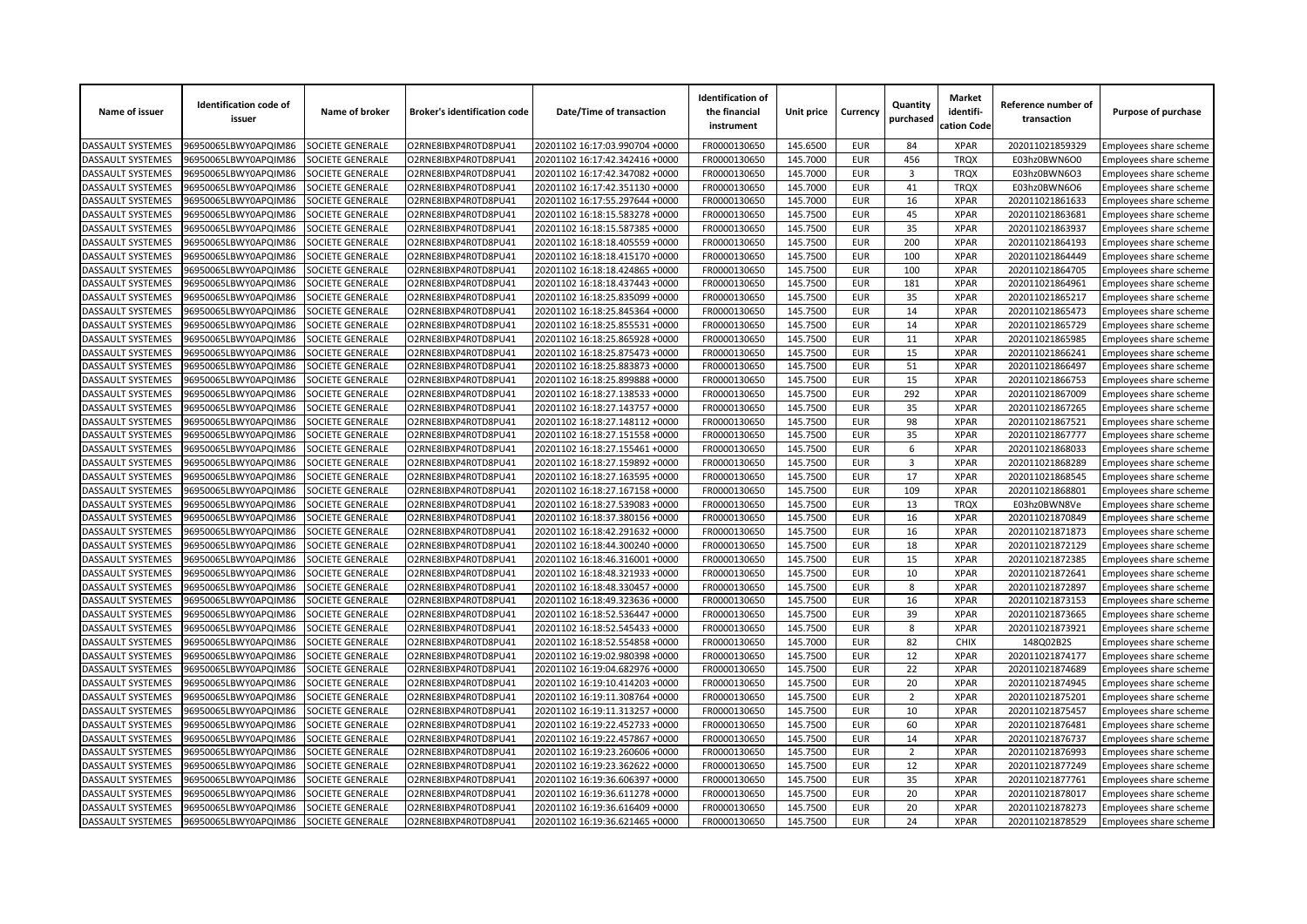| Name of issuer                         | <b>Identification code of</b><br>issuer      | Name of broker                       | <b>Broker's identification code</b>          | Date/Time of transaction                                         | <b>Identification of</b><br>the financial<br>instrument | Unit price | Currency   | Quantity<br>purchased | <b>Market</b><br>identifi-<br>cation Code | Reference number of<br>transaction | Purpose of purchase                              |
|----------------------------------------|----------------------------------------------|--------------------------------------|----------------------------------------------|------------------------------------------------------------------|---------------------------------------------------------|------------|------------|-----------------------|-------------------------------------------|------------------------------------|--------------------------------------------------|
| <b>DASSAULT SYSTEMES</b>               | 96950065LBWY0APQIM86                         | SOCIETE GENERALE                     | O2RNE8IBXP4R0TD8PU41                         | 20201102 16:19:38.617838 +0000                                   | FR0000130650                                            | 145.7500   | <b>EUR</b> | 17                    | <b>XPAR</b>                               | 202011021878785                    | Employees share scheme                           |
| DASSAULT SYSTEMES                      | 96950065LBWY0APQIM86                         | SOCIETE GENERALE                     | O2RNE8IBXP4R0TD8PU41                         | 20201102 16:19:38.626052 +0000                                   | FR0000130650                                            | 145.7500   | <b>EUR</b> | $\mathbf{1}$          | <b>XPAR</b>                               | 202011021879041                    | Employees share scheme                           |
| DASSAULT SYSTEMES                      | 96950065LBWY0APQIM86                         | SOCIETE GENERALE                     | O2RNE8IBXP4R0TD8PU41                         | 20201102 16:19:41.331744 +0000                                   | FR0000130650                                            | 145.7500   | <b>EUR</b> | 13                    | <b>XPAR</b>                               | 202011021879297                    | Employees share scheme                           |
| DASSAULT SYSTEMES                      | 06950065LBWY0APQIM86                         | <b>SOCIETE GENERALE</b>              | O2RNE8IBXP4R0TD8PU41                         | 20201102 16:19:43.234573 +0000                                   | FR0000130650                                            | 145.7500   | <b>EUR</b> | 6                     | <b>XPAR</b>                               | 202011021879553                    | Employees share scheme                           |
| DASSAULT SYSTEMES                      | 96950065LBWY0APQIM86                         | SOCIETE GENERALE                     | O2RNE8IBXP4R0TD8PU41                         | 20201102 16:19:43.239167 +0000                                   | FR0000130650                                            | 145.7500   | <b>EUR</b> | $\overline{7}$        | <b>XPAR</b>                               | 202011021879809                    | Employees share scheme                           |
| DASSAULT SYSTEMES                      | 96950065LBWY0APQIM86                         | SOCIETE GENERALE                     | O2RNE8IBXP4R0TD8PU41                         | 20201102 16:19:45.343919 +0000                                   | FR0000130650                                            | 145.7500   | <b>EUR</b> | 12                    | <b>XPAR</b>                               | 202011021880065                    | Employees share scheme                           |
| DASSAULT SYSTEMES                      | 96950065LBWY0APQIM86                         | SOCIETE GENERALE                     | O2RNE8IBXP4R0TD8PU41                         | 20201102 16:19:47.252051 +0000                                   | FR0000130650                                            | 145.7500   | <b>EUR</b> | 12                    | <b>XPAR</b>                               | 202011021880321                    | Employees share scheme                           |
| DASSAULT SYSTEMES                      | 96950065LBWY0APQIM86                         | <b>SOCIETE GENERALE</b>              | O2RNE8IBXP4R0TD8PU41                         | 20201102 16:19:47.257781 +0000                                   | FR0000130650                                            | 145.7500   | <b>EUR</b> | 5                     | <b>XPAR</b>                               | 202011021880577                    | Employees share scheme                           |
| DASSAULT SYSTEMES                      | 06950065LBWY0APQIM86                         | SOCIETE GENERALE                     | O2RNE8IBXP4R0TD8PU41                         | 20201102 16:19:49.263066 +0000                                   | FR0000130650                                            | 145.7500   | <b>EUR</b> | 13                    | <b>XPAR</b>                               | 202011021880833                    | Employees share scheme                           |
| DASSAULT SYSTEMES                      | 96950065LBWY0APQIM86                         | SOCIETE GENERALE                     | O2RNE8IBXP4R0TD8PU41                         | 20201102 16:19:50.264751 +0000                                   | FR0000130650                                            | 145.7500   | <b>EUR</b> | 13                    | <b>XPAR</b>                               | 202011021881089                    | Employees share scheme                           |
| DASSAULT SYSTEMES                      | 96950065LBWY0APQIM86                         | SOCIETE GENERALE                     | O2RNE8IBXP4R0TD8PU41                         | 20201102 16:19:51.269145 +0000                                   | FR0000130650                                            | 145.7500   | <b>EUR</b> | 17                    | <b>XPAR</b>                               | 202011021881345                    | Employees share scheme                           |
| DASSAULT SYSTEMES                      | 96950065LBWY0APQIM86                         | <b>SOCIETE GENERALE</b>              | O2RNE8IBXP4R0TD8PU41                         | 20201102 16:19:51.671453 +0000                                   | FR0000130650                                            | 145.7500   | <b>EUR</b> | 59                    | <b>XPAR</b>                               | 202011021882881                    | Employees share scheme                           |
| DASSAULT SYSTEMES                      | 96950065LBWY0APQIM86                         | SOCIETE GENERALE                     | O2RNE8IBXP4R0TD8PU41                         | 20201102 16:19:51.676325 +0000                                   | FR0000130650                                            | 145.7000   | <b>EUR</b> | 6                     | <b>BATE</b>                               | 048Q016G3                          | Employees share scheme                           |
| DASSAULT SYSTEMES                      | 96950065LBWY0APQIM86                         | SOCIETE GENERALE                     | O2RNE8IBXP4R0TD8PU41                         | 20201102 16:20:02.316963 +0000                                   | FR0000130650                                            | 145.7500   | <b>EUR</b> | 16                    | <b>XPAR</b>                               | 202011021883393                    | Employees share scheme                           |
| DASSAULT SYSTEMES                      | 96950065LBWY0APQIM86                         | SOCIETE GENERALE                     | O2RNE8IBXP4R0TD8PU41                         | 20201102 16:20:03.820859 +0000                                   | FR0000130650                                            | 145.7500   | <b>EUR</b> | 16                    | <b>XPAR</b>                               | 202011021884417                    | Employees share scheme                           |
| DASSAULT SYSTEMES                      | 06950065LBWY0APQIM86                         | SOCIETE GENERALE                     | O2RNE8IBXP4R0TD8PU41                         | 20201102 16:20:04.927215 +0000                                   | FR0000130650                                            | 145.7000   | <b>EUR</b> | 410                   | <b>BATE</b>                               | 048Q016IC                          | <b>Employees share scheme</b>                    |
| <b>DASSAULT SYSTEMES</b>               | 96950065LBWY0APQIM86                         | SOCIETE GENERALE                     | O2RNE8IBXP4R0TD8PU41                         | 20201102 16:20:05.534259 +0000                                   | FR0000130650                                            | 145.7500   | <b>EUR</b> | 3                     | <b>XPAR</b>                               | 202011021884673                    | Employees share scheme                           |
| DASSAULT SYSTEMES                      | 96950065LBWY0APQIM86                         | SOCIETE GENERALE                     | O2RNE8IBXP4R0TD8PU41                         | 20201102 16:20:05.543671 +0000                                   | FR0000130650                                            | 145.7500   | <b>EUR</b> | 9                     | <b>XPAR</b>                               | 202011021884929                    | Employees share scheme                           |
| DASSAULT SYSTEMES                      | 96950065LBWY0APQIM86                         | SOCIETE GENERALE                     | O2RNE8IBXP4R0TD8PU41                         | 20201102 16:20:07.346212 +0000                                   | FR0000130650                                            | 145.7500   | <b>EUR</b> | 13                    | <b>XPAR</b>                               | 202011021885185                    | Employees share scheme                           |
| DASSAULT SYSTEMES                      | 06950065LBWY0APQIM86                         | SOCIETE GENERALE                     | O2RNE8IBXP4R0TD8PU41                         | 20201102 16:20:09.748799 +0000                                   | FR0000130650                                            | 145.7000   | <b>EUR</b> | 52                    | <b>XPAR</b>                               | 202011021886465                    | Employees share scheme                           |
| <b>DASSAULT SYSTEMES</b>               | 96950065LBWY0APQIM86                         | SOCIETE GENERALE                     | O2RNE8IBXP4R0TD8PU41                         | 20201102 16:20:09.752446 +0000                                   | FR0000130650                                            | 145.7000   | <b>EUR</b> | 84                    | <b>BATE</b>                               | 048Q016JG                          | Employees share scheme                           |
| DASSAULT SYSTEMES                      | 96950065LBWY0APQIM86                         | SOCIETE GENERALE                     | O2RNE8IBXP4R0TD8PU41                         | 20201102 16:20:09.756026 +0000                                   | FR0000130650                                            | 145.7000   | <b>EUR</b> | 418                   | <b>CHIX</b>                               | 148Q02BIQ                          | Employees share scheme                           |
| DASSAULT SYSTEMES                      | 96950065LBWY0APQIM86                         | SOCIETE GENERALE                     | O2RNE8IBXP4R0TD8PU41                         | 20201102 16:20:09.847694 +0000                                   | FR0000130650                                            | 145.7000   | <b>EUR</b> | 14                    | <b>XPAR</b>                               | 202011021886721                    |                                                  |
| DASSAULT SYSTEMES                      | 96950065LBWY0APQIM86                         | <b>SOCIETE GENERALE</b>              | O2RNE8IBXP4R0TD8PU41                         | 20201102 16:20:10.150578 +0000                                   | FR0000130650                                            | 145.7000   | <b>EUR</b> | 12                    | <b>TRQX</b>                               | E03hz0BWNEV                        | Employees share scheme<br>Employees share scheme |
| DASSAULT SYSTEMES                      | 96950065LBWY0APQIM86                         | SOCIETE GENERALE                     | O2RNE8IBXP4R0TD8PU41                         | 20201102 16:20:10.155202 +0000                                   | FR0000130650                                            | 145.7000   | <b>EUR</b> | $\overline{7}$        | <b>TRQX</b>                               | E03hz0BWNEVv                       |                                                  |
|                                        |                                              |                                      |                                              |                                                                  | FR0000130650                                            | 145.6000   | <b>EUR</b> | 25                    | <b>XPAR</b>                               |                                    | Employees share scheme                           |
| DASSAULT SYSTEMES<br>DASSAULT SYSTEMES | 96950065LBWY0APQIM86<br>96950065LBWY0APQIM86 | SOCIETE GENERALE<br>SOCIETE GENERALE | O2RNE8IBXP4R0TD8PU41<br>O2RNE8IBXP4R0TD8PU41 | 20201102 16:20:14.472696 +0000<br>20201102 16:20:14.777941 +0000 | FR0000130650                                            | 145.6000   | <b>EUR</b> | 19                    | <b>TRQX</b>                               | 202011021887745<br>E03hz0BWNF13    | Employees share scheme                           |
|                                        |                                              |                                      |                                              |                                                                  |                                                         | 145.6000   | <b>EUR</b> | 6                     | <b>TRQX</b>                               |                                    | Employees share scheme                           |
| DASSAULT SYSTEMES                      | 96950065LBWY0APQIM86                         | <b>SOCIETE GENERALE</b>              | O2RNE8IBXP4R0TD8PU41                         | 20201102 16:20:14.789446 +0000                                   | FR0000130650                                            |            |            |                       |                                           | E03hz0BWNF15                       | Employees share scheme                           |
| DASSAULT SYSTEMES                      | 96950065LBWY0APQIM86                         | SOCIETE GENERALE                     | O2RNE8IBXP4R0TD8PU41                         | 20201102 16:20:17.283998 +0000                                   | FR0000130650                                            | 145.5000   | <b>EUR</b> | 19                    | <b>XPAR</b><br><b>XPAR</b>                | 202011021890049                    | Employees share scheme                           |
| DASSAULT SYSTEMES                      | 96950065LBWY0APQIM86                         | SOCIETE GENERALE                     | O2RNE8IBXP4R0TD8PU41                         | 20201102 16:20:26.353657 +0000                                   | FR0000130650                                            | 145.5000   | <b>EUR</b> | 14                    |                                           | 202011021890305                    | Employees share scheme                           |
| DASSAULT SYSTEMES                      | 96950065LBWY0APQIM86                         | SOCIETE GENERALE                     | O2RNE8IBXP4R0TD8PU41                         | 20201102 16:20:28.048090 +0000                                   | FR0000130650                                            | 145.4500   | <b>EUR</b> | 50                    | <b>XPAR</b>                               | 202011021891329                    | Employees share scheme                           |
| DASSAULT SYSTEMES                      | 06950065LBWY0APQIM86                         | SOCIETE GENERALE                     | O2RNE8IBXP4R0TD8PU41                         | 20201102 16:20:40.189636 +0000                                   | FR0000130650                                            | 145.4500   | <b>EUR</b> | 44                    | <b>XPAR</b>                               | 202011021893377                    | Employees share scheme                           |
| DASSAULT SYSTEMES                      | 96950065LBWY0APQIM86                         | SOCIETE GENERALE                     | O2RNE8IBXP4R0TD8PU41                         | 20201102 16:20:43.295570 +0000                                   | FR0000130650                                            | 145.4500   | <b>EUR</b> | 13                    | <b>XPAR</b>                               | 202011021894401                    | Employees share scheme                           |
| DASSAULT SYSTEMES                      | 96950065LBWY0APQIM86                         | SOCIETE GENERALE                     | O2RNE8IBXP4R0TD8PU41                         | 20201102 16:20:45.303198 +0000                                   | FR0000130650                                            | 145.4500   | <b>EUR</b> | 12                    | <b>XPAR</b>                               | 202011021894657                    | Employees share scheme                           |
| DASSAULT SYSTEMES                      | 96950065LBWY0APQIM86                         | SOCIETE GENERALE                     | O2RNE8IBXP4R0TD8PU41                         | 20201102 16:20:47.319101 +0000                                   | FR0000130650                                            | 145.4500   | <b>EUR</b> | 13                    | <b>XPAR</b>                               | 202011021894913                    | Employees share scheme                           |
| DASSAULT SYSTEMES                      | 06950065LBWY0APQIM86                         | SOCIETE GENERALE                     | O2RNE8IBXP4R0TD8PU41                         | 20201102 16:20:48.316108 +0000                                   | FR0000130650                                            | 145.4000   | <b>EUR</b> | 46                    | <b>XPAR</b>                               | 202011021895681                    | Employees share scheme                           |
| <b>DASSAULT SYSTEMES</b>               | 96950065LBWY0APQIM86                         | SOCIETE GENERALE                     | O2RNE8IBXP4R0TD8PU41                         | 20201102 16:20:57.252467 +0000                                   | FR0000130650                                            | 145.4500   | <b>EUR</b> | 12                    | <b>CHIX</b>                               | 148Q02BVY                          | Employees share scheme                           |
| DASSAULT SYSTEMES                      | 96950065LBWY0APQIM86                         | SOCIETE GENERALE                     | O2RNE8IBXP4R0TD8PU41                         | 20201102 16:20:57.258466 +0000                                   | FR0000130650                                            | 145.4500   | <b>EUR</b> | $\overline{2}$        | <b>CHIX</b>                               | 148Q02BVZ                          | Employees share scheme                           |
| DASSAULT SYSTEMES                      | 96950065LBWY0APQIM86                         | SOCIETE GENERALE                     | O2RNE8IBXP4R0TD8PU41                         | 20201102 16:21:00.568674 +0000                                   | FR0000130650                                            | 145.4000   | <b>EUR</b> | 35                    | <b>XPAR</b>                               | 202011021896961                    | Employees share scheme                           |
| DASSAULT SYSTEMES                      | 06950065LBWY0APQIM86                         | <b>SOCIETE GENERALE</b>              | O2RNE8IBXP4R0TD8PU41                         | 20201102 16:21:00.580850 +0000                                   | FR0000130650                                            | 145.4000   | <b>EUR</b> | 6                     | <b>XPAR</b>                               | 202011021897217                    | Employees share scheme                           |
| DASSAULT SYSTEMES                      | 96950065LBWY0APQIM86                         | SOCIETE GENERALE                     | O2RNE8IBXP4R0TD8PU41                         | 20201102 16:21:13.316280 +0000                                   | FR0000130650                                            | 145.4500   | <b>EUR</b> | 5                     | <b>BATE</b>                               | 048Q016TE                          | Employees share scheme                           |
| DASSAULT SYSTEMES                      | 96950065LBWY0APQIM86                         | SOCIETE GENERALE                     | O2RNE8IBXP4R0TD8PU41                         | 20201102 16:21:22.249423 +0000                                   | FR0000130650                                            | 145.4500   | <b>EUR</b> | 5                     | <b>BATE</b>                               | 048Q016UT                          | Employees share scheme                           |
| DASSAULT SYSTEMES                      | 96950065LBWY0APQIM86                         | SOCIETE GENERALE                     | O2RNE8IBXP4R0TD8PU41                         | 20201102 16:21:22.350014 +0000                                   | FR0000130650                                            | 145.4500   | <b>EUR</b> | 35                    | <b>XPAR</b>                               | 202011021901313                    | Employees share scheme                           |
| DASSAULT SYSTEMES                      | 06950065LBWY0APQIM86                         | <b>SOCIETE GENERALE</b>              | O2RNE8IBXP4R0TD8PU41                         | 20201102 16:21:22.356018 +0000                                   | FR0000130650                                            | 145.4500   | <b>EUR</b> | 20                    | <b>XPAR</b>                               | 202011021901569                    | Employees share scheme                           |
| DASSAULT SYSTEMES                      | 96950065LBWY0APQIM86                         | SOCIETE GENERALE                     | O2RNE8IBXP4R0TD8PU41                         | 20201102 16:21:22.362262 +0000                                   | FR0000130650                                            | 145.4500   | <b>EUR</b> | 59                    | <b>XPAR</b>                               | 202011021901825                    | Employees share scheme                           |
| DASSAULT SYSTEMES                      | 96950065LBWY0APQIM86                         | SOCIETE GENERALE                     | O2RNE8IBXP4R0TD8PU41                         | 20201102 16:21:22.456511 +0000                                   | FR0000130650                                            | 145.4500   | <b>EUR</b> | 8                     | <b>CHIX</b>                               | 148Q02C3O                          | Employees share scheme                           |
| DASSAULT SYSTEMES                      | 96950065LBWY0APQIM86                         | SOCIETE GENERALE                     | O2RNE8IBXP4R0TD8PU41                         | 20201102 16:21:23.254029 +0000                                   | FR0000130650                                            | 145.4500   | <b>EUR</b> | 15                    | <b>CHIX</b>                               | 148Q02C3S                          | Employees share scheme                           |
| DASSAULT SYSTEMES                      | 06950065LBWY0APQIM86                         | <b>OCIETE GENERALE</b>               | O2RNE8IBXP4R0TD8PU41                         | 20201102 16:21:23.360506 +0000                                   | FR0000130650                                            | 145.4500   | <b>EUR</b> | 6                     | <b>CHIX</b>                               | 148Q02C3W                          | Employees share scheme                           |
| DASSAULT SYSTEMES                      | 96950065LBWY0APQIM86                         | SOCIETE GENERALE                     | O2RNE8IBXP4R0TD8PU41                         | 20201102 16:21:38.418906 +0000                                   | FR0000130650                                            | 145.4500   | <b>EUR</b> | 13                    | <b>TRQX</b>                               | E03hz0BWNLHR                       | Employees share scheme                           |
| <b>DASSAULT SYSTEMES</b>               | 96950065LBWY0APQIM86                         | SOCIETE GENERALE                     | O2RNE8IBXP4R0TD8PU41                         | 20201102 16:21:38.428285 +0000                                   | FR0000130650                                            | 145.4500   | <b>EUR</b> | 9                     | <b>BATE</b>                               | 048Q016X9                          | Employees share scheme                           |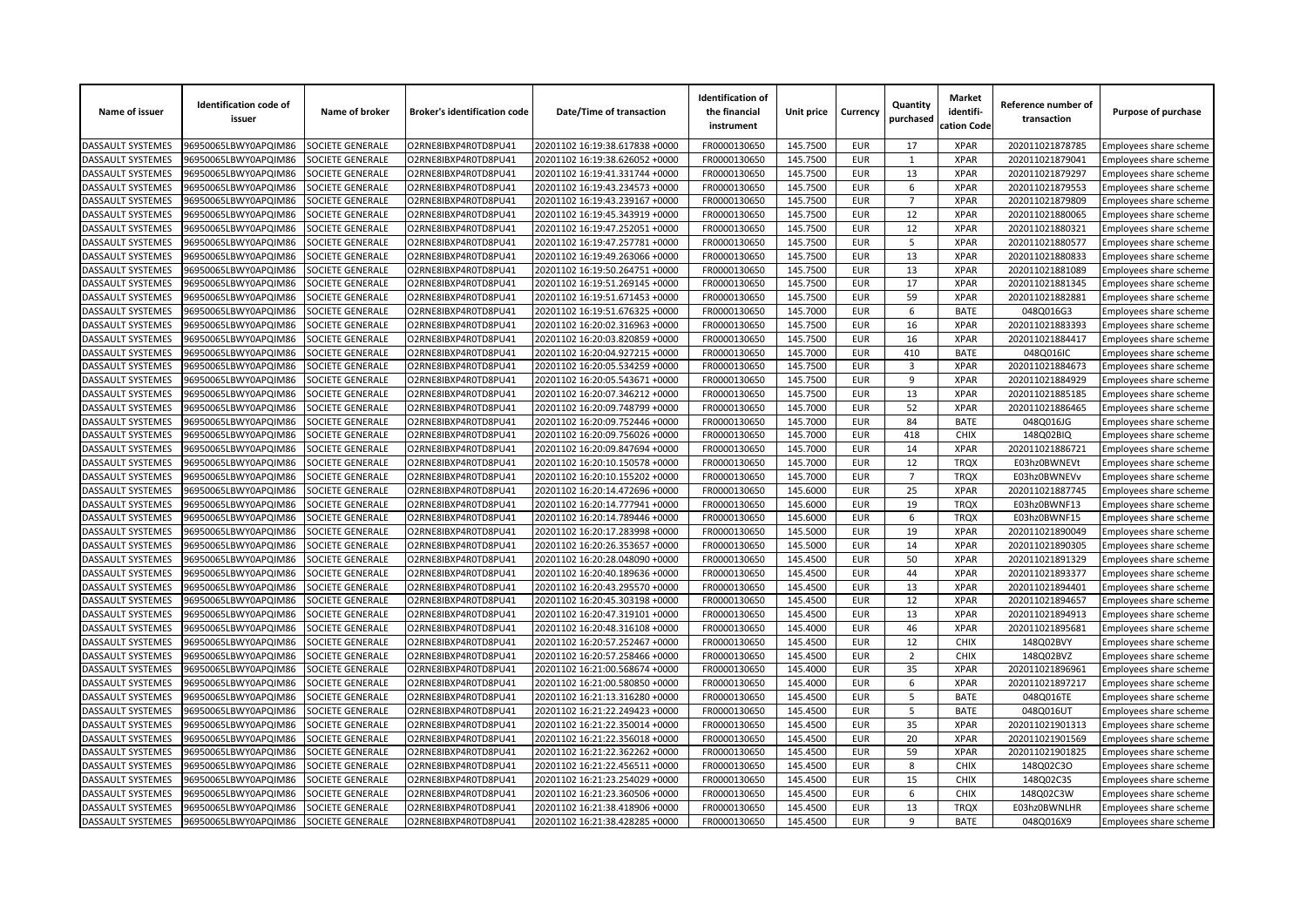| Name of issuer           | <b>Identification code of</b><br>issuer | Name of broker          | <b>Broker's identification code</b> | Date/Time of transaction       | <b>Identification of</b><br>the financial<br>instrument | Unit price | Currency   | Quantity<br>purchased | <b>Market</b><br>identifi-<br>cation Code | Reference number of<br>transaction | Purpose of purchase           |
|--------------------------|-----------------------------------------|-------------------------|-------------------------------------|--------------------------------|---------------------------------------------------------|------------|------------|-----------------------|-------------------------------------------|------------------------------------|-------------------------------|
| <b>DASSAULT SYSTEMES</b> | 96950065LBWY0APQIM86                    | SOCIETE GENERALE        | O2RNE8IBXP4R0TD8PU41                | 20201102 16:21:38.436765 +0000 | FR0000130650                                            | 145.4500   | <b>EUR</b> | 29                    | <b>CHIX</b>                               | 148Q02C7T                          | Employees share scheme        |
| <b>DASSAULT SYSTEMES</b> | 96950065LBWY0APQIM86                    | <b>SOCIETE GENERALE</b> | O2RNE8IBXP4R0TD8PU41                | 20201102 16:21:38.444819 +0000 | FR0000130650                                            | 145.4500   | <b>EUR</b> | 13                    | <b>CHIX</b>                               | 148Q02C7U                          | Employees share scheme        |
| DASSAULT SYSTEMES        | 96950065LBWY0APQIM86                    | SOCIETE GENERALE        | O2RNE8IBXP4R0TD8PU41                | 20201102 16:21:38.453184 +0000 | FR0000130650                                            | 145.4500   | <b>EUR</b> | 35                    | <b>XPAR</b>                               | 202011021902337                    | Employees share scheme        |
| DASSAULT SYSTEMES        | 96950065LBWY0APQIM86                    | SOCIETE GENERALE        | O2RNE8IBXP4R0TD8PU41                | 20201102 16:21:38.461836 +0000 | FR0000130650                                            | 145.4500   | <b>EUR</b> | 20                    | <b>XPAR</b>                               | 202011021902593                    | Employees share scheme        |
| <b>DASSAULT SYSTEMES</b> | 96950065LBWY0APQIM86                    | SOCIETE GENERALE        | O2RNE8IBXP4R0TD8PU41                | 20201102 16:21:38.470165 +0000 | FR0000130650                                            | 145.4500   | <b>EUR</b> | 20                    | <b>XPAR</b>                               | 202011021902849                    | Employees share scheme        |
| DASSAULT SYSTEMES        | 96950065LBWY0APQIM86                    | SOCIETE GENERALE        | O2RNE8IBXP4R0TD8PU41                | 20201102 16:21:38.478079 +0000 | FR0000130650                                            | 145.4500   | <b>EUR</b> | 11                    | <b>XPAR</b>                               | 202011021903105                    | Employees share scheme        |
| DASSAULT SYSTEMES        | 96950065LBWY0APQIM86                    | SOCIETE GENERALE        | O2RNE8IBXP4R0TD8PU41                | 20201102 16:21:38.485563 +0000 | FR0000130650                                            | 145.4500   | <b>EUR</b> | 46                    | <b>XPAR</b>                               | 202011021903361                    | Employees share scheme        |
| DASSAULT SYSTEMES        | 96950065LBWY0APQIM86                    | SOCIETE GENERALE        | O2RNE8IBXP4R0TD8PU41                | 20201102 16:21:38.716290 +0000 | FR0000130650                                            | 145.4500   | <b>EUR</b> | $\mathbf{1}$          | CHIX                                      | 148Q02C7V                          | Employees share scheme        |
| DASSAULT SYSTEMES        | 96950065LBWY0APQIM86                    | SOCIETE GENERALE        | O2RNE8IBXP4R0TD8PU41                | 20201102 16:21:39.423790 +0000 | FR0000130650                                            | 145.4500   | <b>EUR</b> | 22                    | <b>CHIX</b>                               | 148Q02C7W                          | Employees share scheme        |
| DASSAULT SYSTEMES        | 96950065LBWY0APQIM86                    | SOCIETE GENERALE        | O2RNE8IBXP4R0TD8PU41                | 20201102 16:21:39.922733 +0000 | FR0000130650                                            | 145.4500   | <b>EUR</b> | 20                    | <b>CHIX</b>                               | 148Q02C7Y                          | Employees share scheme        |
| DASSAULT SYSTEMES        | 96950065LBWY0APQIM86                    | SOCIETE GENERALE        | O2RNE8IBXP4R0TD8PU41                | 20201102 16:21:40.924449 +0000 | FR0000130650                                            | 145.4500   | <b>EUR</b> | 23                    | CHIX                                      | 148Q02C81                          | Employees share scheme        |
| <b>DASSAULT SYSTEMES</b> | 96950065LBWY0APQIM86                    | SOCIETE GENERALE        | O2RNE8IBXP4R0TD8PU41                | 20201102 16:21:41.226256 +0000 | FR0000130650                                            | 145.4500   | <b>EUR</b> | 10                    | CHIX                                      | 148Q02C82                          | <b>Employees share scheme</b> |
| DASSAULT SYSTEMES        | 96950065LBWY0APQIM86                    | SOCIETE GENERALE        | O2RNE8IBXP4R0TD8PU41                | 20201102 16:21:41.327173 +0000 | FR0000130650                                            | 145.4500   | <b>EUR</b> | 10                    | <b>XPAR</b>                               | 202011021903617                    | Employees share scheme        |
| DASSAULT SYSTEMES        | 96950065LBWY0APQIM86                    | SOCIETE GENERALE        | O2RNE8IBXP4R0TD8PU41                | 20201102 16:21:41.336141 +0000 | FR0000130650                                            | 145.4500   | <b>EUR</b> | 3                     | <b>XPAR</b>                               | 202011021903873                    | Employees share scheme        |
| DASSAULT SYSTEMES        | 96950065LBWY0APQIM86                    | SOCIETE GENERALE        | O2RNE8IBXP4R0TD8PU41                | 20201102 16:21:53.572129 +0000 | FR0000130650                                            | 145.4500   | <b>EUR</b> | 35                    | <b>XPAR</b>                               | 202011021905153                    | Employees share scheme        |
| DASSAULT SYSTEMES        | 96950065LBWY0APQIM86                    | SOCIETE GENERALE        | O2RNE8IBXP4R0TD8PU41                | 20201102 16:21:56.588617 +0000 | FR0000130650                                            | 145.4500   | <b>EUR</b> | 35                    | <b>XPAR</b>                               | 202011021905409                    | Employees share scheme        |
| DASSAULT SYSTEMES        | 96950065LBWY0APQIM86                    | SOCIETE GENERALE        | O2RNE8IBXP4R0TD8PU41                | 20201102 16:21:56.600685 +0000 | FR0000130650                                            | 145.4500   | <b>EUR</b> | 20                    | <b>XPAR</b>                               | 202011021905665                    | Employees share scheme        |
| DASSAULT SYSTEMES        | 96950065LBWY0APQIM86                    | SOCIETE GENERALE        | O2RNE8IBXP4R0TD8PU41                | 20201102 16:21:56.605248 +0000 | FR0000130650                                            | 145.4500   | <b>EUR</b> | 6                     | <b>XPAR</b>                               | 202011021905921                    | Employees share scheme        |
| DASSAULT SYSTEMES        | 96950065LBWY0APQIM86                    | SOCIETE GENERALE        | O2RNE8IBXP4R0TD8PU41                | 20201102 16:21:56.687264 +0000 | FR0000130650                                            | 145.4500   | <b>EUR</b> | 12                    | <b>CHIX</b>                               | 148Q02CA3                          | Employees share scheme        |
| DASSAULT SYSTEMES        | 96950065LBWY0APQIM86                    | SOCIETE GENERALE        | O2RNE8IBXP4R0TD8PU41                | 20201102 16:21:56.693576 +0000 | FR0000130650                                            | 145.4500   | <b>EUR</b> | 8                     | <b>CHIX</b>                               | 148Q02CA4                          | Employees share scheme        |
| DASSAULT SYSTEMES        | 96950065LBWY0APQIM86                    | SOCIETE GENERALE        | O2RNE8IBXP4R0TD8PU41                | 20201102 16:21:57.187351 +0000 | FR0000130650                                            | 145.4500   | <b>EUR</b> | 12                    | <b>CHIX</b>                               | 148Q02CA7                          | Employees share scheme        |
| DASSAULT SYSTEMES        | 96950065LBWY0APQIM86                    | SOCIETE GENERALE        | O2RNE8IBXP4R0TD8PU41                | 20201102 16:21:57.286190 +0000 | FR0000130650                                            | 145.4500   | <b>EUR</b> | $\overline{2}$        | <b>XPAR</b>                               | 202011021906177                    | Employees share scheme        |
| DASSAULT SYSTEMES        | 96950065LBWY0APQIM86                    | SOCIETE GENERALE        | O2RNE8IBXP4R0TD8PU41                | 20201102 16:22:01.804022 +0000 | FR0000130650                                            | 145.4500   | <b>EUR</b> | 27                    | <b>XPAR</b>                               | 202011021906433                    | Employees share scheme        |
| DASSAULT SYSTEMES        | 96950065LBWY0APQIM86                    | SOCIETE GENERALE        | O2RNE8IBXP4R0TD8PU41                | 20201102 16:22:01.905389 +0000 | FR0000130650                                            | 145.4500   | <b>EUR</b> | 8                     | <b>CHIX</b>                               | 148Q02CBC                          | Employees share scheme        |
| DASSAULT SYSTEMES        | 96950065LBWY0APQIM86                    | SOCIETE GENERALE        | O2RNE8IBXP4R0TD8PU41                | 20201102 16:22:03.754307 +0000 | FR0000130650                                            | 145.4500   | <b>EUR</b> | 13                    | <b>XPAR</b>                               | 202011021906689                    | Employees share scheme        |
| DASSAULT SYSTEMES        | 96950065LBWY0APQIM86                    | SOCIETE GENERALE        | O2RNE8IBXP4R0TD8PU41                | 20201102 16:22:03.914809 +0000 | FR0000130650                                            | 145.4500   | <b>EUR</b> | 8                     | <b>CHIX</b>                               | 148Q02CC0                          | Employees share scheme        |
| <b>DASSAULT SYSTEMES</b> | 96950065LBWY0APQIM86                    | SOCIETE GENERALE        | O2RNE8IBXP4R0TD8PU41                | 20201102 16:22:05.318923 +0000 | FR0000130650                                            | 145.4500   | <b>EUR</b> | 17                    | <b>XPAR</b>                               | 202011021906945                    | Employees share scheme        |
| DASSAULT SYSTEMES        | 96950065LBWY0APQIM86                    | SOCIETE GENERALE        | O2RNE8IBXP4R0TD8PU41                | 20201102 16:22:06.926962 +0000 | FR0000130650                                            | 145.4500   | <b>EUR</b> | 8                     | CHIX                                      | 148Q02CD6                          | Employees share scheme        |
| DASSAULT SYSTEMES        | 96950065LBWY0APQIM86                    | SOCIETE GENERALE        | O2RNE8IBXP4R0TD8PU41                | 20201102 16:22:08.229996 +0000 | FR0000130650                                            | 145.4500   | <b>EUR</b> | 17                    | <b>XPAR</b>                               | 202011021907201                    | Employees share scheme        |
| DASSAULT SYSTEMES        | 96950065LBWY0APQIM86                    | SOCIETE GENERALE        | O2RNE8IBXP4R0TD8PU41                | 20201102 16:22:10.249136 +0000 | FR0000130650                                            | 145.4500   | <b>EUR</b> | 15                    | <b>XPAR</b>                               | 202011021907457                    | Employees share scheme        |
| DASSAULT SYSTEMES        | 96950065LBWY0APQIM86                    | SOCIETE GENERALE        | O2RNE8IBXP4R0TD8PU41                | 20201102 16:22:11.945810 +0000 | FR0000130650                                            | 145.4500   | <b>EUR</b> | 8                     | CHIX                                      | 148Q02CE0                          | Employees share scheme        |
| <b>DASSAULT SYSTEMES</b> | 96950065LBWY0APQIM86                    | SOCIETE GENERALE        | O2RNE8IBXP4R0TD8PU41                | 20201102 16:22:12.342867 +0000 | FR0000130650                                            | 145.4500   | <b>EUR</b> | 8                     | <b>XPAR</b>                               | 202011021907713                    | Employees share scheme        |
| DASSAULT SYSTEMES        | 96950065LBWY0APQIM86                    | SOCIETE GENERALE        | O2RNE8IBXP4R0TD8PU41                | 20201102 16:22:12.348350 +0000 | FR0000130650                                            | 145.4500   | <b>EUR</b> | 6                     | <b>XPAR</b>                               | 202011021907969                    | Employees share scheme        |
| DASSAULT SYSTEMES        | 96950065LBWY0APQIM86                    | SOCIETE GENERALE        | O2RNE8IBXP4R0TD8PU41                | 20201102 16:22:14.249910 +0000 | FR0000130650                                            | 145.4500   | <b>EUR</b> | 12                    | <b>XPAR</b>                               | 202011021908225                    | Employees share scheme        |
| DASSAULT SYSTEMES        | 96950065LBWY0APQIM86                    | SOCIETE GENERALE        | O2RNE8IBXP4R0TD8PU41                | 20201102 16:22:16.258974 +0000 | FR0000130650                                            | 145.4500   | <b>EUR</b> | 14                    | <b>XPAR</b>                               | 202011021908481                    | Employees share scheme        |
| DASSAULT SYSTEMES        | 96950065LBWY0APQIM86                    | SOCIETE GENERALE        | O2RNE8IBXP4R0TD8PU41                | 20201102 16:22:18.268183 +0000 | FR0000130650                                            | 145.4500   | <b>EUR</b> | 13                    | <b>XPAR</b>                               | 202011021908737                    | Employees share scheme        |
| <b>DASSAULT SYSTEMES</b> | 96950065LBWY0APQIM86                    | SOCIETE GENERALE        | O2RNE8IBXP4R0TD8PU41                | 20201102 16:22:20.382400 +0000 | FR0000130650                                            | 145.4500   | <b>EUR</b> | 12                    | <b>XPAR</b>                               | 202011021908993                    | Employees share scheme        |
| DASSAULT SYSTEMES        | 96950065LBWY0APQIM86                    | SOCIETE GENERALE        | O2RNE8IBXP4R0TD8PU41                | 20201102 16:22:20.391763 +0000 | FR0000130650                                            | 145.4500   | <b>EUR</b> | 8                     | <b>CHIX</b>                               | 148Q02CGC                          | Employees share scheme        |
| DASSAULT SYSTEMES        | 96950065LBWY0APQIM86                    | SOCIETE GENERALE        | O2RNE8IBXP4R0TD8PU41                | 20201102 16:22:22.288087 +0000 | FR0000130650                                            | 145.4500   | <b>EUR</b> | 16                    | <b>XPAR</b>                               | 202011021909249                    | Employees share scheme        |
| DASSAULT SYSTEMES        | 96950065LBWY0APQIM86                    | SOCIETE GENERALE        | O2RNE8IBXP4R0TD8PU41                | 20201102 16:22:23.391643 +0000 | FR0000130650                                            | 145.4500   | <b>EUR</b> | 12                    | <b>XPAR</b>                               | 202011021909505                    | Employees share scheme        |
| DASSAULT SYSTEMES        | 96950065LBWY0APQIM86                    | SOCIETE GENERALE        | O2RNE8IBXP4R0TD8PU41                | 20201102 16:22:39.660376 +0000 | FR0000130650                                            | 145.4500   | <b>EUR</b> | 12                    | <b>XPAR</b>                               | 202011021910017                    | Employees share scheme        |
| DASSAULT SYSTEMES        | 96950065LBWY0APQIM86                    | SOCIETE GENERALE        | O2RNE8IBXP4R0TD8PU41                | 20201102 16:22:39.761852 +0000 | FR0000130650                                            | 145.4500   | <b>EUR</b> | 6                     | CHIX                                      | 148Q02CJ2                          | Employees share scheme        |
| <b>DASSAULT SYSTEMES</b> | 96950065LBWY0APQIM86                    | SOCIETE GENERALE        | O2RNE8IBXP4R0TD8PU41                | 20201102 16:22:40.157689 +0000 | FR0000130650                                            | 145.4500   | <b>EUR</b> | 6                     | <b>CHIX</b>                               | 148Q02CJ5                          | Employees share scheme        |
| DASSAULT SYSTEMES        | 96950065LBWY0APQIM86                    | SOCIETE GENERALE        | O2RNE8IBXP4R0TD8PU41                | 20201102 16:22:40.559703 +0000 | FR0000130650                                            | 145.4500   | <b>EUR</b> | 14                    | <b>CHIX</b>                               | 148Q02CJ6                          | Employees share scheme        |
| DASSAULT SYSTEMES        | 96950065LBWY0APQIM86                    | SOCIETE GENERALE        | O2RNE8IBXP4R0TD8PU41                | 20201102 16:22:53.120590 +0000 | FR0000130650                                            | 145.4500   | <b>EUR</b> | 49                    | <b>XPAR</b>                               | 202011021910273                    | Employees share scheme        |
|                          |                                         |                         |                                     | 20201102 16:22:53.130867 +0000 |                                                         | 145.4500   | <b>EUR</b> | 20                    | <b>XPAR</b>                               |                                    |                               |
| DASSAULT SYSTEMES        | 96950065LBWY0APQIM86                    | SOCIETE GENERALE        | O2RNE8IBXP4R0TD8PU41                |                                | FR0000130650                                            |            |            | 42                    | <b>XPAR</b>                               | 202011021910529                    | Employees share scheme        |
| DASSAULT SYSTEMES        | 96950065LBWY0APQIM86                    | SOCIETE GENERALE        | O2RNE8IBXP4R0TD8PU41                | 20201102 16:23:02.554643 +0000 | FR0000130650                                            | 145.4500   | <b>EUR</b> |                       |                                           | 202011021911041                    | Employees share scheme        |
| DASSAULT SYSTEMES        | 96950065LBWY0APQIM86                    | <b>SOCIETE GENERALE</b> | O2RNE8IBXP4R0TD8PU41                | 20201102 16:23:02.563363 +0000 | FR0000130650                                            | 145.4500   | <b>EUR</b> | 1                     | <b>XPAR</b>                               | 202011021911297                    | Employees share scheme        |
| DASSAULT SYSTEMES        | 96950065LBWY0APQIM86                    | SOCIETE GENERALE        | O2RNE8IBXP4R0TD8PU41                | 20201102 16:23:03.354678 +0000 | FR0000130650                                            | 145.4500   | <b>EUR</b> | 23                    | <b>XPAR</b>                               | 202011021911553                    | Employees share scheme        |
| <b>DASSAULT SYSTEMES</b> | 96950065LBWY0APQIM86                    | SOCIETE GENERALE        | O2RNE8IBXP4R0TD8PU41                | 20201102 16:23:03.358621 +0000 | FR0000130650                                            | 145.4500   | <b>EUR</b> | 18                    | <b>XPAR</b>                               | 202011021911809                    | Employees share scheme        |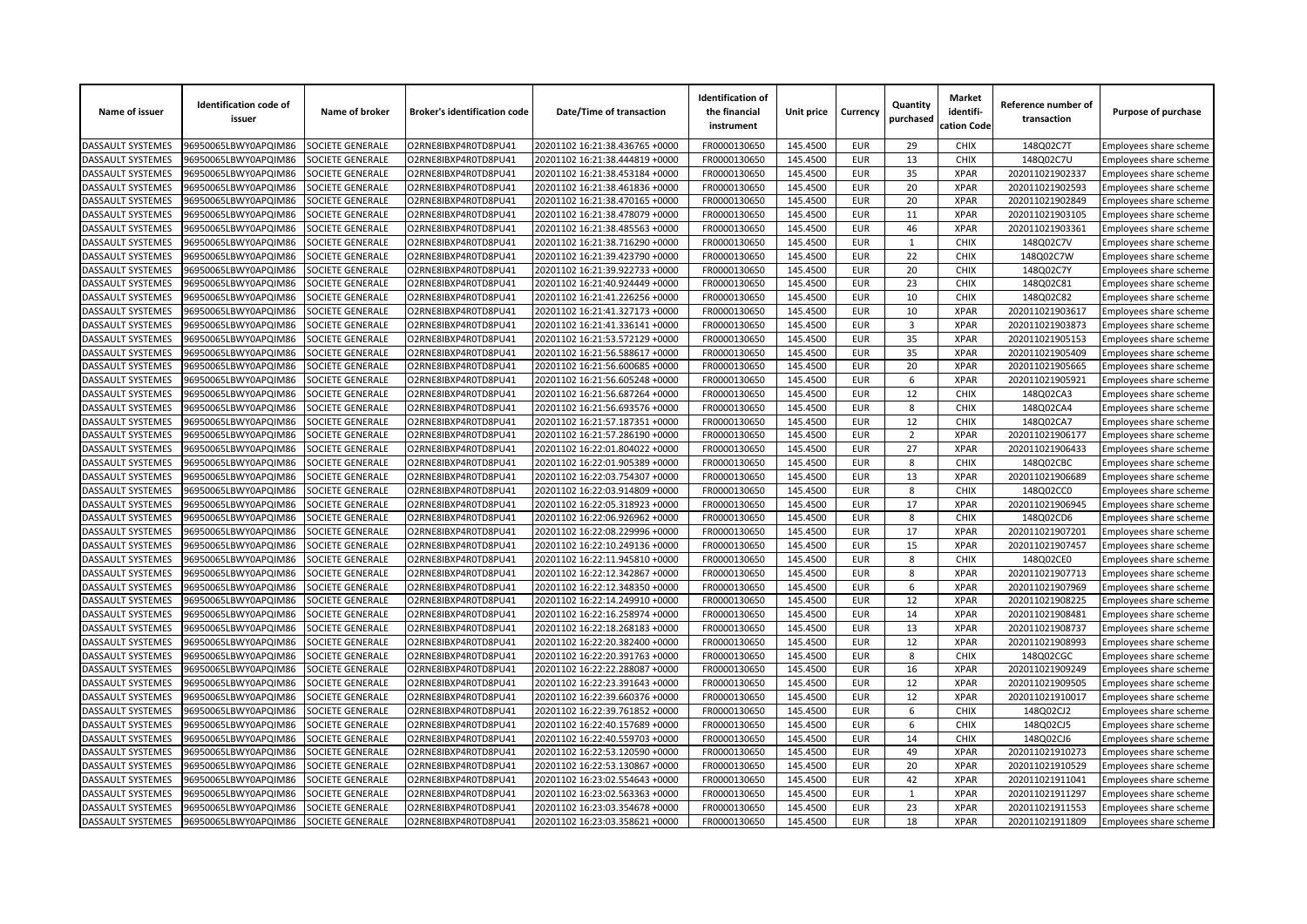| Name of issuer           | <b>Identification code of</b><br>issuer | Name of broker          | <b>Broker's identification code</b>          | Date/Time of transaction       | <b>Identification of</b><br>the financial<br>instrument | Unit price | Currency          | Quantity<br>purchased | <b>Market</b><br>identifi-<br>cation Code | Reference number of<br>transaction | Purpose of purchase                              |
|--------------------------|-----------------------------------------|-------------------------|----------------------------------------------|--------------------------------|---------------------------------------------------------|------------|-------------------|-----------------------|-------------------------------------------|------------------------------------|--------------------------------------------------|
| <b>DASSAULT SYSTEMES</b> | 96950065LBWY0APQIM86                    | SOCIETE GENERALE        | O2RNE8IBXP4R0TD8PU41                         | 20201102 16:23:08.376749 +0000 | FR0000130650                                            | 145.4500   | <b>EUR</b>        | 12                    | <b>XPAR</b>                               | 202011021912065                    | Employees share scheme                           |
| DASSAULT SYSTEMES        | 96950065LBWY0APQIM86                    | SOCIETE GENERALE        | O2RNE8IBXP4R0TD8PU41                         | 20201102 16:23:08.384719 +0000 | FR0000130650                                            | 145.4500   | <b>EUR</b>        | 11                    | <b>XPAR</b>                               | 202011021912321                    | Employees share scheme                           |
| DASSAULT SYSTEMES        | 96950065LBWY0APQIM86                    | SOCIETE GENERALE        | O2RNE8IBXP4R0TD8PU41                         | 20201102 16:23:08.393317 +0000 | FR0000130650                                            | 145.4500   | <b>EUR</b>        | $\mathbf{1}$          | <b>XPAR</b>                               | 202011021912577                    | Employees share scheme                           |
| DASSAULT SYSTEMES        | 06950065LBWY0APQIM86                    | <b>SOCIETE GENERALE</b> | O2RNE8IBXP4R0TD8PU41                         | 20201102 16:23:09.282366 +0000 | FR0000130650                                            | 145.4500   | <b>EUR</b>        | 14                    | <b>XPAR</b>                               | 202011021912833                    | Employees share scheme                           |
| DASSAULT SYSTEMES        | 96950065LBWY0APQIM86                    | SOCIETE GENERALE        | O2RNE8IBXP4R0TD8PU41                         | 20201102 16:23:19.420131 +0000 | FR0000130650                                            | 145.4500   | <b>EUR</b>        | 12                    | <b>XPAR</b>                               | 202011021913345                    | Employees share scheme                           |
| DASSAULT SYSTEMES        | 96950065LBWY0APQIM86                    | SOCIETE GENERALE        | O2RNE8IBXP4R0TD8PU41                         | 20201102 16:23:21.326469 +0000 | FR0000130650                                            | 145.4500   | <b>EUR</b>        | 18                    | <b>XPAR</b>                               | 202011021913601                    | Employees share scheme                           |
| DASSAULT SYSTEMES        | 96950065LBWY0APQIM86                    | SOCIETE GENERALE        | O2RNE8IBXP4R0TD8PU41                         | 20201102 16:23:23.338023 +0000 | FR0000130650                                            | 145.4500   | <b>EUR</b>        | 21                    | <b>XPAR</b>                               | 202011021913857                    | Employees share scheme                           |
| DASSAULT SYSTEMES        | 96950065LBWY0APQIM86                    | <b>SOCIETE GENERALE</b> | O2RNE8IBXP4R0TD8PU41                         | 20201102 16:23:28.155071 +0000 | FR0000130650                                            | 145.4500   | <b>EUR</b>        | 20                    | <b>XPAR</b>                               | 202011021914369                    | Employees share scheme                           |
| DASSAULT SYSTEMES        | 06950065LBWY0APQIM86                    | SOCIETE GENERALE        | O2RNE8IBXP4R0TD8PU41                         | 20201102 16:23:39.403544 +0000 | FR0000130650                                            | 145.4500   | <b>EUR</b>        | 15                    | <b>XPAR</b>                               | 202011021914625                    | Employees share scheme                           |
| DASSAULT SYSTEMES        | 96950065LBWY0APQIM86                    | SOCIETE GENERALE        | O2RNE8IBXP4R0TD8PU41                         | 20201102 16:23:41.319384 +0000 | FR0000130650                                            | 145.4500   | <b>EUR</b>        | 18                    | <b>XPAR</b>                               | 202011021914881                    | Employees share scheme                           |
| DASSAULT SYSTEMES        | 96950065LBWY0APQIM86                    | SOCIETE GENERALE        | O2RNE8IBXP4R0TD8PU41                         | 20201102 16:23:43.323437 +0000 | FR0000130650                                            | 145.4500   | <b>EUR</b>        | 21                    | <b>XPAR</b>                               | 202011021915137                    | Employees share scheme                           |
| DASSAULT SYSTEMES        | 96950065LBWY0APQIM86                    | <b>SOCIETE GENERALE</b> | O2RNE8IBXP4R0TD8PU41                         | 20201102 16:23:45.325389 +0000 | FR0000130650                                            | 145.4500   | <b>EUR</b>        | 12                    | <b>XPAR</b>                               | 202011021915393                    | Employees share scheme                           |
| DASSAULT SYSTEMES        | 96950065LBWY0APQIM86                    | SOCIETE GENERALE        | O2RNE8IBXP4R0TD8PU41                         | 20201102 16:23:45.330112 +0000 | FR0000130650                                            | 145.4500   | <b>EUR</b>        | $\overline{7}$        | <b>XPAR</b>                               | 202011021915649                    | Employees share scheme                           |
| DASSAULT SYSTEMES        | 96950065LBWY0APQIM86                    | SOCIETE GENERALE        | O2RNE8IBXP4R0TD8PU41                         | 20201102 16:23:48.434149 +0000 | FR0000130650                                            | 145.4500   | <b>EUR</b>        | 26                    | <b>XPAR</b>                               | 202011021915905                    | Employees share scheme                           |
| DASSAULT SYSTEMES        | 96950065LBWY0APQIM86                    | SOCIETE GENERALE        | O2RNE8IBXP4R0TD8PU41                         | 20201102 16:23:49.443601 +0000 | FR0000130650                                            | 145.4500   | <b>EUR</b>        | 13                    | <b>XPAR</b>                               | 202011021916161                    | Employees share scheme                           |
| DASSAULT SYSTEMES        | 06950065LBWY0APQIM86                    | <b>SOCIETE GENERALE</b> | O2RNE8IBXP4R0TD8PU41                         | 20201102 16:23:49.842550 +0000 | FR0000130650                                            | 145.4500   | <b>EUR</b>        | $\overline{7}$        | <b>XPAR</b>                               | 202011021916417                    | <b>Employees share scheme</b>                    |
| <b>DASSAULT SYSTEMES</b> | 96950065LBWY0APQIM86                    | SOCIETE GENERALE        | O2RNE8IBXP4R0TD8PU41                         | 20201102 16:23:49.851040 +0000 | FR0000130650                                            | 145.4500   | <b>EUR</b>        | 3                     | <b>XPAR</b>                               | 202011021916673                    | Employees share scheme                           |
| DASSAULT SYSTEMES        | 96950065LBWY0APQIM86                    | SOCIETE GENERALE        | O2RNE8IBXP4R0TD8PU41                         | 20201102 16:23:55.069925 +0000 | FR0000130650                                            | 145.4500   | <b>EUR</b>        | 11                    | <b>XPAR</b>                               | 202011021916929                    | Employees share scheme                           |
| DASSAULT SYSTEMES        | 96950065LBWY0APQIM86                    | SOCIETE GENERALE        | O2RNE8IBXP4R0TD8PU41                         | 20201102 16:23:55.076084 +0000 | FR0000130650                                            | 145.4500   | <b>EUR</b>        | 15                    | <b>XPAR</b>                               | 202011021917185                    | Employees share scheme                           |
| DASSAULT SYSTEMES        | 06950065LBWY0APQIM86                    | SOCIETE GENERALE        | O2RNE8IBXP4R0TD8PU41                         | 20201102 16:23:55.667339 +0000 | FR0000130650                                            | 145.4500   | <b>EUR</b>        | $\mathbf{1}$          | <b>XPAR</b>                               | 202011021917441                    | Employees share scheme                           |
| <b>DASSAULT SYSTEMES</b> | 96950065LBWY0APQIM86                    | SOCIETE GENERALE        | O2RNE8IBXP4R0TD8PU41                         | 20201102 16:23:55.770266 +0000 | FR0000130650                                            | 145.4500   | <b>EUR</b>        | 18                    | <b>XPAR</b>                               | 202011021917697                    | Employees share scheme                           |
| DASSAULT SYSTEMES        | 96950065LBWY0APQIM86                    | SOCIETE GENERALE        | O2RNE8IBXP4R0TD8PU41                         | 20201102 16:23:57.277483 +0000 | FR0000130650                                            | 145.4500   | <b>EUR</b>        | 18                    | <b>XPAR</b>                               | 202011021917953                    | Employees share scheme                           |
| DASSAULT SYSTEMES        | 96950065LBWY0APQIM86                    | SOCIETE GENERALE        | O2RNE8IBXP4R0TD8PU41                         | 20201102 16:23:59.281971 +0000 | FR0000130650                                            | 145.4500   | <b>EUR</b>        | 20                    | <b>XPAR</b>                               | 202011021918209                    | Employees share scheme                           |
| DASSAULT SYSTEMES        | 96950065LBWY0APQIM86                    | <b>SOCIETE GENERALE</b> | O2RNE8IBXP4R0TD8PU41                         | 20201102 16:24:06.307255 +0000 | FR0000130650                                            | 145.4500   | <b>EUR</b>        | 14                    | <b>XPAR</b>                               | 202011021918465                    | Employees share scheme                           |
| DASSAULT SYSTEMES        | 96950065LBWY0APQIM86                    | SOCIETE GENERALE        | O2RNE8IBXP4R0TD8PU41                         | 20201102 16:24:09.315585 +0000 | FR0000130650                                            | 145.4500   | <b>EUR</b>        | 16                    | <b>XPAR</b>                               | 202011021918721                    | Employees share scheme                           |
| DASSAULT SYSTEMES        | 96950065LBWY0APQIM86                    | SOCIETE GENERALE        | O2RNE8IBXP4R0TD8PU41                         | 20201102 16:24:11.324689 +0000 | FR0000130650                                            | 145.4500   | <b>EUR</b>        | $\overline{5}$        | <b>XPAR</b>                               | 202011021918977                    | Employees share scheme                           |
| DASSAULT SYSTEMES        | 96950065LBWY0APQIM86                    | SOCIETE GENERALE        | O2RNE8IBXP4R0TD8PU41                         | 20201102 16:24:11.332871 +0000 | FR0000130650                                            | 145.4500   | <b>EUR</b>        | 9                     | <b>XPAR</b>                               | 202011021919233                    | Employees share scheme                           |
| DASSAULT SYSTEMES        | 96950065LBWY0APQIM86                    | <b>SOCIETE GENERALE</b> | O2RNE8IBXP4R0TD8PU41                         | 20201102 16:24:13.430735 +0000 | FR0000130650                                            | 145.4500   | <b>EUR</b>        | 13                    | <b>XPAR</b>                               | 202011021919489                    | Employees share scheme                           |
| DASSAULT SYSTEMES        | 96950065LBWY0APQIM86                    | SOCIETE GENERALE        | O2RNE8IBXP4R0TD8PU41                         | 20201102 16:24:15.341321 +0000 | FR0000130650                                            | 145.4500   | <b>EUR</b>        | 12                    | <b>XPAR</b>                               | 202011021921537                    | Employees share scheme                           |
| DASSAULT SYSTEMES        | 96950065LBWY0APQIM86                    | SOCIETE GENERALE        | O2RNE8IBXP4R0TD8PU41                         | 20201102 16:24:15.351919 +0000 | FR0000130650                                            | 145.4500   | <b>EUR</b>        | $\mathbf{1}$          | <b>XPAR</b>                               | 202011021921793                    | Employees share scheme                           |
| DASSAULT SYSTEMES        | 96950065LBWY0APQIM86                    | SOCIETE GENERALE        | O2RNE8IBXP4R0TD8PU41                         | 20201102 16:24:17.346898 +0000 | FR0000130650                                            | 145.4500   | <b>EUR</b>        | 16                    | <b>XPAR</b>                               | 202011021922049                    | Employees share scheme                           |
| DASSAULT SYSTEMES        | 06950065LBWY0APQIM86                    | SOCIETE GENERALE        | O2RNE8IBXP4R0TD8PU41                         | 20201102 16:24:17.355846 +0000 | FR0000130650                                            | 145.4500   | <b>EUR</b>        | $\mathbf 1$           | <b>XPAR</b>                               | 202011021922305                    | Employees share scheme                           |
| DASSAULT SYSTEMES        | 96950065LBWY0APQIM86                    | SOCIETE GENERALE        | O2RNE8IBXP4R0TD8PU41                         | 20201102 16:24:17.748224 +0000 | FR0000130650                                            | 145.4500   | <b>EUR</b>        | $\mathbf{1}$          | <b>XPAR</b>                               | 202011021922561                    |                                                  |
| DASSAULT SYSTEMES        | 96950065LBWY0APQIM86                    | SOCIETE GENERALE        | O2RNE8IBXP4R0TD8PU41                         | 20201102 16:24:21.257254 +0000 | FR0000130650                                            | 145.5000   | <b>EUR</b>        | 17                    | <b>XPAR</b>                               | 202011021926657                    | Employees share scheme<br>Employees share scheme |
| DASSAULT SYSTEMES        | 96950065LBWY0APQIM86                    | SOCIETE GENERALE        | O2RNE8IBXP4R0TD8PU41                         | 20201102 16:24:22.256989 +0000 | FR0000130650                                            | 145.4500   | <b>EUR</b>        | 19                    | <b>XPAR</b>                               | 202011021927681                    |                                                  |
| DASSAULT SYSTEMES        | 06950065LBWY0APQIM86                    | SOCIETE GENERALE        | O2RNE8IBXP4R0TD8PU41                         | 20201102 16:24:26.281347 +0000 | FR0000130650                                            | 145.4500   | <b>EUR</b>        | 13                    | <b>XPAR</b>                               | 202011021928193                    | Employees share scheme<br>Employees share scheme |
| <b>DASSAULT SYSTEMES</b> | 96950065LBWY0APQIM86                    | SOCIETE GENERALE        | O2RNE8IBXP4R0TD8PU41                         | 20201102 16:24:28.284362 +0000 | FR0000130650                                            | 145.4500   | <b>EUR</b>        | 16                    | <b>XPAR</b>                               | 202011021928449                    | Employees share scheme                           |
| DASSAULT SYSTEMES        | 96950065LBWY0APQIM86                    | SOCIETE GENERALE        | O2RNE8IBXP4R0TD8PU41                         | 20201102 16:24:30.296742 +0000 | FR0000130650                                            | 145.4500   | <b>EUR</b>        | $\mathbf{1}$          | <b>XPAR</b>                               | 202011021928705                    | Employees share scheme                           |
| DASSAULT SYSTEMES        | 96950065LBWY0APQIM86                    | SOCIETE GENERALE        | O2RNE8IBXP4R0TD8PU41                         | 20201102 16:24:30.301530 +0000 | FR0000130650                                            | 145.4500   | <b>EUR</b>        | 13                    | <b>XPAR</b>                               | 202011021928961                    |                                                  |
| DASSAULT SYSTEMES        | 06950065LBWY0APQIM86                    | <b>SOCIETE GENERALE</b> | O2RNE8IBXP4R0TD8PU41                         | 20201102 16:24:32.311403 +0000 | FR0000130650                                            | 145.4500   | <b>EUR</b>        | 15                    | <b>XPAR</b>                               | 202011021929217                    | Employees share scheme                           |
| DASSAULT SYSTEMES        | 96950065LBWY0APQIM86                    | SOCIETE GENERALE        | O2RNE8IBXP4R0TD8PU41                         | 20201102 16:24:35.017391 +0000 | FR0000130650                                            | 145.4500   | <b>EUR</b>        | 12                    | <b>XPAR</b>                               | 202011021929473                    | Employees share scheme                           |
| DASSAULT SYSTEMES        | 96950065LBWY0APQIM86                    |                         |                                              |                                | FR0000130650                                            | 145.4500   | <b>EUR</b>        | 12                    | <b>XPAR</b>                               | 202011021929729                    | Employees share scheme                           |
| DASSAULT SYSTEMES        | 96950065LBWY0APQIM86                    | SOCIETE GENERALE        | O2RNE8IBXP4R0TD8PU41<br>O2RNE8IBXP4R0TD8PU41 | 20201102 16:24:36.727967 +0000 | FR0000130650                                            | 145.4500   |                   | 13                    | <b>XPAR</b>                               | 202011021929985                    | Employees share scheme                           |
|                          |                                         | SOCIETE GENERALE        |                                              | 20201102 16:24:38.335384 +0000 |                                                         |            | EUR<br><b>EUR</b> | 11                    | <b>XPAR</b>                               |                                    | Employees share scheme                           |
| DASSAULT SYSTEMES        | 06950065LBWY0APQIM86                    | <b>SOCIETE GENERALE</b> | O2RNE8IBXP4R0TD8PU41                         | 20201102 16:24:40.588599 +0000 | FR0000130650                                            | 145.4500   | <b>EUR</b>        |                       | <b>XPAR</b>                               | 202011021930241                    | Employees share scheme                           |
| DASSAULT SYSTEMES        | 96950065LBWY0APQIM86                    | SOCIETE GENERALE        | O2RNE8IBXP4R0TD8PU41                         | 20201102 16:24:40.601100 +0000 | FR0000130650                                            | 145.4500   |                   | $\mathbf{1}$          |                                           | 202011021930497                    | Employees share scheme                           |
| DASSAULT SYSTEMES        | 96950065LBWY0APQIM86                    | SOCIETE GENERALE        | O2RNE8IBXP4R0TD8PU41                         | 20201102 16:24:41.355473 +0000 | FR0000130650                                            | 145.4500   | <b>EUR</b>        | 17                    | <b>XPAR</b><br><b>XPAR</b>                | 202011021930753                    | Employees share scheme                           |
| DASSAULT SYSTEMES        | 96950065LBWY0APQIM86                    | SOCIETE GENERALE        | O2RNE8IBXP4R0TD8PU41                         | 20201102 16:24:54.304059 +0000 | FR0000130650                                            | 145.4500   | <b>EUR</b>        | 14                    |                                           | 202011021931777                    | Employees share scheme                           |
| DASSAULT SYSTEMES        | 06950065LBWY0APQIM86                    | <b>OCIETE GENERALE</b>  | O2RNE8IBXP4R0TD8PU41                         | 20201102 16:24:54.313696 +0000 | FR0000130650                                            | 145.4500   | <b>EUR</b>        | 35                    | <b>XPAR</b>                               | 202011021932033                    | mployees share scheme                            |
| DASSAULT SYSTEMES        | 96950065LBWY0APQIM86                    | SOCIETE GENERALE        | O2RNE8IBXP4R0TD8PU41                         | 20201102 16:24:54.322603 +0000 | FR0000130650                                            | 145.4500   | <b>EUR</b>        | $\mathbf{1}$          | <b>XPAR</b>                               | 202011021932289                    | Employees share scheme                           |
| <b>DASSAULT SYSTEMES</b> | 96950065LBWY0APQIM86                    | SOCIETE GENERALE        | O2RNE8IBXP4R0TD8PU41                         | 20201102 16:24:54.804882 +0000 | FR0000130650                                            | 145.4500   | <b>EUR</b>        | 22                    | <b>XPAR</b>                               | 202011021932545                    | Employees share scheme                           |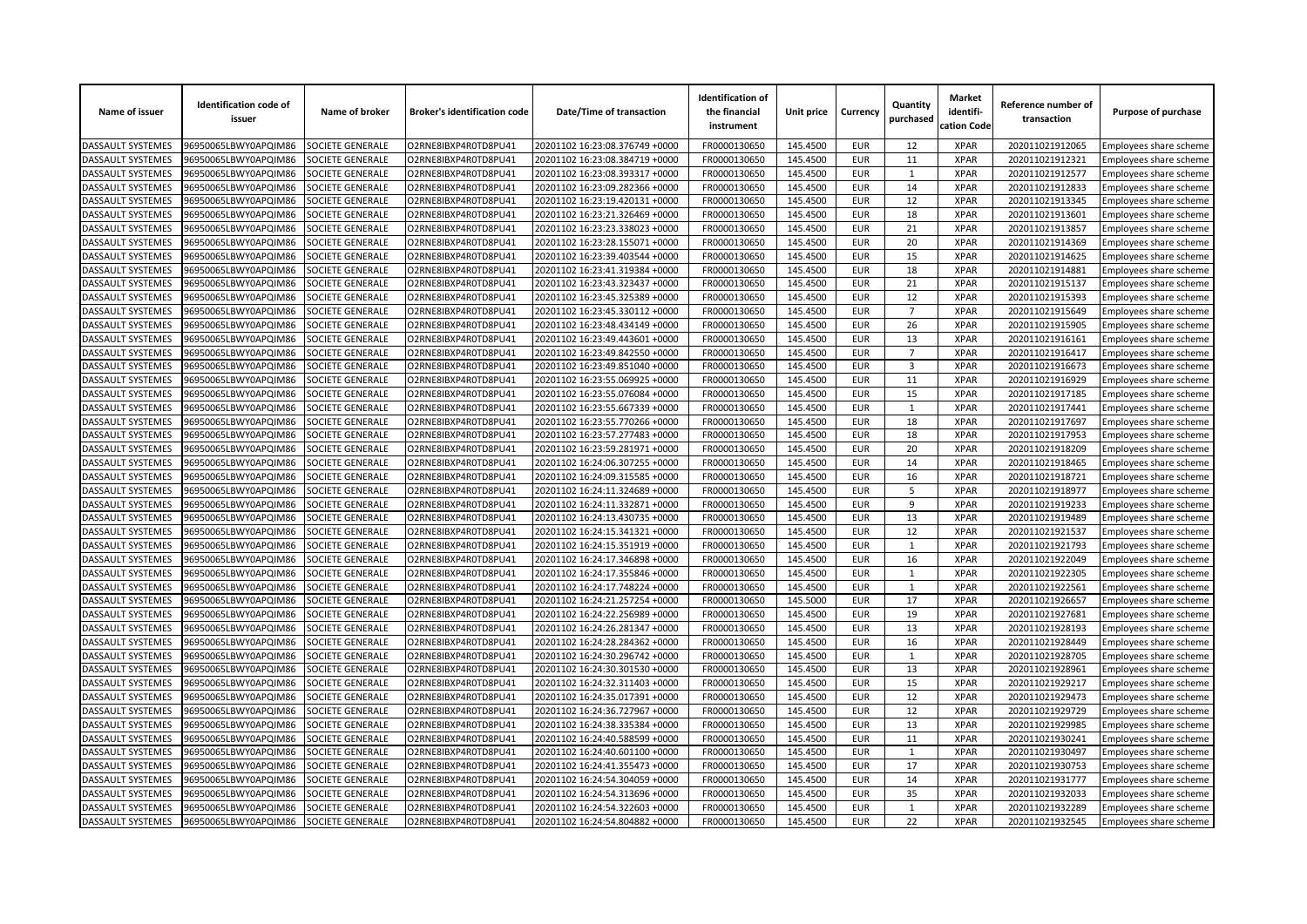| Name of issuer           | <b>Identification code of</b><br>issuer | Name of broker          | <b>Broker's identification code</b> | Date/Time of transaction       | <b>Identification of</b><br>the financial<br>instrument | Unit price | Currency                 | Quantity<br>purchased | <b>Market</b><br>identifi-<br>cation Code | Reference number of<br>transaction | Purpose of purchase           |
|--------------------------|-----------------------------------------|-------------------------|-------------------------------------|--------------------------------|---------------------------------------------------------|------------|--------------------------|-----------------------|-------------------------------------------|------------------------------------|-------------------------------|
| <b>DASSAULT SYSTEMES</b> | 96950065LBWY0APQIM86                    | SOCIETE GENERALE        | O2RNE8IBXP4R0TD8PU41                | 20201102 16:24:54.814041 +0000 | FR0000130650                                            | 145.4500   | <b>EUR</b>               | $\overline{7}$        | <b>XPAR</b>                               | 202011021932801                    | Employees share scheme        |
| DASSAULT SYSTEMES        | 96950065LBWY0APQIM86                    | SOCIETE GENERALE        | O2RNE8IBXP4R0TD8PU41                | 20201102 16:24:59.324966 +0000 | FR0000130650                                            | 145.5000   | <b>EUR</b>               | 15                    | <b>XPAR</b>                               | 202011021936385                    | Employees share scheme        |
| DASSAULT SYSTEMES        | 96950065LBWY0APQIM86                    | SOCIETE GENERALE        | O2RNE8IBXP4R0TD8PU41                | 20201102 16:25:02.344749 +0000 | FR0000130650                                            | 145.5000   | <b>EUR</b>               | 10                    | <b>XPAR</b>                               | 202011021936641                    | Employees share scheme        |
| DASSAULT SYSTEMES        | 06950065LBWY0APQIM86                    | <b>SOCIETE GENERALE</b> | O2RNE8IBXP4R0TD8PU41                | 20201102 16:25:02.354665 +0000 | FR0000130650                                            | 145.5000   | <b>EUR</b>               | 9                     | <b>XPAR</b>                               | 202011021936897                    | Employees share scheme        |
| DASSAULT SYSTEMES        | 96950065LBWY0APQIM86                    | SOCIETE GENERALE        | O2RNE8IBXP4R0TD8PU41                | 20201102 16:25:04.250461 +0000 | FR0000130650                                            | 145.5000   | <b>EUR</b>               | 11                    | <b>XPAR</b>                               | 202011021937153                    | Employees share scheme        |
| DASSAULT SYSTEMES        | 96950065LBWY0APQIM86                    | SOCIETE GENERALE        | O2RNE8IBXP4R0TD8PU41                | 20201102 16:25:04.255608 +0000 | FR0000130650                                            | 145.5000   | <b>EUR</b>               | $\overline{4}$        | <b>XPAR</b>                               | 202011021937409                    | Employees share scheme        |
| DASSAULT SYSTEMES        | 96950065LBWY0APQIM86                    | SOCIETE GENERALE        | O2RNE8IBXP4R0TD8PU41                | 20201102 16:25:06.263515 +0000 | FR0000130650                                            | 145.5000   | <b>EUR</b>               | 15                    | <b>XPAR</b>                               | 202011021937665                    | Employees share scheme        |
| DASSAULT SYSTEMES        | 96950065LBWY0APQIM86                    | <b>SOCIETE GENERALE</b> | O2RNE8IBXP4R0TD8PU41                | 20201102 16:25:07.366952 +0000 | FR0000130650                                            | 145.5000   | <b>EUR</b>               | $\mathbf{1}$          | <b>XPAR</b>                               | 202011021937921                    | Employees share scheme        |
| DASSAULT SYSTEMES        | 06950065LBWY0APQIM86                    | SOCIETE GENERALE        | O2RNE8IBXP4R0TD8PU41                | 20201102 16:25:07.375631 +0000 | FR0000130650                                            | 145.5000   | <b>EUR</b>               | 13                    | <b>XPAR</b>                               | 202011021938177                    | Employees share scheme        |
| DASSAULT SYSTEMES        | 96950065LBWY0APQIM86                    | SOCIETE GENERALE        | O2RNE8IBXP4R0TD8PU41                | 20201102 16:25:09.274865 +0000 | FR0000130650                                            | 145.5000   | <b>EUR</b>               | 17                    | <b>XPAR</b>                               | 202011021938433                    | Employees share scheme        |
| DASSAULT SYSTEMES        | 96950065LBWY0APQIM86                    | SOCIETE GENERALE        | O2RNE8IBXP4R0TD8PU41                | 20201102 16:25:11.285520 +0000 | FR0000130650                                            | 145.5000   | <b>EUR</b>               | 18                    | <b>XPAR</b>                               | 202011021938689                    | Employees share scheme        |
| DASSAULT SYSTEMES        | 96950065LBWY0APQIM86                    | <b>SOCIETE GENERALE</b> | O2RNE8IBXP4R0TD8PU41                | 20201102 16:25:13.293160 +0000 | FR0000130650                                            | 145.5000   | <b>EUR</b>               | 16                    | <b>XPAR</b>                               | 202011021938945                    | Employees share scheme        |
| DASSAULT SYSTEMES        | 96950065LBWY0APQIM86                    | SOCIETE GENERALE        | O2RNE8IBXP4R0TD8PU41                | 20201102 16:25:13.396938 +0000 | FR0000130650                                            | 145.4500   | <b>EUR</b>               | 21                    | <b>XPAR</b>                               | 202011021939457                    | Employees share scheme        |
| DASSAULT SYSTEMES        | 96950065LBWY0APQIM86                    | SOCIETE GENERALE        | O2RNE8IBXP4R0TD8PU41                | 20201102 16:25:18.318344 +0000 | FR0000130650                                            | 145.5000   | <b>EUR</b>               | 20                    | <b>XPAR</b>                               | 202011021941249                    | Employees share scheme        |
| DASSAULT SYSTEMES        | 96950065LBWY0APQIM86                    | SOCIETE GENERALE        | O2RNE8IBXP4R0TD8PU41                | 20201102 16:25:20.327222 +0000 | FR0000130650                                            | 145.5000   | <b>EUR</b>               | 16                    | <b>XPAR</b>                               | 202011021941505                    | Employees share scheme        |
| DASSAULT SYSTEMES        | 06950065LBWY0APQIM86                    | SOCIETE GENERALE        | O2RNE8IBXP4R0TD8PU41                | 20201102 16:25:21.029574 +0000 | FR0000130650                                            | 145.4500   | <b>EUR</b>               | $\overline{21}$       | <b>XPAR</b>                               | 202011021942529                    | <b>Employees share scheme</b> |
| <b>DASSAULT SYSTEMES</b> | 96950065LBWY0APQIM86                    | SOCIETE GENERALE        | O2RNE8IBXP4R0TD8PU41                | 20201102 16:25:24.350364 +0000 | FR0000130650                                            | 145.4500   | <b>EUR</b>               | $\mathbf{1}$          | <b>XPAR</b>                               | 202011021942785                    | Employees share scheme        |
| DASSAULT SYSTEMES        | 96950065LBWY0APQIM86                    | SOCIETE GENERALE        | O2RNE8IBXP4R0TD8PU41                | 20201102 16:25:24.362365 +0000 | FR0000130650                                            | 145.4500   | <b>EUR</b>               | 14                    | <b>XPAR</b>                               | 202011021943041                    | Employees share scheme        |
| DASSAULT SYSTEMES        | 96950065LBWY0APQIM86                    | SOCIETE GENERALE        | O2RNE8IBXP4R0TD8PU41                | 20201102 16:25:25.349078 +0000 | FR0000130650                                            | 145.4500   | <b>EUR</b>               | 9                     | <b>XPAR</b>                               | 202011021943297                    | Employees share scheme        |
| DASSAULT SYSTEMES        | 06950065LBWY0APQIM86                    | SOCIETE GENERALE        | O2RNE8IBXP4R0TD8PU41                | 20201102 16:25:25.354870 +0000 | FR0000130650                                            | 145.4500   | <b>EUR</b>               | $\overline{2}$        | <b>XPAR</b>                               | 202011021943553                    | Employees share scheme        |
| <b>DASSAULT SYSTEMES</b> | 96950065LBWY0APQIM86                    | SOCIETE GENERALE        | O2RNE8IBXP4R0TD8PU41                | 20201102 16:25:25.955738 +0000 | FR0000130650                                            | 145.4500   | <b>EUR</b>               | $\mathbf{1}$          | <b>XPAR</b>                               | 202011021944577                    | Employees share scheme        |
| DASSAULT SYSTEMES        | 96950065LBWY0APQIM86                    | SOCIETE GENERALE        | O2RNE8IBXP4R0TD8PU41                | 20201102 16:25:36.302847 +0000 | FR0000130650                                            | 145.5000   | <b>EUR</b>               | 32                    | <b>XPAR</b>                               | 202011021947393                    | Employees share scheme        |
| DASSAULT SYSTEMES        | 96950065LBWY0APQIM86                    | SOCIETE GENERALE        | O2RNE8IBXP4R0TD8PU41                | 20201102 16:25:36.312643 +0000 | FR0000130650                                            | 145.5000   | <b>EUR</b>               | 25                    | <b>XPAR</b>                               | 202011021947649                    | Employees share scheme        |
| DASSAULT SYSTEMES        | 96950065LBWY0APQIM86                    | <b>SOCIETE GENERALE</b> | O2RNE8IBXP4R0TD8PU41                | 20201102 16:25:36.322659 +0000 | FR0000130650                                            | 145.5000   | <b>EUR</b>               | $\overline{2}$        | <b>XPAR</b>                               | 202011021947905                    | Employees share scheme        |
| DASSAULT SYSTEMES        | 96950065LBWY0APQIM86                    | SOCIETE GENERALE        | O2RNE8IBXP4R0TD8PU41                | 20201102 16:25:36.615507 +0000 | FR0000130650                                            | 145.5000   | <b>EUR</b>               | 22                    | <b>XPAR</b>                               | 202011021948161                    | Employees share scheme        |
| DASSAULT SYSTEMES        | 96950065LBWY0APQIM86                    | SOCIETE GENERALE        | O2RNE8IBXP4R0TD8PU41                | 20201102 16:25:41.528359 +0000 | FR0000130650                                            | 145.5000   | <b>EUR</b>               | 17                    | <b>XPAR</b>                               | 202011021948417                    | Employees share scheme        |
| DASSAULT SYSTEMES        | 96950065LBWY0APQIM86                    | SOCIETE GENERALE        | O2RNE8IBXP4R0TD8PU41                | 20201102 16:25:59.092818 +0000 | FR0000130650                                            | 145.5000   | <b>EUR</b>               | 14                    | <b>XPAR</b>                               | 202011021948673                    | Employees share scheme        |
| DASSAULT SYSTEMES        | 96950065LBWY0APQIM86                    | <b>SOCIETE GENERALE</b> | O2RNE8IBXP4R0TD8PU41                | 20201102 16:25:59.097798 +0000 | FR0000130650                                            | 145.5000   | <b>EUR</b>               | 16                    | <b>XPAR</b>                               | 202011021948929                    | Employees share scheme        |
| DASSAULT SYSTEMES        | 96950065LBWY0APQIM86                    | SOCIETE GENERALE        | O2RNE8IBXP4R0TD8PU41                | 20201102 16:26:19.191793 +0000 | FR0000130650                                            | 145.6000   | <b>EUR</b>               | 567                   | <b>XPAR</b>                               | 202011021953281                    | Employees share scheme        |
| DASSAULT SYSTEMES        | 96950065LBWY0APQIM86                    | SOCIETE GENERALE        | O2RNE8IBXP4R0TD8PU41                | 20201102 16:26:19.196816 +0000 | FR0000130650                                            | 145.6000   | <b>EUR</b>               | 35                    | <b>XPAR</b>                               | 202011021953537                    | Employees share scheme        |
| DASSAULT SYSTEMES        | 96950065LBWY0APQIM86                    | SOCIETE GENERALE        | O2RNE8IBXP4R0TD8PU41                | 20201102 16:26:19.201565 +0000 | FR0000130650                                            | 145.6000   | <b>EUR</b>               | 43                    | <b>XPAR</b>                               | 202011021953793                    | Employees share scheme        |
| DASSAULT SYSTEMES        | 06950065LBWY0APQIM86                    | SOCIETE GENERALE        | O2RNE8IBXP4R0TD8PU41                | 20201103 08:00:31.622845 +0000 | FR0000130650                                            | 146.0000   | <b>EUR</b>               | 13                    | <b>XPAR</b>                               | 2020110333281                      | Employees share scheme        |
| DASSAULT SYSTEMES        | 96950065LBWY0APQIM86                    | SOCIETE GENERALE        | O2RNE8IBXP4R0TD8PU41                | 20201103 08:00:31.626822 +0000 | FR0000130650                                            | 145.9500   | <b>EUR</b>               | 13                    | CHIX                                      | 148Q0003K                          |                               |
| DASSAULT SYSTEMES        | 96950065LBWY0APQIM86                    | SOCIETE GENERALE        | O2RNE8IBXP4R0TD8PU41                | 20201103 08:00:37.028944 +0000 | FR0000130650                                            | 145.9000   | <b>EUR</b>               | 14                    | <b>XPAR</b>                               | 2020110334305                      | Employees share scheme        |
| DASSAULT SYSTEMES        | 96950065LBWY0APQIM86                    | SOCIETE GENERALE        | O2RNE8IBXP4R0TD8PU41                | 20201103 08:00:37.032875 +0000 | FR0000130650                                            | 145.9000   | <b>EUR</b>               | 13                    | <b>XPAR</b>                               | 2020110334561                      | Employees share scheme        |
| DASSAULT SYSTEMES        | 06950065LBWY0APQIM86                    | SOCIETE GENERALE        | O2RNE8IBXP4R0TD8PU41                | 20201103 08:00:47.542686 +0000 | FR0000130650                                            | 145.7000   | <b>EUR</b>               | 12                    | <b>XPAR</b>                               | 2020110334817                      | Employees share scheme        |
| <b>DASSAULT SYSTEMES</b> | 96950065LBWY0APQIM86                    | SOCIETE GENERALE        | O2RNE8IBXP4R0TD8PU41                | 20201103 08:00:49.245146 +0000 | FR0000130650                                            | 145.7000   | <b>EUR</b>               | $\overline{2}$        | <b>XPAR</b>                               | 2020110336097                      | Employees share scheme        |
| DASSAULT SYSTEMES        | 96950065LBWY0APQIM86                    | SOCIETE GENERALE        | O2RNE8IBXP4R0TD8PU41                | 20201103 08:01:10.379483 +0000 | FR0000130650                                            | 145.8500   | <b>EUR</b>               | 13                    | <b>TRQX</b>                               | E03ihxfRXCid                       | Employees share scheme        |
| DASSAULT SYSTEMES        | 96950065LBWY0APQIM86                    | SOCIETE GENERALE        | O2RNE8IBXP4R0TD8PU41                | 20201103 08:01:10.384575 +0000 | FR0000130650                                            | 145.8500   | <b>EUR</b>               | 40                    | <b>XPAR</b>                               | 2020110340961                      | Employees share scheme        |
| DASSAULT SYSTEMES        | 06950065LBWY0APQIM86                    | <b>SOCIETE GENERALE</b> | O2RNE8IBXP4R0TD8PU41                | 20201103 08:01:10.388765 +0000 | FR0000130650                                            | 145.8500   | <b>EUR</b>               | 19                    | <b>XPAR</b>                               | 2020110341217                      | Employees share scheme        |
|                          |                                         |                         |                                     |                                | FR0000130650                                            | 145.8500   | <b>EUR</b>               | 25                    | <b>CHIX</b>                               | 148Q0008T                          | Employees share scheme        |
| DASSAULT SYSTEMES        | 96950065LBWY0APQIM86                    | SOCIETE GENERALE        | O2RNE8IBXP4R0TD8PU41                | 20201103 08:01:10.392764 +0000 |                                                         |            | <b>EUR</b>               | 19                    | <b>BATE</b>                               | 048Q0003T                          | Employees share scheme        |
| DASSAULT SYSTEMES        | 96950065LBWY0APQIM86                    | SOCIETE GENERALE        | O2RNE8IBXP4R0TD8PU41                | 20201103 08:01:10.397201 +0000 | FR0000130650                                            | 145.8000   |                          |                       |                                           |                                    | Employees share scheme        |
| DASSAULT SYSTEMES        | 96950065LBWY0APQIM86                    | SOCIETE GENERALE        | O2RNE8IBXP4R0TD8PU41                | 20201103 08:01:28.606918 +0000 | FR0000130650                                            | 145.9500   | <b>EUR</b><br><b>EUR</b> | 125                   | <b>XPAR</b>                               | 2020110346593                      | Employees share scheme        |
| DASSAULT SYSTEMES        | 06950065LBWY0APQIM86                    | <b>SOCIETE GENERALE</b> | O2RNE8IBXP4R0TD8PU41                | 20201103 08:01:28.610274 +0000 | FR0000130650                                            | 145.9500   |                          | 232                   | <b>XPAR</b>                               | 2020110346849                      | Employees share scheme        |
| DASSAULT SYSTEMES        | 96950065LBWY0APQIM86                    | SOCIETE GENERALE        | O2RNE8IBXP4R0TD8PU41                | 20201103 08:01:28.613789 +0000 | FR0000130650                                            | 145.9500   | <b>EUR</b>               | 138                   | <b>XPAR</b>                               | 2020110347105                      | Employees share scheme        |
| DASSAULT SYSTEMES        | 96950065LBWY0APQIM86                    | SOCIETE GENERALE        | O2RNE8IBXP4R0TD8PU41                | 20201103 08:01:28.617101 +0000 | FR0000130650                                            | 145.9500   | <b>EUR</b>               | 114                   | <b>XPAR</b>                               | 2020110347361                      | Employees share scheme        |
| DASSAULT SYSTEMES        | 96950065LBWY0APQIM86                    | SOCIETE GENERALE        | O2RNE8IBXP4R0TD8PU41                | 20201103 08:01:28.620432 +0000 | FR0000130650                                            | 145.9500   | <b>EUR</b>               | 357                   | <b>XPAR</b>                               | 2020110347617                      | Employees share scheme        |
| DASSAULT SYSTEMES        | 06950065LBWY0APQIM86                    | <b>OCIETE GENERALE</b>  | O2RNE8IBXP4R0TD8PU41                | 20201103 08:01:28.623834 +0000 | FR0000130650                                            | 145.9500   | <b>EUR</b>               | 127                   | <b>XPAR</b>                               | 2020110347873                      | Employees share scheme        |
| DASSAULT SYSTEMES        | 96950065LBWY0APQIM86                    | SOCIETE GENERALE        | O2RNE8IBXP4R0TD8PU41                | 20201103 08:01:28.627287 +0000 | FR0000130650                                            | 145.9500   | <b>EUR</b>               | 45                    | <b>XPAR</b>                               | 2020110348129                      | Employees share scheme        |
| <b>DASSAULT SYSTEMES</b> | 96950065LBWY0APQIM86                    | SOCIETE GENERALE        | O2RNE8IBXP4R0TD8PU41                | 20201103 08:01:32.311377 +0000 | FR0000130650                                            | 146.0000   | <b>EUR</b>               | $\mathbf{1}$          | <b>CHIX</b>                               | 148Q000BT                          | Employees share scheme        |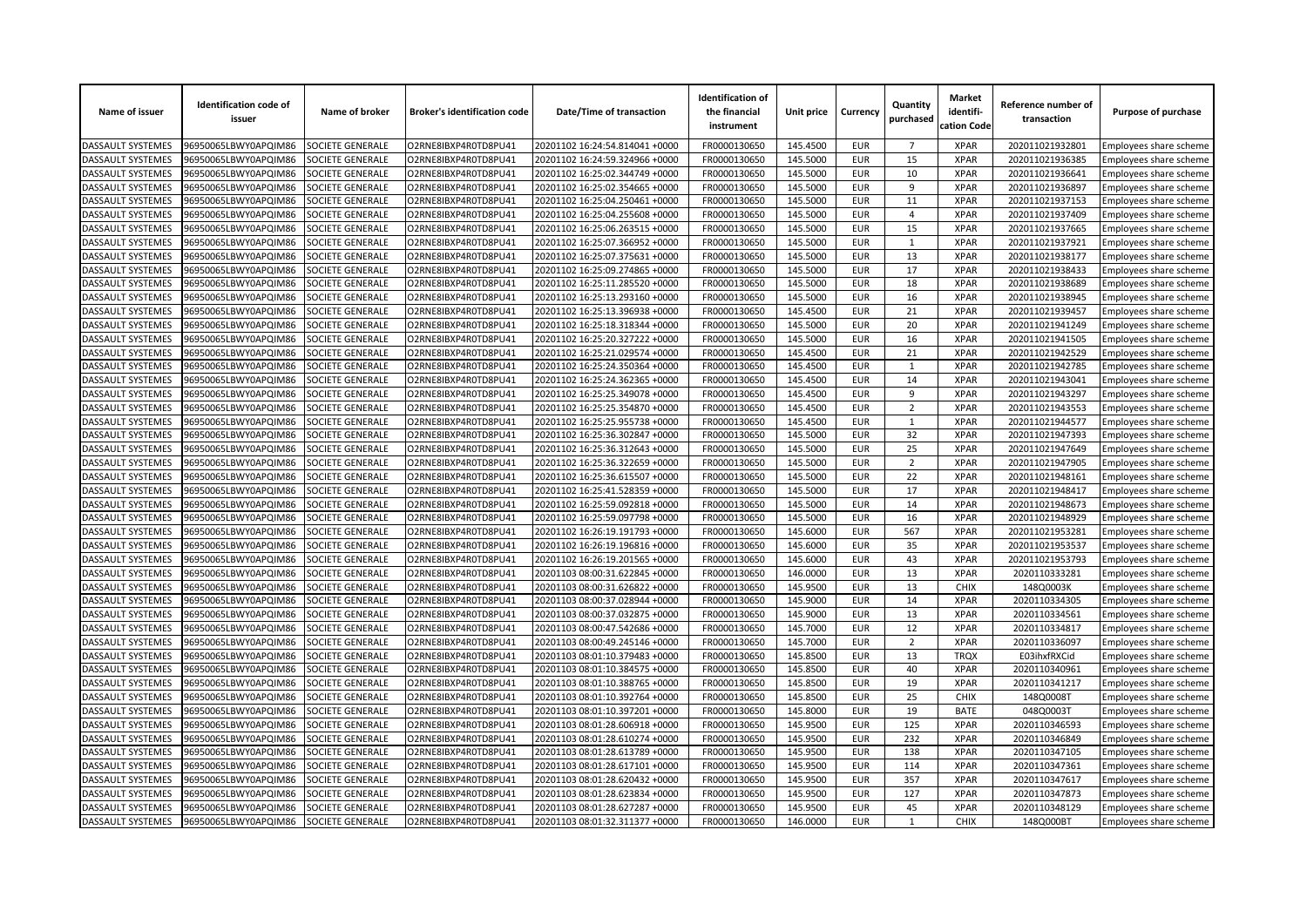| Name of issuer           | <b>Identification code of</b><br>issuer | Name of broker          | <b>Broker's identification code</b> | Date/Time of transaction       | <b>Identification of</b><br>the financial<br>instrument | Unit price | Currency   | Quantity<br>purchased | <b>Market</b><br>identifi-<br>cation Code | Reference number of<br>transaction | Purpose of purchase    |
|--------------------------|-----------------------------------------|-------------------------|-------------------------------------|--------------------------------|---------------------------------------------------------|------------|------------|-----------------------|-------------------------------------------|------------------------------------|------------------------|
| DASSAULT SYSTEMES        | 96950065LBWY0APQIM86                    | SOCIETE GENERALE        | O2RNE8IBXP4R0TD8PU41                | 20201103 08:12:51.206710 +0000 | FR0000130650                                            | 146.0000   | <b>EUR</b> | 231                   | <b>TRQX</b>                               | E03ihxfRXpq1                       | Employees share scheme |
| DASSAULT SYSTEMES        | 96950065LBWY0APQIM86                    | SOCIETE GENERALE        | O2RNE8IBXP4R0TD8PU41                | 20201103 08:12:51.210379 +0000 | FR0000130650                                            | 146.0000   | <b>EUR</b> | 19                    | <b>TRQX</b>                               | E03ihxfRXpq6                       | Employees share scheme |
| DASSAULT SYSTEMES        | 96950065LBWY0APQIM86                    | SOCIETE GENERALE        | O2RNE8IBXP4R0TD8PU41                | 20201103 08:12:51.214024 +0000 | FR0000130650                                            | 146.0000   | <b>EUR</b> | 32                    | <b>TRQX</b>                               | E03ihxfRXpq8                       | Employees share scheme |
| DASSAULT SYSTEMES        | 96950065LBWY0APQIM86                    | SOCIETE GENERALE        | O2RNE8IBXP4R0TD8PU41                | 20201103 08:12:51.217389 +0000 | FR0000130650                                            | 146.0000   | <b>EUR</b> | 357                   | <b>XPAR</b>                               | 2020110393185                      | Employees share scheme |
| DASSAULT SYSTEMES        | 96950065LBWY0APQIM86                    | SOCIETE GENERALE        | O2RNE8IBXP4R0TD8PU41                | 20201103 08:12:51.220751 +0000 | FR0000130650                                            | 146.0000   | <b>EUR</b> | 182                   | <b>XPAR</b>                               | 2020110393697                      | Employees share scheme |
| DASSAULT SYSTEMES        | 96950065LBWY0APQIM86                    | SOCIETE GENERALE        | O2RNE8IBXP4R0TD8PU41                | 20201103 08:12:51.224128 +0000 | FR0000130650                                            | 146.0000   | <b>EUR</b> | 643                   | <b>XPAR</b>                               | 2020110394209                      | Employees share scheme |
| <b>DASSAULT SYSTEMES</b> | 96950065LBWY0APQIM86                    | SOCIETE GENERALE        | O2RNE8IBXP4R0TD8PU41                | 20201103 08:12:51.227859 +0000 | FR0000130650                                            | 146.0000   | <b>EUR</b> | 257                   | <b>CHIX</b>                               | 148Q003HY                          | Employees share scheme |
| <b>DASSAULT SYSTEMES</b> | 96950065LBWY0APQIM86                    | SOCIETE GENERALE        | O2RNE8IBXP4R0TD8PU41                | 20201103 08:12:51.231489 +0000 | FR0000130650                                            | 146.0000   | <b>EUR</b> | 105                   | <b>CHIX</b>                               | 148Q003HZ                          | Employees share scheme |
| DASSAULT SYSTEMES        | 96950065LBWY0APQIM86                    | SOCIETE GENERALE        | O2RNE8IBXP4R0TD8PU41                | 20201103 08:12:51.235163 +0000 | FR0000130650                                            | 146.0000   | <b>EUR</b> | 156                   | <b>CHIX</b>                               | 148Q003I0                          | Employees share scheme |
| DASSAULT SYSTEMES        | 96950065LBWY0APQIM86                    | SOCIETE GENERALE        | O2RNE8IBXP4R0TD8PU41                | 20201103 08:12:51.239190 +0000 | FR0000130650                                            | 146.0000   | <b>EUR</b> | 257                   | <b>BATE</b>                               | 048Q001FN                          | Employees share scheme |
| DASSAULT SYSTEMES        | 96950065LBWY0APQIM86                    | SOCIETE GENERALE        | O2RNE8IBXP4R0TD8PU41                | 20201103 08:12:51.243133 +0000 | FR0000130650                                            | 146.0000   | <b>EUR</b> | 84                    | <b>BATE</b>                               | 048Q001FO                          | Employees share scheme |
| DASSAULT SYSTEMES        | 96950065LBWY0APQIM86                    | SOCIETE GENERALE        | O2RNE8IBXP4R0TD8PU41                | 20201103 08:12:51.247127 +0000 | FR0000130650                                            | 146.0000   | <b>EUR</b> | 37                    | <b>BATE</b>                               | 048Q001FP                          | Employees share scheme |
| DASSAULT SYSTEMES        | 96950065LBWY0APQIM86                    | SOCIETE GENERALE        | O2RNE8IBXP4R0TD8PU41                | 20201103 08:12:51.250986 +0000 | FR0000130650                                            | 146.0000   | <b>EUR</b> | 212                   | <b>CHIX</b>                               | 148Q003I1                          | Employees share scheme |
| DASSAULT SYSTEMES        | 96950065LBWY0APQIM86                    | SOCIETE GENERALE        | O2RNE8IBXP4R0TD8PU41                | 20201103 08:12:51.254616 +0000 | FR0000130650                                            | 146.0000   | <b>EUR</b> | 257                   | <b>BATE</b>                               | 048Q001FQ                          | Employees share scheme |
| DASSAULT SYSTEMES        | 96950065LBWY0APQIM86                    | <b>SOCIETE GENERALE</b> | O2RNE8IBXP4R0TD8PU41                | 20201103 08:12:51.259484 +0000 | FR0000130650                                            | 146.0000   | <b>EUR</b> | 257                   | <b>BATE</b>                               | 048Q001FR                          | Employees share scheme |
| DASSAULT SYSTEMES        | 96950065LBWY0APQIM86                    | SOCIETE GENERALE        | O2RNE8IBXP4R0TD8PU41                | 20201103 08:12:51.263605 +0000 | FR0000130650                                            | 146.0000   | <b>EUR</b> | 45                    | <b>CHIX</b>                               | 148Q003I4                          | Employees share scheme |
| DASSAULT SYSTEMES        | 96950065LBWY0APQIM86                    | SOCIETE GENERALE        | O2RNE8IBXP4R0TD8PU41                | 20201103 08:12:51.268095 +0000 | FR0000130650                                            | 146.0000   | <b>EUR</b> | 84                    | <b>BATE</b>                               | 048Q001FS                          | Employees share scheme |
| DASSAULT SYSTEMES        | 96950065LBWY0APQIM86                    | SOCIETE GENERALE        | O2RNE8IBXP4R0TD8PU41                | 20201103 08:12:51.271631 +0000 | FR0000130650                                            | 146.0000   | <b>EUR</b> | 108                   | <b>BATE</b>                               | 048Q001FU                          | Employees share scheme |
| <b>DASSAULT SYSTEMES</b> | 96950065LBWY0APQIM86                    | SOCIETE GENERALE        | O2RNE8IBXP4R0TD8PU41                | 20201103 08:12:51.275207 +0000 | FR0000130650                                            | 146.0000   | <b>EUR</b> | 183                   | <b>CHIX</b>                               | 148Q003I7                          | Employees share scheme |
| DASSAULT SYSTEMES        | 96950065LBWY0APQIM86                    | SOCIETE GENERALE        | O2RNE8IBXP4R0TD8PU41                | 20201103 08:13:00.023541 +0000 | FR0000130650                                            | 146.0000   | <b>EUR</b> | 74                    | <b>CHIX</b>                               | 148Q003KO                          | Employees share scheme |
| DASSAULT SYSTEMES        | 96950065LBWY0APQIM86                    | SOCIETE GENERALE        | O2RNE8IBXP4R0TD8PU41                | 20201103 08:13:00.123255 +0000 | FR0000130650                                            | 146.0000   | <b>EUR</b> | 8                     | <b>CHIX</b>                               | 148Q003KR                          | Employees share scheme |
| <b>DASSAULT SYSTEMES</b> | 96950065LBWY0APQIM86                    | SOCIETE GENERALE        | O2RNE8IBXP4R0TD8PU41                | 20201103 08:13:00.126980 +0000 | FR0000130650                                            | 146.0000   | <b>EUR</b> | 20                    | <b>CHIX</b>                               | 148Q003KS                          | Employees share scheme |
| DASSAULT SYSTEMES        | 96950065LBWY0APQIM86                    | SOCIETE GENERALE        | O2RNE8IBXP4R0TD8PU41                | 20201103 08:13:00.132200 +0000 | FR0000130650                                            | 146.0000   | <b>EUR</b> | 20                    | <b>CHIX</b>                               | 148Q003KT                          | Employees share scheme |
| <b>DASSAULT SYSTEMES</b> | 96950065LBWY0APQIM86                    | SOCIETE GENERALE        | O2RNE8IBXP4R0TD8PU41                | 20201103 08:13:00.137047 +0000 | FR0000130650                                            | 146.0000   | <b>EUR</b> | 5                     | <b>CHIX</b>                               | 148Q003KU                          | Employees share scheme |
| <b>DASSAULT SYSTEMES</b> | 96950065LBWY0APQIM86                    | <b>SOCIETE GENERALE</b> | O2RNE8IBXP4R0TD8PU41                | 20201103 08:13:00.141421 +0000 | FR0000130650                                            | 146.0000   | <b>EUR</b> | 20                    | <b>CHIX</b>                               | 148Q003KV                          | Employees share scheme |
| DASSAULT SYSTEMES        | 96950065LBWY0APQIM86                    | SOCIETE GENERALE        | O2RNE8IBXP4R0TD8PU41                | 20201103 08:13:33.869023 +0000 | FR0000130650                                            | 146.0000   | <b>EUR</b> | 82                    | <b>XPAR</b>                               | 20201103112385                     | Employees share scheme |
| DASSAULT SYSTEMES        | 96950065LBWY0APQIM86                    | SOCIETE GENERALE        | O2RNE8IBXP4R0TD8PU41                | 20201103 08:13:33.873254 +0000 | FR0000130650                                            | 146.0000   | <b>EUR</b> | 13                    | <b>CHIX</b>                               | 148Q003QN                          | Employees share scheme |
| <b>DASSAULT SYSTEMES</b> | 96950065LBWY0APQIM86                    | SOCIETE GENERALE        | O2RNE8IBXP4R0TD8PU41                | 20201103 08:13:34.169678 +0000 | FR0000130650                                            | 145.9500   | <b>EUR</b> | 13                    | <b>BATE</b>                               | 048Q001IC                          | Employees share scheme |
| DASSAULT SYSTEMES        | 96950065LBWY0APQIM86                    | SOCIETE GENERALE        | O2RNE8IBXP4R0TD8PU41                | 20201103 08:13:36.172626 +0000 | FR0000130650                                            | 145.9500   | <b>EUR</b> | 24                    | <b>XPAR</b>                               | 20201103113665                     | Employees share scheme |
| DASSAULT SYSTEMES        | 96950065LBWY0APQIM86                    | SOCIETE GENERALE        | O2RNE8IBXP4R0TD8PU41                | 20201103 08:13:52.693459 +0000 | FR0000130650                                            | 145.9500   | <b>EUR</b> | 57                    | <b>XPAR</b>                               | 20201103117505                     | Employees share scheme |
| DASSAULT SYSTEMES        | 96950065LBWY0APQIM86                    | SOCIETE GENERALE        | O2RNE8IBXP4R0TD8PU41                | 20201103 08:13:52.697811 +0000 | FR0000130650                                            | 145.9500   | <b>EUR</b> | 9                     | <b>BATE</b>                               | 048Q001K0                          | Employees share scheme |
| DASSAULT SYSTEMES        | 96950065LBWY0APQIM86                    | SOCIETE GENERALE        | O2RNE8IBXP4R0TD8PU41                | 20201103 08:13:52.788429 +0000 | FR0000130650                                            | 145.9500   | <b>EUR</b> | 48                    | <b>XPAR</b>                               | 20201103117761                     |                        |
| DASSAULT SYSTEMES        | 96950065LBWY0APQIM86                    | SOCIETE GENERALE        | O2RNE8IBXP4R0TD8PU41                | 20201103 08:14:04.208132 +0000 |                                                         | 146.0000   | <b>EUR</b> | 18                    | CHIX                                      | 148Q003WR                          | Employees share scheme |
|                          |                                         |                         |                                     |                                | FR0000130650                                            |            |            |                       |                                           |                                    | Employees share scheme |
| DASSAULT SYSTEMES        | 96950065LBWY0APQIM86                    | SOCIETE GENERALE        | O2RNE8IBXP4R0TD8PU41                | 20201103 08:14:04.212138 +0000 | FR0000130650                                            | 146.0000   | <b>EUR</b> | 16                    | <b>XPAR</b>                               | 20201103119041                     | Employees share scheme |
| DASSAULT SYSTEMES        | 96950065LBWY0APQIM86                    | SOCIETE GENERALE        | O2RNE8IBXP4R0TD8PU41                | 20201103 08:14:18.828776 +0000 | FR0000130650                                            | 145.9500   | <b>EUR</b> | 92<br>15              | <b>XPAR</b><br><b>BATE</b>                | 20201103120577                     | Employees share scheme |
| <b>DASSAULT SYSTEMES</b> | 96950065LBWY0APQIM86                    | SOCIETE GENERALE        | O2RNE8IBXP4R0TD8PU41                | 20201103 08:14:18.832665 +0000 | FR0000130650                                            | 145.9500   | <b>EUR</b> |                       |                                           | 048Q001MJ                          | Employees share scheme |
| <b>DASSAULT SYSTEMES</b> | 96950065LBWY0APQIM86                    | SOCIETE GENERALE        | O2RNE8IBXP4R0TD8PU41                | 20201103 08:14:18.836390 +0000 | FR0000130650                                            | 145.9500   | <b>EUR</b> | 26                    | <b>CHIX</b>                               | 148Q003ZK                          | Employees share scheme |
| <b>DASSAULT SYSTEMES</b> | 96950065LBWY0APQIM86                    | SOCIETE GENERALE        | O2RNE8IBXP4R0TD8PU41                | 20201103 08:15:37.925047 +0000 | FR0000130650                                            | 146.0000   | <b>EUR</b> | $\overline{2}$        | <b>TRQX</b>                               | E03ihxfRY2GK                       | Employees share scheme |
| DASSAULT SYSTEMES        | 96950065LBWY0APQIM86                    | SOCIETE GENERALE        | O2RNE8IBXP4R0TD8PU41                | 20201103 08:15:37.929828 +0000 | FR0000130650                                            | 146.0000   | <b>EUR</b> | 22                    | <b>TRQX</b>                               | E03ihxfRY2GO                       | Employees share scheme |
| DASSAULT SYSTEMES        | 96950065LBWY0APQIM86                    | SOCIETE GENERALE        | O2RNE8IBXP4R0TD8PU41                | 20201103 08:15:37.936529 +0000 | FR0000130650                                            | 146.0000   | <b>EUR</b> | 134                   | <b>XPAR</b>                               | 20201103128257                     | Employees share scheme |
| DASSAULT SYSTEMES        | 96950065LBWY0APQIM86                    | SOCIETE GENERALE        | O2RNE8IBXP4R0TD8PU41                | 20201103 08:15:37.942190 +0000 | FR0000130650                                            | 146.0000   | <b>EUR</b> | 45                    | <b>CHIX</b>                               | 148Q004IA                          | Employees share scheme |
| DASSAULT SYSTEMES        | 96950065LBWY0APQIM86                    | SOCIETE GENERALE        | O2RNE8IBXP4R0TD8PU41                | 20201103 08:15:37.945856 +0000 | FR0000130650                                            | 146.0000   | <b>EUR</b> | 23                    | <b>BATE</b>                               | 048Q001UB                          | Employees share scheme |
| DASSAULT SYSTEMES        | 96950065LBWY0APQIM86                    | SOCIETE GENERALE        | O2RNE8IBXP4R0TD8PU41                | 20201103 08:15:38.027347 +0000 | FR0000130650                                            | 146.0000   | <b>EUR</b> | 10                    | <b>TRQX</b>                               | E03ihxfRY2Gh                       | Employees share scheme |
| DASSAULT SYSTEMES        | 96950065LBWY0APQIM86                    | SOCIETE GENERALE        | O2RNE8IBXP4R0TD8PU41                | 20201103 08:15:43.230753 +0000 | FR0000130650                                            | 146.0000   | <b>EUR</b> | 112                   | <b>XPAR</b>                               | 20201103131841                     | Employees share scheme |
| DASSAULT SYSTEMES        | 96950065LBWY0APQIM86                    | SOCIETE GENERALE        | O2RNE8IBXP4R0TD8PU41                | 20201103 08:15:43.234521 +0000 | FR0000130650                                            | 146.0000   | <b>EUR</b> | 23                    | <b>BATE</b>                               | 048Q001V5                          | Employees share scheme |
| DASSAULT SYSTEMES        | 96950065LBWY0APQIM86                    | SOCIETE GENERALE        | O2RNE8IBXP4R0TD8PU41                | 20201103 08:15:43.238162 +0000 | FR0000130650                                            | 146.0000   | <b>EUR</b> | 37                    | <b>CHIX</b>                               | 148Q004K1                          | Employees share scheme |
| DASSAULT SYSTEMES        | 96950065LBWY0APQIM86                    | SOCIETE GENERALE        | O2RNE8IBXP4R0TD8PU41                | 20201103 08:15:43.333581 +0000 | FR0000130650                                            | 146.0000   | <b>EUR</b> | 35                    | <b>XPAR</b>                               | 20201103132097                     | Employees share scheme |
| DASSAULT SYSTEMES        | 96950065LBWY0APQIM86                    | SOCIETE GENERALE        | O2RNE8IBXP4R0TD8PU41                | 20201103 08:16:03.563685 +0000 | FR0000130650                                            | 146.0000   | <b>EUR</b> | 37                    | <b>CHIX</b>                               | 148Q004PX                          | Employees share scheme |
| DASSAULT SYSTEMES        | 96950065LBWY0APQIM86                    | SOCIETE GENERALE        | O2RNE8IBXP4R0TD8PU41                | 20201103 08:16:04.262242 +0000 | FR0000130650                                            | 146.0000   | <b>EUR</b> | 21                    | <b>CHIX</b>                               | 148Q004Q3                          | Employees share scheme |
| <b>DASSAULT SYSTEMES</b> | 96950065LBWY0APQIM86                    | SOCIETE GENERALE        | O2RNE8IBXP4R0TD8PU41                | 20201103 08:16:04.461917 +0000 | FR0000130650                                            | 146.0000   | <b>EUR</b> | 35                    | CHIX                                      | 148Q004Q4                          | Employees share scheme |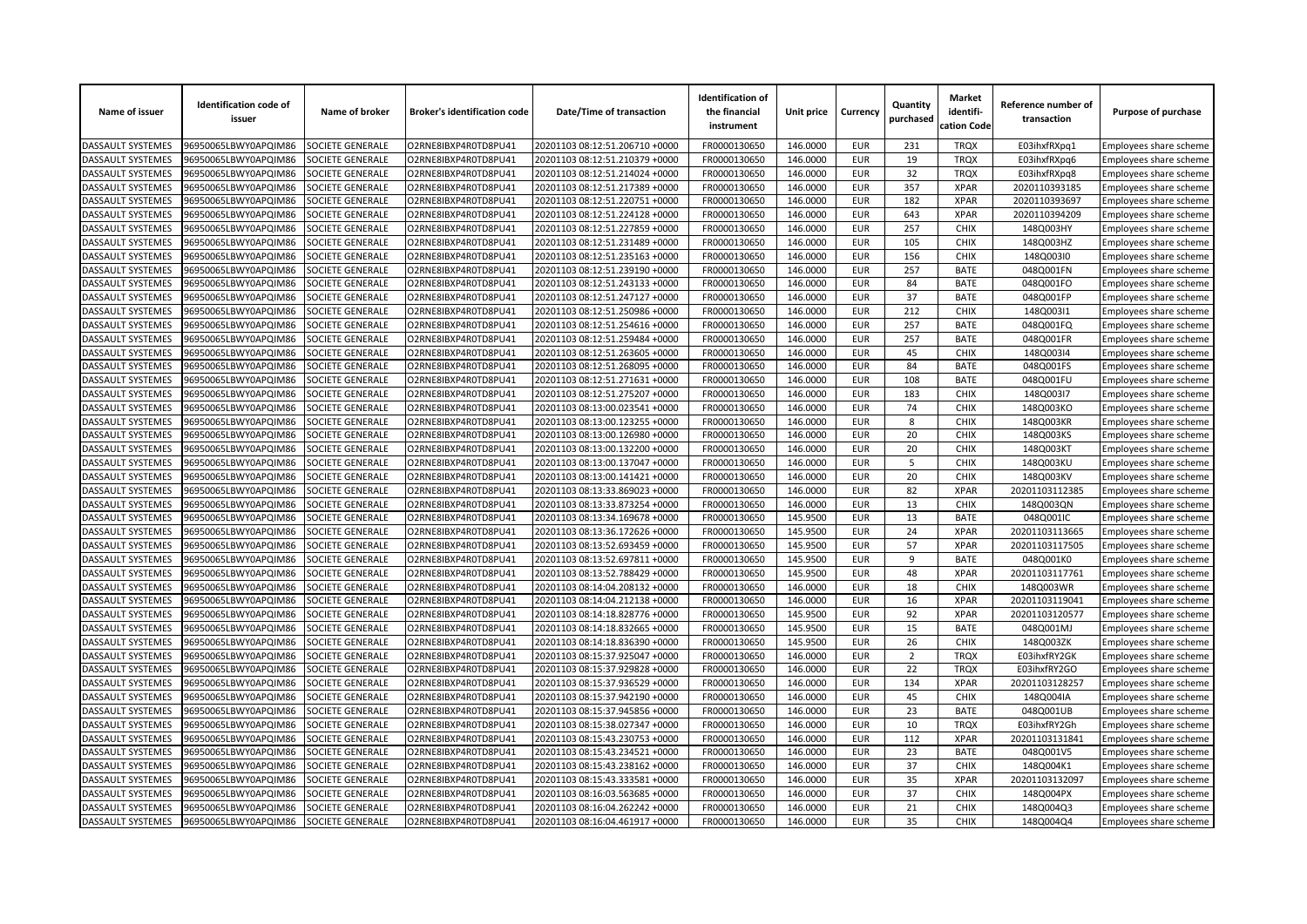| Name of issuer           | <b>Identification code of</b><br>issuer | Name of broker          | <b>Broker's identification code</b> | Date/Time of transaction       | <b>Identification of</b><br>the financial<br>instrument | Unit price | Currency   | Quantity<br>purchased | <b>Market</b><br>identifi-<br>cation Code | Reference number of<br>transaction | Purpose of purchase                              |
|--------------------------|-----------------------------------------|-------------------------|-------------------------------------|--------------------------------|---------------------------------------------------------|------------|------------|-----------------------|-------------------------------------------|------------------------------------|--------------------------------------------------|
| <b>DASSAULT SYSTEMES</b> | 96950065LBWY0APQIM86                    | SOCIETE GENERALE        | O2RNE8IBXP4R0TD8PU41                | 20201103 08:16:04.964238 +0000 | FR0000130650                                            | 146.0000   | <b>EUR</b> | 12                    | <b>TRQX</b>                               | E03ihxfRY4Wu                       | Employees share scheme                           |
| <b>DASSAULT SYSTEMES</b> | 96950065LBWY0APQIM86                    | <b>SOCIETE GENERALE</b> | O2RNE8IBXP4R0TD8PU41                | 20201103 08:16:04.968115 +0000 | FR0000130650                                            | 146.0000   | <b>EUR</b> | 11                    | <b>XPAR</b>                               | 20201103133889                     | Employees share scheme                           |
| DASSAULT SYSTEMES        | 96950065LBWY0APQIM86                    | SOCIETE GENERALE        | O2RNE8IBXP4R0TD8PU41                | 20201103 08:17:54.871504 +0000 | FR0000130650                                            | 146.0000   | <b>EUR</b> | 24                    | <b>TRQX</b>                               | E03ihxfRYChv                       | Employees share scheme                           |
| DASSAULT SYSTEMES        | 96950065LBWY0APQIM86                    | SOCIETE GENERALE        | O2RNE8IBXP4R0TD8PU41                | 20201103 08:17:54.876143 +0000 | FR0000130650                                            | 146.0000   | <b>EUR</b> | 20                    | <b>XPAR</b>                               | 20201103142593                     | Employees share scheme                           |
| <b>DASSAULT SYSTEMES</b> | 96950065LBWY0APQIM86                    | SOCIETE GENERALE        | O2RNE8IBXP4R0TD8PU41                | 20201103 08:17:54.879543 +0000 | FR0000130650                                            | 146.0000   | <b>EUR</b> | 35                    | <b>XPAR</b>                               | 20201103142849                     | Employees share scheme                           |
| DASSAULT SYSTEMES        | 96950065LBWY0APQIM86                    | SOCIETE GENERALE        | O2RNE8IBXP4R0TD8PU41                | 20201103 08:17:54.883203 +0000 | FR0000130650                                            | 146.0000   | <b>EUR</b> | 26                    | <b>CHIX</b>                               | 148Q005B7                          | Employees share scheme                           |
| DASSAULT SYSTEMES        | 96950065LBWY0APQIM86                    | SOCIETE GENERALE        | O2RNE8IBXP4R0TD8PU41                | 20201103 08:17:54.972318 +0000 | FR0000130650                                            | 146.0000   | <b>EUR</b> | 10                    | <b>BATE</b>                               | 048Q00266                          | Employees share scheme                           |
| DASSAULT SYSTEMES        | 96950065LBWY0APQIM86                    | SOCIETE GENERALE        | O2RNE8IBXP4R0TD8PU41                | 20201103 08:17:54.975803 +0000 | FR0000130650                                            | 146.0000   | <b>EUR</b> | 37                    | <b>XPAR</b>                               | 20201103143361                     | Employees share scheme                           |
| DASSAULT SYSTEMES        | 96950065LBWY0APQIM86                    | SOCIETE GENERALE        | O2RNE8IBXP4R0TD8PU41                | 20201103 08:17:54.979872 +0000 | FR0000130650                                            | 146.0000   | <b>EUR</b> | 35                    | <b>XPAR</b>                               | 20201103143617                     | Employees share scheme                           |
| DASSAULT SYSTEMES        | 96950065LBWY0APQIM86                    | SOCIETE GENERALE        | O2RNE8IBXP4R0TD8PU41                | 20201103 08:17:55.772318 +0000 | FR0000130650                                            | 146.0000   | <b>EUR</b> | $\overline{2}$        | <b>XPAR</b>                               | 20201103144129                     | Employees share scheme                           |
| DASSAULT SYSTEMES        | 96950065LBWY0APQIM86                    | SOCIETE GENERALE        | O2RNE8IBXP4R0TD8PU41                | 20201103 08:17:55.973599 +0000 | FR0000130650                                            | 146.0000   | <b>EUR</b> | 35                    | <b>XPAR</b>                               | 20201103144385                     | Employees share scheme                           |
| <b>DASSAULT SYSTEMES</b> | 96950065LBWY0APQIM86                    | SOCIETE GENERALE        | O2RNE8IBXP4R0TD8PU41                | 20201103 08:17:55.977260 +0000 | FR0000130650                                            | 146.0000   | <b>EUR</b> | 35                    | <b>XPAR</b>                               | 20201103144641                     | Employees share scheme                           |
| DASSAULT SYSTEMES        | 96950065LBWY0APQIM86                    | SOCIETE GENERALE        | O2RNE8IBXP4R0TD8PU41                | 20201103 08:36:05.443115 +0000 | FR0000130650                                            | 146.0000   | <b>EUR</b> | 98                    | <b>TRQX</b>                               | E03ihxfRZL8P                       | Employees share scheme                           |
| DASSAULT SYSTEMES        | 96950065LBWY0APQIM86                    | SOCIETE GENERALE        | O2RNE8IBXP4R0TD8PU41                | 20201103 08:36:05.450460 +0000 | FR0000130650                                            | 146.0000   | <b>EUR</b> | 402                   | <b>TRQX</b>                               | E03ihxfRZL8S                       | Employees share scheme                           |
| DASSAULT SYSTEMES        | 96950065LBWY0APQIM86                    | SOCIETE GENERALE        | O2RNE8IBXP4R0TD8PU41                | 20201103 08:36:05.457117 +0000 | FR0000130650                                            | 146.0000   | <b>EUR</b> | 47                    | <b>TRQX</b>                               | E03ihxfRZL8U                       | Employees share scheme                           |
| DASSAULT SYSTEMES        | 96950065LBWY0APQIM86                    | SOCIETE GENERALE        | O2RNE8IBXP4R0TD8PU41                | 20201103 08:36:05.463861 +0000 | FR0000130650                                            | 146.0000   | <b>EUR</b> | 210                   | <b>XPAR</b>                               | 20201103195329                     | Employees share scheme                           |
| DASSAULT SYSTEMES        | 96950065LBWY0APQIM86                    | SOCIETE GENERALE        | O2RNE8IBXP4R0TD8PU41                | 20201103 08:36:05.471196 +0000 | FR0000130650                                            | 146.0000   | <b>EUR</b> | 163                   | <b>XPAR</b>                               | 20201103195585                     | Employees share scheme                           |
| DASSAULT SYSTEMES        | 96950065LBWY0APQIM86                    | SOCIETE GENERALE        | O2RNE8IBXP4R0TD8PU41                | 20201103 08:36:05.478249 +0000 | FR0000130650                                            | 146.0000   | <b>EUR</b> | 257                   | <b>CHIX</b>                               | 148Q00AEN                          | Employees share scheme                           |
| DASSAULT SYSTEMES        | 96950065LBWY0APQIM86                    | SOCIETE GENERALE        | O2RNE8IBXP4R0TD8PU41                | 20201103 08:36:05.482263 +0000 | FR0000130650                                            | 146.0000   | <b>EUR</b> | 357                   | <b>BATE</b>                               | 048Q004LS                          | Employees share scheme                           |
| DASSAULT SYSTEMES        | 96950065LBWY0APQIM86                    | SOCIETE GENERALE        | O2RNE8IBXP4R0TD8PU41                | 20201103 08:36:05.486242 +0000 | FR0000130650                                            | 146.0000   | <b>EUR</b> | 108                   | <b>CHIX</b>                               | 148Q00AEP                          | Employees share scheme                           |
| DASSAULT SYSTEMES        | 96950065LBWY0APQIM86                    | SOCIETE GENERALE        | O2RNE8IBXP4R0TD8PU41                | 20201103 08:36:05.490343 +0000 | FR0000130650                                            | 146.0000   | <b>EUR</b> | 115                   | <b>BATE</b>                               | 048Q004LT                          | Employees share scheme                           |
| <b>DASSAULT SYSTEMES</b> | 96950065LBWY0APQIM86                    | SOCIETE GENERALE        | O2RNE8IBXP4R0TD8PU41                | 20201103 08:36:05.494274 +0000 | FR0000130650                                            | 146.0000   | <b>EUR</b> | 12                    | <b>CHIX</b>                               | 148Q00AEQ                          | Employees share scheme                           |
| DASSAULT SYSTEMES        | 96950065LBWY0APQIM86                    | SOCIETE GENERALE        | O2RNE8IBXP4R0TD8PU41                | 20201103 08:36:05.497837 +0000 | FR0000130650                                            | 146.0000   | <b>EUR</b> | 314                   | <b>XPAR</b>                               | 20201103195841                     | Employees share scheme                           |
| DASSAULT SYSTEMES        | 96950065LBWY0APQIM86                    | SOCIETE GENERALE        | O2RNE8IBXP4R0TD8PU41                | 20201103 08:36:05.501287 +0000 | FR0000130650                                            | 146.0000   | <b>EUR</b> | 413                   | <b>XPAR</b>                               | 20201103197377                     | Employees share scheme                           |
| DASSAULT SYSTEMES        | 96950065LBWY0APQIM86                    | SOCIETE GENERALE        | O2RNE8IBXP4R0TD8PU41                | 20201103 08:36:05.505433 +0000 | FR0000130650                                            | 146.0000   | <b>EUR</b> | 687                   | <b>XPAR</b>                               | 20201103199681                     | Employees share scheme                           |
| DASSAULT SYSTEMES        | 96950065LBWY0APQIM86                    | SOCIETE GENERALE        | O2RNE8IBXP4R0TD8PU41                | 20201103 08:36:05.510724 +0000 | FR0000130650                                            | 146.0000   | <b>EUR</b> | 213                   | <b>XPAR</b>                               | 20201103200193                     | Employees share scheme                           |
| <b>DASSAULT SYSTEMES</b> | 96950065LBWY0APQIM86                    | SOCIETE GENERALE        | O2RNE8IBXP4R0TD8PU41                | 20201103 08:36:05.515654 +0000 | FR0000130650                                            | 146.0000   | <b>EUR</b> | 75                    | <b>BATE</b>                               | 048Q004LU                          | Employees share scheme                           |
| DASSAULT SYSTEMES        | 96950065LBWY0APQIM86                    | <b>SOCIETE GENERALE</b> | O2RNE8IBXP4R0TD8PU41                | 20201103 08:36:05.520783 +0000 | FR0000130650                                            | 146.0000   | <b>EUR</b> | 238                   | CHIX                                      | 148Q00AER                          | Employees share scheme                           |
| DASSAULT SYSTEMES        | 96950065LBWY0APQIM86                    | SOCIETE GENERALE        | O2RNE8IBXP4R0TD8PU41                | 20201103 08:36:05.525037 +0000 | FR0000130650                                            | 146.0000   | <b>EUR</b> | 282                   | <b>BATE</b>                               | 048Q004LV                          | Employees share scheme                           |
| DASSAULT SYSTEMES        | 96950065LBWY0APQIM86                    | SOCIETE GENERALE        | O2RNE8IBXP4R0TD8PU41                | 20201103 08:36:05.529196 +0000 | FR0000130650                                            | 146.0000   | <b>EUR</b> | 282                   | <b>BATE</b>                               | 048Q004LW                          | Employees share scheme                           |
| DASSAULT SYSTEMES        | 96950065LBWY0APQIM86                    | SOCIETE GENERALE        | O2RNE8IBXP4R0TD8PU41                | 20201103 08:36:05.534301 +0000 | FR0000130650                                            | 146.0000   | <b>EUR</b> | $\overline{7}$        | <b>CHIX</b>                               | 148Q00AES                          | Employees share scheme                           |
| <b>DASSAULT SYSTEMES</b> | 96950065LBWY0APQIM86                    | <b>SOCIETE GENERALE</b> | O2RNE8IBXP4R0TD8PU41                | 20201103 08:36:05.538921 +0000 | FR0000130650                                            | 146.0000   | <b>EUR</b> | $\overline{2}$        | <b>BATE</b>                               | 048Q004M0                          | Employees share scheme                           |
| DASSAULT SYSTEMES        | 96950065LBWY0APQIM86                    | SOCIETE GENERALE        | O2RNE8IBXP4R0TD8PU41                | 20201103 08:36:05.941233 +0000 | FR0000130650                                            | 146.0000   | <b>EUR</b> | 5                     | CHIX                                      | 148Q00AEY                          | Employees share scheme                           |
| DASSAULT SYSTEMES        | 96950065LBWY0APQIM86                    | SOCIETE GENERALE        | O2RNE8IBXP4R0TD8PU41                | 20201103 08:36:05.946652 +0000 | FR0000130650                                            | 146.0000   | <b>EUR</b> | 8                     | <b>CHIX</b>                               | 148Q00AEZ                          | Employees share scheme                           |
| DASSAULT SYSTEMES        | 96950065LBWY0APQIM86                    | SOCIETE GENERALE        | O2RNE8IBXP4R0TD8PU41                | 20201103 08:36:05.953739 +0000 | FR0000130650                                            | 146.0000   | <b>EUR</b> | 46                    | CHIX                                      | 148Q00AF0                          | Employees share scheme                           |
| DASSAULT SYSTEMES        | 96950065LBWY0APQIM86                    | SOCIETE GENERALE        | O2RNE8IBXP4R0TD8PU41                | 20201103 08:36:05.960719 +0000 | FR0000130650                                            | 146.0000   | <b>EUR</b> | 198                   | <b>CHIX</b>                               | 148Q00AF1                          | Employees share scheme                           |
| DASSAULT SYSTEMES        | 96950065LBWY0APQIM86                    | SOCIETE GENERALE        | O2RNE8IBXP4R0TD8PU41                | 20201103 08:36:05.967633 +0000 | FR0000130650                                            | 146.0000   | <b>EUR</b> | 73                    | <b>BATE</b>                               | 048Q004M4                          | Employees share scheme                           |
| DASSAULT SYSTEMES        | 96950065LBWY0APQIM86                    | SOCIETE GENERALE        | O2RNE8IBXP4R0TD8PU41                | 20201103 08:36:05.974680 +0000 | FR0000130650                                            | 146.0000   | <b>EUR</b> | 41                    | <b>CHIX</b>                               | 148Q00AF2                          | Employees share scheme                           |
| DASSAULT SYSTEMES        | 96950065LBWY0APQIM86                    | SOCIETE GENERALE        | O2RNE8IBXP4R0TD8PU41                | 20201103 08:36:05.980200 +0000 | FR0000130650                                            | 146.0000   | <b>EUR</b> | 188                   | CHIX                                      | 148Q00AF3                          | Employees share scheme                           |
| DASSAULT SYSTEMES        | 96950065LBWY0APQIM86                    | SOCIETE GENERALE        | O2RNE8IBXP4R0TD8PU41                | 20201103 08:36:05.985361 +0000 | FR0000130650                                            | 146.0000   | <b>EUR</b> | 357                   | <b>BATE</b>                               | 048Q004M5                          |                                                  |
| DASSAULT SYSTEMES        | 96950065LBWY0APQIM86                    | SOCIETE GENERALE        | O2RNE8IBXP4R0TD8PU41                | 20201103 08:36:05.989547 +0000 | FR0000130650                                            | 146.0000   | <b>EUR</b> | 72                    | <b>BATE</b>                               | 048Q004M6                          | Employees share scheme                           |
| DASSAULT SYSTEMES        | 96950065LBWY0APQIM86                    | SOCIETE GENERALE        | O2RNE8IBXP4R0TD8PU41                | 20201103 08:36:47.481211 +0000 | FR0000130650                                            | 145.8500   | <b>EUR</b> | 15                    | <b>XPAR</b>                               | 20201103205825                     | Employees share scheme<br>Employees share scheme |
| <b>DASSAULT SYSTEMES</b> | 96950065LBWY0APQIM86                    | SOCIETE GENERALE        | O2RNE8IBXP4R0TD8PU41                | 20201103 08:36:48.083653 +0000 | FR0000130650                                            | 145.8500   | <b>EUR</b> | 17                    | <b>XPAR</b>                               |                                    |                                                  |
| DASSAULT SYSTEMES        | 96950065LBWY0APQIM86                    | SOCIETE GENERALE        | O2RNE8IBXP4R0TD8PU41                | 20201103 08:36:48.382480 +0000 | FR0000130650                                            | 145.8500   | <b>EUR</b> | 11                    | <b>XPAR</b>                               | 20201103206081<br>20201103206337   | Employees share scheme                           |
| DASSAULT SYSTEMES        | 96950065LBWY0APQIM86                    | SOCIETE GENERALE        | O2RNE8IBXP4R0TD8PU41                | 20201103 08:40:38.831919 +0000 |                                                         |            | <b>EUR</b> | 98                    | <b>XPAR</b>                               |                                    | Employees share scheme                           |
|                          |                                         |                         |                                     |                                | FR0000130650                                            | 146.0000   |            |                       |                                           | 20201103216065                     | Employees share scheme                           |
| DASSAULT SYSTEMES        | 96950065LBWY0APQIM86                    | SOCIETE GENERALE        | O2RNE8IBXP4R0TD8PU41                | 20201103 08:40:38.835468 +0000 | FR0000130650                                            | 146.0000   | <b>EUR</b> | 29                    | <b>XPAR</b>                               | 20201103216321                     | Employees share scheme                           |
| DASSAULT SYSTEMES        | 96950065LBWY0APQIM86                    | SOCIETE GENERALE        | O2RNE8IBXP4R0TD8PU41                | 20201103 08:40:38.839254 +0000 | FR0000130650                                            | 146.0000   | <b>EUR</b> | 54                    | CHIX                                      | 148Q00BC7                          | Employees share scheme                           |
| DASSAULT SYSTEMES        | 96950065LBWY0APQIM86                    | <b>SOCIETE GENERALE</b> | O2RNE8IBXP4R0TD8PU41                | 20201103 14:29:14.867268 +0000 | FR0000130650                                            | 146.0000   | <b>EUR</b> | 70                    | <b>XPAR</b>                               | 202011031258241                    | Employees share scheme                           |
| DASSAULT SYSTEMES        | 96950065LBWY0APQIM86                    | SOCIETE GENERALE        | O2RNE8IBXP4R0TD8PU41                | 20201103 14:29:14.872229 +0000 | FR0000130650                                            | 146.0000   | <b>EUR</b> | 100                   | <b>XPAR</b>                               | 202011031258497                    | Employees share scheme                           |
| <b>DASSAULT SYSTEMES</b> | 96950065LBWY0APQIM86                    | SOCIETE GENERALE        | O2RNE8IBXP4R0TD8PU41                | 20201103 14:29:14.876956 +0000 | FR0000130650                                            | 146.0000   | <b>EUR</b> | 100                   | <b>XPAR</b>                               | 202011031258753                    | Employees share scheme                           |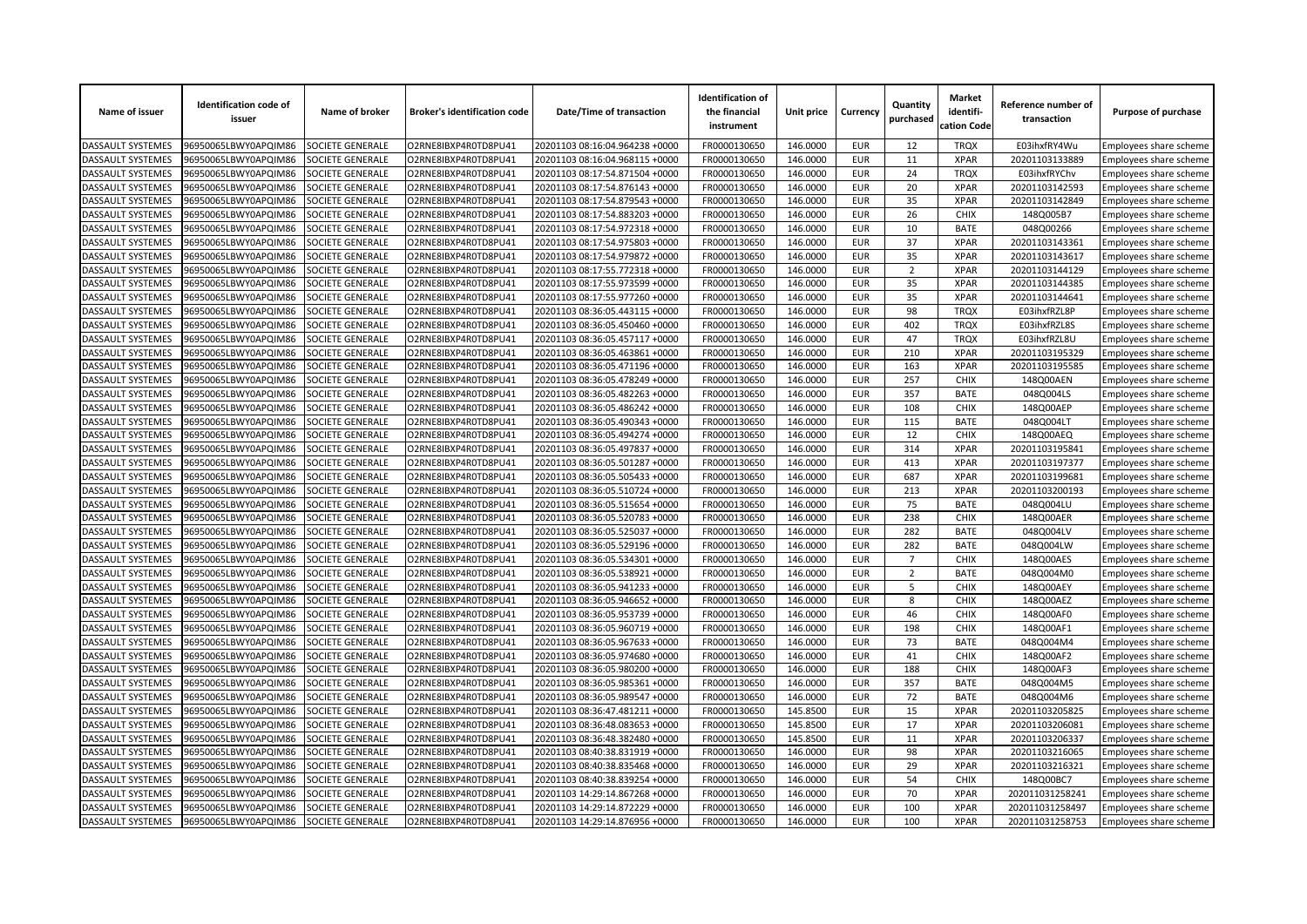| Name of issuer           | <b>Identification code of</b><br>issuer | Name of broker          | <b>Broker's identification code</b> | Date/Time of transaction       | <b>Identification of</b><br>the financial<br>instrument | Unit price | Currency   | Quantity<br>purchased | <b>Market</b><br>identifi-<br>cation Code | Reference number of<br>transaction | Purpose of purchase    |
|--------------------------|-----------------------------------------|-------------------------|-------------------------------------|--------------------------------|---------------------------------------------------------|------------|------------|-----------------------|-------------------------------------------|------------------------------------|------------------------|
| <b>DASSAULT SYSTEMES</b> | 96950065LBWY0APQIM86                    | SOCIETE GENERALE        | O2RNE8IBXP4R0TD8PU41                | 20201103 14:29:14.881580 +0000 | FR0000130650                                            | 146.0000   | <b>EUR</b> | 35                    | <b>XPAR</b>                               | 202011031259009                    | Employees share scheme |
| <b>DASSAULT SYSTEMES</b> | 96950065LBWY0APQIM86                    | <b>SOCIETE GENERALE</b> | O2RNE8IBXP4R0TD8PU41                | 20201103 14:29:14.886643 +0000 | FR0000130650                                            | 146.0000   | <b>EUR</b> | 500                   | <b>TROX</b>                               | E03ihxfRm4ZB                       | Employees share scheme |
| DASSAULT SYSTEMES        | 96950065LBWY0APQIM86                    | SOCIETE GENERALE        | O2RNE8IBXP4R0TD8PU41                | 20201103 14:29:14.891602 +0000 | FR0000130650                                            | 146.0000   | <b>EUR</b> | 92                    | <b>TRQX</b>                               | E03ihxfRm4ZD                       | Employees share scheme |
| DASSAULT SYSTEMES        | 96950065LBWY0APQIM86                    | SOCIETE GENERALE        | O2RNE8IBXP4R0TD8PU41                | 20201103 14:29:14.896206 +0000 | FR0000130650                                            | 146.0000   | <b>EUR</b> | 130                   | <b>XPAR</b>                               | 202011031259265                    | Employees share scheme |
| <b>DASSAULT SYSTEMES</b> | 96950065LBWY0APQIM86                    | SOCIETE GENERALE        | O2RNE8IBXP4R0TD8PU41                | 20201103 14:29:14.901017 +0000 | FR0000130650                                            | 146.0000   | <b>EUR</b> | 172                   | <b>XPAR</b>                               | 202011031259521                    | Employees share scheme |
| DASSAULT SYSTEMES        | 96950065LBWY0APQIM86                    | SOCIETE GENERALE        | O2RNE8IBXP4R0TD8PU41                | 20201103 14:29:14.905479 +0000 | FR0000130650                                            | 146.0000   | <b>EUR</b> | 23                    | <b>XPAR</b>                               | 202011031259777                    | Employees share scheme |
| DASSAULT SYSTEMES        | 96950065LBWY0APQIM86                    | SOCIETE GENERALE        | O2RNE8IBXP4R0TD8PU41                | 20201103 14:29:14.910308 +0000 | FR0000130650                                            | 146.0000   | <b>EUR</b> | 67                    | <b>XPAR</b>                               | 202011031260033                    | Employees share scheme |
| DASSAULT SYSTEMES        | 96950065LBWY0APQIM86                    | SOCIETE GENERALE        | O2RNE8IBXP4R0TD8PU41                | 20201103 14:29:14.914842 +0000 | FR0000130650                                            | 146.0000   | <b>EUR</b> | 343                   | <b>XPAR</b>                               | 202011031261313                    | Employees share scheme |
| DASSAULT SYSTEMES        | 96950065LBWY0APQIM86                    | SOCIETE GENERALE        | O2RNE8IBXP4R0TD8PU41                | 20201103 14:29:14.919329 +0000 | FR0000130650                                            | 146.0000   | <b>EUR</b> | 170                   | <b>XPAR</b>                               | 202011031261825                    | Employees share scheme |
| DASSAULT SYSTEMES        | 96950065LBWY0APQIM86                    | SOCIETE GENERALE        | O2RNE8IBXP4R0TD8PU41                | 20201103 14:29:14.923772 +0000 | FR0000130650                                            | 146.0000   | <b>EUR</b> | $\overline{7}$        | <b>XPAR</b>                               | 202011031262081                    | Employees share scheme |
| DASSAULT SYSTEMES        | 96950065LBWY0APQIM86                    | SOCIETE GENERALE        | O2RNE8IBXP4R0TD8PU41                | 20201103 14:29:14.928533 +0000 | FR0000130650                                            | 146.0000   | <b>EUR</b> | 100                   | <b>BATE</b>                               | 048Q00W42                          | Employees share scheme |
| <b>DASSAULT SYSTEMES</b> | 96950065LBWY0APQIM86                    | SOCIETE GENERALE        | O2RNE8IBXP4R0TD8PU41                | 20201103 14:29:14.933286 +0000 | FR0000130650                                            | 146.0000   | <b>EUR</b> | 100                   | <b>BATE</b>                               | 048Q00W43                          | Employees share scheme |
| DASSAULT SYSTEMES        | 96950065LBWY0APQIM86                    | SOCIETE GENERALE        | O2RNE8IBXP4R0TD8PU41                | 20201103 14:29:14.937733 +0000 | FR0000130650                                            | 146.0000   | <b>EUR</b> | 20                    | <b>XPAR</b>                               | 202011031262337                    | Employees share scheme |
| DASSAULT SYSTEMES        | 96950065LBWY0APQIM86                    | SOCIETE GENERALE        | O2RNE8IBXP4R0TD8PU41                | 20201103 14:29:14.942497 +0000 | FR0000130650                                            | 146.0000   | <b>EUR</b> | 20                    | <b>XPAR</b>                               | 202011031262593                    | Employees share scheme |
| DASSAULT SYSTEMES        | 96950065LBWY0APQIM86                    | SOCIETE GENERALE        | O2RNE8IBXP4R0TD8PU41                | 20201103 14:29:14.947617 +0000 | FR0000130650                                            | 146.0000   | <b>EUR</b> | $\overline{7}$        | <b>BATE</b>                               | 048Q00W44                          | Employees share scheme |
| DASSAULT SYSTEMES        | 96950065LBWY0APQIM86                    | SOCIETE GENERALE        | O2RNE8IBXP4R0TD8PU41                | 20201103 14:29:14.953812 +0000 | FR0000130650                                            | 146.0000   | <b>EUR</b> | 11                    | <b>CHIX</b>                               | 148Q01WEU                          | Employees share scheme |
| DASSAULT SYSTEMES        | 96950065LBWY0APQIM86                    | SOCIETE GENERALE        | O2RNE8IBXP4R0TD8PU41                | 20201103 14:29:14.961296 +0000 | FR0000130650                                            | 146.0000   | <b>EUR</b> | $7^{\circ}$           | <b>CHIX</b>                               | 148Q01WEV                          | Employees share scheme |
| DASSAULT SYSTEMES        | 96950065LBWY0APQIM86                    | SOCIETE GENERALE        | O2RNE8IBXP4R0TD8PU41                | 20201103 14:29:14.968152 +0000 | FR0000130650                                            | 146.0000   | <b>EUR</b> | 28                    | <b>CHIX</b>                               | 148Q01WEW                          | Employees share scheme |
| DASSAULT SYSTEMES        | 96950065LBWY0APQIM86                    | SOCIETE GENERALE        | O2RNE8IBXP4R0TD8PU41                | 20201103 14:29:14.973457 +0000 | FR0000130650                                            | 146.0000   | <b>EUR</b> | 150                   | <b>BATE</b>                               | 048Q00W45                          | Employees share scheme |
| DASSAULT SYSTEMES        | 96950065LBWY0APQIM86                    | SOCIETE GENERALE        | O2RNE8IBXP4R0TD8PU41                | 20201103 14:29:14.978615 +0000 | FR0000130650                                            | 146.0000   | <b>EUR</b> | 131                   | <b>BATE</b>                               | 048Q00W46                          | Employees share scheme |
| DASSAULT SYSTEMES        | 96950065LBWY0APQIM86                    | SOCIETE GENERALE        | O2RNE8IBXP4R0TD8PU41                | 20201103 14:29:14.983548 +0000 | FR0000130650                                            | 146.0000   | <b>EUR</b> | 311                   | <b>CHIX</b>                               | 148Q01WEX                          | Employees share scheme |
| <b>DASSAULT SYSTEMES</b> | 96950065LBWY0APQIM86                    | SOCIETE GENERALE        | O2RNE8IBXP4R0TD8PU41                | 20201103 14:29:14.988595 +0000 | FR0000130650                                            | 146.0000   | <b>EUR</b> | 169                   | <b>CHIX</b>                               | 148Q01WF0                          | Employees share scheme |
| DASSAULT SYSTEMES        | 96950065LBWY0APQIM86                    | SOCIETE GENERALE        | O2RNE8IBXP4R0TD8PU41                | 20201103 14:29:14.994040 +0000 | FR0000130650                                            | 146.0000   | <b>EUR</b> | 46                    | <b>CHIX</b>                               | 148Q01WF1                          | Employees share scheme |
| DASSAULT SYSTEMES        | 96950065LBWY0APQIM86                    | SOCIETE GENERALE        | O2RNE8IBXP4R0TD8PU41                | 20201103 14:29:14.999024 +0000 | FR0000130650                                            | 146.0000   | <b>EUR</b> | 234                   | <b>CHIX</b>                               | 148Q01WF2                          | Employees share scheme |
| DASSAULT SYSTEMES        | 96950065LBWY0APQIM86                    | SOCIETE GENERALE        | O2RNE8IBXP4R0TD8PU41                | 20201103 14:29:45.007773 +0000 | FR0000130650                                            | 146.0000   | <b>EUR</b> | $\overline{7}$        | <b>XPAR</b>                               | 202011031262849                    | Employees share scheme |
| DASSAULT SYSTEMES        | 96950065LBWY0APQIM86                    | SOCIETE GENERALE        | O2RNE8IBXP4R0TD8PU41                | 20201103 14:30:21.266467 +0000 | FR0000130650                                            | 146.0000   | <b>EUR</b> | 473                   | <b>XPAR</b>                               | 202011031263105                    | Employees share scheme |
| <b>DASSAULT SYSTEMES</b> | 96950065LBWY0APQIM86                    | SOCIETE GENERALE        | O2RNE8IBXP4R0TD8PU41                | 20201103 14:30:21.270125 +0000 | FR0000130650                                            | 146.0000   | <b>EUR</b> | 246                   | <b>XPAR</b>                               | 202011031263361                    | Employees share scheme |
| DASSAULT SYSTEMES        | 96950065LBWY0APQIM86                    | <b>SOCIETE GENERALE</b> | O2RNE8IBXP4R0TD8PU41                | 20201103 14:30:21.273865 +0000 | FR0000130650                                            | 146.0000   | <b>EUR</b> | 20                    | <b>XPAR</b>                               | 202011031263617                    | Employees share scheme |
| DASSAULT SYSTEMES        | 96950065LBWY0APQIM86                    | SOCIETE GENERALE        | O2RNE8IBXP4R0TD8PU41                | 20201103 14:30:21.277549 +0000 | FR0000130650                                            | 146.0000   | <b>EUR</b> | 200                   | <b>XPAR</b>                               | 202011031263873                    | Employees share scheme |
| DASSAULT SYSTEMES        | 96950065LBWY0APQIM86                    | SOCIETE GENERALE        | O2RNE8IBXP4R0TD8PU41                | 20201103 14:30:21.281884 +0000 | FR0000130650                                            | 146.0000   | <b>EUR</b> | 20                    | <b>XPAR</b>                               | 202011031264129                    | Employees share scheme |
| DASSAULT SYSTEMES        | 96950065LBWY0APQIM86                    | SOCIETE GENERALE        | O2RNE8IBXP4R0TD8PU41                | 20201103 14:30:21.286046 +0000 | FR0000130650                                            | 146.0000   | <b>EUR</b> | 457                   | <b>XPAR</b>                               | 202011031264385                    | Employees share scheme |
| <b>DASSAULT SYSTEMES</b> | 96950065LBWY0APQIM86                    | <b>SOCIETE GENERALE</b> | O2RNE8IBXP4R0TD8PU41                | 20201103 14:30:21.290499 +0000 | FR0000130650                                            | 146.0000   | <b>EUR</b> | 251                   | <b>XPAR</b>                               | 202011031264641                    | Employees share scheme |
| DASSAULT SYSTEMES        | 96950065LBWY0APQIM86                    | SOCIETE GENERALE        | O2RNE8IBXP4R0TD8PU41                | 20201103 14:30:21.294686 +0000 | FR0000130650                                            | 146.0000   | <b>EUR</b> | 697                   | <b>XPAR</b>                               | 202011031264897                    | Employees share scheme |
| DASSAULT SYSTEMES        | 96950065LBWY0APQIM86                    | SOCIETE GENERALE        | O2RNE8IBXP4R0TD8PU41                | 20201103 14:30:21.298045 +0000 | FR0000130650                                            | 146.0000   | <b>EUR</b> | 11                    | <b>XPAR</b>                               | 202011031265153                    | Employees share scheme |
| DASSAULT SYSTEMES        | 96950065LBWY0APQIM86                    | SOCIETE GENERALE        | O2RNE8IBXP4R0TD8PU41                | 20201103 14:30:21.301294 +0000 | FR0000130650                                            | 146.0000   | <b>EUR</b> | 697                   | <b>XPAR</b>                               | 202011031265409                    | Employees share scheme |
| DASSAULT SYSTEMES        | 96950065LBWY0APQIM86                    | SOCIETE GENERALE        | O2RNE8IBXP4R0TD8PU41                | 20201103 14:30:21.304685 +0000 | FR0000130650                                            | 146.0000   | <b>EUR</b> | 11                    | <b>XPAR</b>                               | 202011031265665                    | Employees share scheme |
| DASSAULT SYSTEMES        | 96950065LBWY0APQIM86                    | SOCIETE GENERALE        | O2RNE8IBXP4R0TD8PU41                | 20201103 14:30:21.308124 +0000 | FR0000130650                                            | 146.0000   | <b>EUR</b> | 59                    | <b>XPAR</b>                               | 202011031265921                    | Employees share scheme |
| DASSAULT SYSTEMES        | 96950065LBWY0APQIM86                    | SOCIETE GENERALE        | O2RNE8IBXP4R0TD8PU41                | 20201103 14:30:21.311478 +0000 | FR0000130650                                            | 146.0000   | <b>EUR</b> | 35                    | <b>XPAR</b>                               | 202011031266177                    | Employees share scheme |
| DASSAULT SYSTEMES        | 96950065LBWY0APQIM86                    | SOCIETE GENERALE        | O2RNE8IBXP4R0TD8PU41                | 20201103 14:30:21.314946 +0000 | FR0000130650                                            | 146.0000   | <b>EUR</b> | 20                    | <b>XPAR</b>                               | 202011031266433                    | Employees share scheme |
| DASSAULT SYSTEMES        | 96950065LBWY0APQIM86                    | SOCIETE GENERALE        | O2RNE8IBXP4R0TD8PU41                | 20201103 14:30:21.318186 +0000 | FR0000130650                                            | 146.0000   | <b>EUR</b> | 20                    | <b>XPAR</b>                               | 202011031266689                    | Employees share scheme |
| DASSAULT SYSTEMES        | 96950065LBWY0APQIM86                    | SOCIETE GENERALE        | O2RNE8IBXP4R0TD8PU41                | 20201103 14:30:21.321462 +0000 | FR0000130650                                            | 146.0000   | <b>EUR</b> | 108                   | <b>XPAR</b>                               | 202011031266945                    | Employees share scheme |
| DASSAULT SYSTEMES        | 96950065LBWY0APQIM86                    | SOCIETE GENERALE        | O2RNE8IBXP4R0TD8PU41                | 20201103 14:30:21.325159 +0000 | FR0000130650                                            | 146.0000   | <b>EUR</b> | 89                    | <b>BATE</b>                               | 048Q00WAA                          | Employees share scheme |
| <b>DASSAULT SYSTEMES</b> | 96950065LBWY0APQIM86                    | SOCIETE GENERALE        | O2RNE8IBXP4R0TD8PU41                | 20201103 14:30:21.328674 +0000 | FR0000130650                                            | 146.0000   | <b>EUR</b> | 115                   | <b>BATE</b>                               | 048Q00WAB                          | Employees share scheme |
| DASSAULT SYSTEMES        | 96950065LBWY0APQIM86                    | SOCIETE GENERALE        | O2RNE8IBXP4R0TD8PU41                | 20201103 14:30:21.332193 +0000 | FR0000130650                                            | 146.0000   | <b>EUR</b> | 123                   | <b>CHIX</b>                               | 148Q01WRT                          | Employees share scheme |
| DASSAULT SYSTEMES        | 96950065LBWY0APQIM86                    | SOCIETE GENERALE        | O2RNE8IBXP4R0TD8PU41                | 20201103 14:30:21.335706 +0000 | FR0000130650                                            | 146.0000   | <b>EUR</b> | 240                   | <b>CHIX</b>                               | 148Q01WS0                          | Employees share scheme |
| DASSAULT SYSTEMES        | 96950065LBWY0APQIM86                    | SOCIETE GENERALE        | O2RNE8IBXP4R0TD8PU41                | 20201103 14:30:21.339310 +0000 | FR0000130650                                            | 146.0000   | <b>EUR</b> | 153                   | <b>BATE</b>                               | 048Q00WAD                          | Employees share scheme |
| DASSAULT SYSTEMES        | 96950065LBWY0APQIM86                    | SOCIETE GENERALE        | O2RNE8IBXP4R0TD8PU41                | 20201103 14:30:21.342809 +0000 | FR0000130650                                            | 146.0000   | <b>EUR</b> | 149                   | <b>BATE</b>                               | 048Q00WAE                          |                        |
| DASSAULT SYSTEMES        | 96950065LBWY0APQIM86                    | <b>SOCIETE GENERALE</b> | O2RNE8IBXP4R0TD8PU41                | 20201103 14:30:21.346266 +0000 | FR0000130650                                            | 146.0000   | <b>EUR</b> | 357                   | <b>BATE</b>                               | 048Q00WAI                          | Employees share scheme |
|                          |                                         |                         |                                     |                                |                                                         |            | <b>EUR</b> |                       | <b>BATE</b>                               |                                    | Employees share scheme |
| DASSAULT SYSTEMES        | 96950065LBWY0APQIM86                    | SOCIETE GENERALE        | O2RNE8IBXP4R0TD8PU41                | 20201103 14:30:21.349810 +0000 | FR0000130650                                            | 146.0000   |            | 60                    |                                           | 048Q00WAJ                          | Employees share scheme |
| <b>DASSAULT SYSTEMES</b> | 96950065LBWY0APQIM86                    | <b>SOCIETE GENERALE</b> | O2RNE8IBXP4R0TD8PU41                | 20201103 14:30:21.353342 +0000 | FR0000130650                                            | 146.0000   | <b>EUR</b> | 50                    | <b>BATE</b>                               | 048Q00WAK                          | Employees share scheme |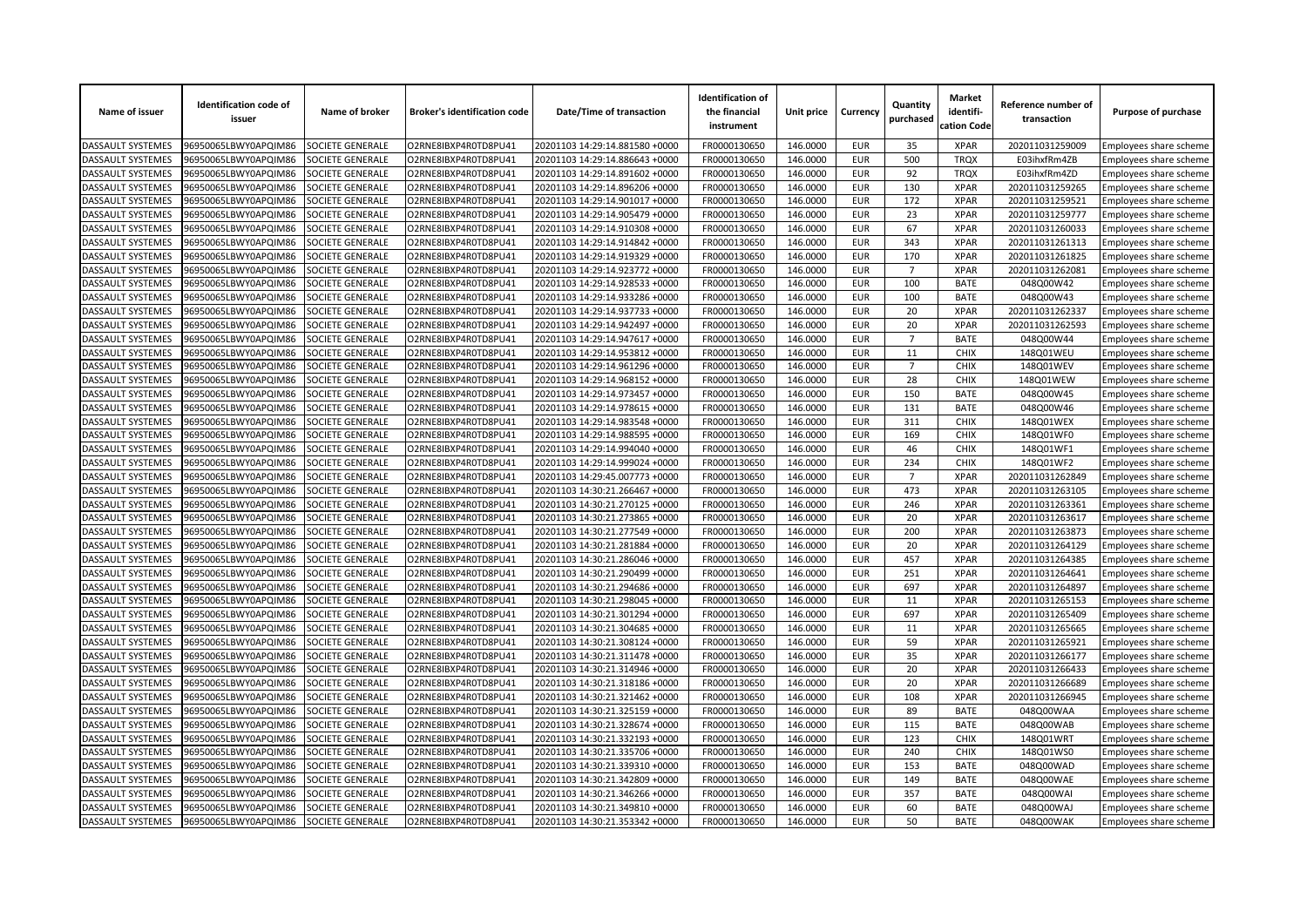| Name of issuer                         | <b>Identification code of</b><br>issuer | Name of broker          | <b>Broker's identification code</b> | Date/Time of transaction       | <b>Identification of</b><br>the financial<br>instrument | Unit price           | Currency                 | Quantity<br>purchased | <b>Market</b><br>identifi-<br>cation Code | Reference number of<br>transaction | Purpose of purchase    |
|----------------------------------------|-----------------------------------------|-------------------------|-------------------------------------|--------------------------------|---------------------------------------------------------|----------------------|--------------------------|-----------------------|-------------------------------------------|------------------------------------|------------------------|
| <b>DASSAULT SYSTEMES</b>               | 96950065LBWY0APQIM86                    | SOCIETE GENERALE        | O2RNE8IBXP4R0TD8PU41                | 20201103 14:30:21.356921 +0000 | FR0000130650                                            | 146.0000             | <b>EUR</b>               | 36                    | <b>BATE</b>                               | 048Q00WAL                          | Employees share scheme |
| <b>DASSAULT SYSTEMES</b>               | 96950065LBWY0APQIM86                    | <b>SOCIETE GENERALE</b> | O2RNE8IBXP4R0TD8PU41                | 20201103 14:30:21.360165 +0000 | FR0000130650                                            | 146.0000             | <b>EUR</b>               | 35                    | <b>XPAR</b>                               | 202011031267201                    | Employees share scheme |
| DASSAULT SYSTEMES                      | 96950065LBWY0APQIM86                    | SOCIETE GENERALE        | O2RNE8IBXP4R0TD8PU41                | 20201103 14:30:21.363441 +0000 | FR0000130650                                            | 146.0000             | <b>EUR</b>               | 20                    | <b>XPAR</b>                               | 202011031267457                    | Employees share scheme |
| DASSAULT SYSTEMES                      | 96950065LBWY0APQIM86                    | SOCIETE GENERALE        | O2RNE8IBXP4R0TD8PU41                | 20201103 14:30:21.366685 +0000 | FR0000130650                                            | 146.0000             | <b>EUR</b>               | 20                    | <b>XPAR</b>                               | 202011031267713                    | Employees share scheme |
| <b>DASSAULT SYSTEMES</b>               | 96950065LBWY0APQIM86                    | SOCIETE GENERALE        | O2RNE8IBXP4R0TD8PU41                | 20201103 14:30:21.370261 +0000 | FR0000130650                                            | 146.0000             | <b>EUR</b>               | 140                   | <b>XPAR</b>                               | 202011031268225                    | Employees share scheme |
| DASSAULT SYSTEMES                      | 96950065LBWY0APQIM86                    | SOCIETE GENERALE        | O2RNE8IBXP4R0TD8PU41                | 20201103 14:30:21.374079 +0000 | FR0000130650                                            | 146.0000             | <b>EUR</b>               | 82                    | <b>BATE</b>                               | 048Q00WAS                          | Employees share scheme |
| DASSAULT SYSTEMES                      | 96950065LBWY0APQIM86                    | SOCIETE GENERALE        | O2RNE8IBXP4R0TD8PU41                | 20201103 14:30:21.377702 +0000 | FR0000130650                                            | 146.0000             | <b>EUR</b>               | 189                   | <b>BATE</b>                               | 048Q00WAT                          | Employees share scheme |
| DASSAULT SYSTEMES                      | 96950065LBWY0APQIM86                    | SOCIETE GENERALE        | O2RNE8IBXP4R0TD8PU41                | 20201103 14:30:21.381254 +0000 | FR0000130650                                            | 146.0000             | <b>EUR</b>               | 29                    | <b>BATE</b>                               | 048Q00WAW                          | Employees share scheme |
| DASSAULT SYSTEMES                      | 96950065LBWY0APQIM86                    | SOCIETE GENERALE        | O2RNE8IBXP4R0TD8PU41                | 20201103 14:30:21.467353 +0000 | FR0000130650                                            | 146.0000             | <b>EUR</b>               | 73                    | <b>BATE</b>                               | 048Q00WAX                          | Employees share scheme |
| DASSAULT SYSTEMES                      | 96950065LBWY0APQIM86                    | SOCIETE GENERALE        | O2RNE8IBXP4R0TD8PU41                | 20201103 14:30:21.472697 +0000 | FR0000130650                                            | 146.0000             | <b>EUR</b>               | 75                    | <b>BATE</b>                               | 048Q00WAY                          | Employees share scheme |
| DASSAULT SYSTEMES                      | 96950065LBWY0APQIM86                    | SOCIETE GENERALE        | O2RNE8IBXP4R0TD8PU41                | 20201103 14:30:21.867219 +0000 | FR0000130650                                            | 146.0000             | <b>EUR</b>               | 180                   | <b>BATE</b>                               | 048Q00WB2                          | Employees share scheme |
| <b>DASSAULT SYSTEMES</b>               | 96950065LBWY0APQIM86                    | SOCIETE GENERALE        | O2RNE8IBXP4R0TD8PU41                | 20201103 14:30:21.968966 +0000 | FR0000130650                                            | 146.0000             | <b>EUR</b>               | $\overline{7}$        | <b>BATE</b>                               | 048Q00WB3                          | Employees share scheme |
| DASSAULT SYSTEMES                      | 96950065LBWY0APQIM86                    | SOCIETE GENERALE        | O2RNE8IBXP4R0TD8PU41                | 20201103 14:30:21.981458 +0000 | FR0000130650                                            | 146.0000             | <b>EUR</b>               | $\overline{2}$        | <b>BATE</b>                               | 048Q00WB6                          | Employees share scheme |
| DASSAULT SYSTEMES                      | 96950065LBWY0APQIM86                    | SOCIETE GENERALE        | O2RNE8IBXP4R0TD8PU41                | 20201103 14:30:22.071154 +0000 | FR0000130650                                            | 146.0000             | <b>EUR</b>               | $\overline{2}$        | <b>BATE</b>                               | 048Q00WBE                          | Employees share scheme |
| DASSAULT SYSTEMES                      | 96950065LBWY0APQIM86                    | SOCIETE GENERALE        | O2RNE8IBXP4R0TD8PU41                | 20201103 14:30:22.074901 +0000 | FR0000130650                                            | 146.0000             | <b>EUR</b>               | 106                   | <b>BATE</b>                               | 048Q00WBF                          | Employees share scheme |
| DASSAULT SYSTEMES                      | 96950065LBWY0APQIM86                    | SOCIETE GENERALE        | O2RNE8IBXP4R0TD8PU41                | 20201103 14:30:22.078437 +0000 | FR0000130650                                            | 146.0000             | <b>EUR</b>               | 38                    | <b>BATE</b>                               | 048Q00WBG                          | Employees share scheme |
| DASSAULT SYSTEMES                      | 96950065LBWY0APQIM86                    | SOCIETE GENERALE        | O2RNE8IBXP4R0TD8PU41                | 20201103 14:30:26.780887 +0000 | FR0000130650                                            | 145.9500             | <b>EUR</b>               | 8                     | <b>XPAR</b>                               | 202011031273089                    | Employees share scheme |
| DASSAULT SYSTEMES                      | 96950065LBWY0APQIM86                    | SOCIETE GENERALE        | O2RNE8IBXP4R0TD8PU41                | 20201103 14:30:26.788164 +0000 | FR0000130650                                            | 145.9500             | <b>EUR</b>               | 349                   | <b>XPAR</b>                               | 202011031273345                    | Employees share scheme |
| DASSAULT SYSTEMES                      | 96950065LBWY0APQIM86                    | SOCIETE GENERALE        | O2RNE8IBXP4R0TD8PU41                | 20201103 14:30:26.795538 +0000 | FR0000130650                                            | 145.9500             | <b>EUR</b>               | 35                    | <b>XPAR</b>                               | 202011031274369                    | Employees share scheme |
| DASSAULT SYSTEMES                      | 96950065LBWY0APQIM86                    | SOCIETE GENERALE        | O2RNE8IBXP4R0TD8PU41                | 20201103 14:30:26.802450 +0000 | FR0000130650                                            | 145.9500             | <b>EUR</b>               | 79                    | <b>XPAR</b>                               | 202011031274625                    | Employees share scheme |
| DASSAULT SYSTEMES                      | 96950065LBWY0APQIM86                    | SOCIETE GENERALE        | O2RNE8IBXP4R0TD8PU41                | 20201103 14:30:26.809180 +0000 | FR0000130650                                            | 145.9500             | <b>EUR</b>               | 230                   | <b>XPAR</b>                               | 202011031274881                    | Employees share scheme |
| <b>DASSAULT SYSTEMES</b>               | 96950065LBWY0APQIM86                    | SOCIETE GENERALE        | O2RNE8IBXP4R0TD8PU41                | 20201103 14:30:26.815257 +0000 | FR0000130650                                            | 145.9500             | <b>EUR</b>               | 13                    | <b>XPAR</b>                               | 202011031275137                    | Employees share scheme |
| DASSAULT SYSTEMES                      | 96950065LBWY0APQIM86                    | SOCIETE GENERALE        | O2RNE8IBXP4R0TD8PU41                | 20201103 14:30:26.820609 +0000 | FR0000130650                                            | 145.9500             | <b>EUR</b>               | $\overline{7}$        | <b>XPAR</b>                               | 202011031275393                    | Employees share scheme |
| DASSAULT SYSTEMES                      | 96950065LBWY0APQIM86                    | SOCIETE GENERALE        | O2RNE8IBXP4R0TD8PU41                | 20201103 14:30:26.826030 +0000 | FR0000130650                                            | 145.9500             | <b>EUR</b>               | 20                    | <b>XPAR</b>                               | 202011031275649                    | Employees share scheme |
| DASSAULT SYSTEMES                      | 96950065LBWY0APQIM86                    | SOCIETE GENERALE        | O2RNE8IBXP4R0TD8PU41                | 20201103 14:30:26.832016 +0000 | FR0000130650                                            | 145.9500             | <b>EUR</b>               | 20                    | <b>XPAR</b>                               | 202011031275905                    | Employees share scheme |
| DASSAULT SYSTEMES                      | 96950065LBWY0APQIM86                    | SOCIETE GENERALE        | O2RNE8IBXP4R0TD8PU41                | 20201103 14:30:26.838320 +0000 | FR0000130650                                            | 145.9500             | <b>EUR</b>               | 138                   | <b>CHIX</b>                               | 148Q01WUB                          | Employees share scheme |
| <b>DASSAULT SYSTEMES</b>               | 96950065LBWY0APQIM86                    | SOCIETE GENERALE        | O2RNE8IBXP4R0TD8PU41                | 20201103 14:30:26.844313 +0000 | FR0000130650                                            | 145.9500             | <b>EUR</b>               | 357                   | <b>BATE</b>                               | 048Q00WC0                          | Employees share scheme |
| DASSAULT SYSTEMES                      | 96950065LBWY0APQIM86                    | SOCIETE GENERALE        | O2RNE8IBXP4R0TD8PU41                | 20201103 14:30:26.852532 +0000 | FR0000130650                                            | 145.9500             | <b>EUR</b>               | 219                   | CHIX                                      | 148Q01WUC                          | Employees share scheme |
| DASSAULT SYSTEMES                      | 96950065LBWY0APQIM86                    | SOCIETE GENERALE        | O2RNE8IBXP4R0TD8PU41                | 20201103 14:30:26.861481 +0000 | FR0000130650                                            | 145.9500             | <b>EUR</b>               | 138                   | <b>CHIX</b>                               | 148Q01WUE                          | Employees share scheme |
| DASSAULT SYSTEMES                      | 96950065LBWY0APQIM86                    | SOCIETE GENERALE        | O2RNE8IBXP4R0TD8PU41                | 20201103 14:30:26.868898 +0000 | FR0000130650                                            | 145.9500             | <b>EUR</b>               | 357                   | <b>BATE</b>                               | 048Q00WC1                          | Employees share scheme |
| DASSAULT SYSTEMES                      | 96950065LBWY0APQIM86                    | SOCIETE GENERALE        | O2RNE8IBXP4R0TD8PU41                | 20201103 14:30:27.282865 +0000 | FR0000130650                                            | 145.9500             | <b>EUR</b>               | 78                    | <b>BATE</b>                               | 048Q00WC2                          | Employees share scheme |
| <b>DASSAULT SYSTEMES</b>               | 96950065LBWY0APQIM86                    | SOCIETE GENERALE        | O2RNE8IBXP4R0TD8PU41                | 20201103 14:30:27.381628 +0000 | FR0000130650                                            | 145.9500             | <b>EUR</b>               | 76                    | <b>BATE</b>                               | 048Q00WC3                          | Employees share scheme |
| DASSAULT SYSTEMES                      | 96950065LBWY0APQIM86                    | SOCIETE GENERALE        | O2RNE8IBXP4R0TD8PU41                | 20201103 14:30:35.097127 +0000 | FR0000130650                                            | 145.9500             | <b>EUR</b>               | 317                   | <b>XPAR</b>                               | 202011031278209                    | Employees share scheme |
| DASSAULT SYSTEMES                      | 96950065LBWY0APQIM86                    | SOCIETE GENERALE        | O2RNE8IBXP4R0TD8PU41                | 20201103 14:30:35.101627 +0000 | FR0000130650                                            | 145.9500             | <b>EUR</b>               | 20                    | <b>XPAR</b>                               | 202011031278465                    | Employees share scheme |
| DASSAULT SYSTEMES                      | 96950065LBWY0APQIM86                    | SOCIETE GENERALE        | O2RNE8IBXP4R0TD8PU41                | 20201103 14:30:35.106072 +0000 | FR0000130650                                            | 145.9500             | <b>EUR</b>               | 210                   | <b>XPAR</b>                               | 202011031278721                    | Employees share scheme |
| DASSAULT SYSTEMES                      | 96950065LBWY0APQIM86                    | SOCIETE GENERALE        | O2RNE8IBXP4R0TD8PU41                | 20201103 14:30:35.110257 +0000 | FR0000130650                                            | 145.9500             | <b>EUR</b>               | 20                    | <b>XPAR</b>                               | 202011031278977                    | Employees share scheme |
| <b>DASSAULT SYSTEMES</b>               | 96950065LBWY0APQIM86                    | SOCIETE GENERALE        | O2RNE8IBXP4R0TD8PU41                | 20201103 14:30:35.115414 +0000 | FR0000130650                                            | 145.9500             | <b>EUR</b>               | 100                   | <b>XPAR</b>                               | 202011031279233                    | Employees share scheme |
| DASSAULT SYSTEMES                      | 96950065LBWY0APQIM86                    | SOCIETE GENERALE        | O2RNE8IBXP4R0TD8PU41                | 20201103 14:30:35.399437 +0000 | FR0000130650                                            | 145.9500             | <b>EUR</b>               | $\overline{7}$        | <b>XPAR</b>                               | 202011031279489                    | Employees share scheme |
| DASSAULT SYSTEMES                      | 96950065LBWY0APQIM86                    | SOCIETE GENERALE        | O2RNE8IBXP4R0TD8PU41                | 20201103 14:30:35.405167 +0000 | FR0000130650                                            | 145.9500             | <b>EUR</b>               | 65                    | <b>XPAR</b>                               | 202011031279745                    | Employees share scheme |
| DASSAULT SYSTEMES                      |                                         | SOCIETE GENERALE        | O2RNE8IBXP4R0TD8PU41                | 20201103 14:30:35.501040 +0000 | FR0000130650                                            | 145.9500             | <b>EUR</b>               | 357                   | <b>CHIX</b>                               |                                    |                        |
|                                        | 96950065LBWY0APQIM86                    | SOCIETE GENERALE        | O2RNE8IBXP4R0TD8PU41                |                                |                                                         |                      |                          | 92                    |                                           | 148Q01WXA                          | Employees share scheme |
| DASSAULT SYSTEMES<br>DASSAULT SYSTEMES | 96950065LBWY0APQIM86                    |                         |                                     | 20201103 14:30:35.506489 +0000 | FR0000130650<br>FR0000130650                            | 145.9500<br>145.9500 | <b>EUR</b><br><b>EUR</b> | 74                    | <b>BATE</b><br><b>CHIX</b>                | 048Q00WCZ                          | Employees share scheme |
| <b>DASSAULT SYSTEMES</b>               | 96950065LBWY0APQIM86                    | SOCIETE GENERALE        | O2RNE8IBXP4R0TD8PU41                | 20201103 14:30:35.511785 +0000 | FR0000130650                                            |                      | <b>EUR</b>               | 5                     | <b>BATE</b>                               | 148Q01WXB                          | Employees share scheme |
|                                        | 96950065LBWY0APQIM86                    | SOCIETE GENERALE        | O2RNE8IBXP4R0TD8PU41                | 20201103 14:30:35.517002 +0000 |                                                         | 145.9500             |                          |                       |                                           | 048Q00WD0                          | Employees share scheme |
| DASSAULT SYSTEMES                      | 96950065LBWY0APQIM86                    | SOCIETE GENERALE        | O2RNE8IBXP4R0TD8PU41                | 20201103 14:30:35.521977 +0000 | FR0000130650                                            | 145.9500             | <b>EUR</b>               | 3                     | <b>BATE</b>                               | 048Q00WD1                          | Employees share scheme |
| DASSAULT SYSTEMES                      | 96950065LBWY0APQIM86                    | SOCIETE GENERALE        | O2RNE8IBXP4R0TD8PU41                | 20201103 14:30:35.529415 +0000 | FR0000130650                                            | 145.9500             | <b>EUR</b>               | 1                     | <b>BATE</b>                               | 048Q00WD2                          | Employees share scheme |
| DASSAULT SYSTEMES                      | 96950065LBWY0APQIM86                    | SOCIETE GENERALE        | O2RNE8IBXP4R0TD8PU41                | 20201103 14:30:35.536665 +0000 | FR0000130650                                            | 145.9500             | <b>EUR</b>               | 29                    | <b>BATE</b>                               | 048Q00WD3                          | Employees share scheme |
| DASSAULT SYSTEMES                      | 96950065LBWY0APQIM86                    | SOCIETE GENERALE        | O2RNE8IBXP4R0TD8PU41                | 20201103 14:30:35.542665 +0000 | FR0000130650                                            | 145.9500             | <b>EUR</b>               | 74                    | <b>CHIX</b>                               | 148Q01WXC                          | Employees share scheme |
| DASSAULT SYSTEMES                      | 96950065LBWY0APQIM86                    | SOCIETE GENERALE        | O2RNE8IBXP4R0TD8PU41                | 20201103 14:30:35.548273 +0000 | FR0000130650                                            | 145.9500             | <b>EUR</b>               | $\overline{2}$        | <b>BATE</b>                               | 048Q00WD4                          | Employees share scheme |
| DASSAULT SYSTEMES                      | 96950065LBWY0APQIM86                    | SOCIETE GENERALE        | O2RNE8IBXP4R0TD8PU41                | 20201103 14:30:59.327181 +0000 | FR0000130650                                            | 145.9500             | <b>EUR</b>               | 20                    | <b>XPAR</b>                               | 202011031280001                    | Employees share scheme |
| <b>DASSAULT SYSTEMES</b>               | 96950065LBWY0APQIM86                    | <b>SOCIETE GENERALE</b> | O2RNE8IBXP4R0TD8PU41                | 20201103 14:30:59.333691 +0000 | FR0000130650                                            | 145.9500             | <b>EUR</b>               | 19                    | <b>XPAR</b>                               | 202011031280257                    | Employees share scheme |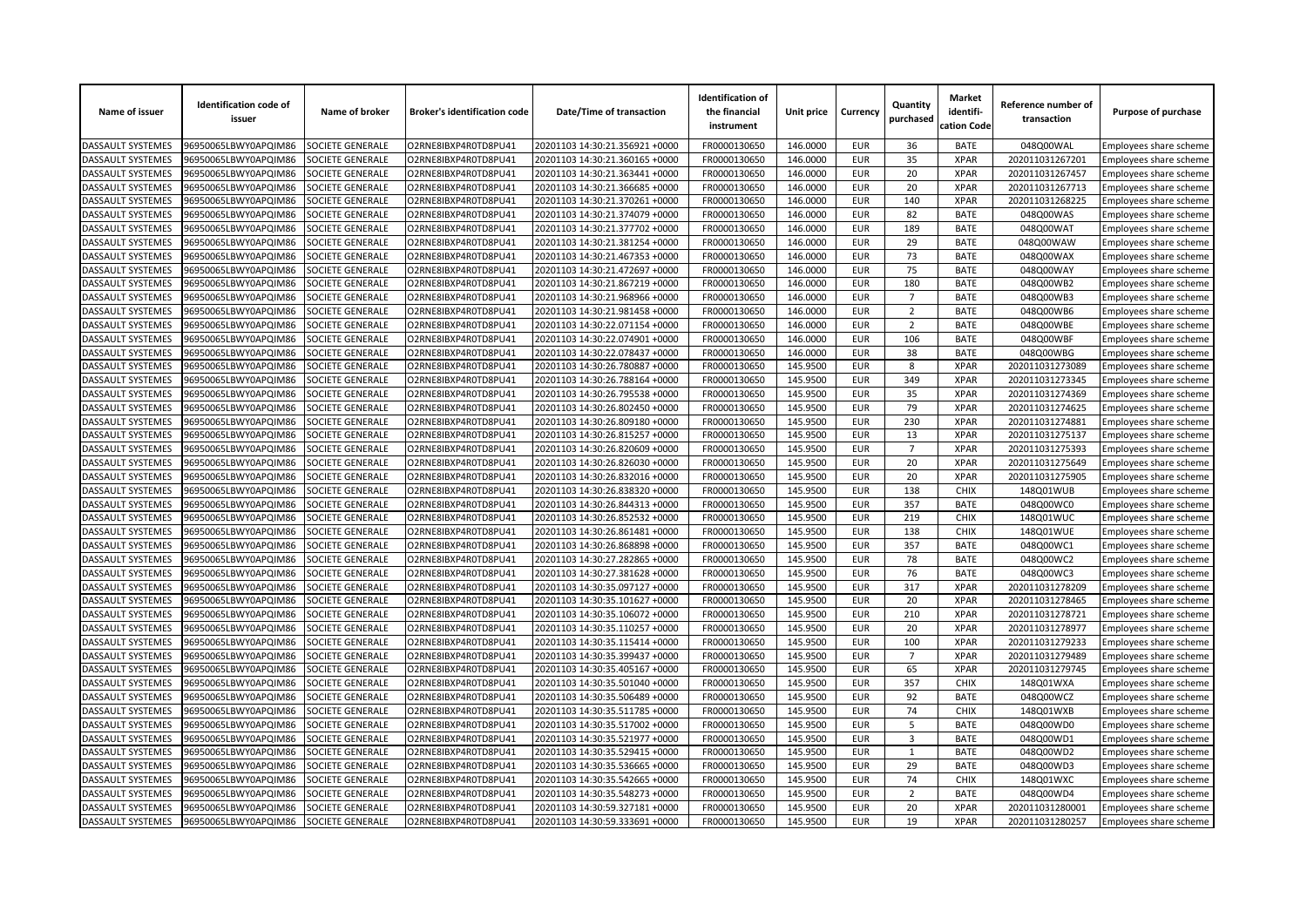| Name of issuer                         | <b>Identification code of</b><br>issuer | Name of broker          | <b>Broker's identification code</b> | Date/Time of transaction       | <b>Identification of</b><br>the financial<br>instrument | Unit price           | Currency   | Quantity<br>purchased | <b>Market</b><br>identifi-<br>cation Code | Reference number of<br>transaction | Purpose of purchase           |
|----------------------------------------|-----------------------------------------|-------------------------|-------------------------------------|--------------------------------|---------------------------------------------------------|----------------------|------------|-----------------------|-------------------------------------------|------------------------------------|-------------------------------|
| <b>DASSAULT SYSTEMES</b>               | 96950065LBWY0APQIM86                    | SOCIETE GENERALE        | O2RNE8IBXP4R0TD8PU41                | 20201103 14:30:59.339436 +0000 | FR0000130650                                            | 145.9500             | <b>EUR</b> | 129                   | <b>XPAR</b>                               | 202011031280513                    | Employees share scheme        |
| DASSAULT SYSTEMES                      | 96950065LBWY0APQIM86                    | SOCIETE GENERALE        | O2RNE8IBXP4R0TD8PU41                | 20201103 14:30:59.345285 +0000 | FR0000130650                                            | 145.9500             | <b>EUR</b> | 50                    | <b>XPAR</b>                               | 202011031280769                    | Employees share scheme        |
| DASSAULT SYSTEMES                      | 96950065LBWY0APQIM86                    | SOCIETE GENERALE        | O2RNE8IBXP4R0TD8PU41                | 20201103 14:30:59.352345 +0000 | FR0000130650                                            | 145.9500             | <b>EUR</b> | 5                     | <b>XPAR</b>                               | 202011031281025                    | Employees share scheme        |
| DASSAULT SYSTEMES                      | 06950065LBWY0APQIM86                    | <b>SOCIETE GENERALE</b> | O2RNE8IBXP4R0TD8PU41                | 20201103 14:30:59.358470 +0000 | FR0000130650                                            | 145.9500             | <b>EUR</b> | 74                    | <b>XPAR</b>                               | 202011031281281                    | Employees share scheme        |
| DASSAULT SYSTEMES                      | 96950065LBWY0APQIM86                    | SOCIETE GENERALE        | O2RNE8IBXP4R0TD8PU41                | 20201103 14:30:59.363305 +0000 | FR0000130650                                            | 145.9500             | <b>EUR</b> | 141                   | <b>XPAR</b>                               | 202011031281537                    | Employees share scheme        |
| DASSAULT SYSTEMES                      | 96950065LBWY0APQIM86                    | SOCIETE GENERALE        | O2RNE8IBXP4R0TD8PU41                | 20201103 14:30:59.367967 +0000 | FR0000130650                                            | 145.9500             | <b>EUR</b> | 36                    | <b>XPAR</b>                               | 202011031281793                    | Employees share scheme        |
| DASSAULT SYSTEMES                      | 96950065LBWY0APQIM86                    | SOCIETE GENERALE        | O2RNE8IBXP4R0TD8PU41                | 20201103 14:30:59.372816 +0000 | FR0000130650                                            | 145.9500             | <b>EUR</b> | 49                    | <b>XPAR</b>                               | 202011031282049                    | Employees share scheme        |
| DASSAULT SYSTEMES                      | 96950065LBWY0APQIM86                    | <b>SOCIETE GENERALE</b> | O2RNE8IBXP4R0TD8PU41                | 20201103 14:30:59.377492 +0000 | FR0000130650                                            | 145.9500             | <b>EUR</b> | 10                    | <b>XPAR</b>                               | 202011031282305                    | Employees share scheme        |
| DASSAULT SYSTEMES                      | 06950065LBWY0APQIM86                    | SOCIETE GENERALE        | O2RNE8IBXP4R0TD8PU41                | 20201103 14:30:59.382235 +0000 | FR0000130650                                            | 145.9500             | <b>EUR</b> | 8                     | <b>XPAR</b>                               | 202011031282561                    | Employees share scheme        |
| DASSAULT SYSTEMES                      | 96950065LBWY0APQIM86                    | SOCIETE GENERALE        | O2RNE8IBXP4R0TD8PU41                | 20201103 14:30:59.388048 +0000 | FR0000130650                                            | 145.9500             | <b>EUR</b> | 234                   | <b>XPAR</b>                               | 202011031282817                    | Employees share scheme        |
| DASSAULT SYSTEMES                      | 96950065LBWY0APQIM86                    | SOCIETE GENERALE        | O2RNE8IBXP4R0TD8PU41                | 20201103 14:30:59.393915 +0000 | FR0000130650                                            | 145.9500             | <b>EUR</b> | 35                    | <b>XPAR</b>                               | 202011031283073                    | Employees share scheme        |
| DASSAULT SYSTEMES                      | 96950065LBWY0APQIM86                    | <b>SOCIETE GENERALE</b> | O2RNE8IBXP4R0TD8PU41                | 20201103 14:30:59.400029 +0000 | FR0000130650                                            | 145.9500             | <b>EUR</b> | 61                    | <b>XPAR</b>                               | 202011031283329                    | Employees share scheme        |
| DASSAULT SYSTEMES                      | 96950065LBWY0APQIM86                    | SOCIETE GENERALE        | O2RNE8IBXP4R0TD8PU41                | 20201103 14:30:59.405924 +0000 | FR0000130650                                            | 145.9500             | <b>EUR</b> | 43                    | <b>XPAR</b>                               | 202011031283585                    | Employees share scheme        |
| DASSAULT SYSTEMES                      | 96950065LBWY0APQIM86                    | SOCIETE GENERALE        | O2RNE8IBXP4R0TD8PU41                | 20201103 14:30:59.411711 +0000 | FR0000130650                                            | 145.9500             | <b>EUR</b> | 30                    | <b>XPAR</b>                               | 202011031283841                    | Employees share scheme        |
| DASSAULT SYSTEMES                      | 96950065LBWY0APQIM86                    | SOCIETE GENERALE        | O2RNE8IBXP4R0TD8PU41                | 20201103 14:30:59.417686 +0000 | FR0000130650                                            | 145.9500             | <b>EUR</b> | $\overline{2}$        | <b>XPAR</b>                               | 202011031284097                    | Employees share scheme        |
| DASSAULT SYSTEMES                      | 06950065LBWY0APQIM86                    | SOCIETE GENERALE        | O2RNE8IBXP4R0TD8PU41                | 20201103 14:30:59.428780 +0000 | FR0000130650                                            | 145.9500             | <b>EUR</b> | 292                   | <b>XPAR</b>                               | 202011031284353                    | <b>Employees share scheme</b> |
| <b>DASSAULT SYSTEMES</b>               | 96950065LBWY0APQIM86                    | SOCIETE GENERALE        | O2RNE8IBXP4R0TD8PU41                | 20201103 14:30:59.435348 +0000 | FR0000130650                                            | 145.9500             | <b>EUR</b> | 100                   | <b>XPAR</b>                               | 202011031284609                    | Employees share scheme        |
| DASSAULT SYSTEMES                      | 96950065LBWY0APQIM86                    | SOCIETE GENERALE        | O2RNE8IBXP4R0TD8PU41                | 20201103 14:30:59.440547 +0000 | FR0000130650                                            | 145.9500             | <b>EUR</b> | 21                    | <b>XPAR</b>                               | 202011031284865                    | Employees share scheme        |
| DASSAULT SYSTEMES                      | 96950065LBWY0APQIM86                    | SOCIETE GENERALE        | O2RNE8IBXP4R0TD8PU41                | 20201103 14:30:59.445731 +0000 | FR0000130650                                            | 145.9500             | <b>EUR</b> | 8                     | <b>XPAR</b>                               | 202011031285121                    | Employees share scheme        |
| DASSAULT SYSTEMES                      | 06950065LBWY0APQIM86                    | SOCIETE GENERALE        | O2RNE8IBXP4R0TD8PU41                | 20201103 14:30:59.452008 +0000 | FR0000130650                                            | 145.9500             | <b>EUR</b> | 33                    | <b>XPAR</b>                               | 202011031285377                    | Employees share scheme        |
| <b>DASSAULT SYSTEMES</b>               | 96950065LBWY0APQIM86                    | SOCIETE GENERALE        | O2RNE8IBXP4R0TD8PU41                | 20201103 14:30:59.457563 +0000 | FR0000130650                                            | 145.9500             | <b>EUR</b> | 29                    | <b>XPAR</b>                               | 202011031285633                    | Employees share scheme        |
| DASSAULT SYSTEMES                      | 96950065LBWY0APQIM86                    | SOCIETE GENERALE        | O2RNE8IBXP4R0TD8PU41                | 20201103 14:30:59.463430 +0000 | FR0000130650                                            | 145.9500             | <b>EUR</b> | 98                    | <b>XPAR</b>                               | 202011031285889                    | Employees share scheme        |
| DASSAULT SYSTEMES                      | 96950065LBWY0APQIM86                    | SOCIETE GENERALE        | O2RNE8IBXP4R0TD8PU41                | 20201103 14:30:59.468802 +0000 | FR0000130650                                            | 145.9500             | <b>EUR</b> | 13                    | <b>XPAR</b>                               | 202011031286145                    | Employees share scheme        |
| DASSAULT SYSTEMES                      | 96950065LBWY0APQIM86                    | <b>SOCIETE GENERALE</b> | O2RNE8IBXP4R0TD8PU41                | 20201103 14:30:59.474054 +0000 | FR0000130650                                            | 145.9500             | <b>EUR</b> | 74                    | <b>XPAR</b>                               | 202011031286401                    | Employees share scheme        |
| DASSAULT SYSTEMES                      | 96950065LBWY0APQIM86                    | SOCIETE GENERALE        | O2RNE8IBXP4R0TD8PU41                | 20201103 14:30:59.479224 +0000 | FR0000130650                                            | 145.9500             | <b>EUR</b> | 146                   | <b>XPAR</b>                               | 202011031286657                    | Employees share scheme        |
| DASSAULT SYSTEMES                      | 96950065LBWY0APQIM86                    | SOCIETE GENERALE        | O2RNE8IBXP4R0TD8PU41                | 20201103 14:30:59.484596 +0000 | FR0000130650                                            | 145.9500             | <b>EUR</b> | 135                   | <b>XPAR</b>                               | 202011031286913                    | Employees share scheme        |
| DASSAULT SYSTEMES                      | 96950065LBWY0APQIM86                    | SOCIETE GENERALE        | O2RNE8IBXP4R0TD8PU41                | 20201103 14:30:59.491597 +0000 | FR0000130650                                            | 145.9500             | <b>EUR</b> | 195                   | <b>XPAR</b>                               | 202011031287169                    | Employees share scheme        |
| DASSAULT SYSTEMES                      | 96950065LBWY0APQIM86                    | <b>SOCIETE GENERALE</b> | O2RNE8IBXP4R0TD8PU41                | 20201103 14:30:59.498589 +0000 | FR0000130650                                            | 145.9500             | <b>EUR</b> | 33                    | <b>XPAR</b>                               | 202011031287425                    | Employees share scheme        |
| DASSAULT SYSTEMES                      | 96950065LBWY0APQIM86                    | SOCIETE GENERALE        | O2RNE8IBXP4R0TD8PU41                | 20201103 14:30:59.522408 +0000 | FR0000130650                                            | 145.9500             | <b>EUR</b> | 100                   | <b>XPAR</b>                               | 202011031287681                    | Employees share scheme        |
| DASSAULT SYSTEMES                      | 96950065LBWY0APQIM86                    | SOCIETE GENERALE        | O2RNE8IBXP4R0TD8PU41                | 20201103 14:30:59.530194 +0000 | FR0000130650                                            | 145.9500             | <b>EUR</b> | 99                    | <b>XPAR</b>                               | 202011031287937                    | Employees share scheme        |
| DASSAULT SYSTEMES                      | 96950065LBWY0APQIM86                    | SOCIETE GENERALE        | O2RNE8IBXP4R0TD8PU41                | 20201103 14:31:00.622753 +0000 | FR0000130650                                            | 145.9500             | <b>EUR</b> | 45                    | <b>XPAR</b>                               | 202011031288193                    | Employees share scheme        |
| DASSAULT SYSTEMES                      | 06950065LBWY0APQIM86                    | SOCIETE GENERALE        | O2RNE8IBXP4R0TD8PU41                | 20201103 14:31:00.626158 +0000 | FR0000130650                                            | 145.9500             | <b>EUR</b> | 150                   | <b>XPAR</b>                               | 202011031288449                    | Employees share scheme        |
| DASSAULT SYSTEMES                      | 96950065LBWY0APQIM86                    | SOCIETE GENERALE        | O2RNE8IBXP4R0TD8PU41                | 20201103 14:31:00.629757 +0000 | FR0000130650                                            | 145.9500             | <b>EUR</b> | 230                   | <b>XPAR</b>                               | 202011031288705                    |                               |
| DASSAULT SYSTEMES                      | 96950065LBWY0APQIM86                    | SOCIETE GENERALE        | O2RNE8IBXP4R0TD8PU41                | 20201103 14:31:00.633758 +0000 | FR0000130650                                            | 145.9500             | <b>EUR</b> | 124                   | <b>XPAR</b>                               | 202011031288961                    | Employees share scheme        |
| DASSAULT SYSTEMES                      | 96950065LBWY0APQIM86                    | SOCIETE GENERALE        | O2RNE8IBXP4R0TD8PU41                | 20201103 14:31:00.637878 +0000 | FR0000130650                                            | 145.9500             | <b>EUR</b> | 35                    | <b>XPAR</b>                               | 202011031289217                    | Employees share scheme        |
| DASSAULT SYSTEMES                      | 06950065LBWY0APQIM86                    | SOCIETE GENERALE        | O2RNE8IBXP4R0TD8PU41                | 20201103 14:31:30.474413 +0000 | FR0000130650                                            | 145.9500             | <b>EUR</b> | 6                     | <b>XPAR</b>                               | 202011031289473                    | Employees share scheme        |
| <b>DASSAULT SYSTEMES</b>               | 96950065LBWY0APQIM86                    | SOCIETE GENERALE        | O2RNE8IBXP4R0TD8PU41                | 20201103 14:31:30.479429 +0000 | FR0000130650                                            | 145.9500             | <b>EUR</b> | 9                     | <b>XPAR</b>                               | 202011031289729                    | Employees share scheme        |
| DASSAULT SYSTEMES                      | 96950065LBWY0APQIM86                    | SOCIETE GENERALE        | O2RNE8IBXP4R0TD8PU41                | 20201103 14:31:30.484383 +0000 | FR0000130650                                            |                      | <b>EUR</b> | 11                    | <b>XPAR</b>                               | 202011031289985                    | Employees share scheme        |
| DASSAULT SYSTEMES                      | 96950065LBWY0APQIM86                    | SOCIETE GENERALE        | O2RNE8IBXP4R0TD8PU41                | 20201103 14:31:31.076608 +0000 | FR0000130650                                            | 145.9500<br>145.9500 | <b>EUR</b> | 13                    | <b>XPAR</b>                               | 202011031290241                    | Employees share scheme        |
| DASSAULT SYSTEMES                      | 06950065LBWY0APQIM86                    | <b>SOCIETE GENERALE</b> | O2RNE8IBXP4R0TD8PU41                | 20201103 14:31:31.080814 +0000 | FR0000130650                                            | 145.9500             | <b>EUR</b> | 12                    | <b>XPAR</b>                               | 202011031290497                    | Employees share scheme        |
|                                        |                                         |                         |                                     | 20201103 14:31:31.379477 +0000 | FR0000130650                                            | 145.9500             | <b>EUR</b> | 16                    | <b>XPAR</b>                               | 202011031290753                    | Employees share scheme        |
| DASSAULT SYSTEMES<br>DASSAULT SYSTEMES | 96950065LBWY0APQIM86                    | SOCIETE GENERALE        | O2RNE8IBXP4R0TD8PU41                |                                |                                                         |                      | <b>EUR</b> | 14                    | <b>XPAR</b>                               | 202011031291009                    | Employees share scheme        |
|                                        | 96950065LBWY0APQIM86                    | SOCIETE GENERALE        | O2RNE8IBXP4R0TD8PU41                | 20201103 14:31:32.481565 +0000 | FR0000130650                                            | 145.9500             |            |                       | <b>XPAR</b>                               |                                    | Employees share scheme        |
| DASSAULT SYSTEMES                      | 96950065LBWY0APQIM86                    | SOCIETE GENERALE        | O2RNE8IBXP4R0TD8PU41                | 20201103 14:31:35.786793 +0000 | FR0000130650                                            | 145.9500             | <b>EUR</b> | $\overline{2}$        |                                           | 202011031291265                    | Employees share scheme        |
| DASSAULT SYSTEMES                      | 06950065LBWY0APQIM86                    | <b>SOCIETE GENERALE</b> | O2RNE8IBXP4R0TD8PU41                | 20201103 14:31:35.792364 +0000 | FR0000130650                                            | 145.9500             | <b>EUR</b> | 5                     | <b>XPAR</b>                               | 202011031291521                    | Employees share scheme        |
| DASSAULT SYSTEMES                      | 96950065LBWY0APQIM86                    | SOCIETE GENERALE        | O2RNE8IBXP4R0TD8PU41                | 20201103 14:31:35.797296 +0000 | FR0000130650                                            | 145.9500             | <b>EUR</b> | 11                    | <b>XPAR</b>                               | 202011031291777                    | Employees share scheme        |
| DASSAULT SYSTEMES                      | 96950065LBWY0APQIM86                    | SOCIETE GENERALE        | O2RNE8IBXP4R0TD8PU41                | 20201103 14:31:35.802159 +0000 | FR0000130650                                            | 145.9500             | <b>EUR</b> | 10                    | <b>XPAR</b>                               | 202011031292033                    | Employees share scheme        |
| DASSAULT SYSTEMES                      | 96950065LBWY0APQIM86                    | SOCIETE GENERALE        | O2RNE8IBXP4R0TD8PU41                | 20201103 14:31:35.806928 +0000 | FR0000130650                                            | 145.9500             | <b>EUR</b> | 12                    | <b>XPAR</b>                               | 202011031292289                    | Employees share scheme        |
| DASSAULT SYSTEMES                      | 06950065LBWY0APQIM86                    | <b>OCIETE GENERALE</b>  | O2RNE8IBXP4R0TD8PU41                | 20201103 14:31:36.789977 +0000 | FR0000130650                                            | 145.9500             | <b>EUR</b> | 29                    | <b>XPAR</b>                               | 202011031295873                    | mployees share scheme         |
| DASSAULT SYSTEMES                      | 96950065LBWY0APQIM86                    | SOCIETE GENERALE        | O2RNE8IBXP4R0TD8PU41                | 20201103 14:31:37.390263 +0000 | FR0000130650                                            | 145.9500             | <b>EUR</b> | 20                    | <b>XPAR</b>                               | 202011031296129                    | Employees share scheme        |
| <b>DASSAULT SYSTEMES</b>               | 96950065LBWY0APQIM86                    | SOCIETE GENERALE        | O2RNE8IBXP4R0TD8PU41                | 20201103 14:31:37.791446 +0000 | FR0000130650                                            | 145.9500             | <b>EUR</b> | 6                     | <b>XPAR</b>                               | 202011031296385                    | Employees share scheme        |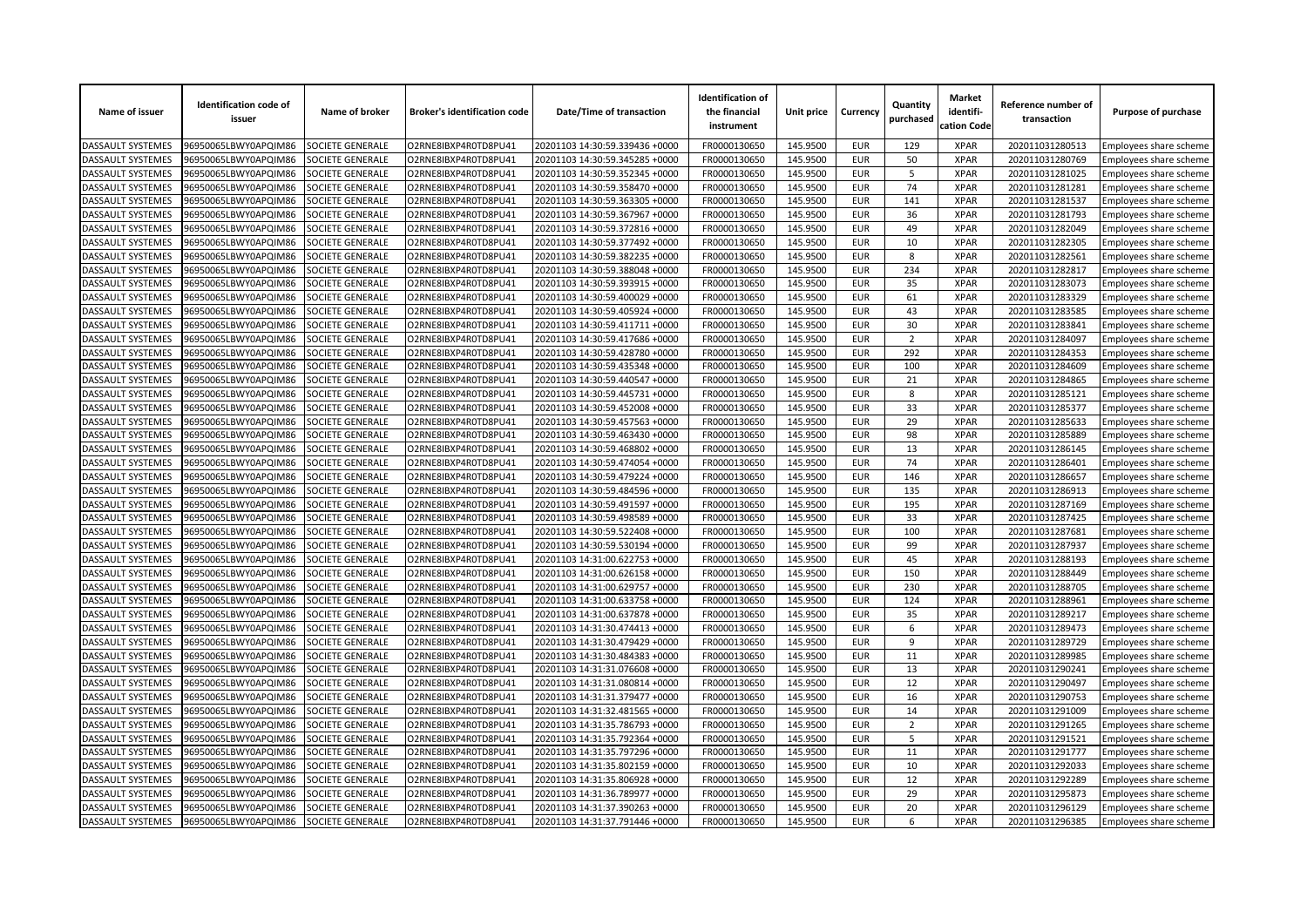| Name of issuer           | <b>Identification code of</b><br>issuer | Name of broker          | <b>Broker's identification code</b> | Date/Time of transaction       | <b>Identification of</b><br>the financial<br>instrument | Unit price | Currency                 | Quantity<br>purchased | <b>Market</b><br>identifi-<br>cation Code | Reference number of<br>transaction | Purpose of purchase    |
|--------------------------|-----------------------------------------|-------------------------|-------------------------------------|--------------------------------|---------------------------------------------------------|------------|--------------------------|-----------------------|-------------------------------------------|------------------------------------|------------------------|
| <b>DASSAULT SYSTEMES</b> | 96950065LBWY0APQIM86                    | SOCIETE GENERALE        | O2RNE8IBXP4R0TD8PU41                | 20201103 14:31:37.796932 +0000 | FR0000130650                                            | 145.9500   | <b>EUR</b>               | 5                     | <b>XPAR</b>                               | 202011031296641                    | Employees share scheme |
| <b>DASSAULT SYSTEMES</b> | 96950065LBWY0APQIM86                    | <b>SOCIETE GENERALE</b> | O2RNE8IBXP4R0TD8PU41                | 20201103 14:31:37.802199 +0000 | FR0000130650                                            | 145.9500   | <b>EUR</b>               | 1                     | <b>XPAR</b>                               | 202011031296897                    | Employees share scheme |
| DASSAULT SYSTEMES        | 96950065LBWY0APQIM86                    | SOCIETE GENERALE        | O2RNE8IBXP4R0TD8PU41                | 20201103 14:31:40.496122 +0000 | FR0000130650                                            | 145.9500   | <b>EUR</b>               | 15                    | <b>XPAR</b>                               | 202011031298177                    | Employees share scheme |
| DASSAULT SYSTEMES        | 96950065LBWY0APQIM86                    | SOCIETE GENERALE        | O2RNE8IBXP4R0TD8PU41                | 20201103 14:31:40.796586 +0000 | FR0000130650                                            | 145.9500   | <b>EUR</b>               | 45                    | <b>XPAR</b>                               | 202011031298433                    | Employees share scheme |
| <b>DASSAULT SYSTEMES</b> | 96950065LBWY0APQIM86                    | SOCIETE GENERALE        | O2RNE8IBXP4R0TD8PU41                | 20201103 14:31:40.801290 +0000 | FR0000130650                                            | 145.9500   | <b>EUR</b>               | 5                     | <b>XPAR</b>                               | 202011031298689                    | Employees share scheme |
| DASSAULT SYSTEMES        | 96950065LBWY0APQIM86                    | SOCIETE GENERALE        | O2RNE8IBXP4R0TD8PU41                | 20201103 14:31:40.806463 +0000 | FR0000130650                                            | 145.9500   | <b>EUR</b>               | 3                     | <b>XPAR</b>                               | 202011031298945                    | Employees share scheme |
| DASSAULT SYSTEMES        | 96950065LBWY0APQIM86                    | SOCIETE GENERALE        | O2RNE8IBXP4R0TD8PU41                | 20201103 14:31:41.498445 +0000 | FR0000130650                                            | 145.9500   | <b>EUR</b>               | 13                    | <b>XPAR</b>                               | 202011031299201                    | Employees share scheme |
| DASSAULT SYSTEMES        | 96950065LBWY0APQIM86                    | SOCIETE GENERALE        | O2RNE8IBXP4R0TD8PU41                | 20201103 14:31:41.503540 +0000 | FR0000130650                                            | 145.9500   | <b>EUR</b>               | 5                     | <b>XPAR</b>                               | 202011031299457                    | Employees share scheme |
| DASSAULT SYSTEMES        | 96950065LBWY0APQIM86                    | SOCIETE GENERALE        | O2RNE8IBXP4R0TD8PU41                | 20201103 14:31:43.801040 +0000 | FR0000130650                                            | 145.9500   | <b>EUR</b>               | 11                    | <b>XPAR</b>                               | 202011031299969                    | Employees share scheme |
| DASSAULT SYSTEMES        | 96950065LBWY0APQIM86                    | SOCIETE GENERALE        | O2RNE8IBXP4R0TD8PU41                | 20201103 14:31:43.806548 +0000 | FR0000130650                                            | 145.9500   | <b>EUR</b>               | $\overline{4}$        | <b>XPAR</b>                               | 202011031300225                    | Employees share scheme |
| DASSAULT SYSTEMES        | 96950065LBWY0APQIM86                    | SOCIETE GENERALE        | O2RNE8IBXP4R0TD8PU41                | 20201103 14:31:46.803570 +0000 | FR0000130650                                            | 145.9500   | <b>EUR</b>               | 5                     | <b>XPAR</b>                               | 202011031300737                    | Employees share scheme |
| <b>DASSAULT SYSTEMES</b> | 96950065LBWY0APQIM86                    | SOCIETE GENERALE        | O2RNE8IBXP4R0TD8PU41                | 20201103 14:31:46.809474 +0000 | FR0000130650                                            | 145.9500   | <b>EUR</b>               | 38                    | <b>XPAR</b>                               | 202011031300993                    | Employees share scheme |
| DASSAULT SYSTEMES        | 96950065LBWY0APQIM86                    | SOCIETE GENERALE        | O2RNE8IBXP4R0TD8PU41                | 20201103 14:31:47.406685 +0000 | FR0000130650                                            | 145.9500   | <b>EUR</b>               | 1                     | <b>XPAR</b>                               | 202011031301249                    | Employees share scheme |
| DASSAULT SYSTEMES        | 96950065LBWY0APQIM86                    | SOCIETE GENERALE        | O2RNE8IBXP4R0TD8PU41                | 20201103 14:31:47.806906 +0000 | FR0000130650                                            | 145.9500   | <b>EUR</b>               | 5                     | <b>XPAR</b>                               | 202011031301505                    | Employees share scheme |
| DASSAULT SYSTEMES        | 96950065LBWY0APQIM86                    | SOCIETE GENERALE        | O2RNE8IBXP4R0TD8PU41                | 20201103 14:31:47.812009 +0000 | FR0000130650                                            | 145.9500   | <b>EUR</b>               | 50                    | <b>XPAR</b>                               | 202011031301761                    | Employees share scheme |
| DASSAULT SYSTEMES        | 96950065LBWY0APQIM86                    | SOCIETE GENERALE        | O2RNE8IBXP4R0TD8PU41                | 20201103 14:31:52.913111 +0000 | FR0000130650                                            | 145.9500   | <b>EUR</b>               | 246                   | <b>XPAR</b>                               | 202011031302017                    | Employees share scheme |
| DASSAULT SYSTEMES        | 96950065LBWY0APQIM86                    | SOCIETE GENERALE        | O2RNE8IBXP4R0TD8PU41                | 20201103 14:31:52.921005 +0000 | FR0000130650                                            | 145.9500   | <b>EUR</b>               | 5                     | <b>XPAR</b>                               | 202011031302273                    | Employees share scheme |
| DASSAULT SYSTEMES        | 96950065LBWY0APQIM86                    | SOCIETE GENERALE        | O2RNE8IBXP4R0TD8PU41                | 20201103 14:31:52.927062 +0000 | FR0000130650                                            | 145.9500   | <b>EUR</b>               | 24                    | <b>XPAR</b>                               | 202011031302529                    | Employees share scheme |
| DASSAULT SYSTEMES        | 96950065LBWY0APQIM86                    | SOCIETE GENERALE        | O2RNE8IBXP4R0TD8PU41                | 20201103 14:31:52.932362 +0000 | FR0000130650                                            | 145.9500   | <b>EUR</b>               | 51                    | <b>XPAR</b>                               | 202011031302785                    | Employees share scheme |
| DASSAULT SYSTEMES        | 96950065LBWY0APQIM86                    | SOCIETE GENERALE        | O2RNE8IBXP4R0TD8PU41                | 20201103 14:31:59.928307 +0000 | FR0000130650                                            | 145.9500   | <b>EUR</b>               | 100                   | <b>XPAR</b>                               | 202011031303041                    | Employees share scheme |
| DASSAULT SYSTEMES        | 96950065LBWY0APQIM86                    | SOCIETE GENERALE        | O2RNE8IBXP4R0TD8PU41                | 20201103 14:31:59.933930 +0000 | FR0000130650                                            | 145.9500   | <b>EUR</b>               | 100                   | <b>XPAR</b>                               | 202011031303297                    | Employees share scheme |
| DASSAULT SYSTEMES        | 96950065LBWY0APQIM86                    | SOCIETE GENERALE        | O2RNE8IBXP4R0TD8PU41                | 20201103 14:31:59.941642 +0000 | FR0000130650                                            | 145.9500   | <b>EUR</b>               | 131                   | <b>XPAR</b>                               | 202011031303553                    | Employees share scheme |
| DASSAULT SYSTEMES        | 96950065LBWY0APQIM86                    | SOCIETE GENERALE        | O2RNE8IBXP4R0TD8PU41                | 20201103 14:31:59.950253 +0000 | FR0000130650                                            | 145.9500   | <b>EUR</b>               | 100                   | <b>XPAR</b>                               | 202011031303809                    | Employees share scheme |
| DASSAULT SYSTEMES        | 96950065LBWY0APQIM86                    | SOCIETE GENERALE        | O2RNE8IBXP4R0TD8PU41                | 20201103 14:31:59.956825 +0000 | FR0000130650                                            | 145.9500   | <b>EUR</b>               | 137                   | <b>XPAR</b>                               | 202011031304065                    | Employees share scheme |
| DASSAULT SYSTEMES        | 96950065LBWY0APQIM86                    | SOCIETE GENERALE        | O2RNE8IBXP4R0TD8PU41                | 20201103 14:31:59.962433 +0000 | FR0000130650                                            | 145.9500   | <b>EUR</b>               | 137                   | <b>XPAR</b>                               | 202011031304321                    | Employees share scheme |
| DASSAULT SYSTEMES        | 96950065LBWY0APQIM86                    | SOCIETE GENERALE        | O2RNE8IBXP4R0TD8PU41                | 20201103 14:31:59.967858 +0000 | FR0000130650                                            | 145.9500   | <b>EUR</b>               | 231                   | <b>XPAR</b>                               | 202011031304577                    | Employees share scheme |
| <b>DASSAULT SYSTEMES</b> | 96950065LBWY0APQIM86                    | SOCIETE GENERALE        | O2RNE8IBXP4R0TD8PU41                | 20201103 14:31:59.973351 +0000 | FR0000130650                                            | 145.9500   | <b>EUR</b>               | 20                    | <b>XPAR</b>                               | 202011031304833                    | Employees share scheme |
| DASSAULT SYSTEMES        | 96950065LBWY0APQIM86                    | <b>SOCIETE GENERALE</b> | O2RNE8IBXP4R0TD8PU41                | 20201103 14:31:59.978663 +0000 | FR0000130650                                            | 145.9500   | <b>EUR</b>               | 35                    | <b>XPAR</b>                               | 202011031305089                    | Employees share scheme |
| DASSAULT SYSTEMES        | 96950065LBWY0APQIM86                    | SOCIETE GENERALE        | O2RNE8IBXP4R0TD8PU41                | 20201103 14:31:59.984362 +0000 | FR0000130650                                            | 145.9500   | <b>EUR</b>               | 32                    | <b>XPAR</b>                               | 202011031305345                    | Employees share scheme |
| DASSAULT SYSTEMES        | 96950065LBWY0APQIM86                    | SOCIETE GENERALE        | O2RNE8IBXP4R0TD8PU41                | 20201103 14:31:59.989882 +0000 | FR0000130650                                            | 145.9500   | <b>EUR</b>               | 20                    | <b>XPAR</b>                               | 202011031305601                    | Employees share scheme |
| DASSAULT SYSTEMES        | 96950065LBWY0APQIM86                    | SOCIETE GENERALE        | O2RNE8IBXP4R0TD8PU41                | 20201103 14:31:59.995342 +0000 | FR0000130650                                            | 145.9500   | <b>EUR</b>               | 45                    | <b>XPAR</b>                               | 202011031305857                    | Employees share scheme |
| <b>DASSAULT SYSTEMES</b> | 96950065LBWY0APQIM86                    | <b>SOCIETE GENERALE</b> | O2RNE8IBXP4R0TD8PU41                | 20201103 14:32:03.748848 +0000 | FR0000130650                                            | 145.9500   | <b>EUR</b>               | 657                   | <b>XPAR</b>                               | 202011031306625                    | Employees share scheme |
| DASSAULT SYSTEMES        | 96950065LBWY0APQIM86                    | SOCIETE GENERALE        | O2RNE8IBXP4R0TD8PU41                | 20201103 14:32:03.753322 +0000 | FR0000130650                                            | 145.9500   | <b>EUR</b>               | 137                   | <b>XPAR</b>                               | 202011031307137                    | Employees share scheme |
| DASSAULT SYSTEMES        | 96950065LBWY0APQIM86                    | SOCIETE GENERALE        | O2RNE8IBXP4R0TD8PU41                | 20201103 14:32:03.758046 +0000 | FR0000130650                                            | 145.9500   | <b>EUR</b>               | 137                   | <b>XPAR</b>                               | 202011031307393                    | Employees share scheme |
| DASSAULT SYSTEMES        | 96950065LBWY0APQIM86                    | SOCIETE GENERALE        | O2RNE8IBXP4R0TD8PU41                | 20201103 14:32:03.762560 +0000 | FR0000130650                                            | 145.9500   | <b>EUR</b>               | 135                   | <b>XPAR</b>                               | 202011031307649                    |                        |
| DASSAULT SYSTEMES        | 96950065LBWY0APQIM86                    | SOCIETE GENERALE        | O2RNE8IBXP4R0TD8PU41                | 20201103 14:32:03.766814 +0000 | FR0000130650                                            | 145.9500   | <b>EUR</b>               | 248                   | <b>XPAR</b>                               | 202011031307905                    | Employees share scheme |
| <b>DASSAULT SYSTEMES</b> | 96950065LBWY0APQIM86                    | SOCIETE GENERALE        | O2RNE8IBXP4R0TD8PU41                | 20201103 14:32:03.772269 +0000 | FR0000130650                                            | 145.9500   | <b>EUR</b>               | 409                   | <b>XPAR</b>                               | 202011031308161                    | Employees share scheme |
| DASSAULT SYSTEMES        | 96950065LBWY0APQIM86                    | SOCIETE GENERALE        | O2RNE8IBXP4R0TD8PU41                | 20201103 14:32:03.779462 +0000 | FR0000130650                                            | 145.9500   | <b>EUR</b>               | 20                    | <b>XPAR</b>                               | 202011031308417                    | Employees share scheme |
| DASSAULT SYSTEMES        | 96950065LBWY0APQIM86                    | SOCIETE GENERALE        | O2RNE8IBXP4R0TD8PU41                | 20201103 14:32:03.788819 +0000 | FR0000130650                                            | 145.9500   | <b>EUR</b>               | 20                    | <b>XPAR</b>                               | 202011031308673                    | Employees share scheme |
|                          |                                         | SOCIETE GENERALE        |                                     |                                | FR0000130650                                            |            | <b>EUR</b>               | 40                    | <b>XPAR</b>                               |                                    | Employees share scheme |
| DASSAULT SYSTEMES        | 96950065LBWY0APQIM86                    |                         | O2RNE8IBXP4R0TD8PU41                | 20201103 14:32:03.795795 +0000 |                                                         | 145.9500   |                          | 294                   |                                           | 202011031308929                    | Employees share scheme |
| DASSAULT SYSTEMES        | 96950065LBWY0APQIM86                    | SOCIETE GENERALE        | O2RNE8IBXP4R0TD8PU41                | 20201103 14:32:07.553948 +0000 | FR0000130650                                            | 145.9500   | <b>EUR</b>               |                       | <b>XPAR</b><br><b>XPAR</b>                | 202011031314817                    | Employees share scheme |
| DASSAULT SYSTEMES        | 96950065LBWY0APQIM86                    | SOCIETE GENERALE        | O2RNE8IBXP4R0TD8PU41                | 20201103 14:32:10.755525 +0000 | FR0000130650<br>FR0000130650                            | 145.9500   | <b>EUR</b><br><b>EUR</b> | 93<br>190             | <b>XPAR</b>                               | 202011031315073                    | Employees share scheme |
| <b>DASSAULT SYSTEMES</b> | 96950065LBWY0APQIM86                    | SOCIETE GENERALE        | O2RNE8IBXP4R0TD8PU41                | 20201103 14:32:10.760810 +0000 |                                                         | 145.9500   |                          |                       |                                           | 202011031315329                    | Employees share scheme |
| DASSAULT SYSTEMES        | 96950065LBWY0APQIM86                    | SOCIETE GENERALE        | O2RNE8IBXP4R0TD8PU41                | 20201103 14:32:10.767627 +0000 | FR0000130650                                            | 145.9500   | <b>EUR</b>               | 20                    | <b>XPAR</b>                               | 202011031315585                    | Employees share scheme |
| DASSAULT SYSTEMES        | 96950065LBWY0APQIM86                    | SOCIETE GENERALE        | O2RNE8IBXP4R0TD8PU41                | 20201103 14:32:10.774529 +0000 | FR0000130650                                            | 145.9500   | <b>EUR</b>               | 130                   | <b>XPAR</b>                               | 202011031315841                    | Employees share scheme |
| DASSAULT SYSTEMES        | 96950065LBWY0APQIM86                    | SOCIETE GENERALE        | O2RNE8IBXP4R0TD8PU41                | 20201103 14:32:10.781159 +0000 | FR0000130650                                            | 145.9500   | <b>EUR</b>               | 31                    | <b>XPAR</b>                               | 202011031316097                    | Employees share scheme |
| DASSAULT SYSTEMES        | 96950065LBWY0APQIM86                    | SOCIETE GENERALE        | O2RNE8IBXP4R0TD8PU41                | 20201103 14:32:10.786691 +0000 | FR0000130650                                            | 145.9500   | <b>EUR</b>               | 25                    | <b>XPAR</b>                               | 202011031316353                    | Employees share scheme |
| DASSAULT SYSTEMES        | 96950065LBWY0APQIM86                    | <b>SOCIETE GENERALE</b> | O2RNE8IBXP4R0TD8PU41                | 20201103 14:33:04.419190 +0000 | FR0000130650                                            | 146.0000   | <b>EUR</b>               | 13                    | <b>TRQX</b>                               | E03ihxfRmJ3E                       | Employees share scheme |
| DASSAULT SYSTEMES        | 96950065LBWY0APQIM86                    | SOCIETE GENERALE        | O2RNE8IBXP4R0TD8PU41                | 20201103 14:33:04.424841 +0000 | FR0000130650                                            | 146.0000   | <b>EUR</b>               | 26                    | <b>BATE</b>                               | 048Q00WRF                          | Employees share scheme |
| <b>DASSAULT SYSTEMES</b> | 96950065LBWY0APQIM86                    | <b>SOCIETE GENERALE</b> | O2RNE8IBXP4R0TD8PU41                | 20201103 14:33:04.432587 +0000 | FR0000130650                                            | 146.0000   | <b>EUR</b>               | 18                    | <b>BATE</b>                               | 048Q00WRI                          | Employees share scheme |